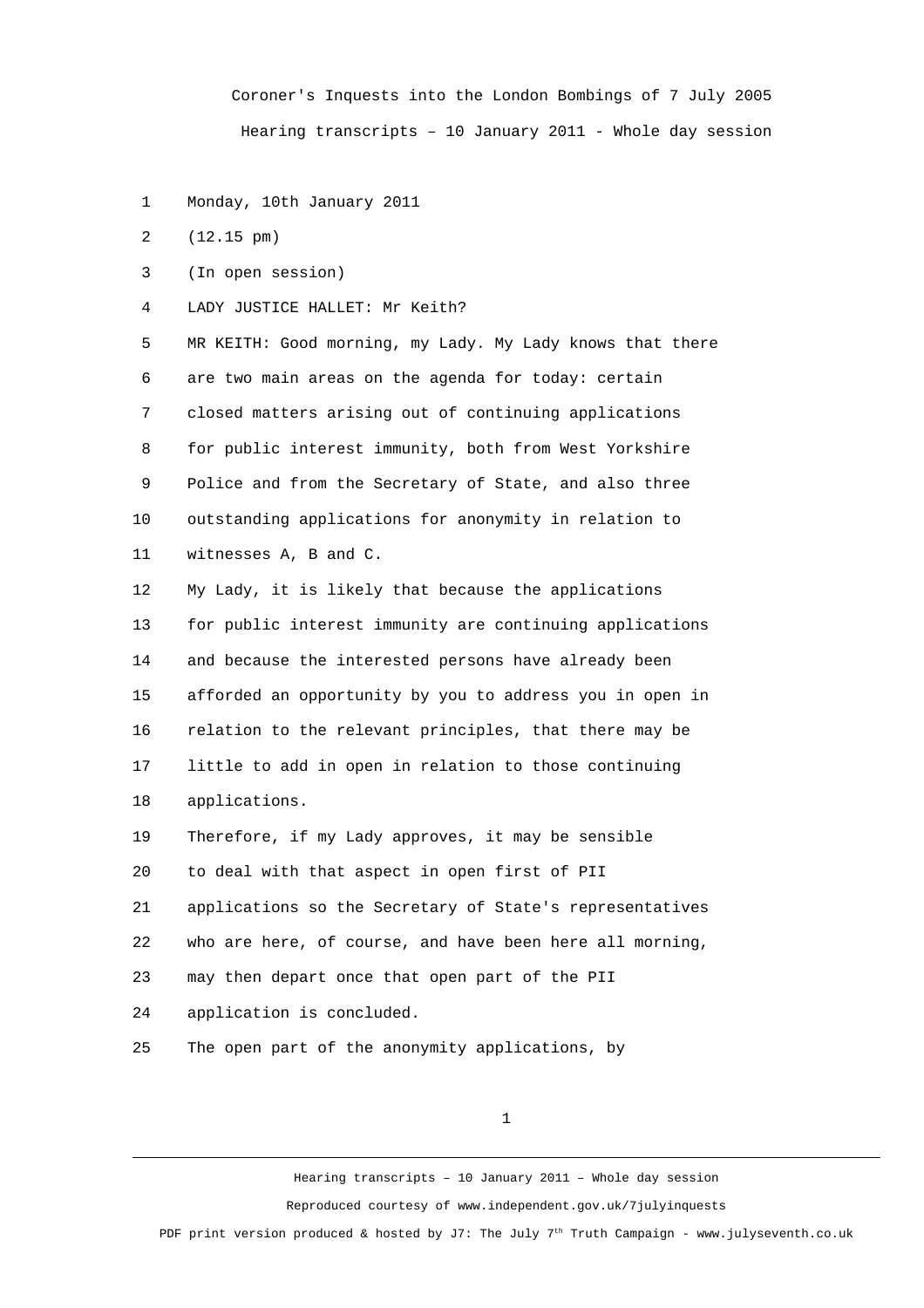1 contrast, is likely to take a considerably longer period 2 of time, and therefore if we deal with that issue 3 second, it will allow the Security Service, as I say, to 4 absent themselves, but then to return for the final 5 closed part of today's hearing later this afternoon, 6 when my Lady can deal with the closed part of those PII 7 applications and the anonymity applications. 8 LADY JUSTICE HALLET: Very well. Does anybody have any 9 submissions they wish to make which have not been made 10 already in relation to the PII matters? Ms Gallagher? 11 MR KEITH: My Lady, would it assist if my learned friends 12 who make the applications for public interest immunity 13 introduce them very briefly, in case there have been any 14 developments or relevant issues that the interested 15 persons may wish to hear before they reply? 16 LADY JUSTICE HALLET: Mr Hall, is there anything you wish to 17 add to the application that was been made in open? 18 MR HALL: I will just indicate what the applications are for 19 the record and then I will sit down. 20 There are three applications for PI on behalf of the 21 Secretary of State. The first is a spreadsheet of 22 technical operations which was left over from last 23 December. The second is a number of Executive Liaison 24 Group minutes prepared during the course of 25 Operation Crevice. The third category are quarterly

2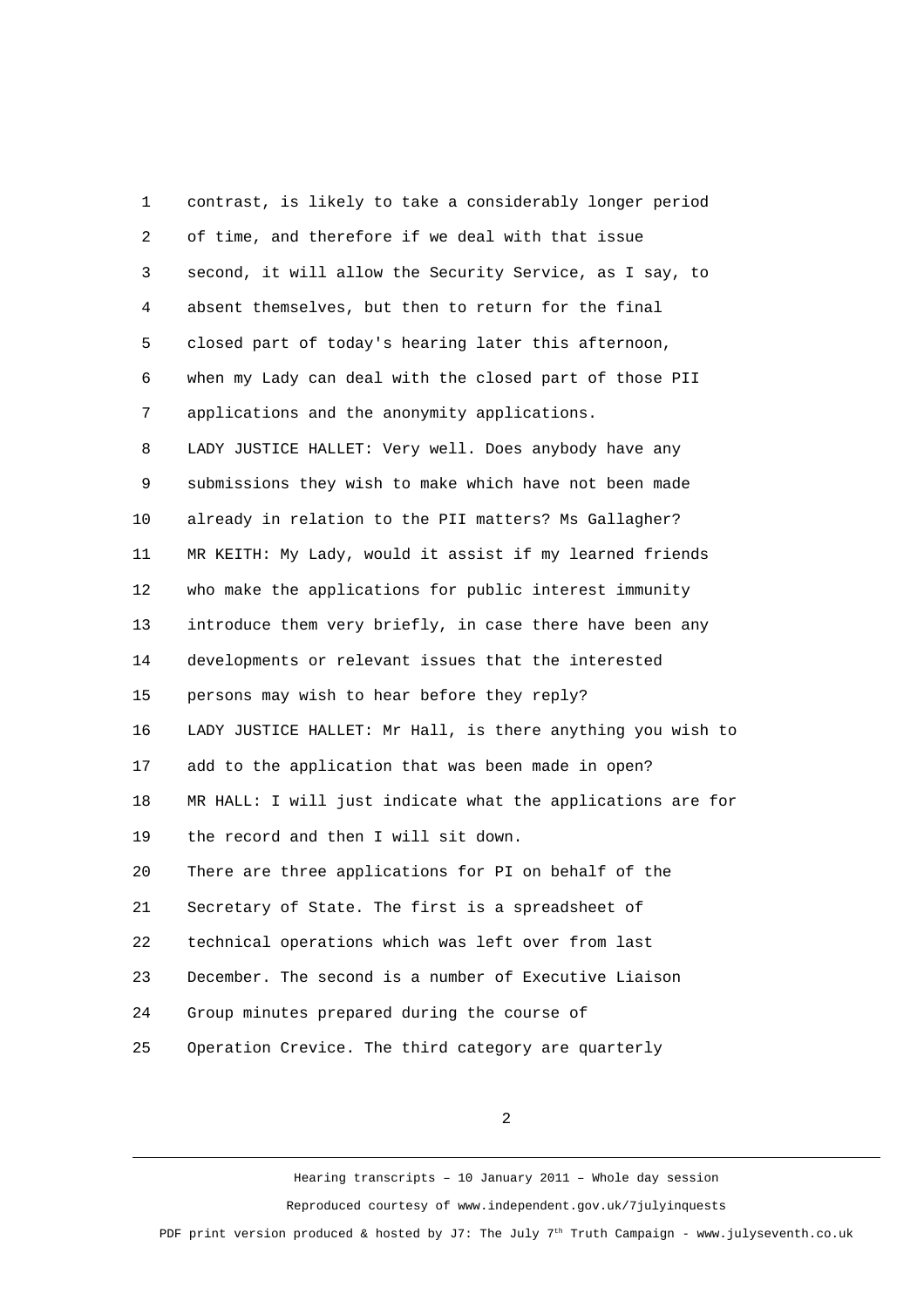| 1              | summaries of operations which were undertaken by the     |
|----------------|----------------------------------------------------------|
| 2              | Security Service in the period 2004 to 2005.             |
| 3              | Since Mr Garnham introduced the principles, I don't      |
| 4              | think there was any controversy about their application  |
| 5              | on the last occasion. I don't propose to say any more,   |
| 6              | but obviously the PII certificates have been considered  |
| $\overline{7}$ | and signed by the Secretaries personally, and the        |
| 8              | approach taken by the Secretary of State is that set out |
| 9              | by the House of Lords in R v H in the Divisional Court   |
| 10             | in Binyam Mohammed, balancing the interests in           |
| 11             | disclosure in the sense of conducting an effective and   |
| 12             | open inquest against possible damage to national         |
| 13             | security if disclosure were to be made.                  |
| 14             | Unless I can assist any further, that's all              |
| 15             | I propose to say.                                        |
| 16             | LADY JUSTICE HALLET: Thank you. Mr Skelt?                |
| 17             | MR SKELT: In relation to the application that            |
| 18             | West Yorkshire make, a gist has been prepared which      |
| 19             | summarises, amongst other things, contact between        |
| 20             | Mohammed Siddique Khan and a known extremist in 2001 and |
| 21             | 2003. That was prepared and circulated, as I understand  |
| 22             | it, on Friday to the other properly interested persons.  |
| 23             | I have sought to ensure this morning that my Lady's      |
| 24             | papers are up-to-date, because there may have been       |
| 25             | an administrative difficulty in the wrong copy being     |

3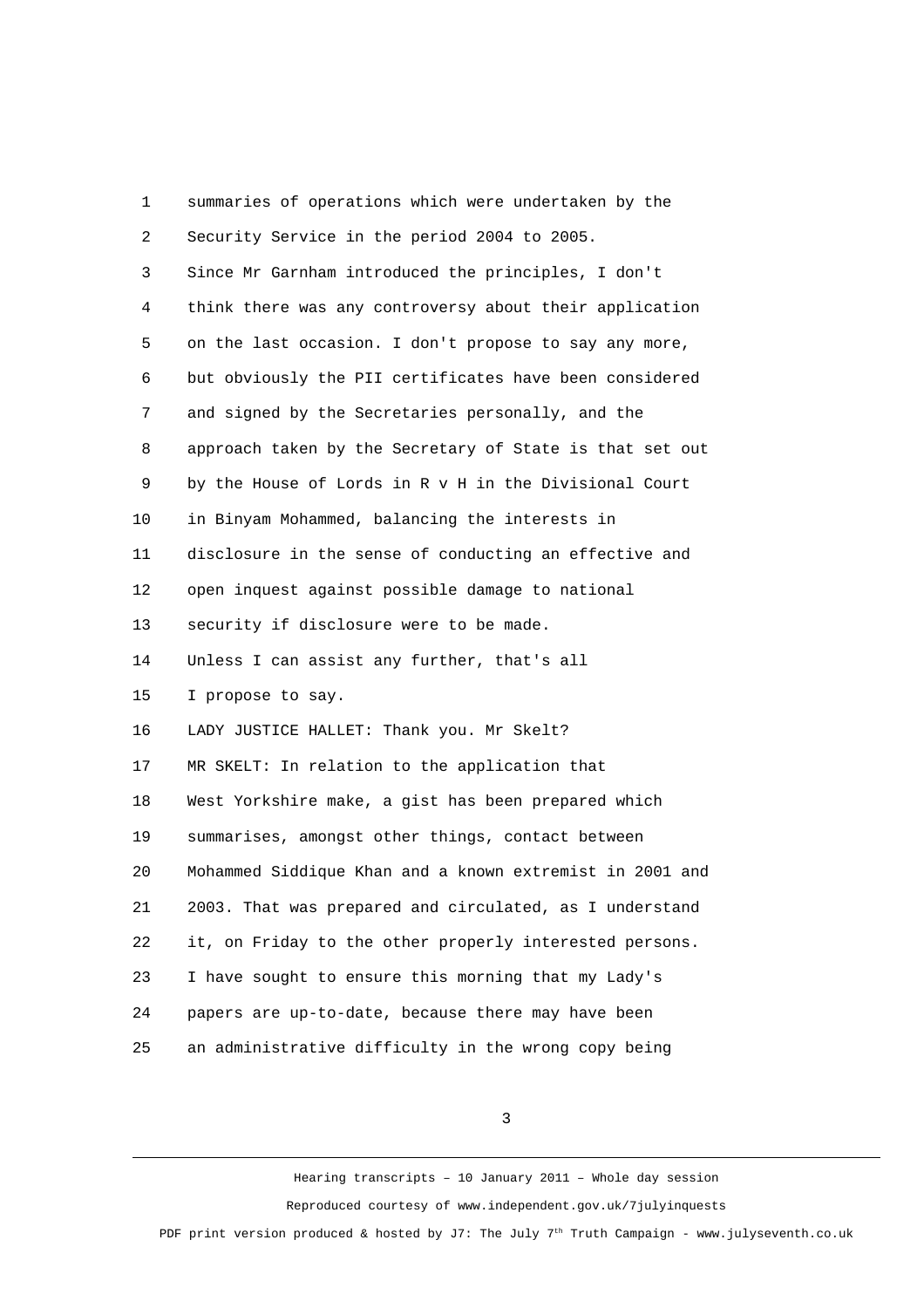1 circulated. The document that should have been

| 2              | circulated has 16 paragraphs to it, the open version of  |
|----------------|----------------------------------------------------------|
| 3              | which has paragraphs 11, 15 and 16 removed and simply    |
| 4              | expressed as closed brackets.                            |
| 5              | LADY JUSTICE HALLET: Right. Are you asking me to look at |
| 6              | the document now to check I have it?                     |
| $\overline{7}$ | MR SKELT: Not at this moment. I sought this morning with |
| 8              | Mr Smith's assistance to ensure my Lady had the correct  |
| 9              | documents before you. It has not been condensed to       |
| 10             | a bundle, because the application, as it were, does not  |
| 11             | justify being put into its own set of folders.           |
| 12             | The point perhaps I should clarify for the               |
| 13             | assistance of those others present is that efforts have  |
| 14             | been made to seek, if possible, to gist the sensitive    |
| 15             | material that would allow for its disclosure. That has   |
| 16             | not proved possible, despite the efforts of all          |
| 17             | concerned.                                               |
| 18             | Secondly, efforts have been made to see if some form     |
| 19             | of limited disclosure other than through gisting could   |
| 20             | address the issue and again, that has not proved         |
| 21             | possible.                                                |
| 22             | Thus it is that the sections that have been included     |
| 23             | in the closed gist, those three paragraphs, appear. The  |
| 24             | application is for the open version to have those three  |
| 25             | sensitive, we would say, paragraphs subject to immunity  |

4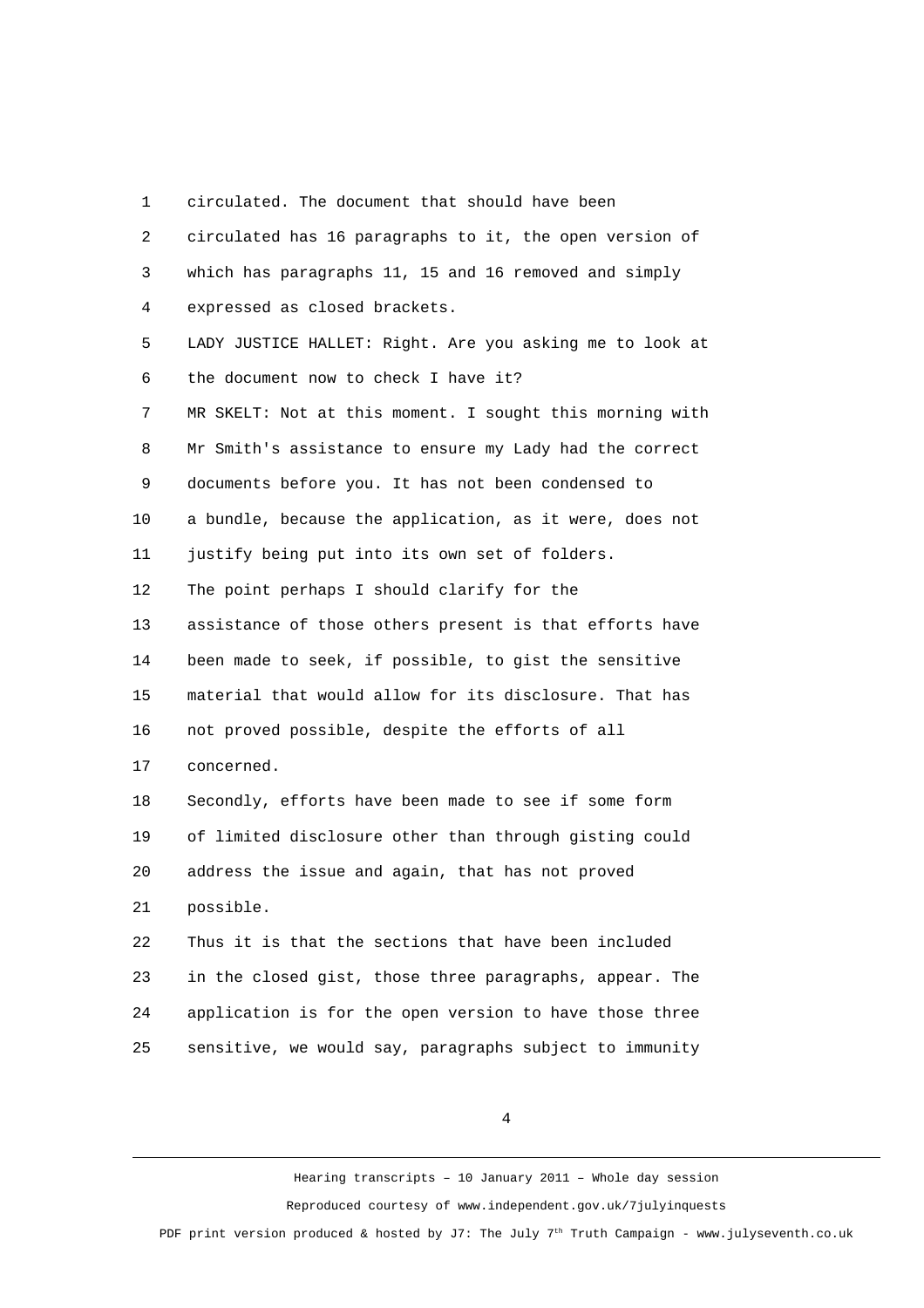1 protected from disclosure.

| 2  | We have, for the avoidance of any doubt, followed          |
|----|------------------------------------------------------------|
| 3  | those principles my learned friend Mr Hall has just        |
| 4  | referred to, and also that were discussed earlier on       |
| 5  | before Christmas: namely, first of all, is the material    |
| 6  | relevant; secondly, does it attract public interest        |
| 7  | immunity; and then, thirdly, the balancing exercise.       |
| 8  | There is perhaps little I can say in open court over       |
| 9  | and above what's contained in our closed application,      |
| 10 | but if it is thought of assistance at this time, I can     |
| 11 | give such details as are necessary or required.            |
| 12 | LADY JUSTICE HALLET: Thank you. Ms Gallagher.              |
| 13 | MS GALLAGHER: My Lady, we made representations in December |
| 14 | at the 21st December hearing which I don't intend to       |
| 15 | repeat. As you will recall, there was broad agreement      |
| 16 | as to the applicable principles in respect of PII, and     |
| 17 | both myself and Mr Patterson indicated on behalf of the    |
| 18 | bereaved families a rather large caveat, which was we      |
| 19 | are in difficulty making submissions on                    |
| 20 | a content-specific decision self-evidently without sight   |
| 21 | of the content. We would reiterate the reasons that we     |
| 22 | gave in December as to why the issue of preventability     |
| 23 | is so important, both to the families and to the wider     |
| 24 | public, given that this was the biggest ever loss of       |
| 25 | life in a terrorist attack on mainland Britain and         |

5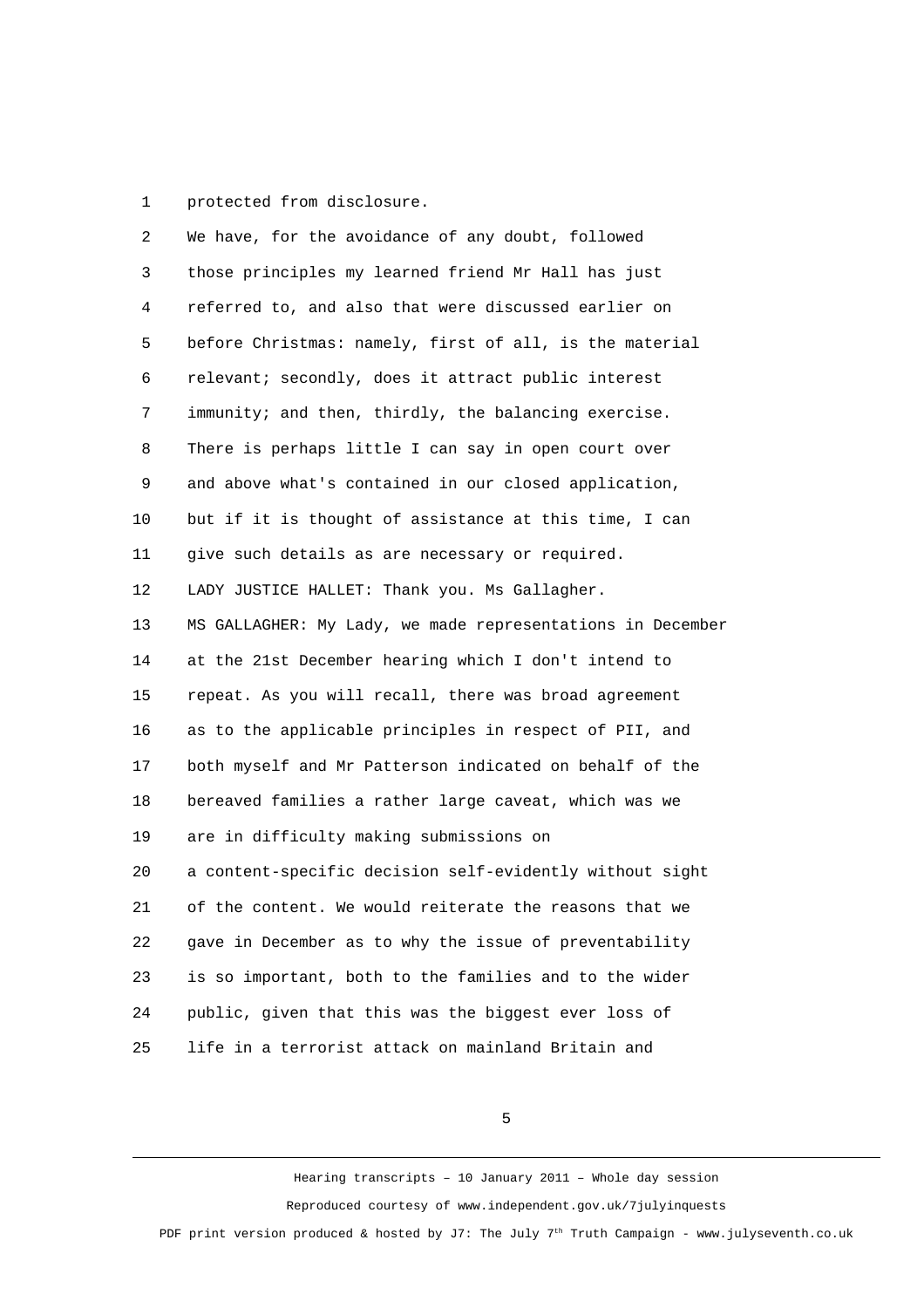1 attracted intense media and public interest.

| $\overline{2}$ | In respect of the West Yorkshire Police application,    |
|----------------|---------------------------------------------------------|
| 3              | we have nothing to add beyond those general principles. |
| 4              | In respect of the MI5 Home Secretary application,       |
| 5              | could we just make some brief points?                   |
| 6              | The first point is that the reasoning which is          |
| 7              | provided in the certificate we received on Friday from  |
| 8              | the Home Secretary as to why the relevant materials in  |
| 9              | bundle B attract PII, it is set out at paragraph 15,    |
| 10             | subparagraphs A to F. This will just give an indication |
| 11             | of the difficulty we face in making submissions.        |
| 12             | At paragraph 15, A to F, is an identikit replication    |
| 13             | of paragraph 15, A to F, in the submissions we saw      |
| 14             | previously. So while the contents of bundle A and the   |
| 15             | contents of bundle B may in practice be very different  |
| 16             | and raise very different issues, to us on behalf of the |
| 17             | families in the open material it is not evident that    |
| 18             | there is there is any distinction, because, in fact, it |
| 19             | is a cut and paste of precisely the same reasoning. So  |
| 20             | that causes us some difficulty.                         |
| 21             | The second point, which we just make briefly in         |
| 22             | respect of the ELG minutes, is that a large number of   |
| 23             | the ELG minutes have already been received. We have     |
| 24             | received gists of those documents. We know from ISC2    |
| 25             | that in respect of at least two of the meetings,        |

6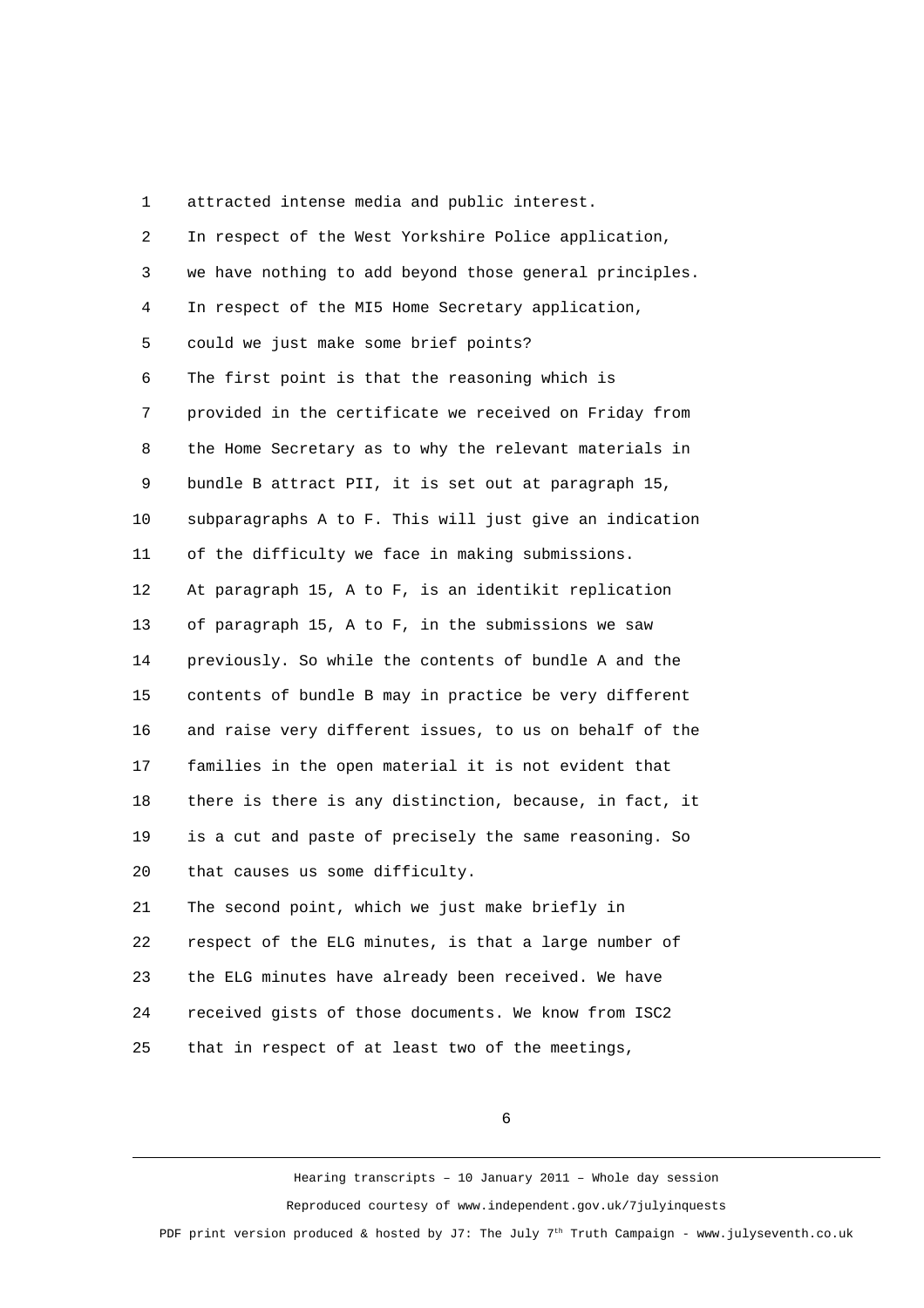1 the minutes consisted of approximately four pages of 2 material. We have received one-page gist summaries of 3 the minutes. I understand originally we received gists 4 of 48 -- there was a duplication between some of 5 the minutes. 6 We are not aware of any PII application in respect 7 of the minutes for which we have only received gists. 8 So it may be that this is contained within bundle B, but 9 our reading of the material we have seen about bundle B 10 would suggest that there has not actually been a PII 11 application made in respect of the less 12 controversial minutes in respect of which we have 13 received gist summaries only. 14 We may be incorrect about that, but our reading of 15 the document suggests that bundle B relates only to 16 specific ELG minutes, rather than the ELG minutes 17 generally; and if there were 50 meetings or 49 meetings 18 and we are to receive gists only of those meetings, or 19 of some of those meetings, there must, of course, be PII 20 applications in respect of the fuller minutes, if they 21 have been seen and if they are relevant, and if they are 22 not being provided to us. That may be contained within 23 this application, but we are not clear as to whether it 24 is.

25 There is one further brief matter which I am not

7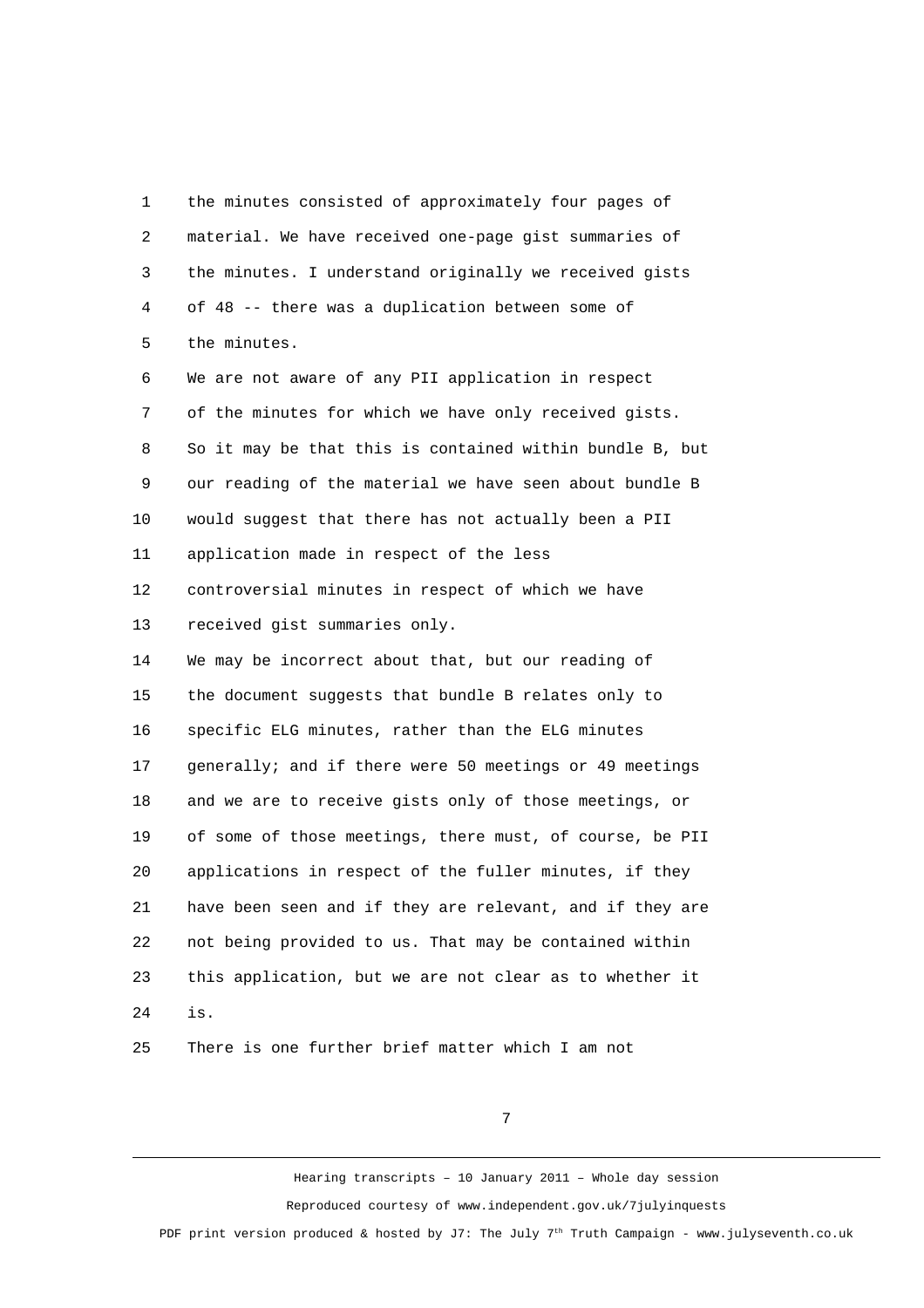1 going to deal with, because I think Mr Keith is raising 2 it, but just before the representatives for the Home 3 Secretary and MI5 leave, there is one overlapping issue 4 between PII and anonymity which relates to an e-mail of 5 a letter which was sent to us on Friday. I believe 6 Mr Keith is going to deal with it, but we do want 7 an opportunity to make a reference to that prior to 8 Mr Hall leaving. 9 LADY JUSTICE HALLET: Right. Anybody else wish to say 10 anything on the first parts of Ms Gallagher's 11 submissions? No. Right. Mr O'Connor. 12 MR ANDREW O'CONNOR: May I make a few short points about the 13 PII claims. My Lady, as far as our approach to these 14 claims is concerned, I made some submissions to you at 15 the previous hearing on 21st December and those 16 submissions can be found on the transcript. I will not 17 repeat those submissions, my Lady, but may I simply 18 underline that we see it as one of our key roles to 19 press and assist you in pressing the relevant agencies 20 to ensure that as full an open disclosure as possible of 21 all the material that you consider to be significant is 22 made to interested persons, and that's very much one of 23 the roles that we are fulfilling in this process. 24 There is a second important role which is keeping 25 the whole issue of disclosure under review. Any

8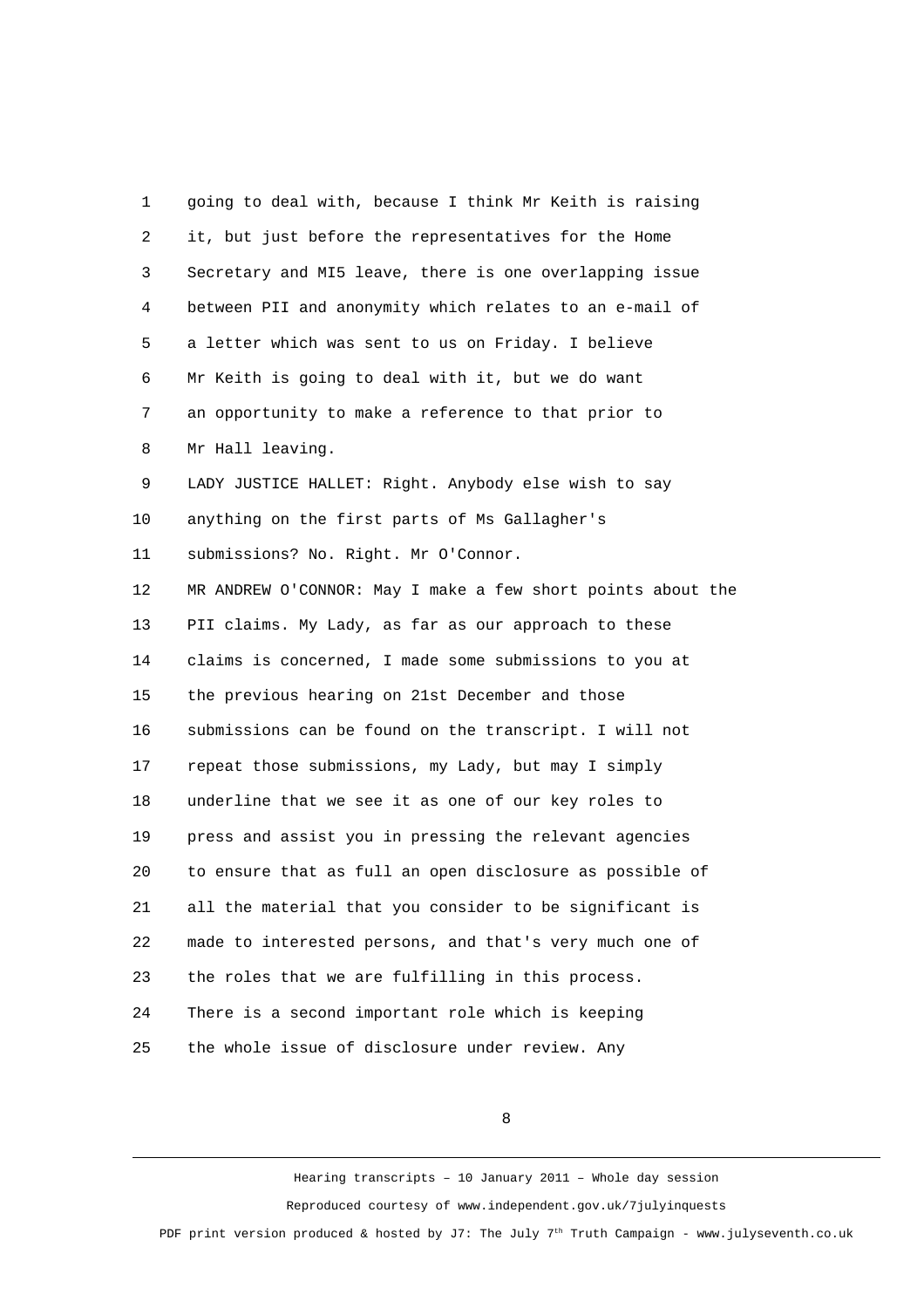1 decisions that are made by you are clearly only

| $\overline{2}$ | provisional, and it is necessary to keep that matter in  |
|----------------|----------------------------------------------------------|
| 3              | mind as the process goes on. That, again, is one of the  |
| 4              | roles we see that we can play.                           |
| 5              | As far as the particular claims are concerned, my        |
| 6              | Lady, as far as, firstly, the claim made by the          |
| 7              | West Yorkshire Police, Mr Skelt has taken you to what he |
| 8              | describes as the gist document, a document of some three |
| 9              | or four pages.                                           |
| 10             | Perhaps I can just agree with him. That is               |
| 11             | a document which we have worked on, which brings         |
| 12             | together in open form the relevant content of a number   |
| 13             | of underlying documents which contain some relevant,     |
| 14             | some irrelevant, some sensitive, some non-sensitive      |
| 15             | information. For that reason they are very difficult to  |
| 16             | disclose themselves, but we are satisfied that that      |
| 17             | document conveys the relevant content of all of those    |
| 18             | underlying documents. As he has said, there are three    |
| 19             | paragraphs and only three paragraphs of the gist that    |
| 20             | are the subject of the claim for PII by the West         |
| 21             | Yorkshire Police.                                        |
| 22             | May I simply endorse what was discussed. It is           |
| 23             | a very narrowly based PII claim. I think I can say for   |
| 24             | the purpose of transparency that we will not be          |
| 25             | submitting, when we come to the closed proceedings, that |

9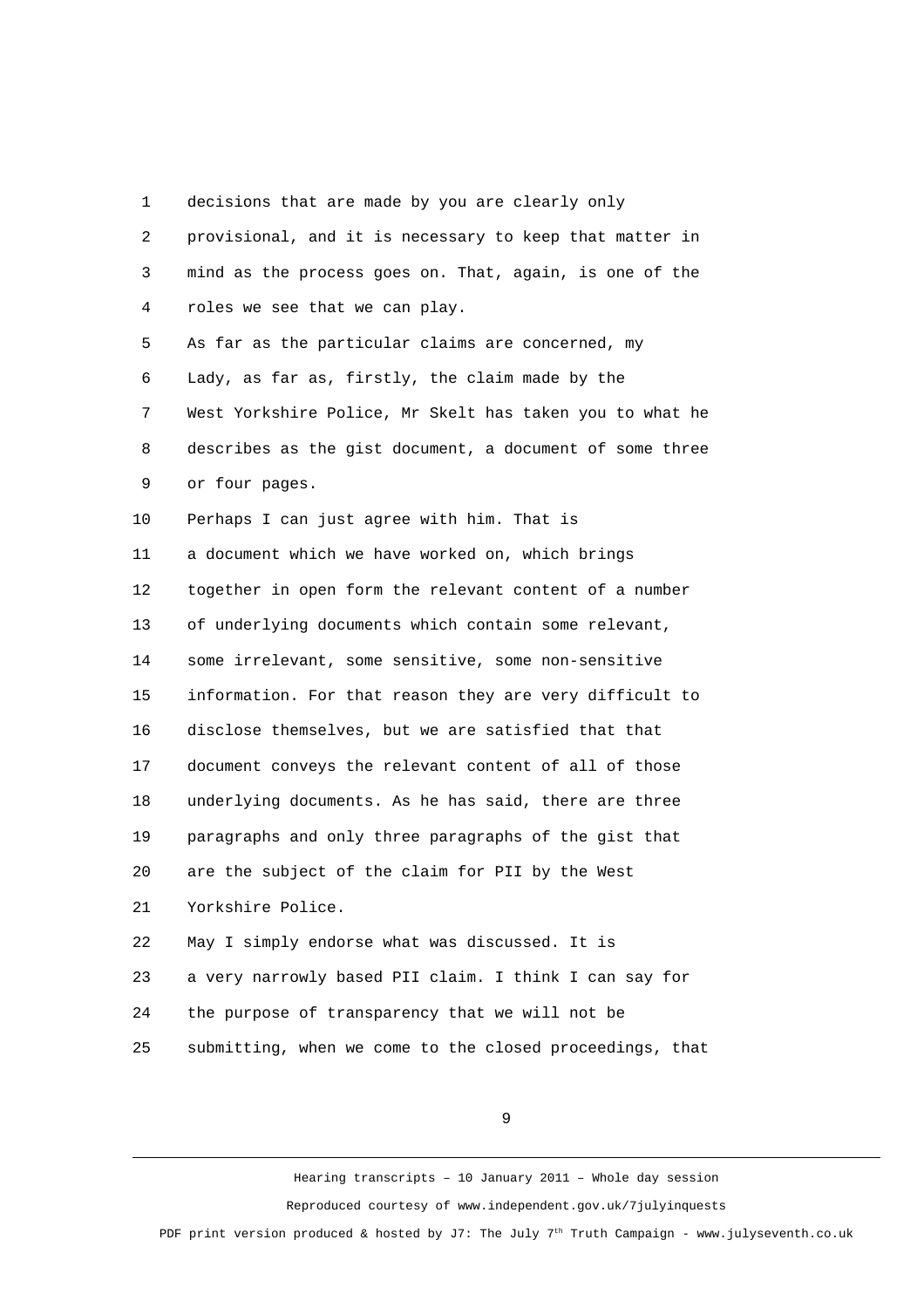1 it is, in fact, possible to come up with any open gist 2 to convey what is the subject of that very narrow PII 3 claim.

 4 As far as the Security Service claims are concerned, 5 may I address you briefly first of all about as far as 6 the ELG minutes are concerned, can I say there has been 7 a little confusion about the number of ELG meetings, and 8 it may be, I gather, that that was partly my fault. 9 The position is that there has been a process, 10 a very intensive process, very largely conducted by 11 Metropolitan Police, with some assistance from the 12 Security Service and, in the latter stages, myself, 13 during the course of the last few months of last year, 14 of generating the gists that have now been disclosed and 15 are on Lextranet. There were certainly about 50 16 meetings of ELG. The matter is slightly complicated by 17 the fact that one of the minutes was reissued. On one 18 day they met more than once. 19 Can I put Ms Gallagher's mind at rest? There may 20 have been a slip so that the gist of one of the minutes 21 may not have been disclosed, or there may have been 22 slips where we inaccurately described how many minutes 23 there are. We will look into that. We will sort it

24 out. But what certainly is not the position, for

25 example, is that there are 50 meetings and only 49 of

10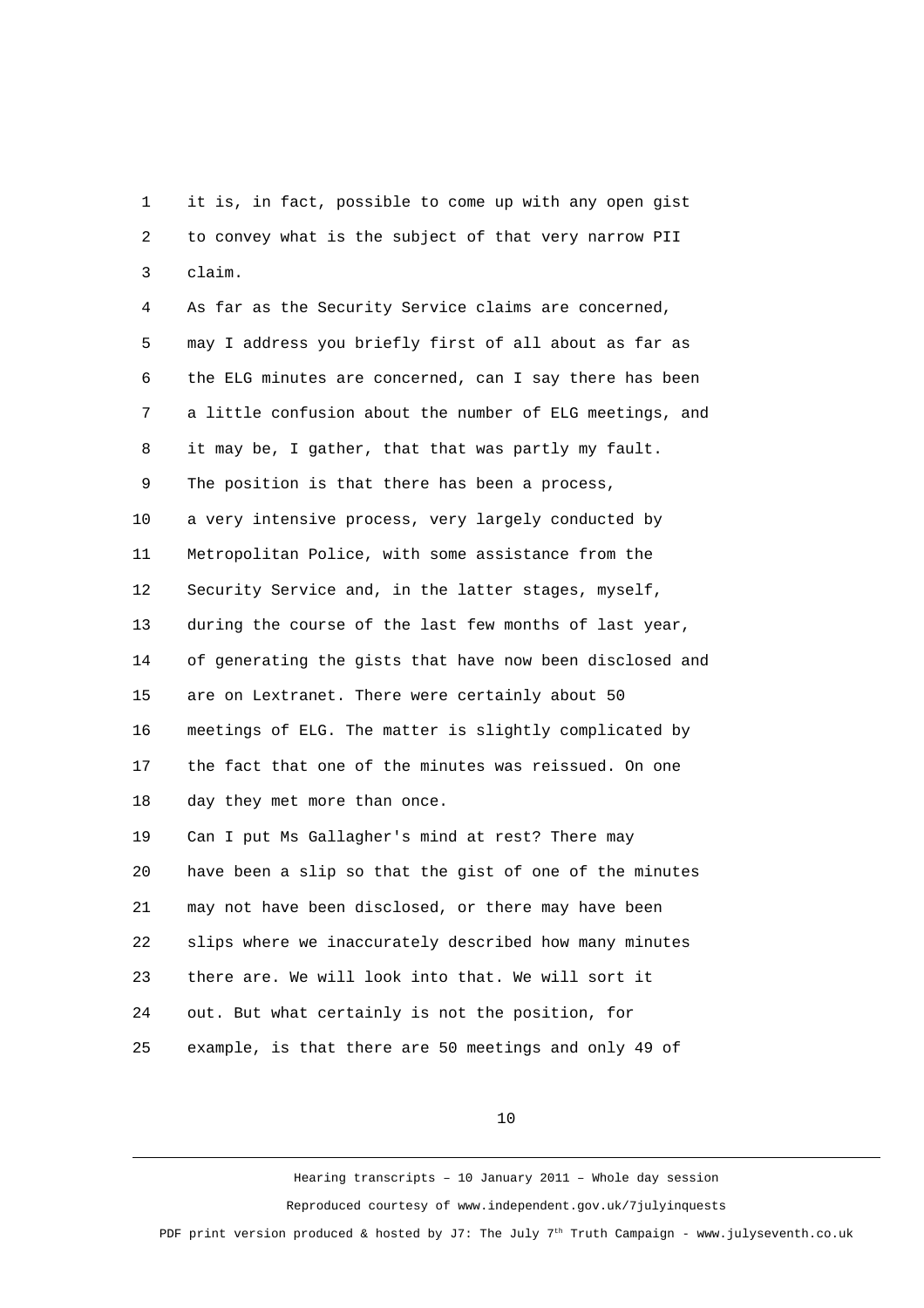1 them are being gisted. That simply isn't the position. 2 The position is that all the minutes of all the meetings 3 of the ELG are being gisted. If there has been a slip 4 so far either in what has been disclosed or in how it 5 has been described, that will be corrected. 6 On the substance of it, as I say, the process has 7 been of gisting the contents of those minutes without -- 8 certainly the disclosure that took place before 9 Christmas was not the result of any PII process. It is 10 our view that those gists contain the vast majority of 11 the significant material that is contained in those ELG 12 gists. 13 There is a small amount of further information in 14 the ELG gists which is the subject of a PII claim which 15 you will have to determine, and it may be that some 16 small, possibly further gists emerge, but certainly the 17 vast bulk of the process of disclosing openly the 18 relevant significant content of those ELG gists has 19 already been conducted and is represented, in our 20 submission at least, in the gists that were put on 21 Lextranet just before Christmas. 22 As far as the Quarterly Reports are concerned that 23 Mr Hall has referred to, again, they provide some 24 contextual significance to your enquiries, and there are 25 matters we can discuss in closed about possible gists of

11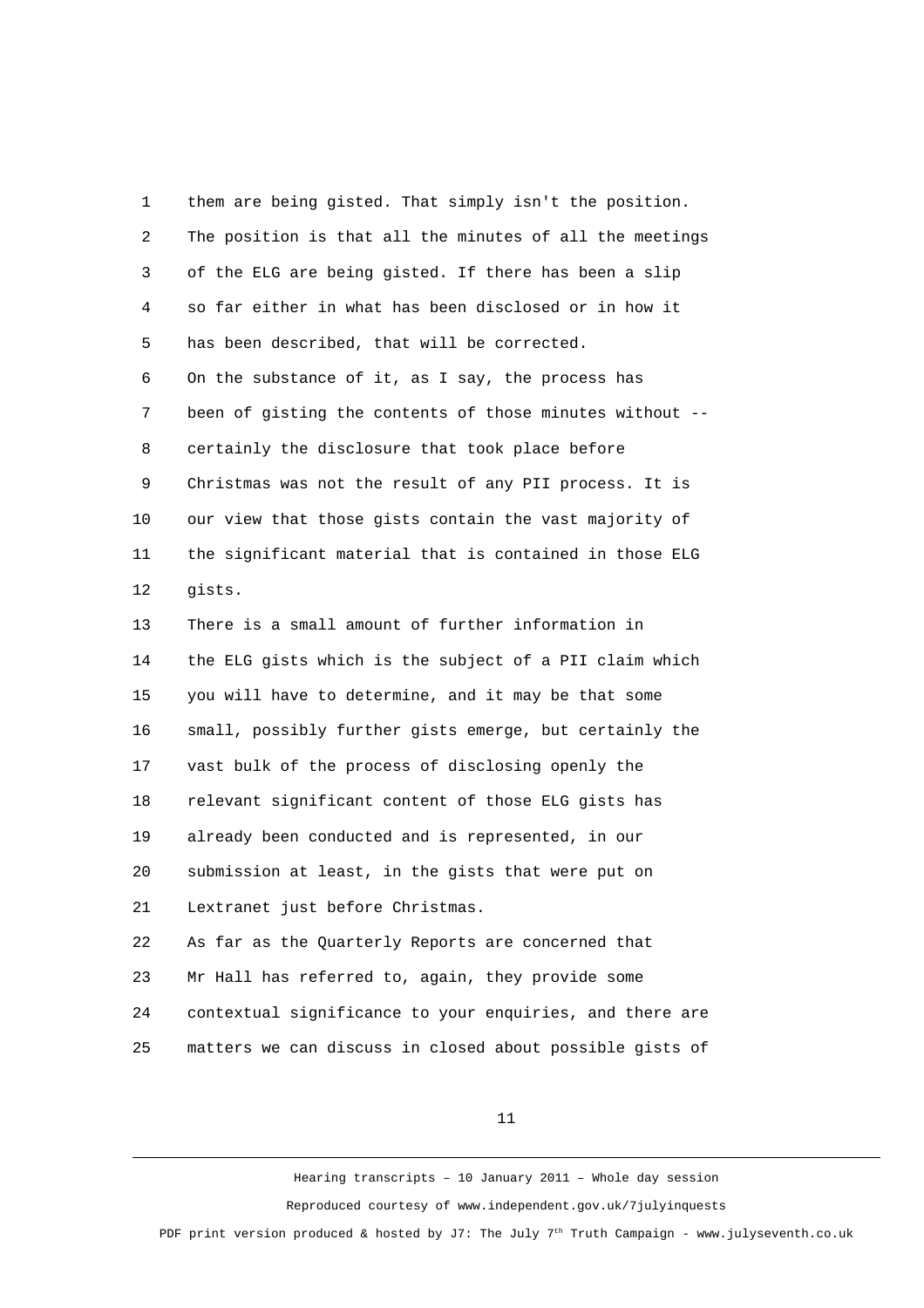1 those documents.

 2 My Lady, that's all I wish to say about the PII 3 claims, unless I can assist you further. 4 LADY JUSTICE HALLET: Thank you very much. Anybody else? 5 MR KEITH: My Lady, may I just simply respond to my learned 6 friend Ms Gallagher's observations about the application 7 as recently made? I was intending to address you in 8 relation to that conclusion in my submissions on 9 anonymity, but perhaps it is convenient to deal with it 10 now, so that Mr Hall can depart. It may be that he will 11 stay anyway. 12 The Security Service has indicated that it wishes to 13 apply for anonymisation in respect of the witness whom 14 it proposes to call before you and for that witness to 15 be screened from the public, the press and the 16 interested persons, but not, I emphasise, the lawyers 17 representing the interested persons. 18 They have very properly indicated whether or not 19 a formal application to that effect is required. On the 20 basis that such an application is required formally, and 21 we would respectfully suggest that it is, given the 22 principles at stake and the high degree of publicity 23 attendant upon these proceedings, might I invite you to 24 make some directions for the resolution of that formal 25 application, once it has been lodged.

12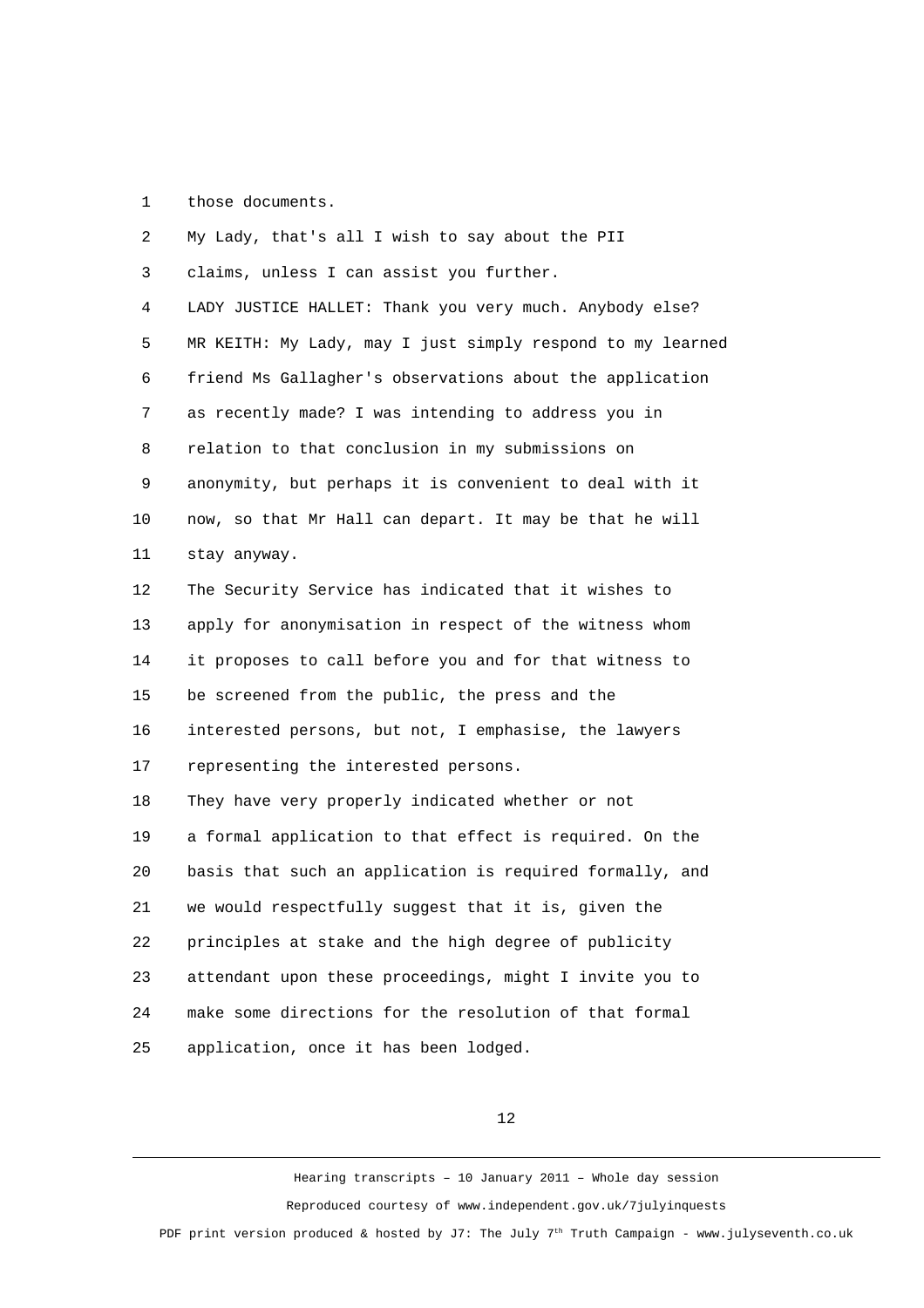1 LADY JUSTICE HALLET: I have already sent a message that 2 a formal application is required, Mr Keith, during the 3 holidays. 4 MR KEITH: My Lady did. It is not something that has been 5 known openly. 6 LADY JUSTICE HALLET: Indeed. 7 MR KEITH: The only realistic date for the hearing of that 8 application is 21st January, a week on Friday. So may 9 I invite you to direct that the Secretary of State's 10 formal application be served by next Thursday, the 13th, 11 at 4.00 pm, and any written submissions in response by 12 4.00 pm by Tuesday the 18th with the argument then set 13 for that following Friday. 14 LADY JUSTICE HALLET: Does anybody have any comments about 15 the timetable? 16 MR HALL: I was going to try to get an extra day. Could we 17 have 4.00 pm on the Friday? That would give everybody 18 the week-end. I would be very grateful for the next day 19 because I know how hard everybody is working at my end. 20 LADY JUSTICE HALLET: So now the proposal is, Ms Gallagher, 21 13th or 14th for the Secretary of State. Do you have 22 any comments on that proposed date? 23 MS GALLAGHER: We are content with the timetable. 24 LADY JUSTICE HALLET: Mr Hall has tried to add a day. 25 MS GALLAGHER: Excuse me. I missed that.

13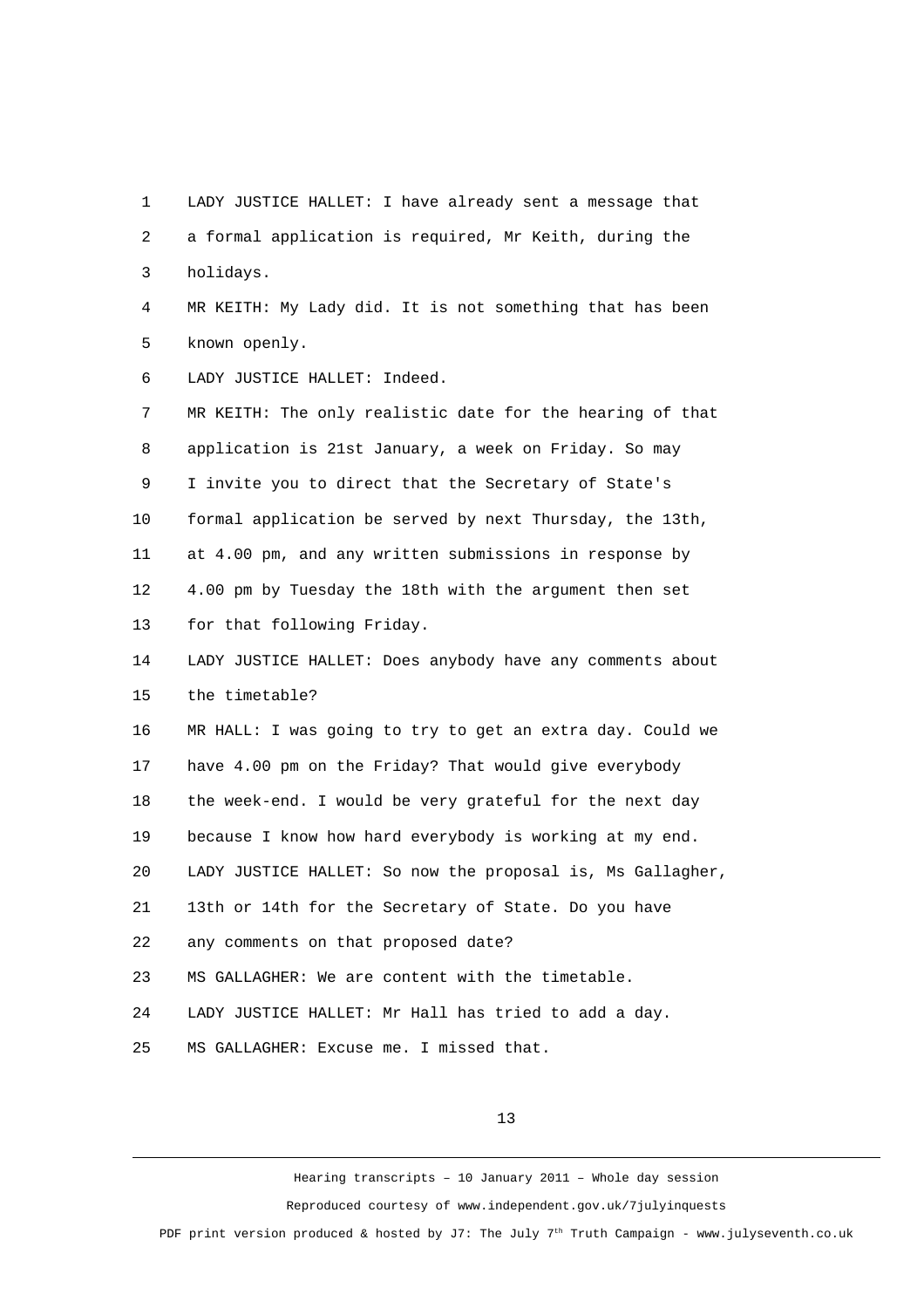1 LADY JUSTICE HALLET: You were taking instructions. Mr Hall 2 stood up and asked me to make it 14th January rather 3 than the 13th. In other words, Friday rather than 4 Thursday. 5 MS GALLAGHER: I can't see any difficulty with that from our 6 point of view. We were going to make some preliminary 7 observations, but given that there is now a formal 8 timetable in place, that doesn't seem necessary. 9 LADY JUSTICE HALLET: Are you content with responding by the 10 18th? 11 MS GALLAGHER: Yes, we are content with responding by the 12 18th. 13 My instructing solicitor has just raised, there are 14 a number of other potential matters, housekeeping 15 matters relating to preventability. We were intending 16 to canvass in writing with Mr Smith -- we have not done 17 this yet -- the possibility of there being a very short 18 directions hearing, possibly prior to a day on which we 19 are sitting. It doesn't require much time, but there 20 certainly are some miscellaneous housekeeping matters 21 which need to be addressed. It may perhaps be sensible 22 that the date suggested by Mr Keith for the hearing of 23 this application would be a sensible time for other 24 miscellaneous housekeeping issues relating to 25 preventability be dealt with, given that the parties

14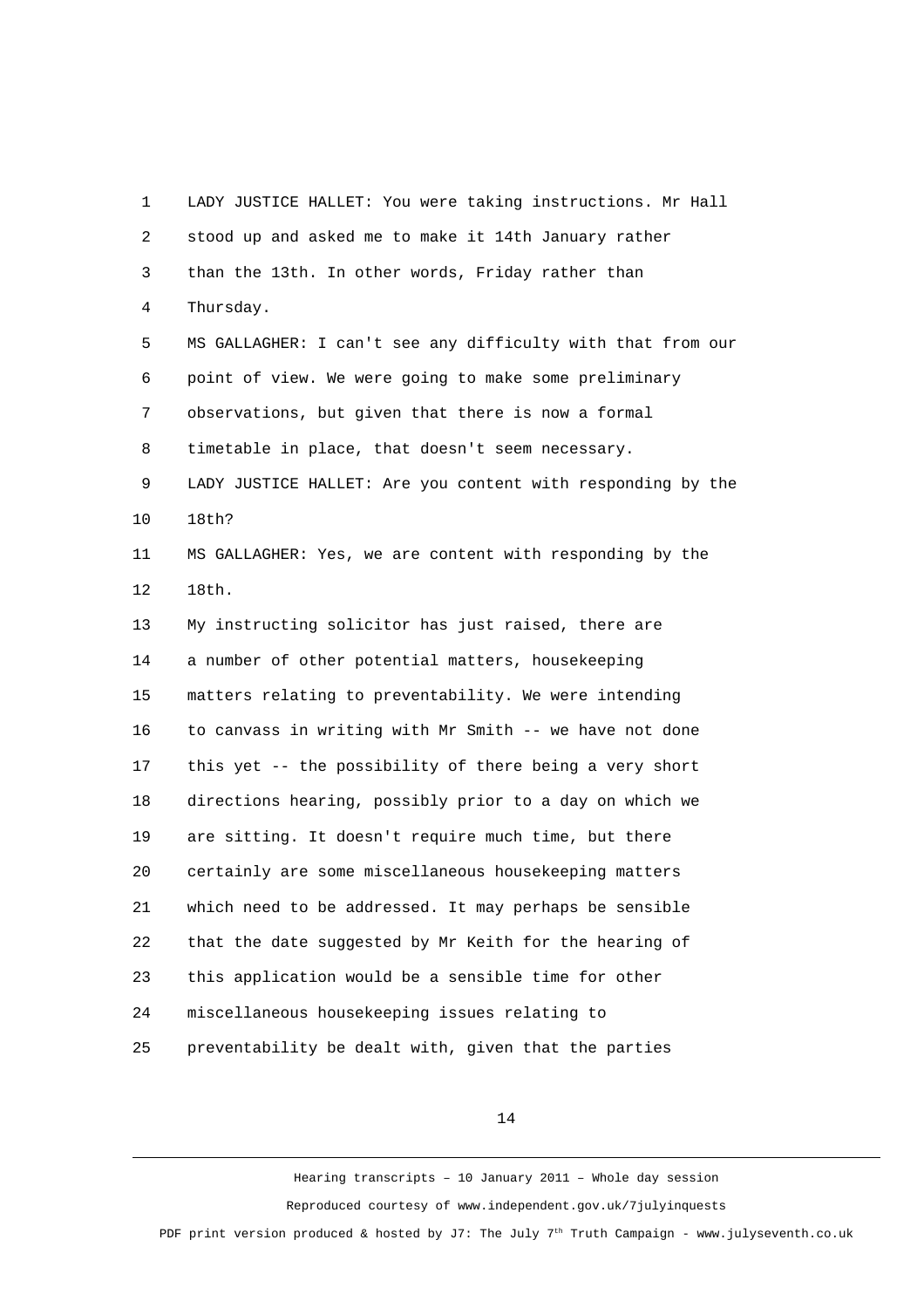1 will be there.

 2 LADY JUSTICE HALLET: So on 21st January? 3 MS GALLAGHER: Yes, and we are quite happy to comply with 4 any timetable if you want an indication from us by the 5 14th mirroring the timing for Mr Hall of any issues we 6 think should be dealt with at the hearing; we would be 7 quite happy to provide that. 8 LADY JUSTICE HALLET: Very well. That would be very 9 helpful. Any submissions on further directions required 10 to be served by the 14th? 11 MS GALLAGHER: I am so sorry. I am reminded that Mr Patrick 12 O'Connor QC is only returning this Wednesday afternoon. 13 So in fact the 14th may cause some difficulties. He is 14 only back in the country the evening of the 12th. Could 15 I suggest that we instead provide those details by start 16 of business on the Monday rather than close of business 17 on the Friday. 18 LADY JUSTICE HALLET: With the proviso that if you and your 19 instructing solicitor could kindly alert Mr Smith to the 20 general nature of the submissions you are likely to be 21 making, the formality of the final submissions can be 22 left until the Monday morning, but I would like, please, 23 by the close of play on the 14th, for you or Mr Gold(?) 24 to have told Mr Smith roughly what you have in mind. 25 MS GALLAGHER: It may be that Mr O'Connor can comply and we

15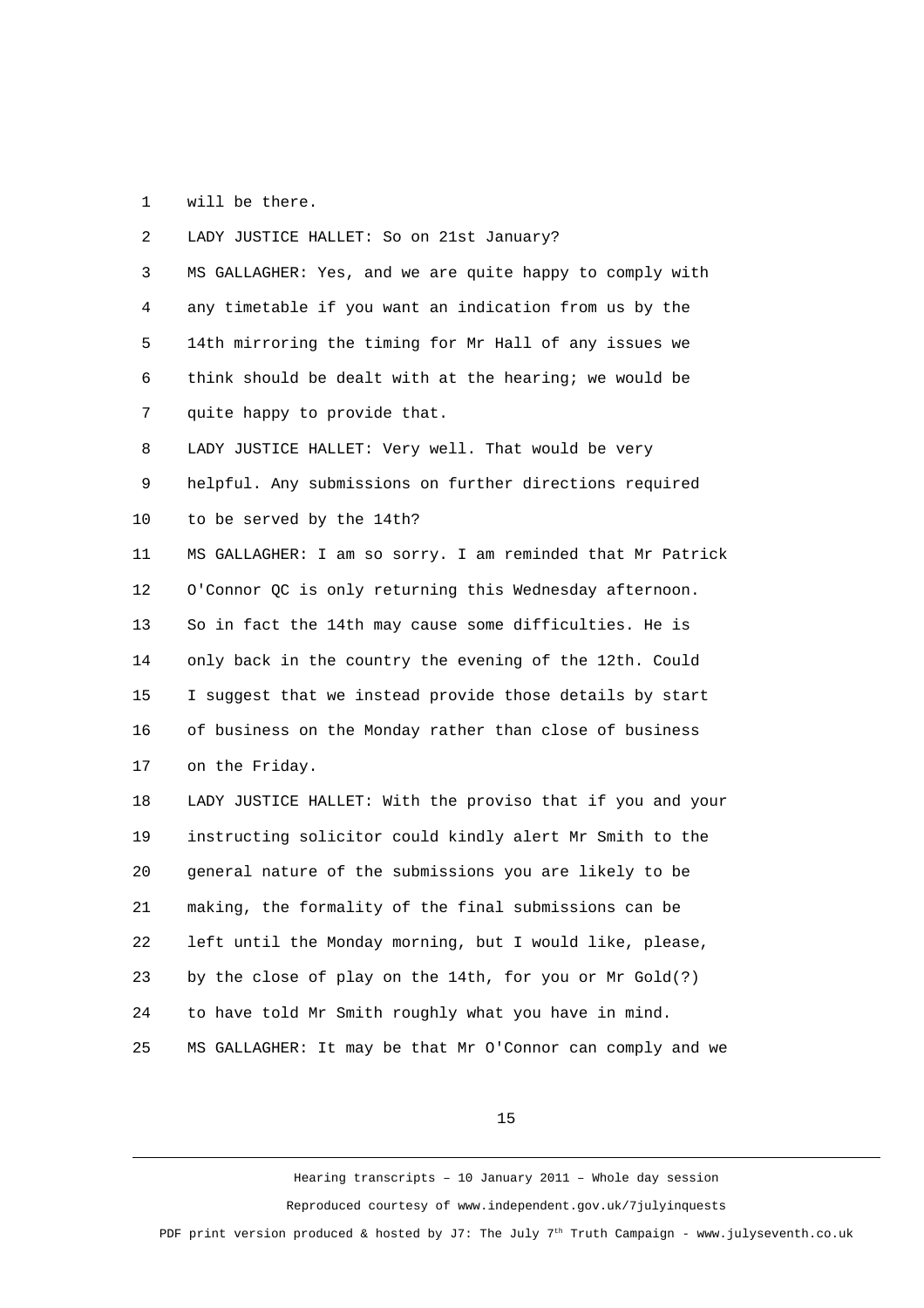1 can do everything by Friday. Certainly we will do what 2 we can by Friday, and we will do everything by start of 3 business on Monday. 4 LADY JUSTICE HALLET: Very well. Do I need to set 5 a timetable for response to any of those submissions? 6 MR KEITH: My Lady, no. We will have to consider the merits 7 of those points as and when they are raised. They may 8 or may not require a response from the Security Service. 9 They will almost undoubtedly provoke a response from us. 10 LADY JUSTICE HALLET: Very well. Anybody else, any comments 11 on the timetable? 12 MR KEITH: Would my Lady give me a moment? (Pause) 13 Thank you, my Lady. 14 LADY JUSTICE HALLET: Very well. The Secretary of State to 15 serve submissions and formal application in relation to 16 anonymity by close of play on 14th January. Any 17 responses to be served by close of play on 18th January 18 and I have already directed, as Ms Gallagher knows, in 19 relation to further submissions. All right. 20 MR KEITH: Thank you, my Lady. 21 LADY JUSTICE HALLET: Anything else we need as far as 22 Security Services are concerned? 23 MR KEITH: My Lady, that concludes the open part of the 24 public interest immunity applications. 25 LADY JUSTICE HALLET: Very well. Thank you.

16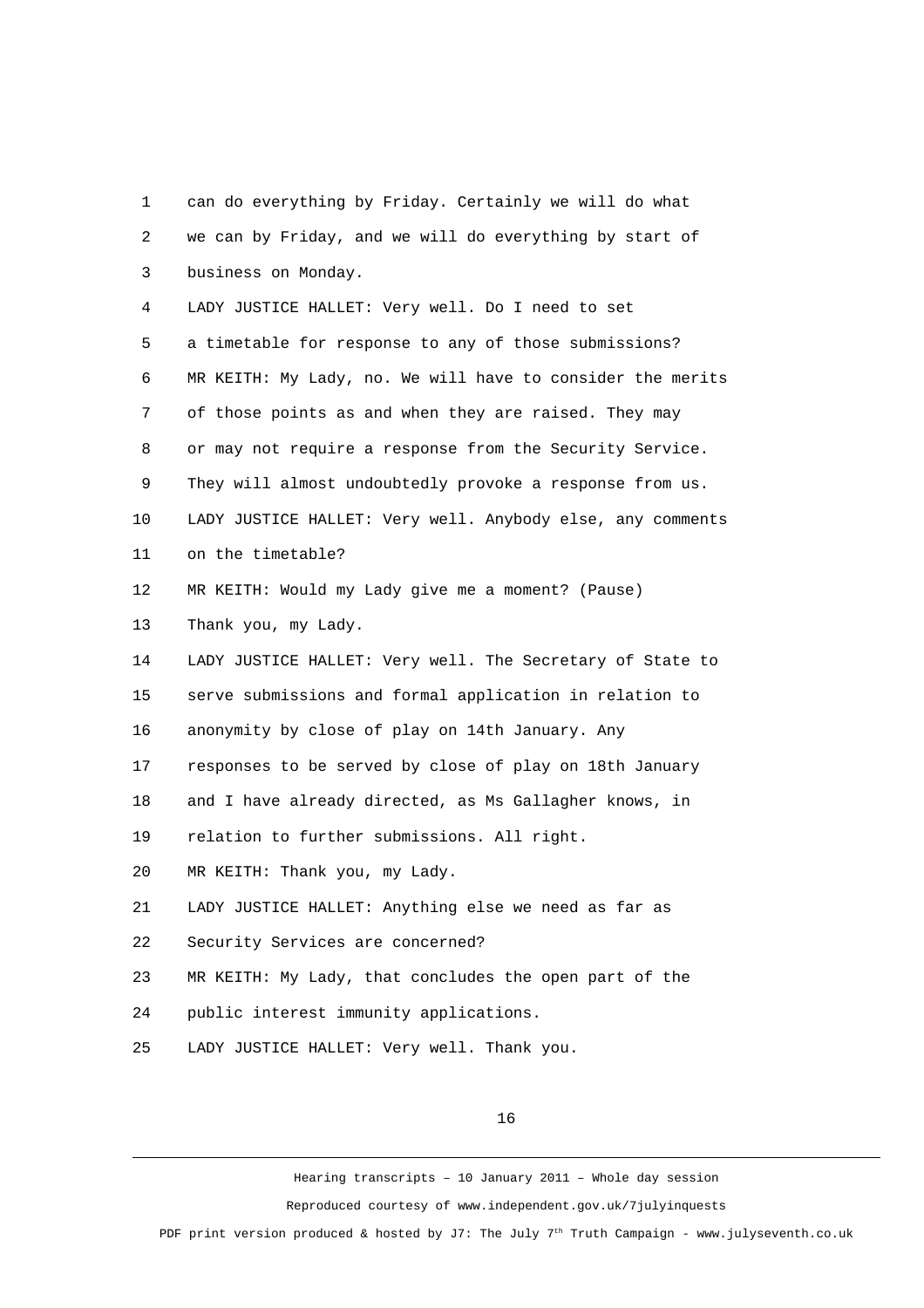1 MR KEITH: May I therefore turn to the open part of the 2 anonymity applications? Before Mr Hill outlines those 3 applications, because they are applications which are 4 sponsored by the Metropolitan Police Service, I think it 5 would be wise if I simply set out some of the background 6 and some of the evidential aspects of these witnesses so 7 that my Lady can see the context in which these 8 applications were made. 9 In the directions hearing on 23rd June last year, 10 I referred, in fact, to the fact that there were five 11 witnesses, A, B, C, D and E, whose names had been 12 redacted out of the background report. 13 Witness A is, in our submission, the only 14 application that requires consideration in detail by 15 my Lady today, and in relation to that application, we 16 have the benefit of Mr Vassel-Adams' reattendance. 17 In relation to witness B, witness B has prepared 18 nine statements. All have been disclosed except for the 19 personal identifying details contained in those 20 statements and that witness's name. 21 In brief outline -- and my Lady has a copy, I know, 22 of all the statements emanating from witness B -- 23 witness B records how that witness received a bag from 24 Hasina Patel, MSK's wife, on 8th July, which contained 25 tapes, books and a box, but at the same time

17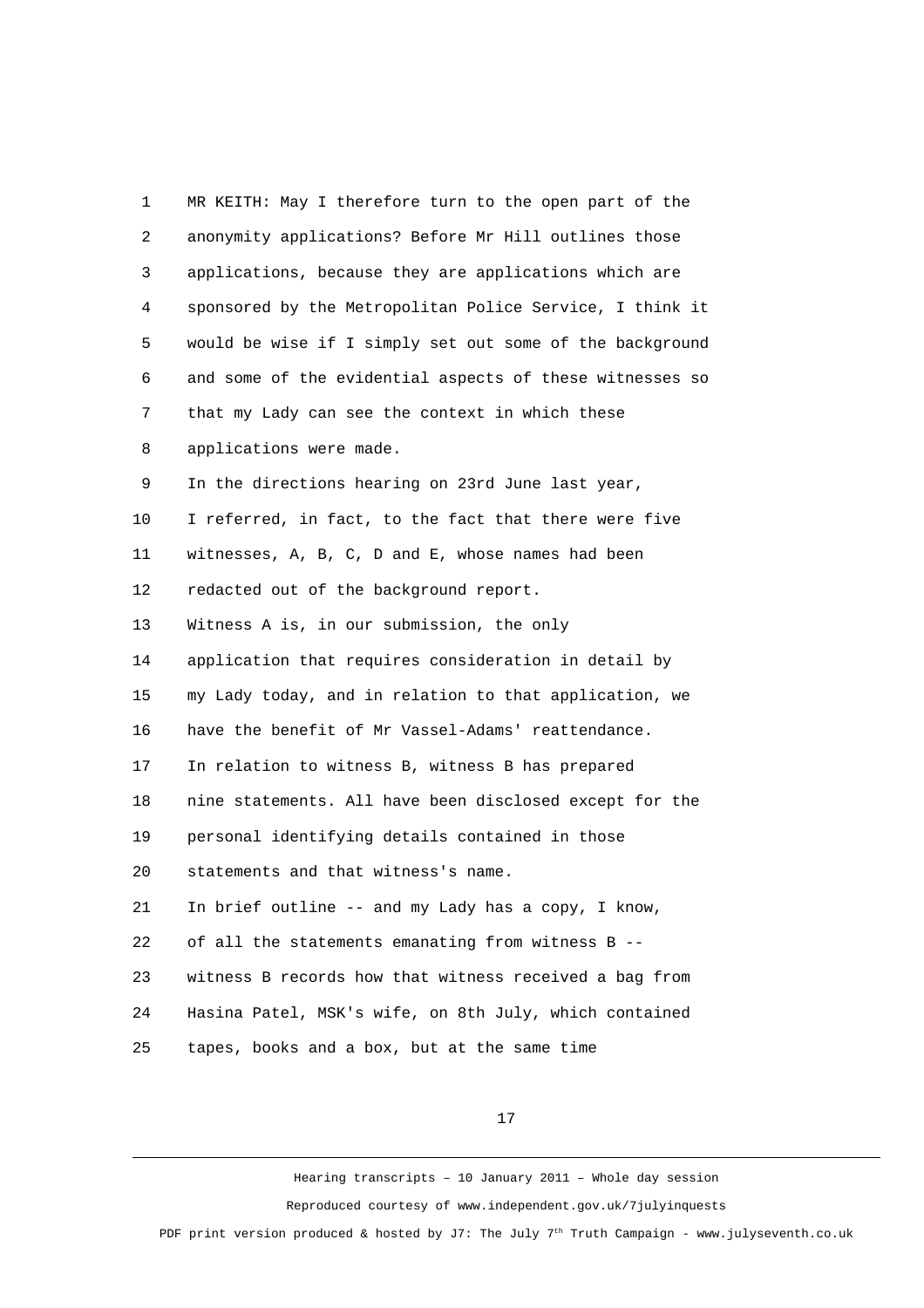1 Hasina Patel appeared to show very little concern as to 2 his whereabouts. Then on 11th July, they spoke again, 3 and she gave the clear impression that MSK had been 4 shaken about her miscarriage, which had occurred after 5 11th July.

 6 Subsequently, witness B records how in October of 7 that year, Hasina Patel tried to persuade that witness 8 that she, Hasina Patel, had not, in fact, handed over 9 the video and the contents of the bag on 8th July, but 10 had, in fact, done so before the events on 7th July. 11 She asked the witness to change the statement that the 12 witness had given to the police to that effect and to 13 contact her, Hasina Patel's solicitor.

14 The witness also records elsewhere in those nine 15 statements how a bag -- another bag had, in fact, been 16 received by that witness just before or after Khan went 17 to Pakistan in late 2004 and it contained a home video, 18 which the witness understood to be of Khan and his 19 daughter, in case anything had happened to him whilst he 20 was away in Pakistan, but the witness gained the 21 impression that Khan had been involved with the 22 Taliban when he was away and had gone to Afghanistan to 23 train and to fight. 24 There are other potentially -- and I emphasise

25 potentially -- relevant aspects to witness B's

18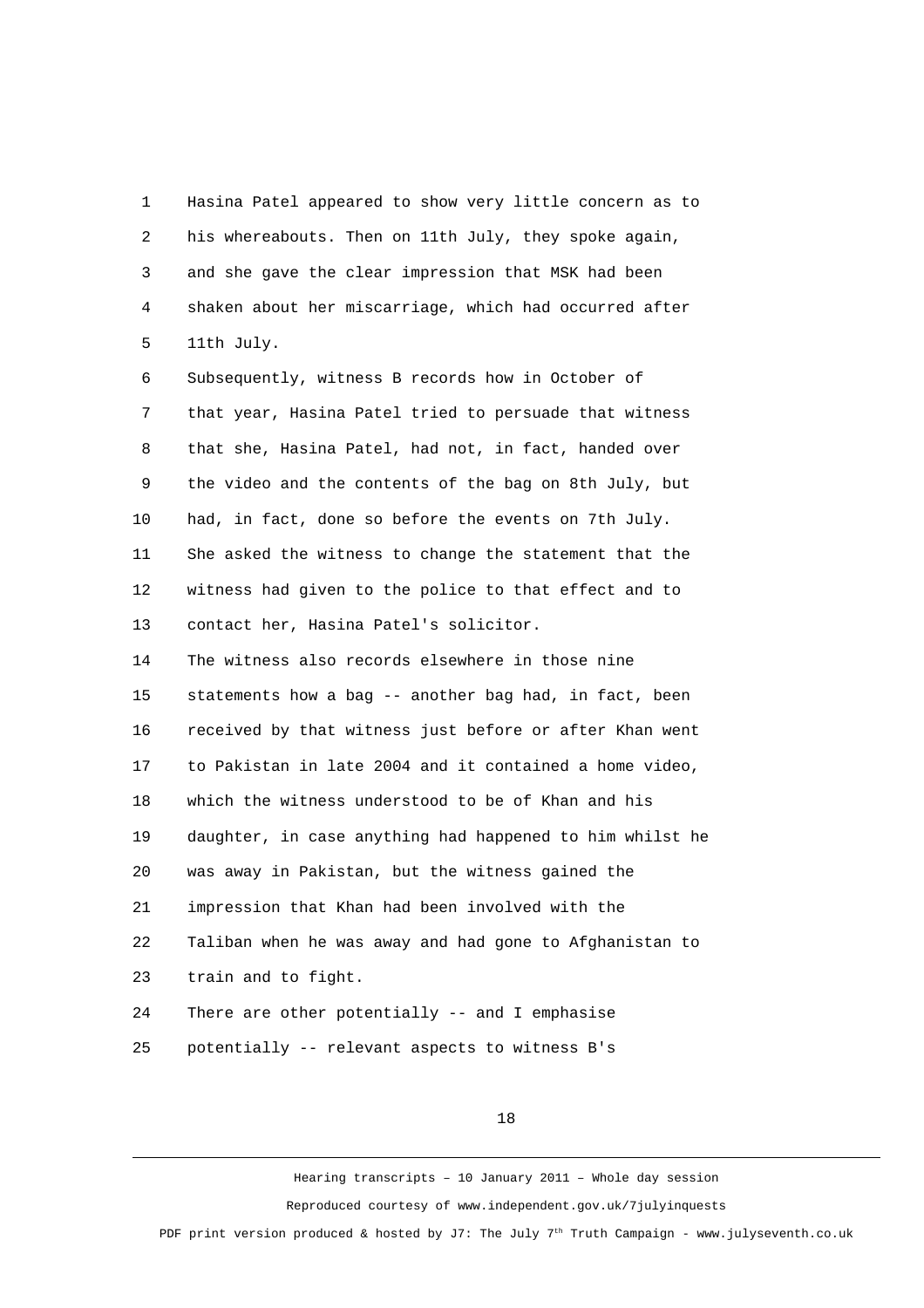1 statements. There are references to Khan believing that 2 he may have been under surveillance, because he was 3 surveillance conscious. Certainly claims were made by 4 Patel that they believed that they were being watched by 5 the Security Services, although the nature of that 6 impression is very broad and only generically given. 7 There are further references to a change in the 8 personality of Patel in the two years up to and after 9 7/7, and to the views which apparently received the 10 blessing of Khan as well to the effect that certain 11 radical preachers met with their approval and they 12 stated very broad views as to the way in which they 13 believed that Muslims were being persecuted in the West. 14 There is also a specific reference to the fact that 15 witness B was told by Hasina Patel that after he had 16 gone to Pakistan in the late autumn of 2004, that he had 17 been told that he could "do his work in the United 18 Kingdom and wouldn't have to go back there". Combined 19 with the earlier impression the witness had received, 20 "back there" meant back to Afghanistan to train. 21 Witness B has provided two further statements, in 22 which the witness sets out concerns as to consequences 23 if that witness were to give evidence. The witness is 24 worried about the risk of retribution to members of that 25 witness's family on account of the residual sympathy

19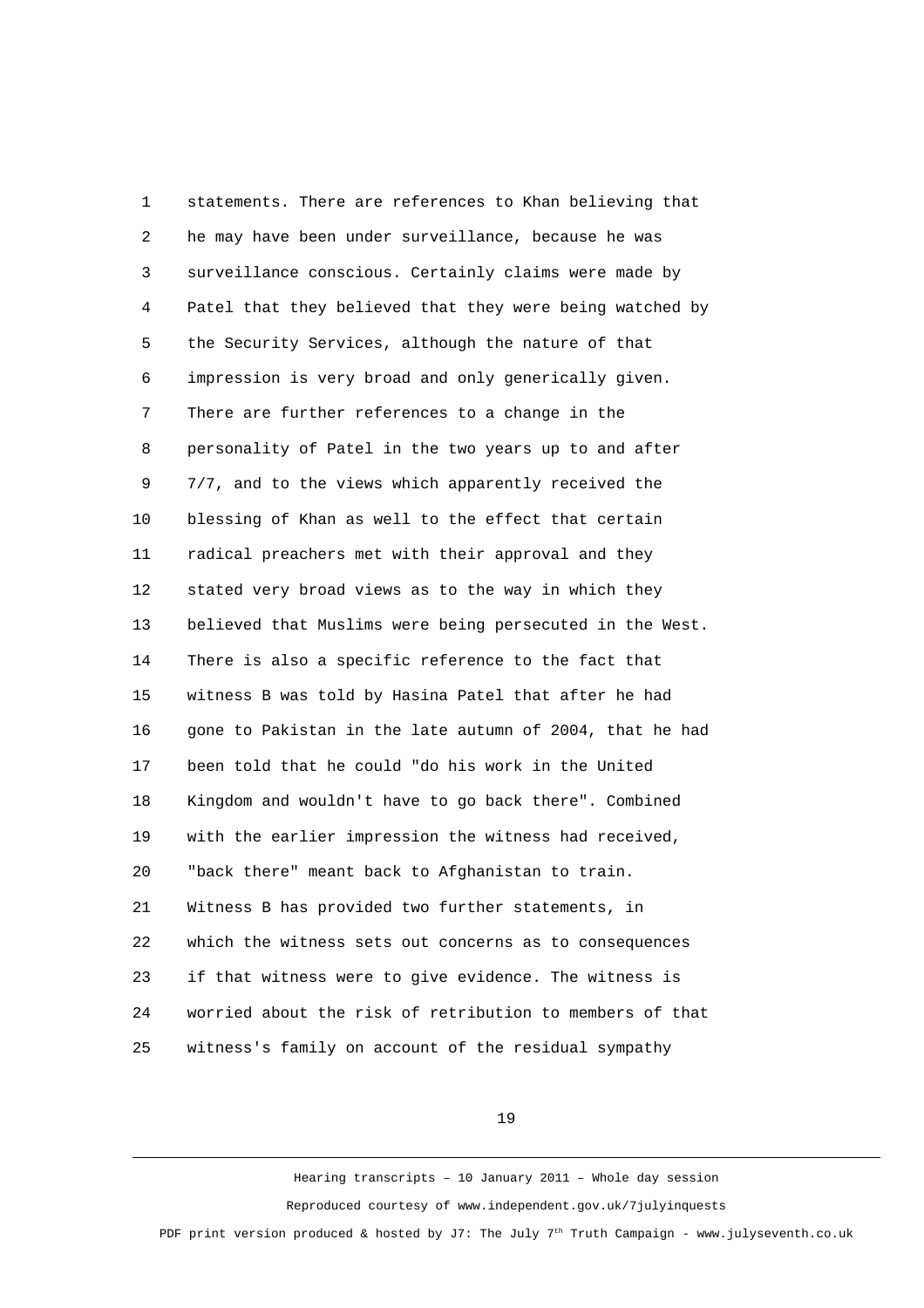1 which the witness believes is felt in the community for 2 Hasina Patel, and also because of proximity in the 3 addresses to relatives and friends of those bombers 4 involved in 7/7. But the witness did give consent for 5 the statements that the witness had made to be 6 disclosed, but asked simply that if the witness were to 7 be called to give evidence, that that evidence should be 8 given from behind a screen. 9 May I simply say that the application for anonymity, 10 or rather an application for a screen anonymity, falls 11 away, because currently we have proposed, and my Lady 12 has directed, that B should not be giving evidence 13 either orally or by way of the reading of those 14 statements. 15 Mr Patterson and Hogan Lovells on behalf of the 16 families whom they represent, and they were the lead 17 team in relation to background, did submit 18 representations to you on 15th September last year, 19 suggesting that B should be read or called in relation 20 to two specific aspects of that witness's evidence: 21 firstly, to the effect that B knew or suspected or had 22 the impression that Khan had travelled to Afghanistan 23 and had been involved with the Taliban late in 2004, and 24 also in relation to the handing over of the bag 25 containing the video and the box and the last will and

20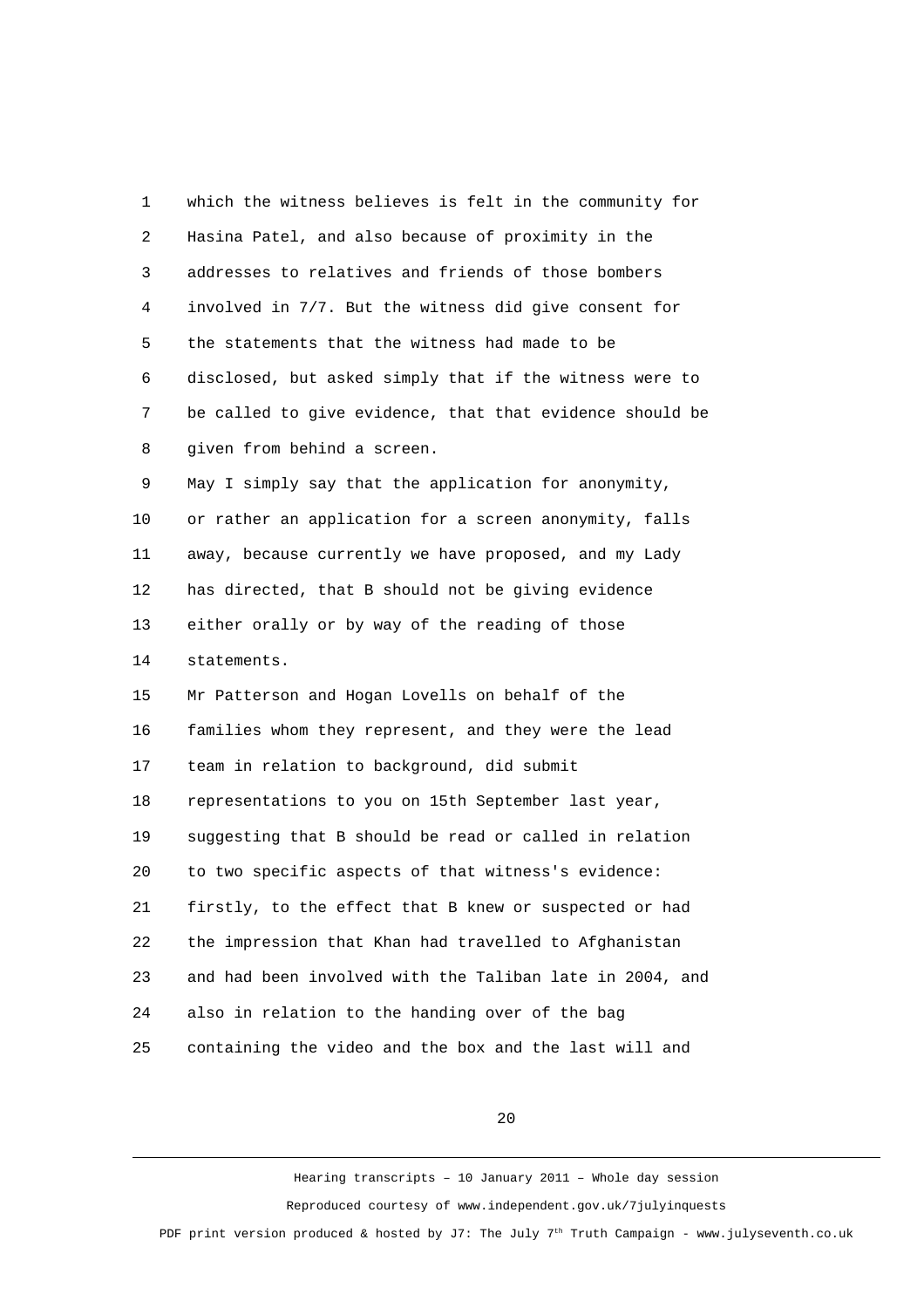1 testament on 8th July.

| 2  | The inference, I imagine, from that evidence which       |
|----|----------------------------------------------------------|
| 3  | is sought to be drawn is that witness B learned that     |
| 4  | information about Khan's whereabouts and activities from |
| 5  | Hasina Patel. The fact of his travel is not, of course,  |
| 6  | in dispute, and therefore it may be presumed that Patel  |
| 7  | knew more about what Khan was up to.                     |
| 8  | My Lady, we have adhered to the provisional view --      |
| 9  | and my Lady has directed -- that neither Hasina Patel    |
| 10 | nor the allegations that have been made against her at   |
| 11 | various times are within the scope of this inquest, and  |
| 12 | that was a point made by my Lady to the Divisional Court |
| 13 | and accepted by it last summer in the judicial review    |
| 14 | commenced by Hasina Patel of the decision to refuse her  |
| 15 | funding.                                                 |
| 16 | It follows that even taking witness B's evidence at      |
| 17 | its highest, our submission is that there is nothing in  |
| 18 | those statements which is directly relevant to an issue  |
| 19 | in these proceedings, certainly insofar as Hasina Patel  |
| 20 | is concerned.                                            |
| 21 | Insofar as the events concerning the handing over of     |
| 22 | the two bags are concerned, all that is relevant -- and  |
| 23 | it is only indirectly relevant so far as Khan and the    |
| 24 | other bombers and the attacks are concerned -- is not    |
| 25 | how they came to be handed over, because, of course,     |

21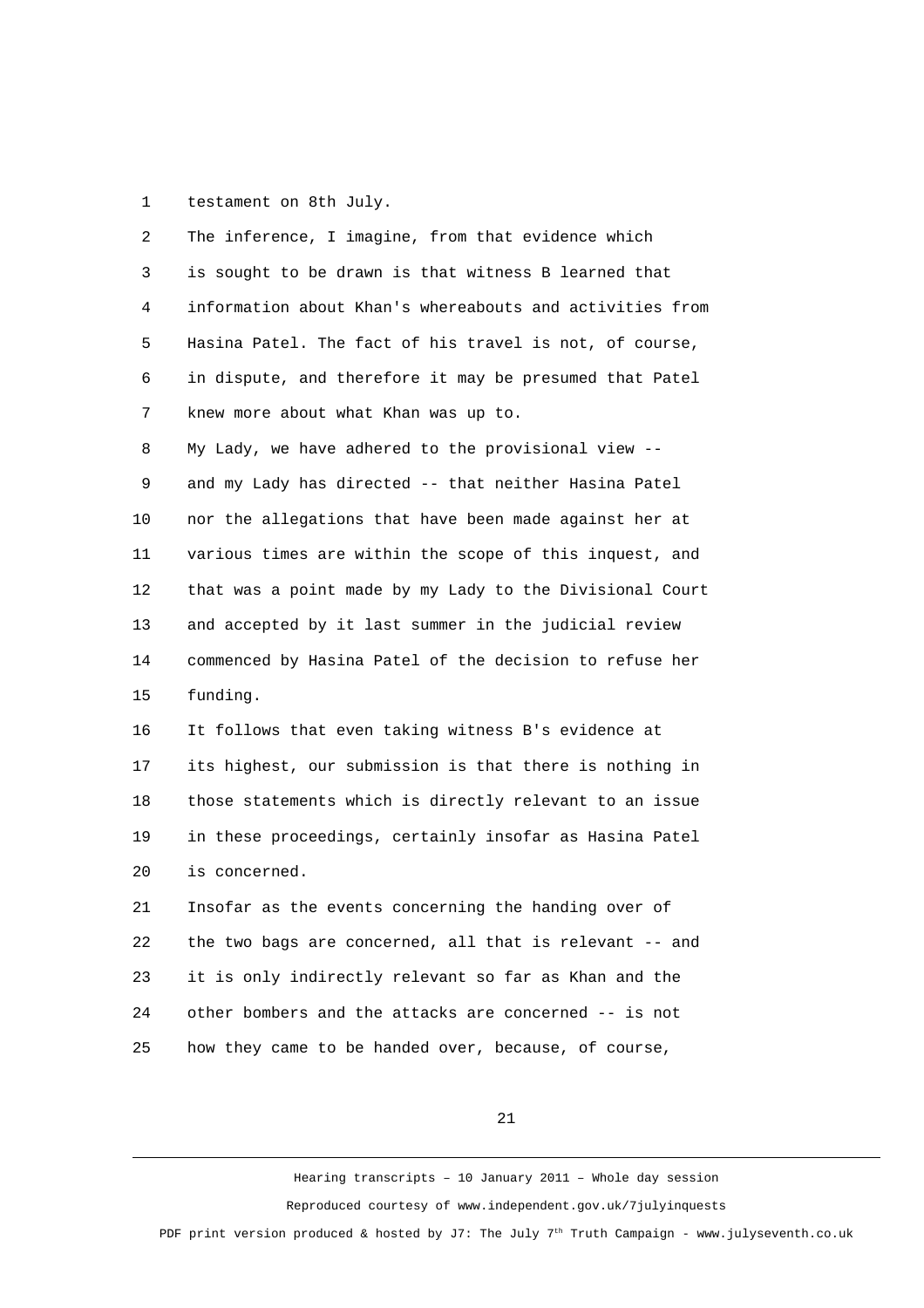| 1              | they weren't handed over by Khan -- Khan was dead -- but    |
|----------------|-------------------------------------------------------------|
| $\overline{2}$ | what the videos consisted of. My Lady has directed that     |
| 3              | in due course, as part of the background evidence,          |
| 4              | parts, and only the relevant parts, of the videos will      |
| 5              | be played. May I emphasise they will be played with due     |
| 6              | regard to any attendant distress that may be caused to      |
| $\overline{7}$ | the interested persons, and those parts which will be       |
| 8              | played will be carefully edited with any residual           |
| 9              | concerns well in mind.                                      |
| 10             | So taking a view broadly of the evidence of witness         |
| 11             | B, the only material which is currently withheld is the     |
| 12             | name of the witness and any particular personal             |
| 13             | identifying details. The rest of the statements have        |
| 14             | been disclosed, but in our submission they have no          |
| 15             | evidential relevancy.                                       |
| 16             | If that is right, and we respectfully suggest that          |
| 17             | it is, then the application for screens falls away,         |
| 18             | because there is no point making any application for        |
| 19             | special measures if, in fact, the witness will not be       |
| 20             | giving evidence.                                            |
| 21             | LADY JUSTICE HALLET: Are you satisfied, Mr Keith, that we   |
| 22             | can establish provenance of the tapes?                      |
| 23             | MR KEITH: The provenance of the tapes is not, I understand, |
| 24             | in dispute. Therefore the coronial officer whom my Lady     |
| 25             | has directed give evidence through hearsay evidence as      |

22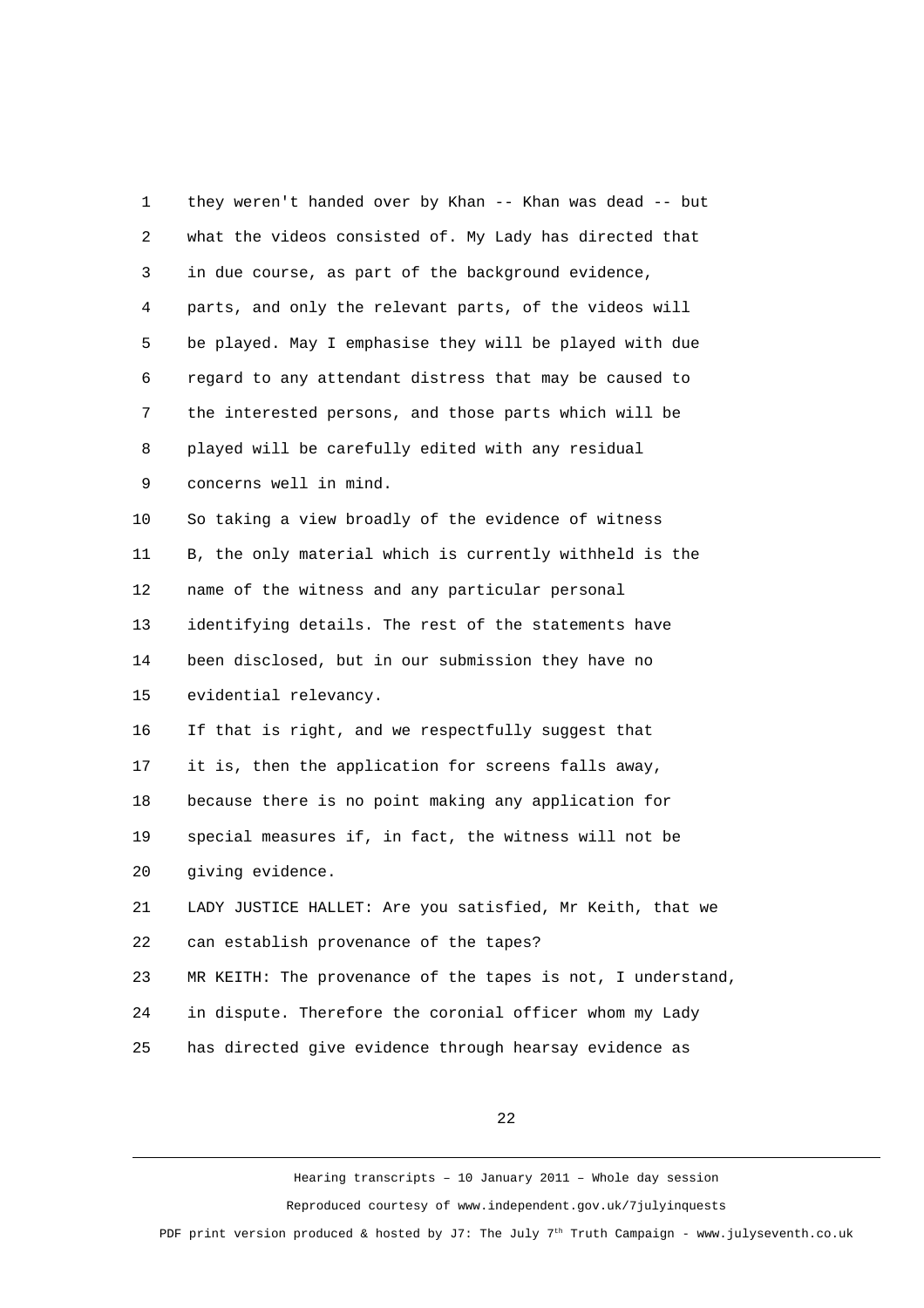1 to some of the background aspects to these proceedings 2 can cover that point in itself. Given that none of the 3 interested persons dispute that that is where the origin 4 of the video was, I think that will be sufficient for 5 my Lady's purposes.

6 LADY JUSTICE HALLET: Thank you.

 7 MR KEITH: I should say that even had the application been 8 necessary, it is right to observe that the witness 9 provided statements for the trial of Waheed Ali and the 10 others and the name of the witness was in the public 11 domain at that time. No application for anonymity was 12 made either. In those circumstances it is not a point 13 I need address my Lady on further, because as I say, 14 my Lady has directed provisionally that witness B need 15 not give evidence and the statements need not be 16 adduced. 17 I know that my Lady has another judicial 18 appointment. Is that a convenient point? 19 LADY JUSTICE HALLET: Thank you very much. I am sorry that 20 we have to break off a little early. 2.05, please. 21 (12.50 pm) 22 (The luncheon adjournment) 23 (2.05 pm) 24 LADY JUSTICE HALLET: Yes, Mr Keith.

25 MR KEITH: My Lady, I was addressing you before the short

23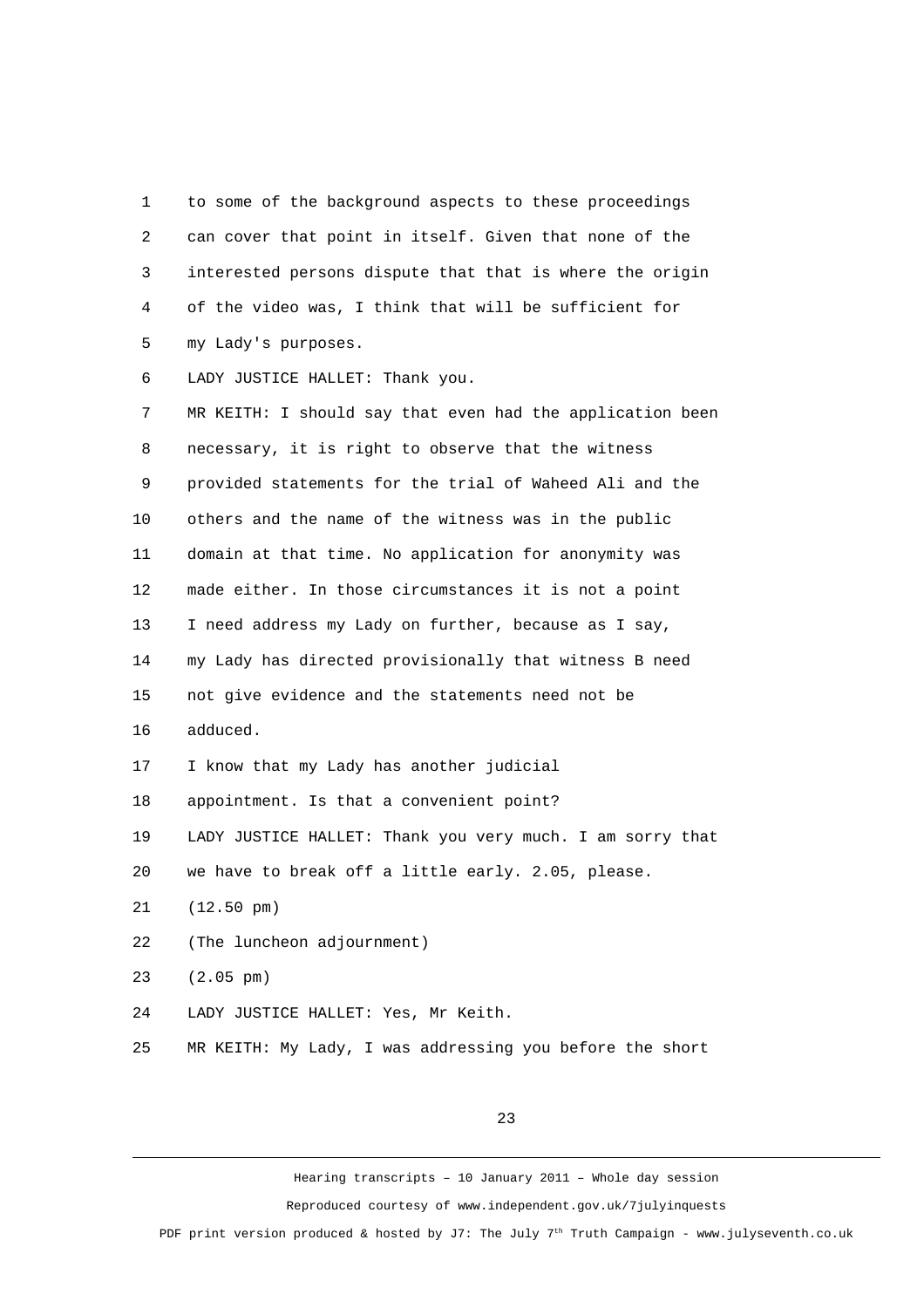1 adjournment in relation to witness B.

| $\overline{2}$ | Witness C is the mother of B, who deals with the         |
|----------------|----------------------------------------------------------|
| 3              | appearance of a lady at her door on 12th July who tried  |
| 4              | to take the bag back, the bag in which the books and     |
| 5              | video were contained. For precisely the same reasons     |
| 6              | for which we suggest that witness B is not relevant, nor |
| $\overline{7}$ | is witness C.                                            |
| 8              | Witness D is a witness whose statement is to the         |
| 9              | effect that in late June 2005 she met Jermaine Lindsay,  |
| 10             | who called himself Tyrone -- or Jamal and was known as   |
| 11             | Jamal by his friends and with whom she began             |
| 12             | a relationship. She didn't in fact know he was married.  |
| 13             | On 21st June he asked her if she could get a gun for him |
| 14             | as he was going to London to teach some people a lesson, |
| 15             | although he said he had a gun already. He made           |
| 16             | a further reference to a gun and shooting people in      |
| 17             | London during a conversation on 25th June.               |
| 18             | On 5th July he texted her, asking if she wanted to       |
| 19             | spend the night of 6th July in London with him, but she  |
| 20             | declined. In July of last year, my Lady, the             |
| 21             | Metropolitan Police informed your secretariat that the   |
| 22             | witness had been spoken to again by the police and had   |
| 23             | expressed no more fears for her safety and had no        |
| 24             | objections to her statement being disclosed or giving    |
| 25             | evidence at the hearing. There are no objective grounds  |

24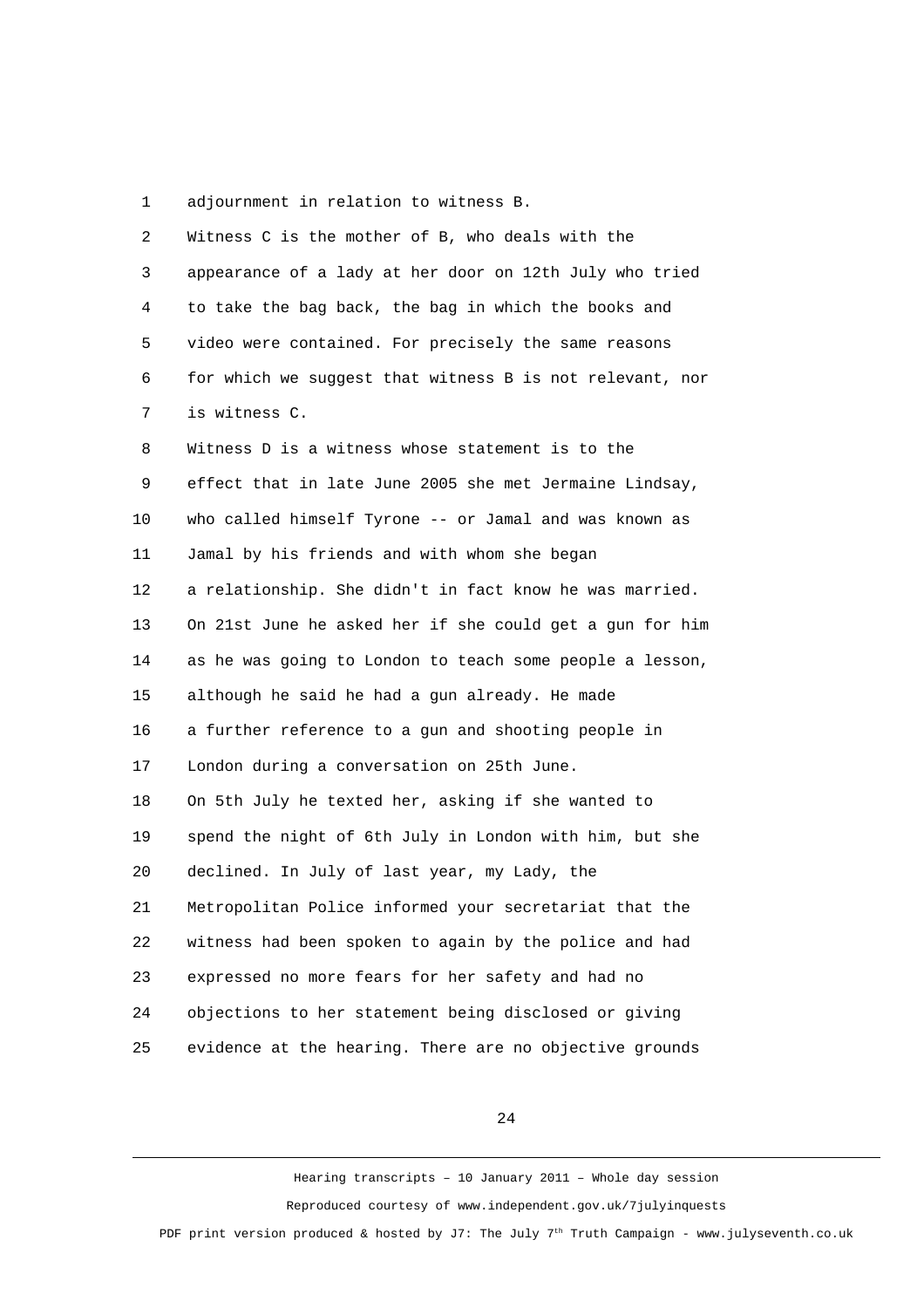1 known to the police to indicate that she is at risk. 2 Accordingly her statement has been disclosed in full. 3 She will be invited to give evidence during the course 4 of the week of 14th February. 5 LADY JUSTICE HALLET: Thank you. 6 MR KEITH: Witness E is a girl who had a relationship of a 7 fairly modest kind with Hasib Hussain in 2001. They 8 were friends, but nominally dating. The relationship 9 was kept secret by them. The only significance of her 10 statement is that she notes how he changed following 11 a trip to Pakistan, and had become more religious, and 12 how after 9/11 he sent a note to youths in his class 13 saying "you are next". 14 Because of the relative lack of materiality of her 15 evidence, we have proposed that instead of calling her 16 or reading her statement that these points be referred 17 to by the Coroner's officer whom you have directed 18 should give hearsay summary evidence about the family, 19 school and the other aspects of the bombers' 20 backgrounds. 21 My Lady will know from a note circulated on 29th 22 December that there are a fairly substantial list of 23 areas that your coronial officer, a yet to be identified 24 member of the Metropolitan Police, will give evidence 25 about.

25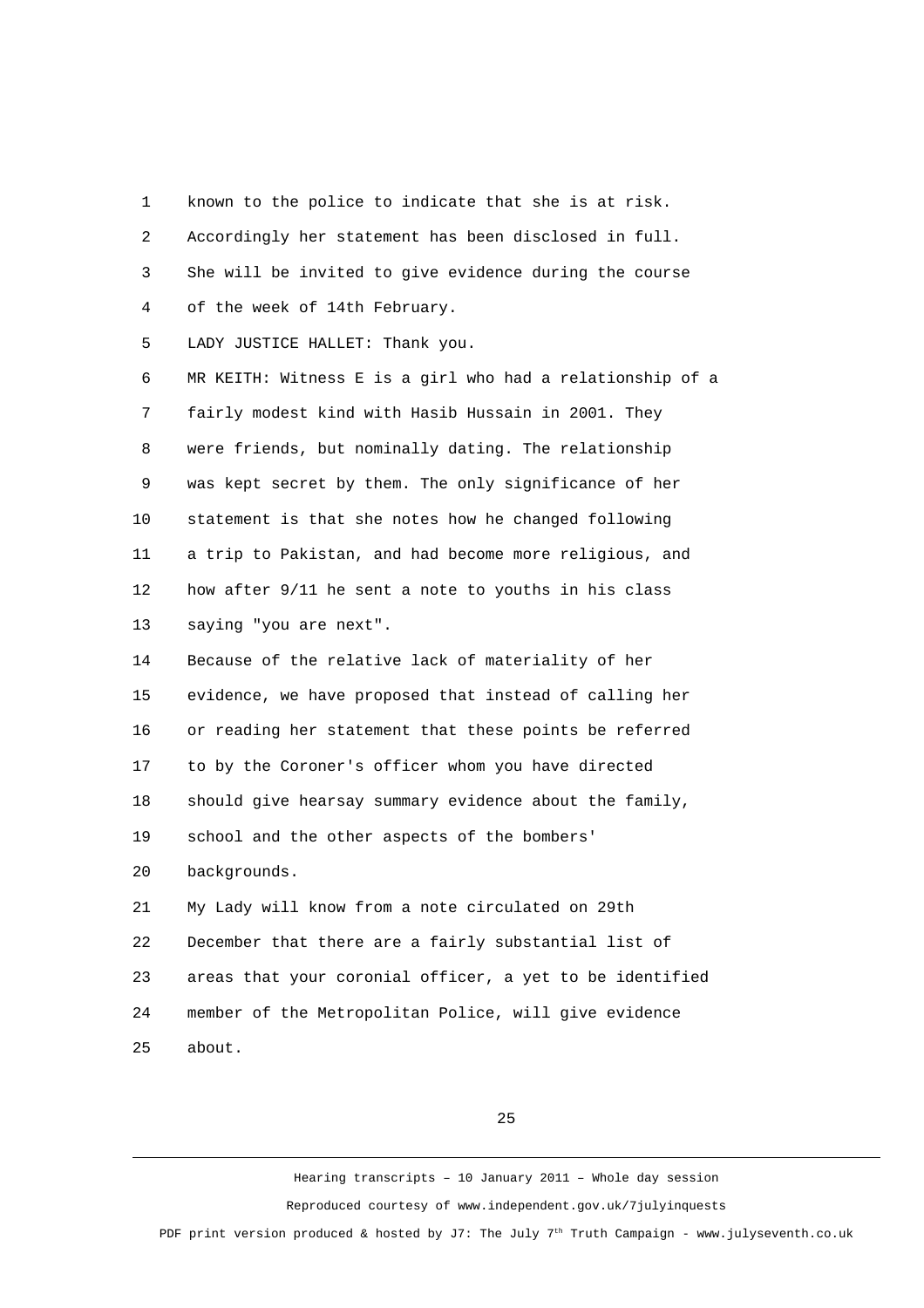| 1              | She also has been spoken to again by the police and         |
|----------------|-------------------------------------------------------------|
| 2              | has expressed no fears for her safety and no objections     |
| 3              | to her statement being disclosed. There are no              |
| 4              | objective grounds to indicate that she is at risk.          |
| 5              | Therefore the application for anonymity for her has been    |
| 6              | deemed to be withdrawn.                                     |
| $\overline{7}$ | I think Lextranet shows her statement is still              |
| 8              | anonymised, but that will be changed.                       |
| 9              | My Lady, finally on 4th October I mentioned a sixth         |
| 10             | application by fireman F for anonymity. I invited to        |
| 11             | you adjourn that application as well. The applicant F's     |
| 12             | location has now however changed and he no longer has       |
| 13             | any concerns about the possibility of retribution           |
| 14             | following the giving of his evidence. His evidence is       |
| 15             | scheduled for 24th January and his application has          |
| 16             | therefore been withdrawn.                                   |
| 17             | But I should observe it would have been near                |
| 18             | impossible to maintain, given the publicity over his        |
| 19             | identity and circumstances. The headline in the             |
| 20             | Evening Standard last Wednesday was of his conviction       |
| 21             | and sentence following the trial of a number of             |
| 22             | co-accused for 14 years' imprisonment for conspiracy to     |
| 23             | evade the prohibition on the importation of cocaine.        |
| 24             | So, my Lady, may I now return very briefly --               |
| 25             | LADY JUSTICE HALLET: Just as a matter of practicalities, he |

26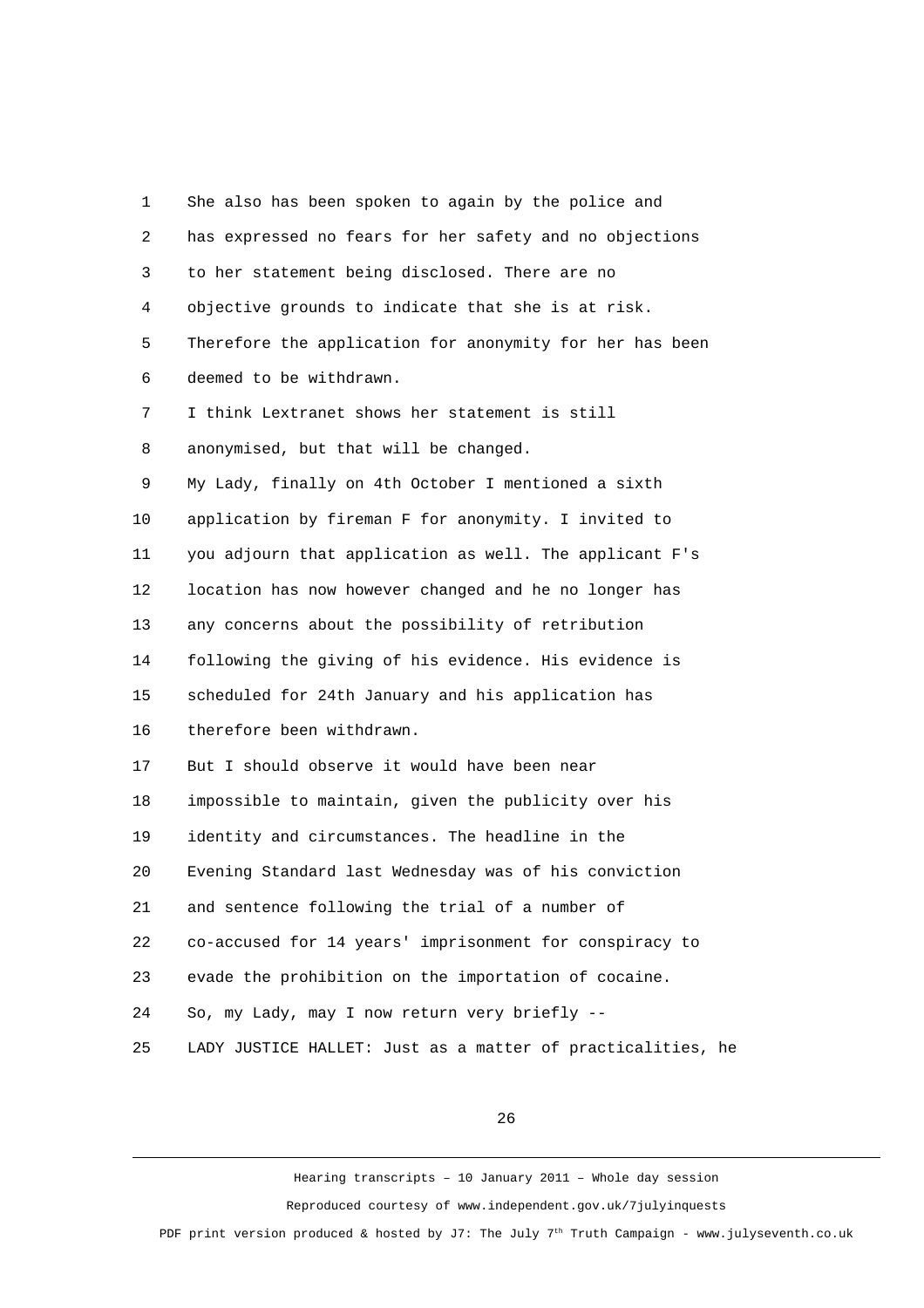1 is due to give evidence on the 24th?

| 2  | MR KEITH: He is due to give evidence on the 24th.        |
|----|----------------------------------------------------------|
| 3  | LADY JUSTICE HALLET: By videolink?                       |
| 4  | MR KEITH: Yes, videolink.                                |
| 5  | Witness A. May I just briefly outline the                |
| 6  | background and the circumstances before inviting Mr Hill |
| 7  | to develop the application? The application is for       |
| 8  | anonymisation of the witness's name, for prohibition on  |
| 9  | any reference to the name, for a screen or videolink and |
| 10 | for a prohibition order under the Contempt of Court Act. |
| 11 | I should say that Mr Smith caused the judicial           |
| 12 | communications office to issue an advisory notice on 6th |
| 13 | January to media organisations concerning the            |
| 14 | application, and as a result, Mr Vassel-Adams is here.   |
| 15 | May I summarise the basis of the application, which      |
| 16 | is set out in Mr McKenna's statement, which I know       |
| 17 | my Lady has read, supported by the open and closed risk  |
| 18 | assessments by the West Yorkshire Police?                |
| 19 | In essence there are a number of strands to the          |
| 20 | concerns as to the revelation of that witness's          |
| 21 | identity.                                                |
| 22 | 1. The witness provided statements in confidence         |
| 23 | and on the basis they would not be disclosed.            |
| 24 | 2. The relationship that the witness conducted with      |
| 25 | Tanweer was conducted in secret and the witness's family |

27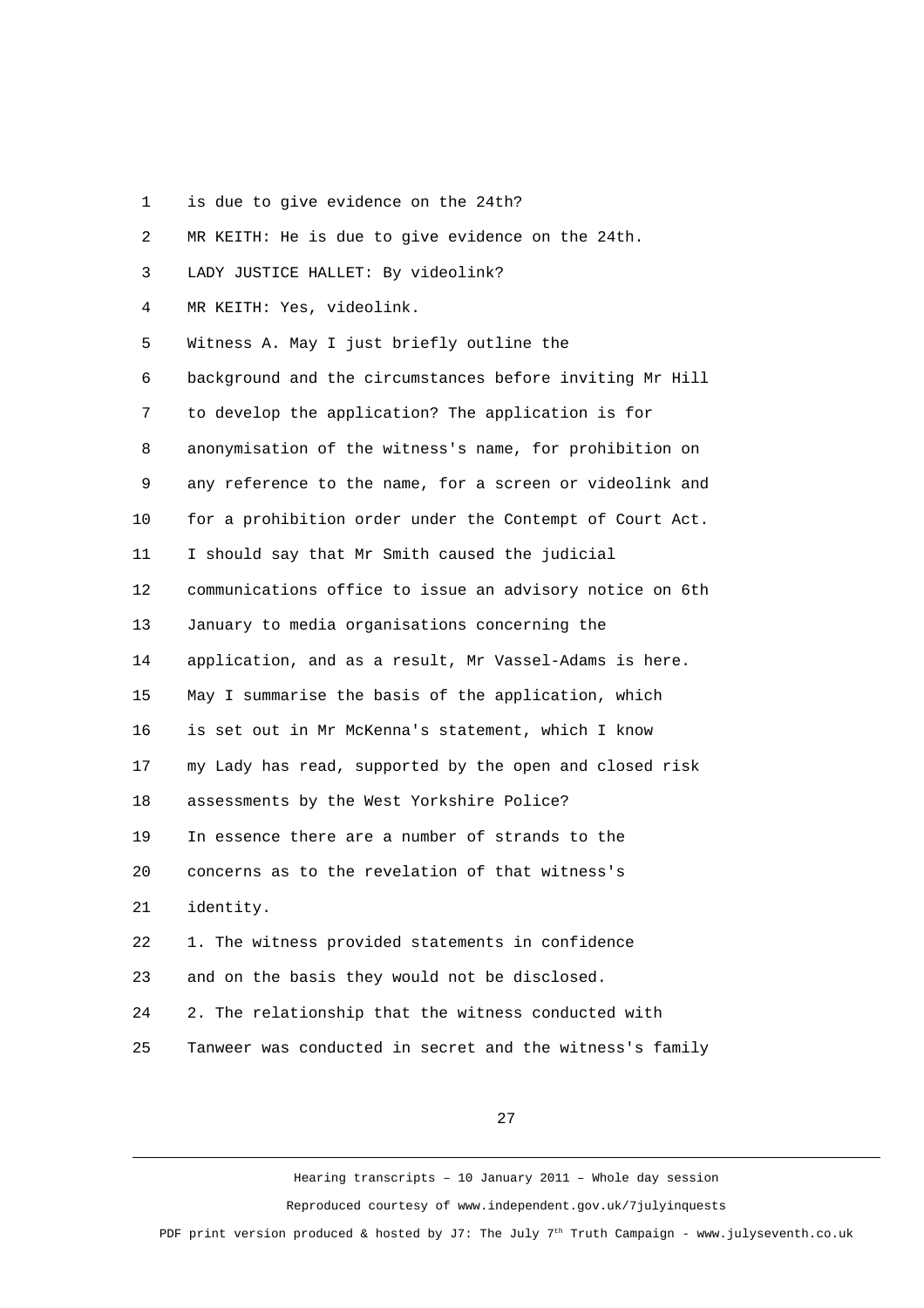1 do not know of it.

| $\overline{c}$ | 3. The revelation of the identity would have             |
|----------------|----------------------------------------------------------|
| 3              | a devastating effect on the witness, the witness's       |
| 4              | family and that family's reputation, and there are       |
| 5              | subjective fears that the family would be disowned by    |
| 6              | the community and the witness by her family.             |
| 7              | 4. There are subjective fears that persons outside       |
| 8              | the witness's family may be violent. The witness lives   |
| 9              | in close proximity to the family and friends of the      |
| 10             | bombers. The general risk to the witness and her family  |
| 11             | has been assessed by the West Yorkshire Police as high.  |
| 12             | 5. It is said that the disclosure of her identity        |
| 13             | would have a damaging effect on the trust and confidence |
| 14             | that the wider community, in particular witnesses, have  |
| 15             | in the police and could deter others from providing      |
| 16             | vital information in the future.                         |
| 17             | I should say for the record that the witness has         |
| 18             | made a number of statements, two on the facts and two    |
| 19             | concerning her concerns as to the consequences if her    |
| 20             | identity were to be revealed, and on Friday the          |
| 21             | Metropolitan Police submitted a further statement from   |
| 22             | her and two further statements from the                  |
| 23             | Metropolitan Police, again addressing her state and her  |
| 24             | fears.                                                   |
| 25             | None of the statements nor the closed risk               |

28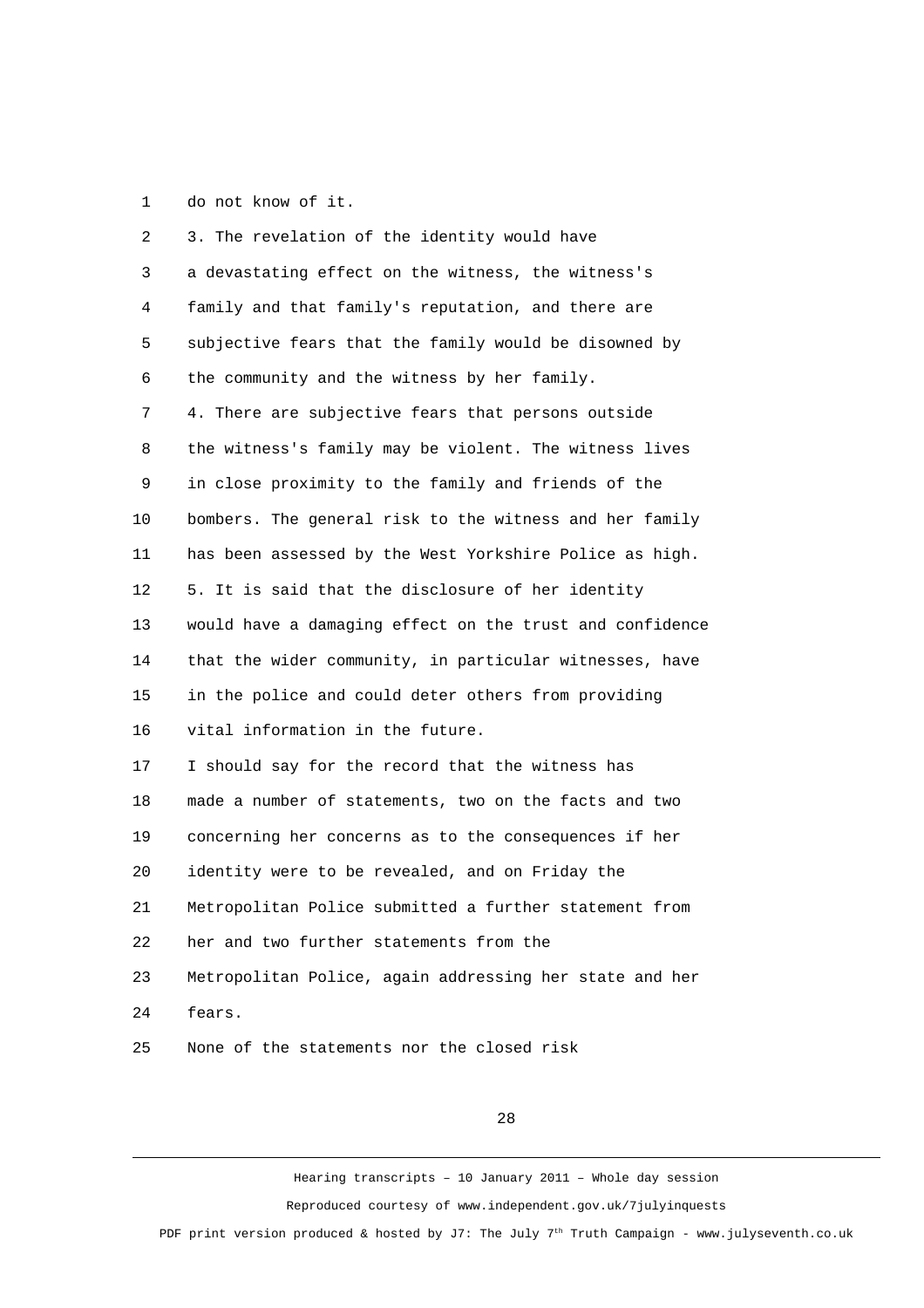1 assessment have been disclosed to the interested 2 persons, but at our request the Metropolitan Police did 3 prepare a summarised statement, which my Lady has. It 4 is the first document in the bundle of statements that 5 you have which are relating to witness A. Only that 6 first page has been put into the public domain. 7 The gist makes clear that she had a relationship 8 with Tanweer. In 2005 she received a text message from 9 him telling her that he was moving to Dubai. She 10 received another text message subsequently telling her 11 he had been in Pakistan for a few months. On or around 12 2nd June, she had a meeting with him when she noticed 13 changes in his physical characteristics. 14 Then on or about 1st July, she met with him in 15 a hotel in West Yorkshire. He told her he was about to 16 go away for a week to Scotland and he would call her on 17 his return. She didn't notice anything unusual about 18 him. On 4th July he called her, telling her he was off 19 to Scotland and would return on the 9th. 20 I have marked up for you with yellow sticky tabs the 21 relevant parts of the undisclosed witness statements 22 from which those particular passages are drawn. 23 It is currently proposed that she gives evidence. 24 My Lady, I say currently, because there is some 25 suggestion in the statement from Mr McKenna and in the

29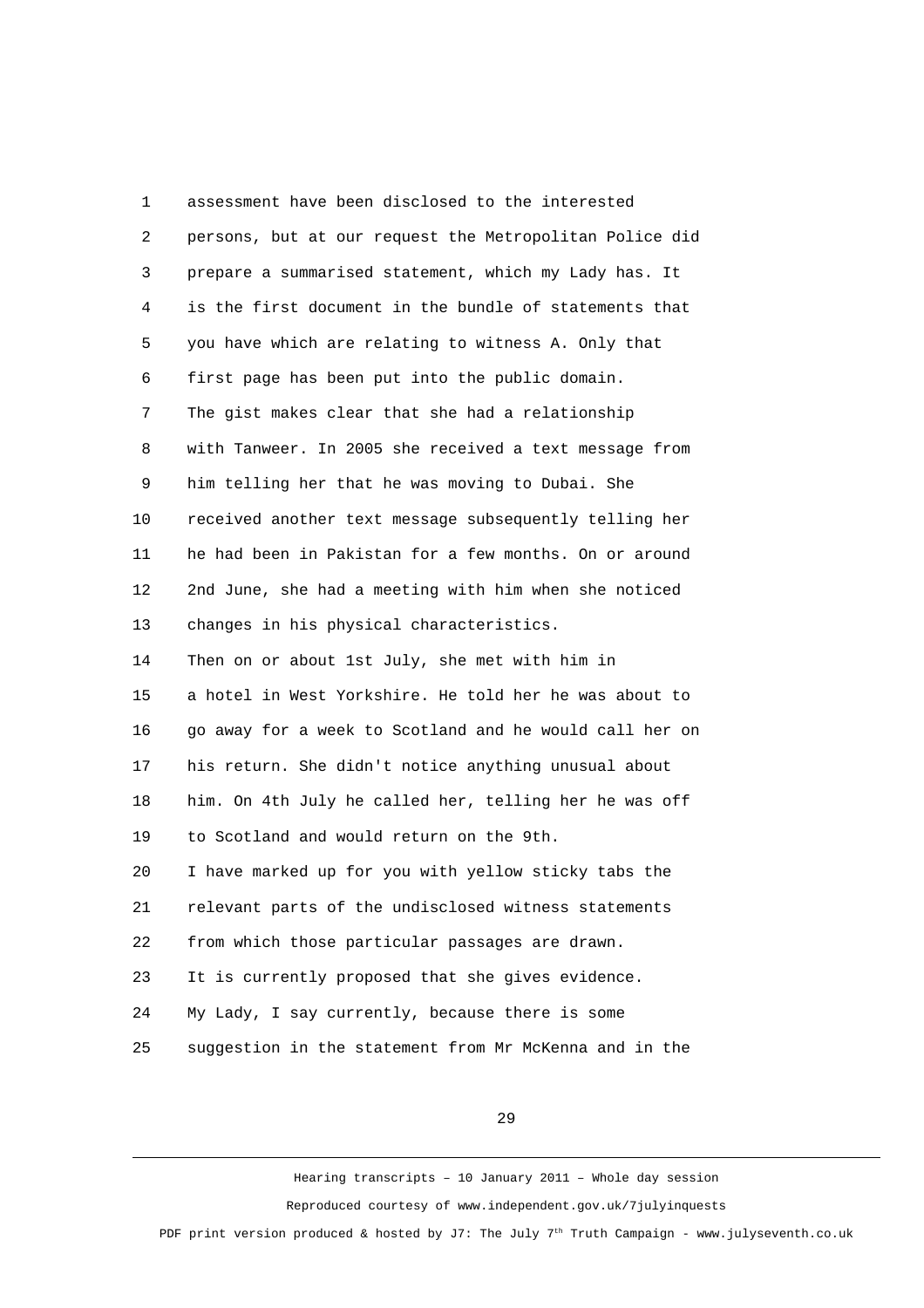1 risk assessment that she cannot, in fact, provide any 2 useful on Tanweer's extremism or motivation, and it may 3 be Mr Hill will wish to argue there is no point calling 4 her at all, but, as my Lady knows, it is entirely 5 a matter for your discretion.

 6 I should, therefore, say something about what 7 relevancy her statement has and it is this. She can say 8 something about the days immediately leading up to 7/7 9 and she sheds some light on the manner in which Tanweer 10 was able to conceal his intentions and his plans from 11 her, and on the level of deception that was necessarily 12 engaged.

13 It is on any view somewhat surprising that he felt 14 able to carry on a relationship in this way in the last 15 days before 7th July, when he had such murderous acts on 16 his mind, and it is perhaps an indication of the level 17 of determination and the unlikelihood that the bombers 18 would have desisted from their terrible plan. But I do 19 acknowledge that her evidence is unlikely to add greatly 20 to the sum of the facts in these proceedings, and they 21 are at best only tangential to the main issues of the 22 events of 7/7 in the days leading up to it, namely the 23 actual events on the 7th itself, the response of the 24 emergency services and that of preventability. 25 There is, I should say, nothing in her statement

30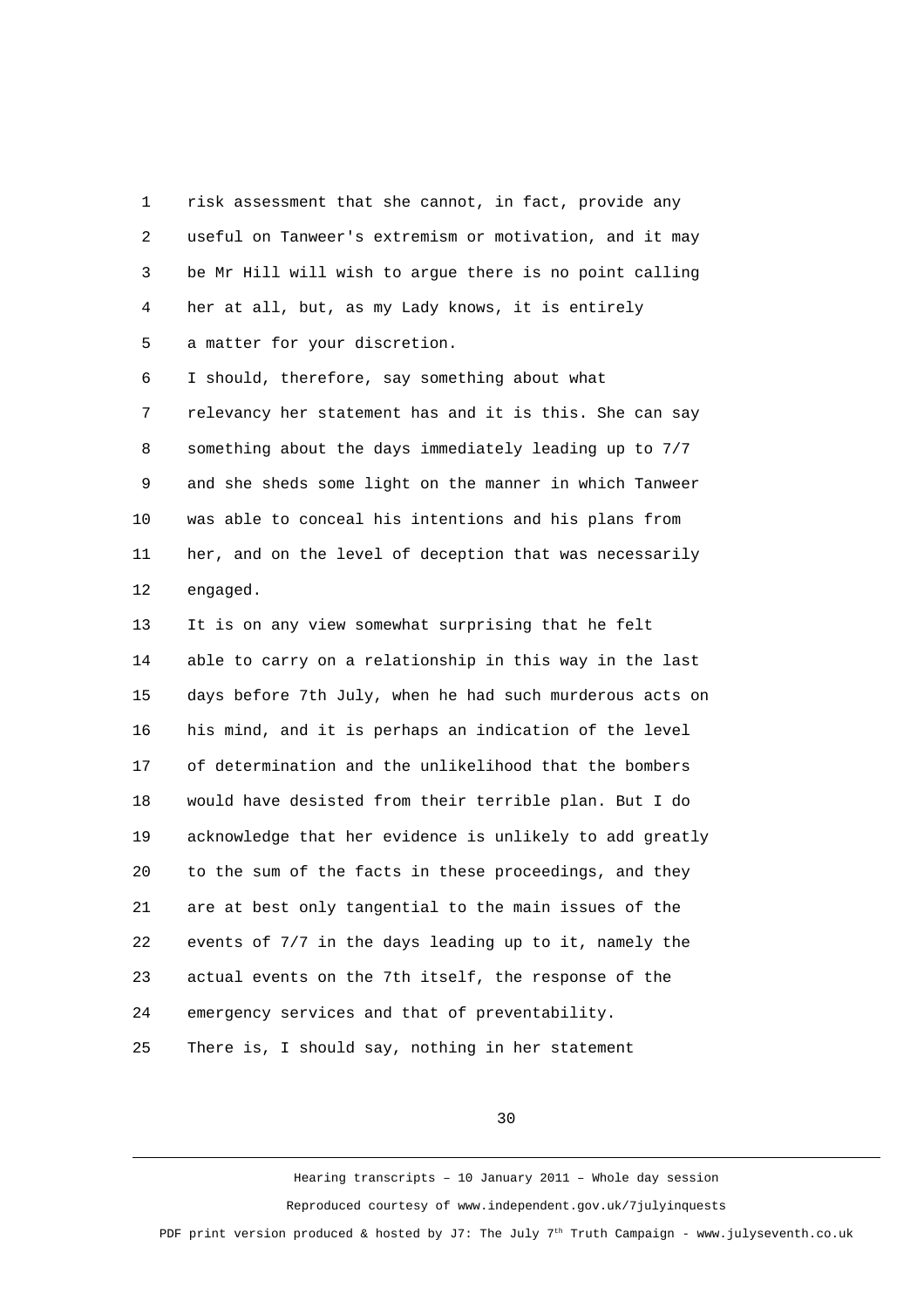1 which indicates that she was in any way aware of 2 anything unusual that might have provided an opportunity 3 for her to warn others, and these are not, as my Lady 4 has observed before, of course, inquests into the deaths 5 of the bombers.

 6 So against that background, may I invite you to call 7 on Mr Hill to set out the nature and extent of the 8 application, as it is the MPS who advance it. I simply 9 say that I do not suggest her evidence is vital or 10 central to the issues. Therefore my Lady will wish to 11 have well in mind the disproportionality, arguably, of 12 disclosing her identity with all the consequent effects 13 when her evidence is not of central effect in these 14 proceedings, although it is of some interest and worthy 15 enough to be called.

16 LADY JUSTICE HALLET: Mr Hill.

17 MR HILL: My Lady, can I say I don't propose, subject to 18 your requirements, to spend a great deal of time going 19 through the authorities or going through the materials 20 which we have provided in writing. That's on the basis, 21 firstly, that you have had an opportunity to look at our 22 open bundle and, secondly, on the basis that I have not 23 received anything in writing in opposition to the 24 applications that I make.

25 As to the fact of the applications, can I just start

31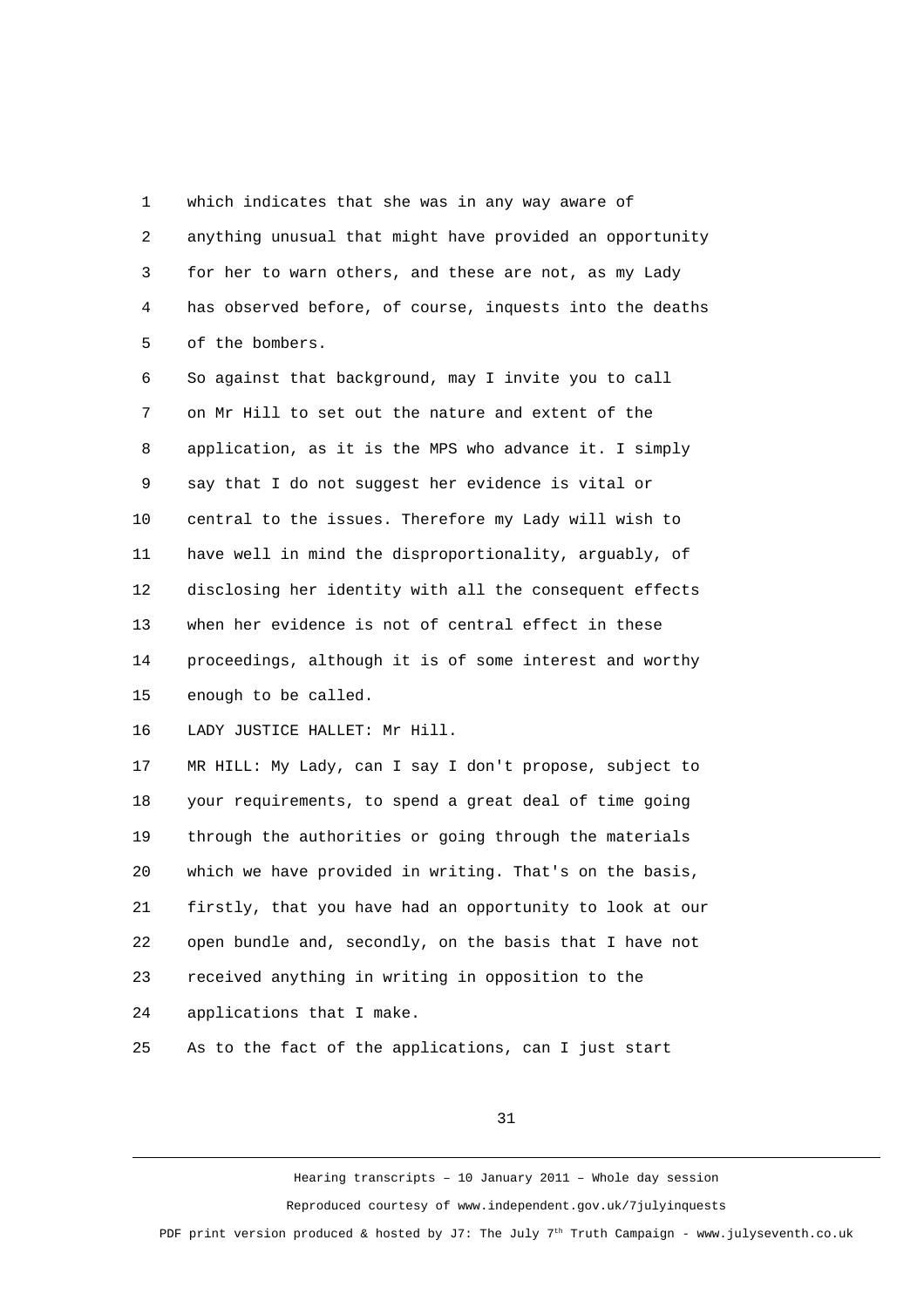1 there? It is not, of course, the case that witness A, 2 upon whom I am going to concentrate is a Metropolitan 3 Police witness in the sense that all of the witnesses 4 for which I am primarily responsible on behalf of the 5 Metropolitan Police hitherto have been called. The 6 reason that we make these applications for A, B, and C, 7 and as I say, I repeat, I concentrate on A, is because A 8 was one of those witnesses, private civilians, who when 9 approached by Metropolitan Police officers in the 10 context of the Operation Theseus post 7/7 criminal 11 investigation, over a period of time provided assistance 12 to the police. Statements taken under section 9 of the 13 Magistrates' Court Act were in due course introduced 14 into the Theseus proceedings in one form or another, at 15 least in the sense that they entered the HOLMES 16 computer-generated database for material that had come 17 from criminal investigation. 18 So there is a very real sense of responsibility or, 19 I should say, duty that Metropolitan Police feels 20 towards witnesses of this type, although, as I repeat, 21 this is not our witness in the inquisitorial proceedings 22 sense. 23 Nonetheless we did provide by letter dated 10th 24 September an open bundle, and I do pray in aid all of

25 the material within that bundle, which has three tabs.

32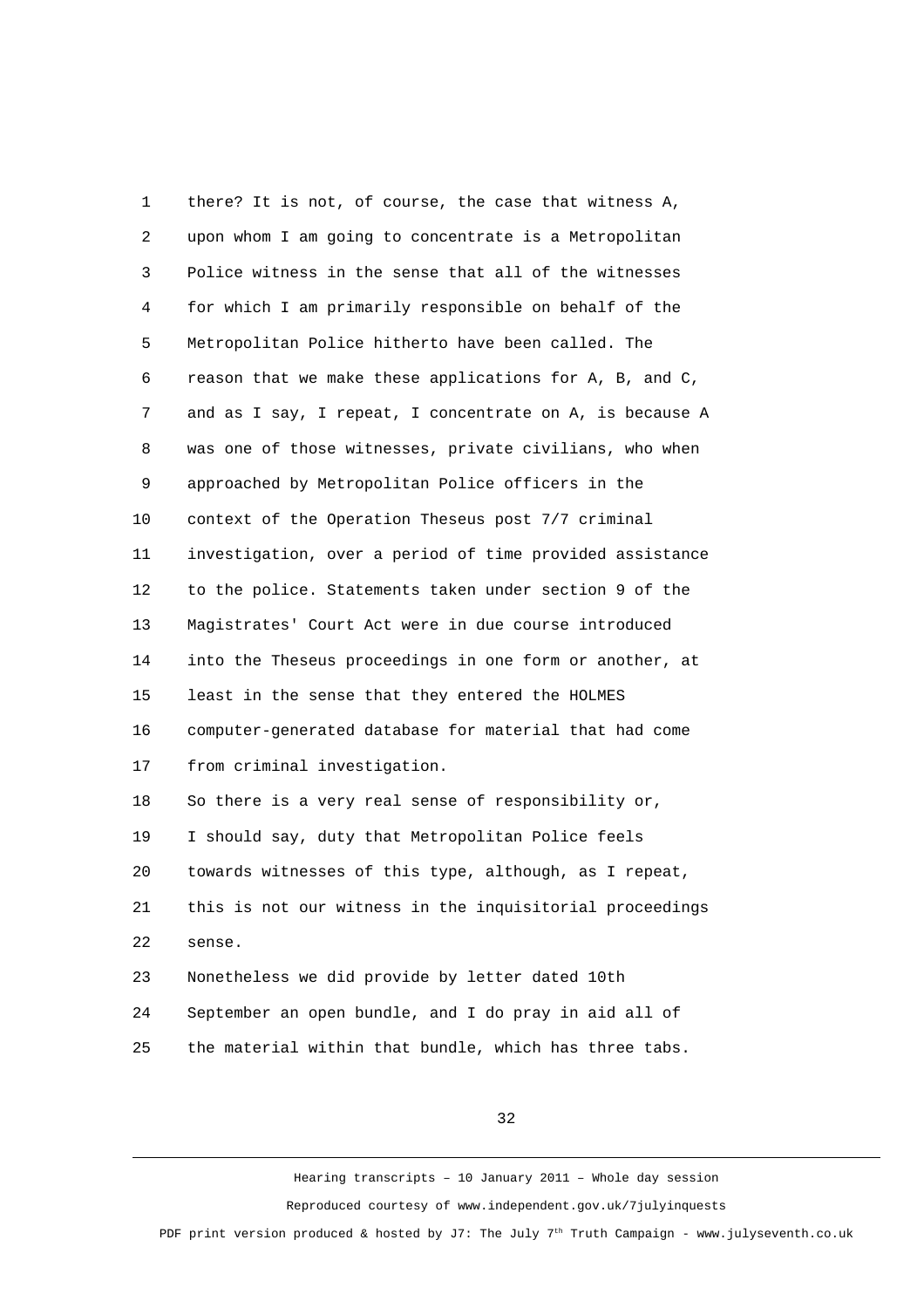1 My copy is a blue file. I don't know whether my Lady's 2 is. There should be a discrete bundle marked "open"; I 3 have another copy if it will help. 4 LADY JUSTICE HALLET: I think it has probably been put 5 somewhere safe. I can't see it at the moment. 6 MR HILL: Can I hand a copy. It is unmarked and therefore 7 any annotations my Lady may have made are going to be 8 lost by this route, but the material should be familiar. 9 LADY JUSTICE HALLET: I am very familiar with all of this 10 material, including the case law. 11 MR HILL: Just to set out the materials, behind tab 1 we 12 placed some outline open submissions on anonymity and 13 screening, and that forms the legal bases on which we 14 advance the application. Behind tab 2 Mr McKenna, SIO 15 for Operation Ramus, made his statement, and as part of 16 the material behind tab 2 you see a six-page statement 17 and then an exhibit marked DN/1, which is the open 18 version of an objective risk assessment conducted for 19 these purposes by West Yorkshire Police, to whom we are 20 grateful, given the geographical jurisdictional point 21 about where this witness lives. 22 This is an assessment completed in August last year 23 by the West Yorkshire Police, which on the third 24 page opines, to use their word, that the risk to this 25 individual and their family is high, and West Yorkshire

33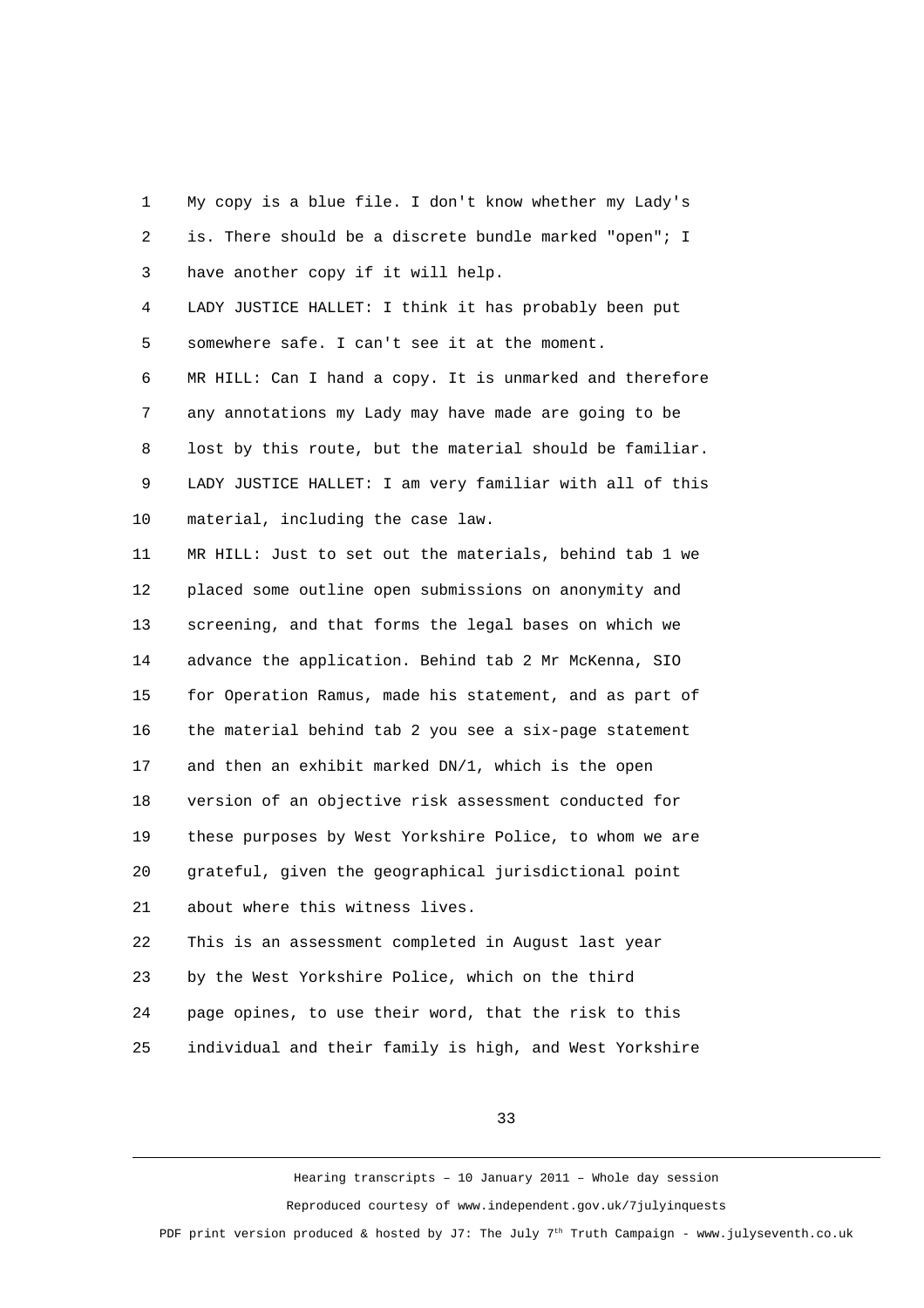| 1              | Police do not recommend that this individual is called   |
|----------------|----------------------------------------------------------|
| $\overline{c}$ | as a witness and their statement is not used.            |
| 3              | So that's the way objectively the West Yorkshire         |
| 4              | Police put it.                                           |
| 5              | Behind tab 3, and I am not going to go to it now, is     |
| 6              | a further statement which encompasses the claims made on |
| 7              | behalf of B and C, but for the reasons that Mr Keith has |
| 8              | kindly set out, I am going to return to that briefly     |
| 9              | later and not go straight to it.                         |
| 10             | So that's the open bundle. The gist or summarised        |
| 11             | statement of witness A contains three paragraphs. It     |
| 12             | has an INQ reference, 10986, and Mr Keith referred you   |
| 13             | to it this afternoon.                                    |
| 14             | If I can start with this. Our concern and really         |
| 15             | our starting point is not to go to the legal             |
| 16             | principles enunciated in Officer L, which we are         |
| 17             | familiar with from argument on other aspects of these    |
| 18             | proceedings, but is, in fact, to question whether there  |
| 19             | is a genuine relevance and need for this witness to play |
| 20             | part of these proceedings by the calling of the witness  |
| 21             | as opposed, for example, to the reading of the           |
| 22             | statement. If the latter course you were persuaded was   |
| 23             | actually appropriate, that, in my submission would place |
| 24             | witness A in the same category as witnesses B and C, for |
| 25             | whom these applications are technically advanced, but    |

34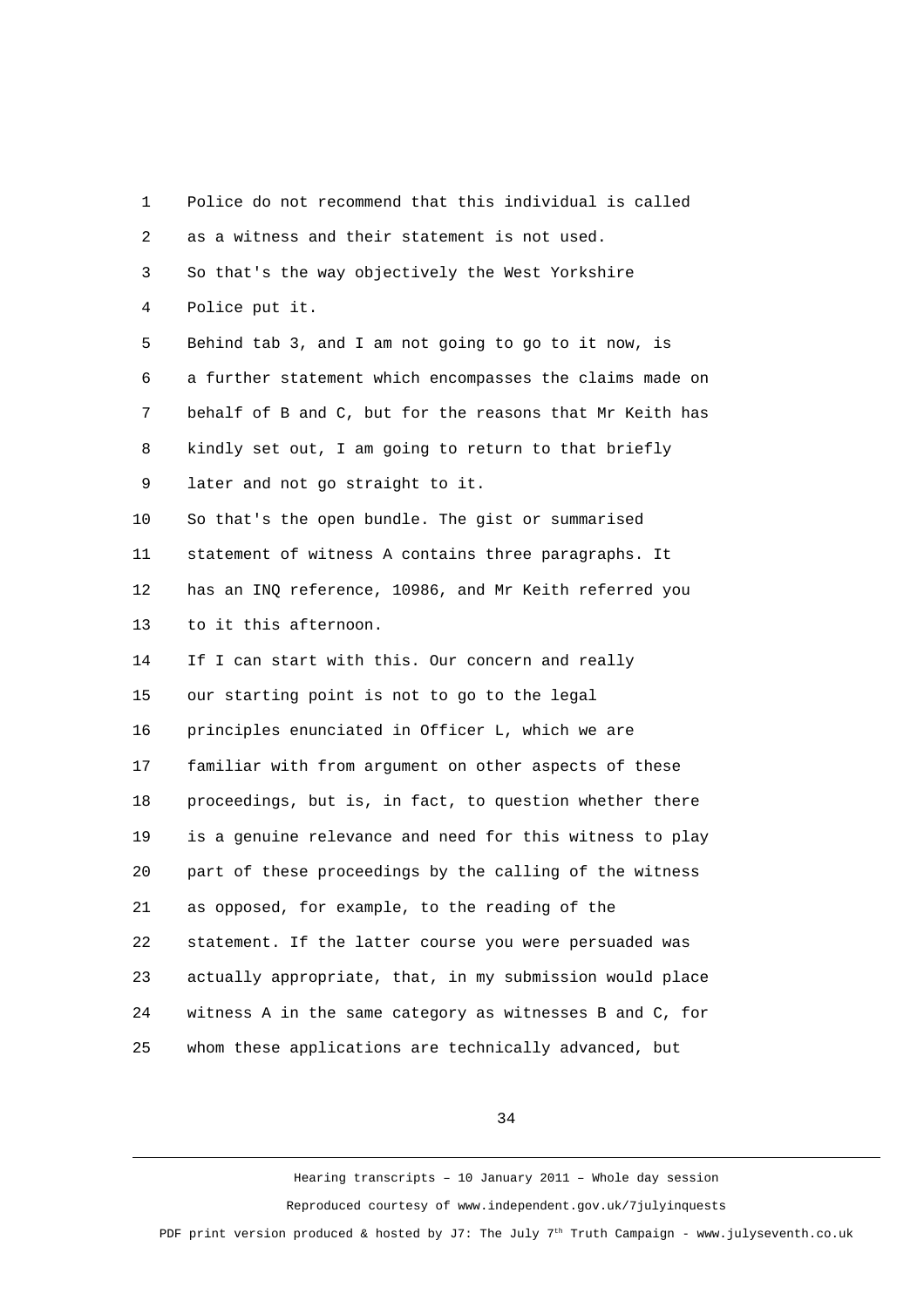1 for reasons of lack of relevance are effectively no 2 longer necessary to be pursued on all points. 3 The reason that I do question whether witness A has 4 such a relevance that she must be called and therefore 5 this application must be pursued is because Mr Keith 6 himself accedes to the fact that there is a tangential 7 relevance at best to the background that is going to be 8 called at your order into Shehzad Tanweer. 9 The document provided by your team last week, headed 10 "Background Revised List of Areas and Witnesses", 11 probably has an inquiry reference number which I am 12 afraid I don't have, but does have at page 2 of that 13 list, under the heading "Shehzad Tanweer", a number of 14 bullet pointed areas for evidence, starting with family 15 history and then moving on through the years 2000 to 16 2005. 17 It indicates just at a glance the breadth of 18 evidence that you have available to you through 19 a mixture of calling and reading statements, and, for 20 example, without going to witness A and just looking at 21 the first week of July 2005 alone, you are able to 22 evidence the hiring of the Nissan Micra from 4th to 8th 23 July inclusive, the meeting with the witness Sharma on 24 4th July, the fact that members of Tanweer's family were 25 informed of an intention to go to Manchester and

35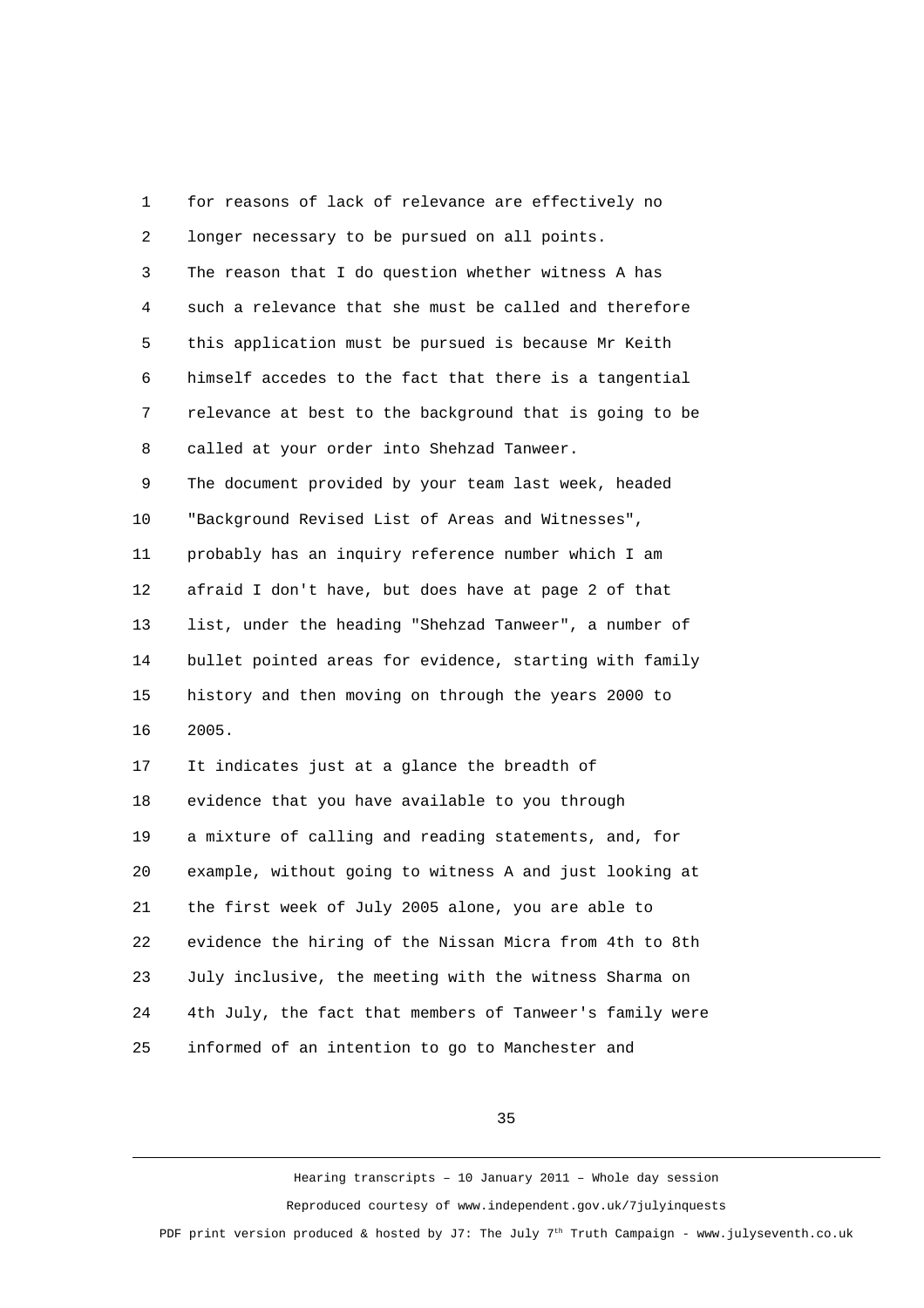1 references to a lost mobile phone, and there are 2 a number of Tanweer family statements, all on Lextranet, 3 from which you can derive that evidence; and the fact 4 again from a family member that there was an appointment 5 for Tanweer to see a solicitor on 8th July, one easy 6 method of demonstrating, for example, that to his very 7 closest relatives, an alternative story was being 8 provided; or to put it another way, secrecy was being 9 maintained by this bomber from those closest to him. 10 So just pausing there and looking at the breadth of 11 the evidence you are able to call, we do ask the 12 question, as it were, on behalf of witness A, given that 13 you have that from his closest relatives, do you really 14 need to put this female witness, who, it is plain from 15 the gist, is young and in our submission vulnerable by 16 virtue of her short-lived relationship with Tanweer -- 17 do you really need to put her through it, or would 18 simply introducing into evidence her summarised 19 statement, in other words, the gist, suffice? 20 So that is our attempt at making good what Detective 21 Chief Superintendent McKenna set out in his statement, 22 to give you the reference, at paragraph 11, behind tab 2 23 in our open bundle: 24 "Whilst witness A does provide information regarding

25 personal relationships, she cannot provide any

36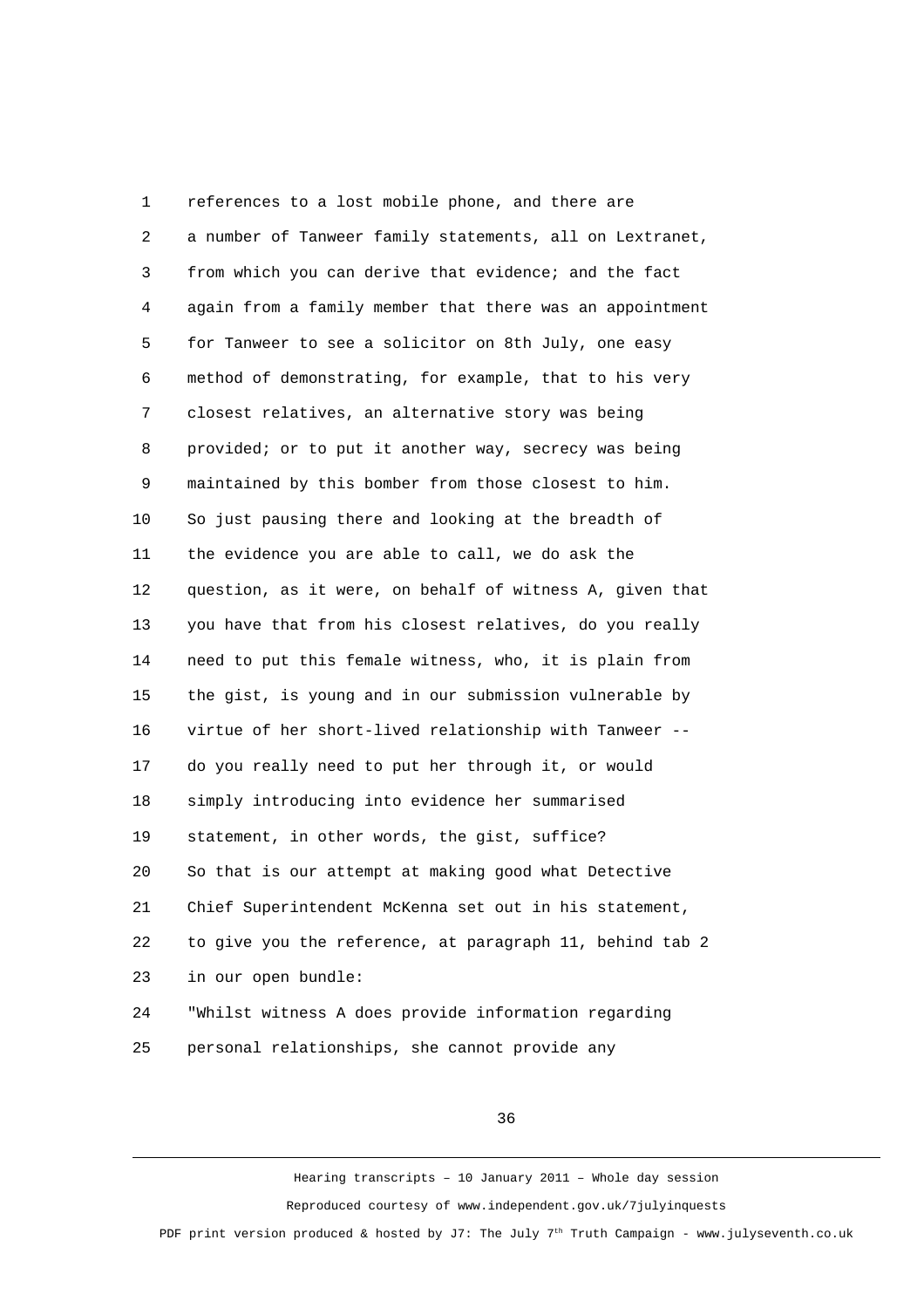1 assistance with Tanweer's extremism or motivation." 2 We simply underline that, and we would ask you, all 3 matters considered, to decided to whether it is actually 4 ultimately necessary to proceed to the calling of this 5 witness. If it is not, then in our submission, in 6 common with the position for witness B and witness C, 7 I needn't go any further, but because plainly you are 8 addressing this matter on all bases today, I go on to 9 our application in the event that witness A remains, as 10 it were, a live witness in these proceedings. 11 Without knowing, as it were, and not having seen 12 anything in writing from anyone in opposition, without 13 knowing what was going to be said about the legal bases 14 on which we have advanced the application, can I go to 15 tab 1 of our open file? I repeat, I am not going to 16 simply do the discourtesy of reading out our outline 17 submissions, but can I indicate where we are coming from 18 in the context of this application? We do say that 19 there are four themes to the application and we have 20 attempted to set out the four themes in the body of 21 these submissions. Article 2 is, as it were, the first 22 theme, what we have called the article 2 basis from 23 paragraph 8 on page 3 behind tab 1. 24 Separate and distinct from that is the common law

25 basis, as we have called it, from paragraph 10 and

37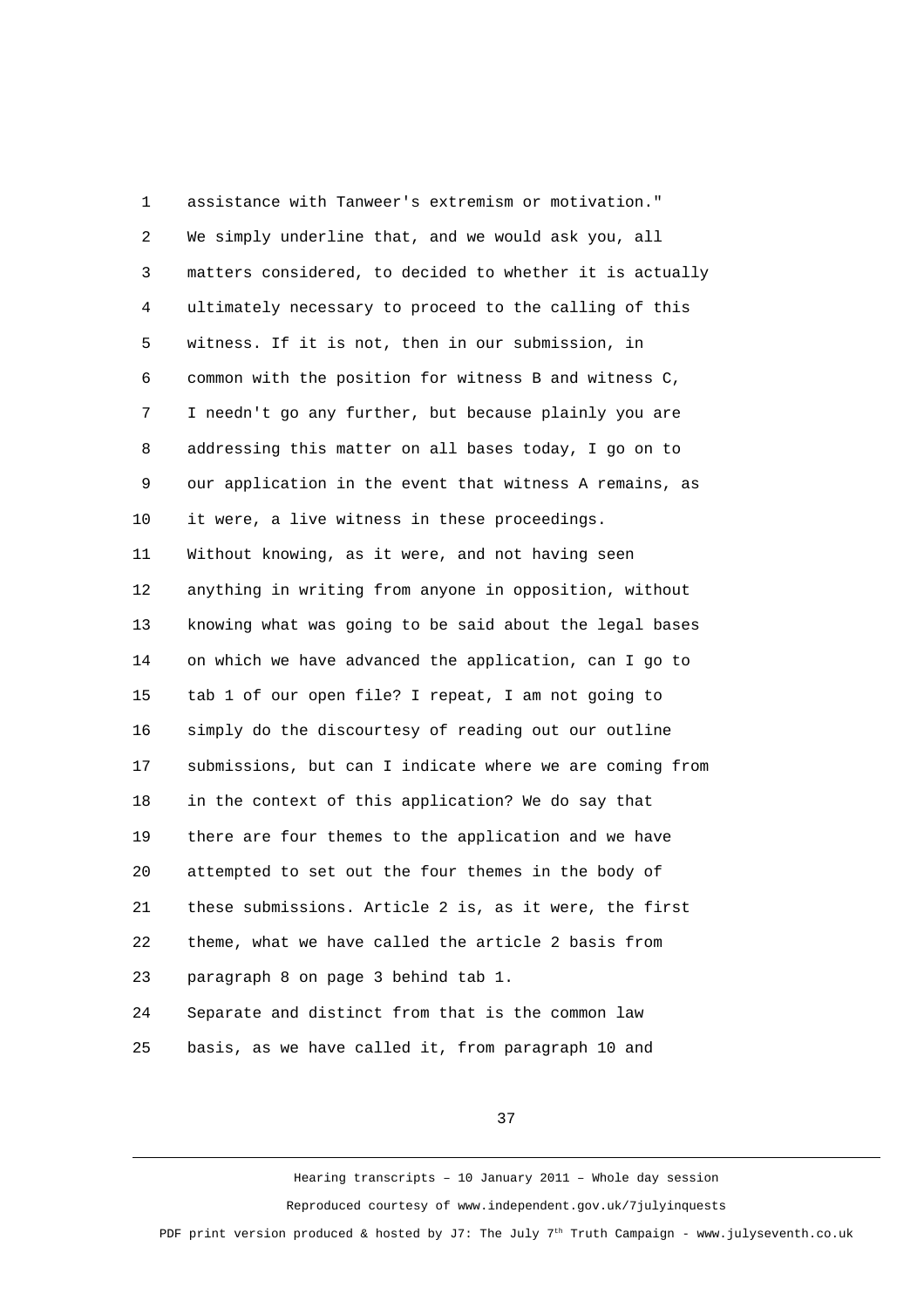1 onwards, and then we have added to that the article 8 2 basis from paragraph 6 and onwards, and finally and 3 fourthly the public interest basis from paragraph 27. 4 Just taking those in reverse and briefly, public 5 interest basis. This really is, as it were, a 6 read-across into the submission I have just made about 7 relevance, because, aligned to what I said about that, 8 we are concerned and we invite you, my Lady, to be 9 concerned that those private civilian witnesses, who are 10 by their very nature vulnerable because of the nature of 11 the relationship they had with someone who transpired to 12 be a bomber, are in a special category in terms of 13 policing in this country and in terms of their 14 willingness to give evidence to criminal investigations, 15 without which in many cases those investigations would 16 not advance as they ultimately did. 17 Really that encapsulates what we say about public 18 interest. Is it in the public interest that a witness 19 such as this female witness A must be made to give 20 evidence and what would that say -- I am sorry to put it 21 in such bold terms -- about the prospect for witnesses 22 of that type to assist with the most criminal 23 investigations, of which this is a pre-eminent example? 24 That's all I say about public interest. 25 Article 8 -- I said I was going in reverse -- behind

38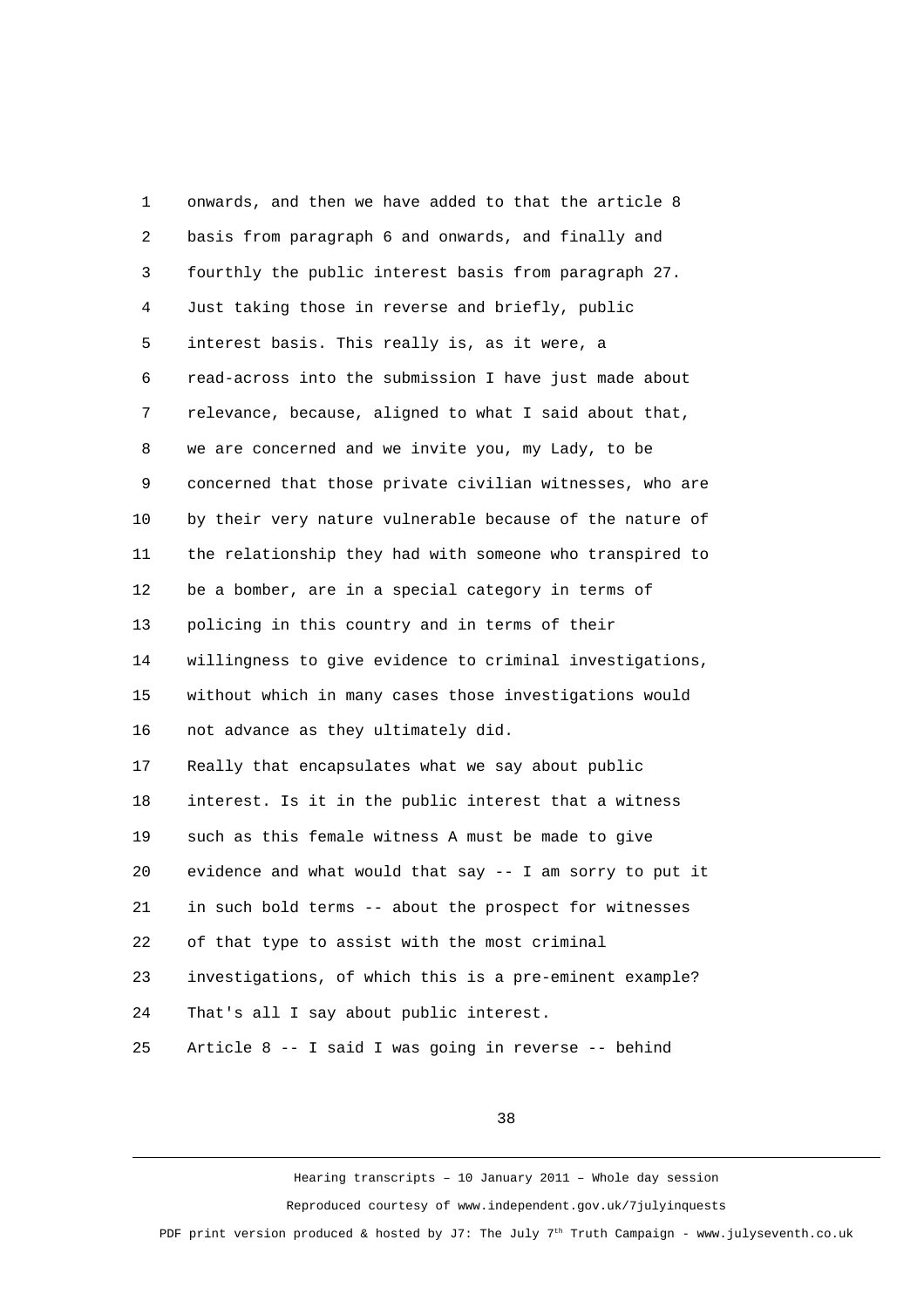1 our paragraph 16 is interesting in this sense. We know, 2 of course, that article 8 enshrines the right to respect 3 for private and family life, home and correspondence. 4 It is apparent we submit from the nature of the 5 summarised statement, the nature of the gist, that this 6 court could take a view as to the degree of interference 7 with that article 8 right that would be represented by 8 a witness such this having to come forward. I am afraid 9 that's all I am going to say about it in open. It is 10 apparent from Chief Superintendent McKenna's statement 11 where, for example, he refers to an open and redacted 12 risk assessment by West Yorkshire Police, it is apparent 13 that there is material in closed which I shall turn to 14 when I have the opportunity, perhaps later this 15 afternoon, but for those who hear what I say in open, we 16 do invite submissions as to whether, in fact, there may 17 be an article 8 basis in respect of this witness, and 18 although I can't give further information about it, we 19 say that can be extrapolated from the bare circumstances 20 of this witness set out in the gist. 21 Let me come to really the principal basis on which 22 we advance this application and it is the common law 23 basis set out in paragraph 10 and onwards. I do not 24 concede that article 2 does not apply, which is the

25 headline and first basis on which we advanced this

39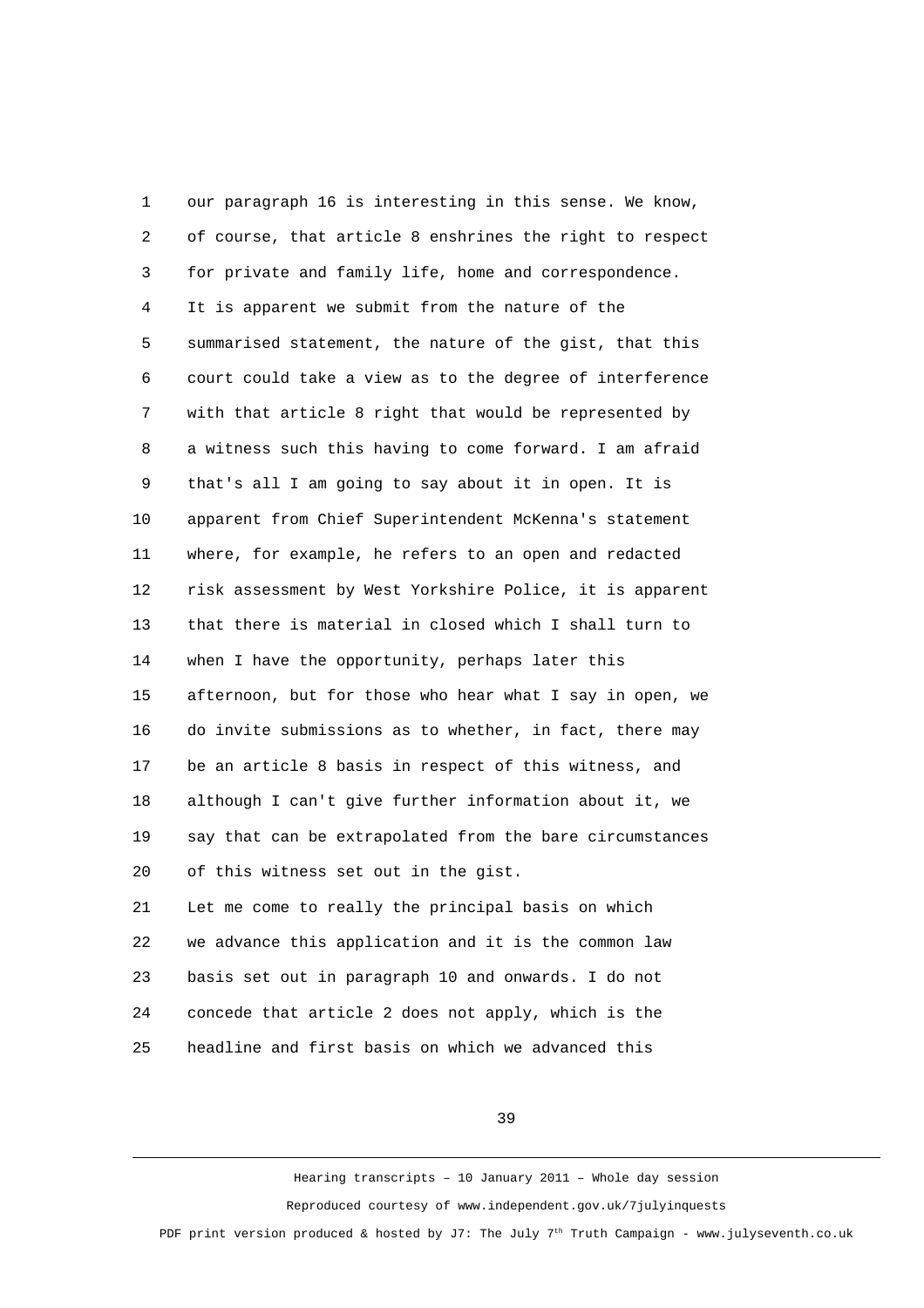1 application back in September, but I do recognise that 2 the article 2 basis, so called, is one in which the 3 threshold that is set for the engagement of article 2 in 4 an application such as this is high, and the fact that 5 the threshold is high comes directly from Lord 6 Carswell's speech in the Officer L case, part of which 7 we have read into our submission at the bottom of our 8 page 3, our paragraph 8, paragraph 29 of his Lordship's 9 speech in Officer L. 10 What is clearly also apparent from his Lordship's 11 speech in that case and from all of the principles is 12 that even where this may be a case to which article 2 is 13 not attracted and, in other words, to put it shortly, 14 where the objective assessment of risk is not sufficient 15 to satisfy the high threshold under article 2, 16 nonetheless there are subjective considerations that can 17 be given to an application such as this under the common 18 law principle of fairness. 19 It is our submission, even were you not, as it were, 20 to go further under article 2, that the common law test, 21 implying, as it does, a subjective addition to 22 the objective risk assessment, is one which is valuable 23 in this context. 24 Let me encapsulate that in just a sentence or two. 25 We know from the risk assessment that the West Yorkshire

40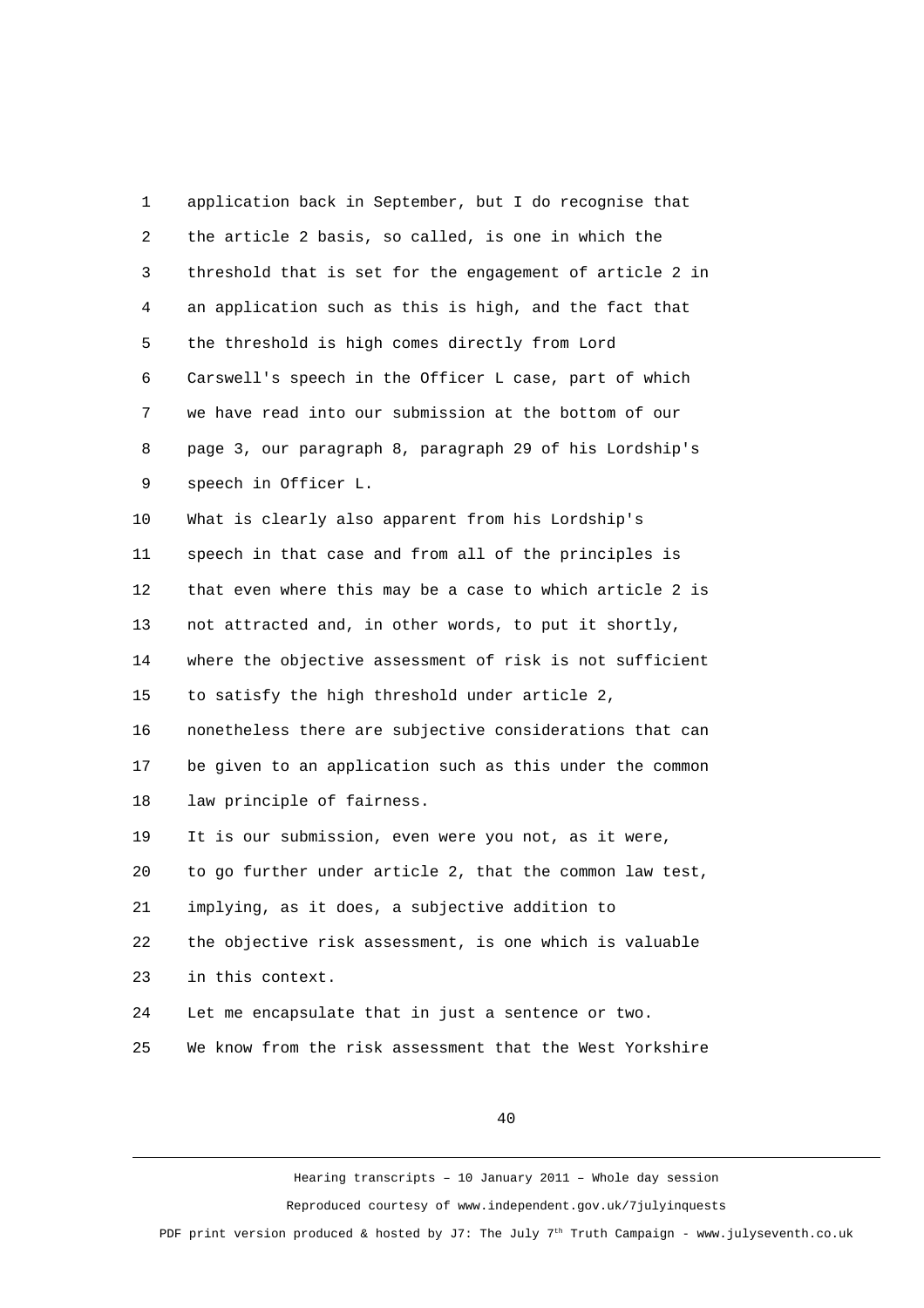1 Police have provided that it is an assessment that the 2 risk is high. Put that another way: the West Yorkshire 3 Police, not having been asked to conduct any subjective 4 exercise, nonetheless were able to express the opinion 5 which has not evaporated insofar as we know that there 6 is a risk to this individual and her family which is 7 high. 8 So looking at it on the objective test, the 9 West Yorkshire Police say this is, as it were, the 10 topmost category. 11 That said, on the objective risk assessment that 12 West Yorkshire Police have provided, they have not 13 pointed to any discrete personal, identifiable, 14 individual risk. It is placed on a more generic basis. 15 The rhetorical question that we therefore ask and 16 you will want to consider, my Lady, is whether that's 17 sufficient to get across the high threshold that article 18 2 requires. If it is, we advance this application upon 19 the article 2 basis, using the dictum of his Lordship at 20 paragraph 29 of Officer L. 21 If it is not, though, we say that going beyond what 22 West Yorkshire Police have assisted us with, there are 23 the very strongest subjective reasons for concluding 24 that it would not accord with the common law principle

25 of fairness to this witness to require that she give

41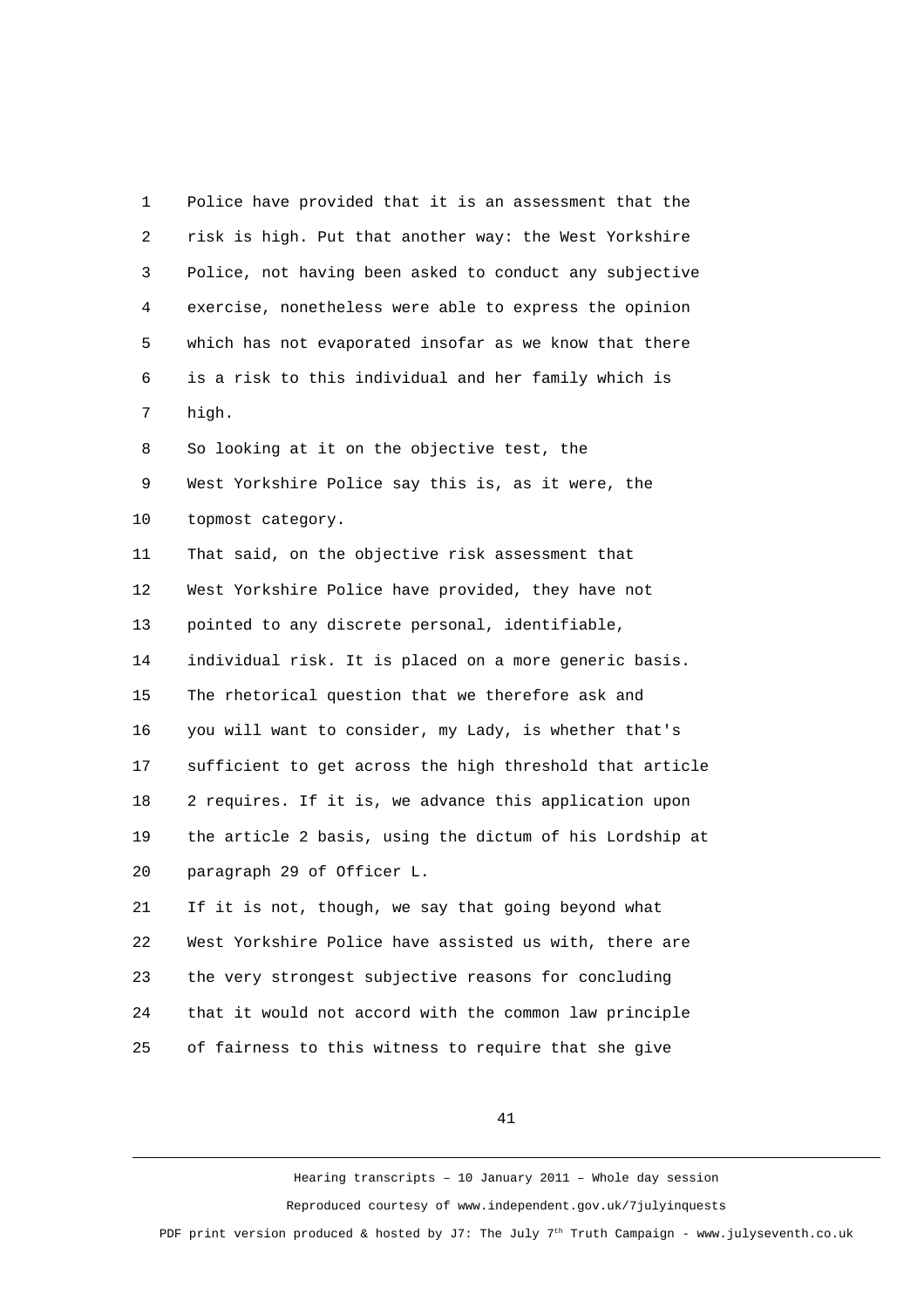1 evidence, or to do so in circumstances where her 2 identity is known.

 3 I am sorry to say that I am not going to go much 4 further on that either, because it is plain from what I 5 have said already, and from what Mr Keith said in 6 introduction, that there are statements from 7 Operation Ramus coroner's officers last week which are 8 in closed. We have only provided them in closed. Of 9 course, we would have been open to any suggestion, were 10 it made, that any of those statements -- and for clarity 11 can I say there are four of them, two from witness A and 12 two from police officers who met with her last 13 Thursday -- if there were any suggestion that any of 14 that should have been produced in open for the 15 assistance of the parties, we would have looked at that 16 anxiously. 17 It has not been suggested. It is plain in our 18 submission to you that the content of those statements 19 deals subjectively with particular individual 20 characteristics of the witness and other personal 21 concerns which means I can't say more about it in open, 22 but I do say for Mr Vassel-Adams and others to hear that 23 we do pursue the common law basis for this application, 24 and we do that on the basis of written submissions in 25 open as augmented by the further statements taken last

42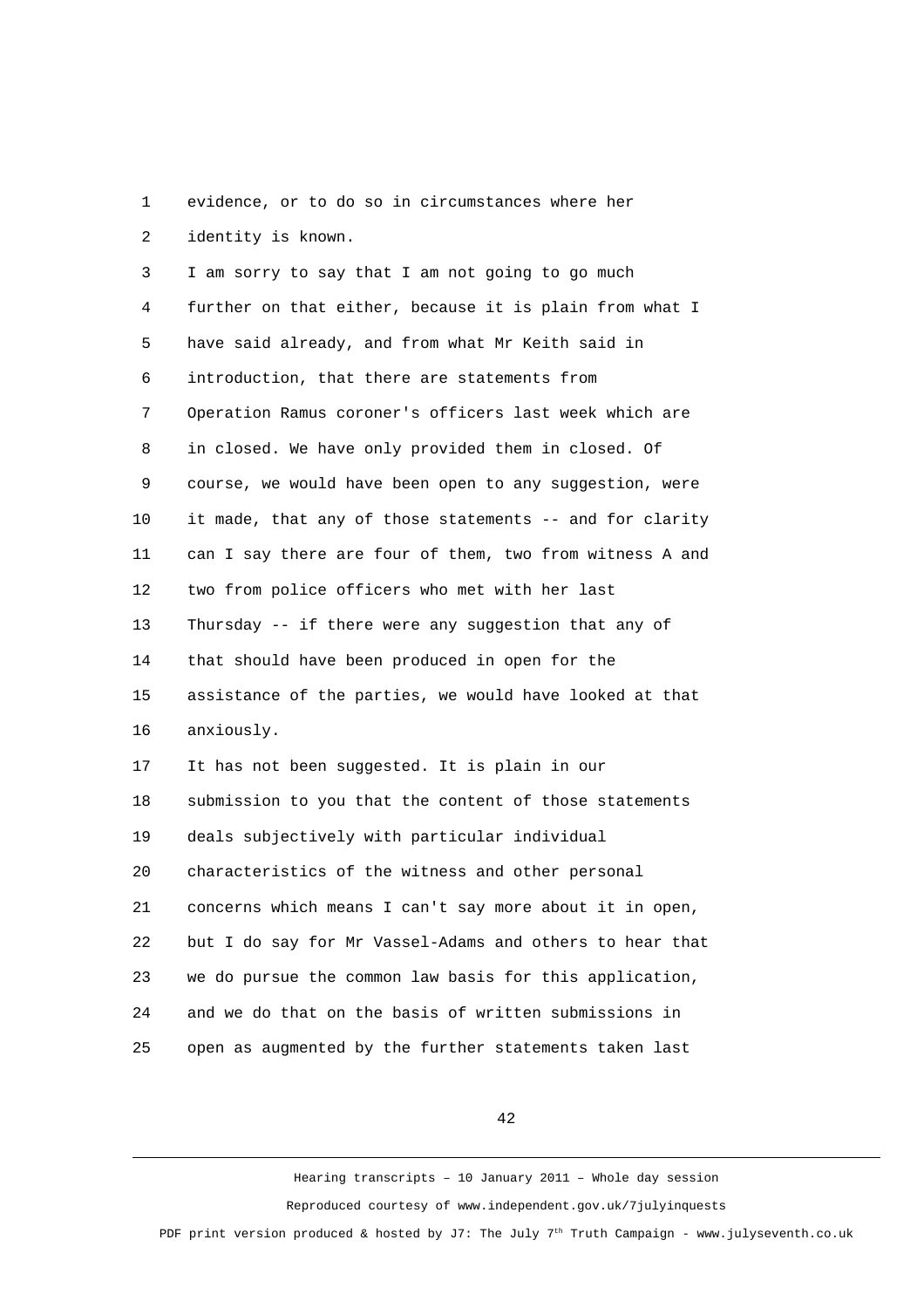1 week.

| $\overline{2}$ | So putting all of that together, we say either under    |
|----------------|---------------------------------------------------------|
| 3              | article 2 alone or under the common law basis, or       |
| 4              | possibly under the article 8 basis, there are a number  |
| 5              | of powerful reasons why if this witness has sufficient  |
| 6              | relevance, not just tangential relevance, to the live   |
| 7              | issues before you, she should not give her evidence,    |
| 8              | otherwise than in an anonymised form.                   |
| 9              | Our principal submission is that you might, however,    |
| 10             | be able to take a view which we would agree was         |
| 11             | a difficult view to take months ago before the evidence |
| 12             | had commenced, before there had been detailed planning  |
| 13             | for the imminent phases of the proceedings, but you     |
| 14             | might be able to take a view now that the relevance is  |
| 15             | not only tangential as Mr Keith concedes, but is so low |
| 16             | that the summarised statement is sufficient.            |
| 17             | I can't strive to impression upon you enough the        |
| 18             | very anxious concerns that the Metropolitan Police have |
| 19             | on the part of this witness. I can't improve on the way |
| 20             | that Mr McKenna has put it in his statement, but we do  |
| 21             | say in open, and as you know, I will augment it in      |
| 22             | closed, that this is a powerful application for saying  |
| 23             | in her case, if relevant at all, she should be          |
| 24             | anonymised.                                             |
| 25             | That's all I seek to say in open. I have not gone       |

43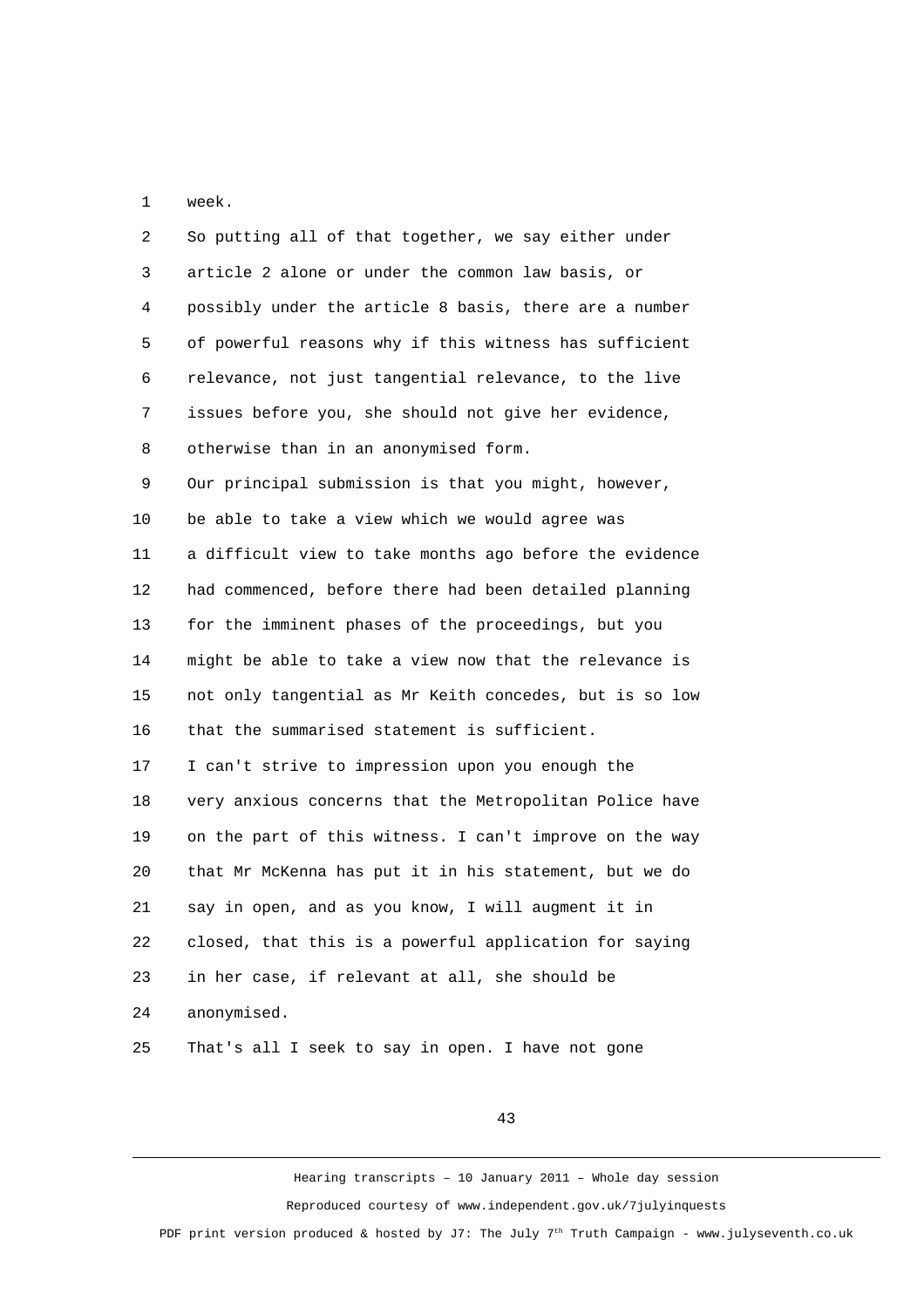1 on in any detail to B or C. They are, as it were, to 2 use my word, not one that Mr Keith ever would, parked, 3 pending anybody submitting that you should give further 4 detailed consideration to B and C. Mr Patterson may 5 have something to say about B. Can I just put on record 6 that there were some discussions in the short 7 adjournment about the mechanism by which, for example, 8 part of the hearsay account, for it is hearsay, within 9 witness B's statements, might nonetheless form part of 10 these proceedings in open court, and Mr Patterson, 11 I know, was considering and will have his own conclusion 12 about it, whether it might be appropriate for 13 a coroner's officer, to be a senior police officer, to 14 elicit the hearsay aspects of witness B's account. 15 For our part we can't see any impediment to that, 16 though I do place it on record, as I have said before, 17 that it is the Metropolitan Police Service's assessment 18 and remains such that any attack planning in this 19 country did not pre-date November 2004 in respect of any 20 of the ultimate bombers on 7th July, and was not 21 physical planning until after their arrival back in this 22 country of Khan and Tanweer on 8th February 2005. 23 Why do I add that? Because were there a hearsay 24 route that were to be taken for certain aspects of 25 witness B's account, I would not want it to be said that

44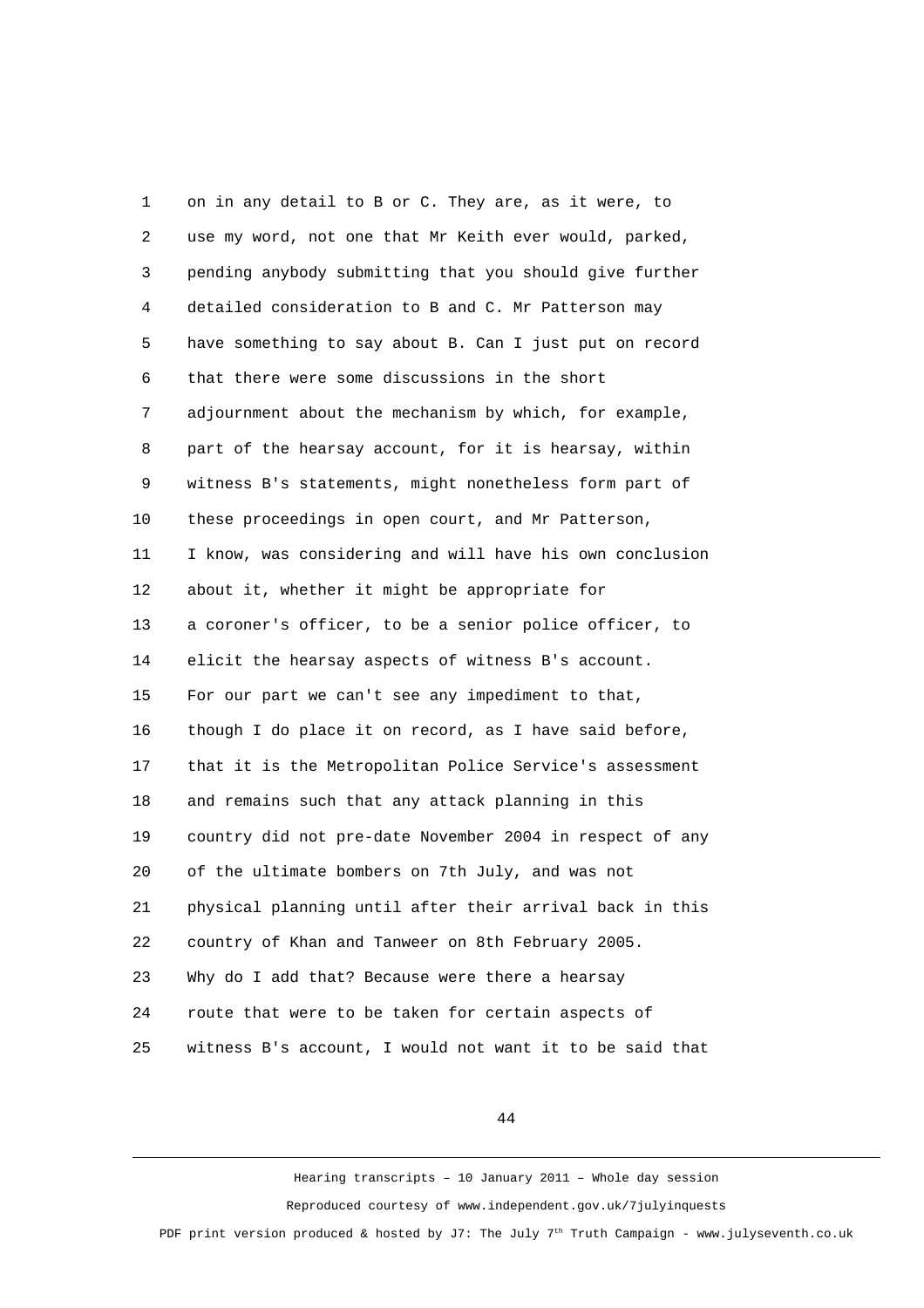1 there were particular expressions of what was known 2 about Khan and foreign training in 2001 and in some way 3 that being submitted to you as evidence of attack 4 planning in this country much earlier than 2004. Our 5 thesis as to that has always been, and this is driven by 6 the Operation Theseus criminal investigation, that any 7 attack planning was the end of 2004 at the earliest. 8 With that caveat, we think there is a mechanism for 9 dealing with hearsay aspects of witness B. If that is 10 attractive to all parties, that simply consolidates the 11 point, in our submission, that there's no remaining 12 relevance to the identity of B, and if that is right, 13 then surely there can be no remaining relevance to the 14 identity of C, who is a relative of B. 15 I hope that sufficiently sets out our position for 16 now, subject to what comes hereafter. 17 LADY JUSTICE HALLET: Thank you. Who wishes to go next? 18 Ms Gallagher? 19 MS GALLAGHER: My Lady, as you know from the preliminary 20 submissions which were submitted in September by the 21 firm that I represent, we had indicated an intention to 22 oppose these applications. I do have a copy of a small 23 bundle which just contains some documents. I just pass 24 it toward: I do have one for Mr Hill, Mr Keith, 25 Mr Patterson and also for Mr Vassel-Adams.

45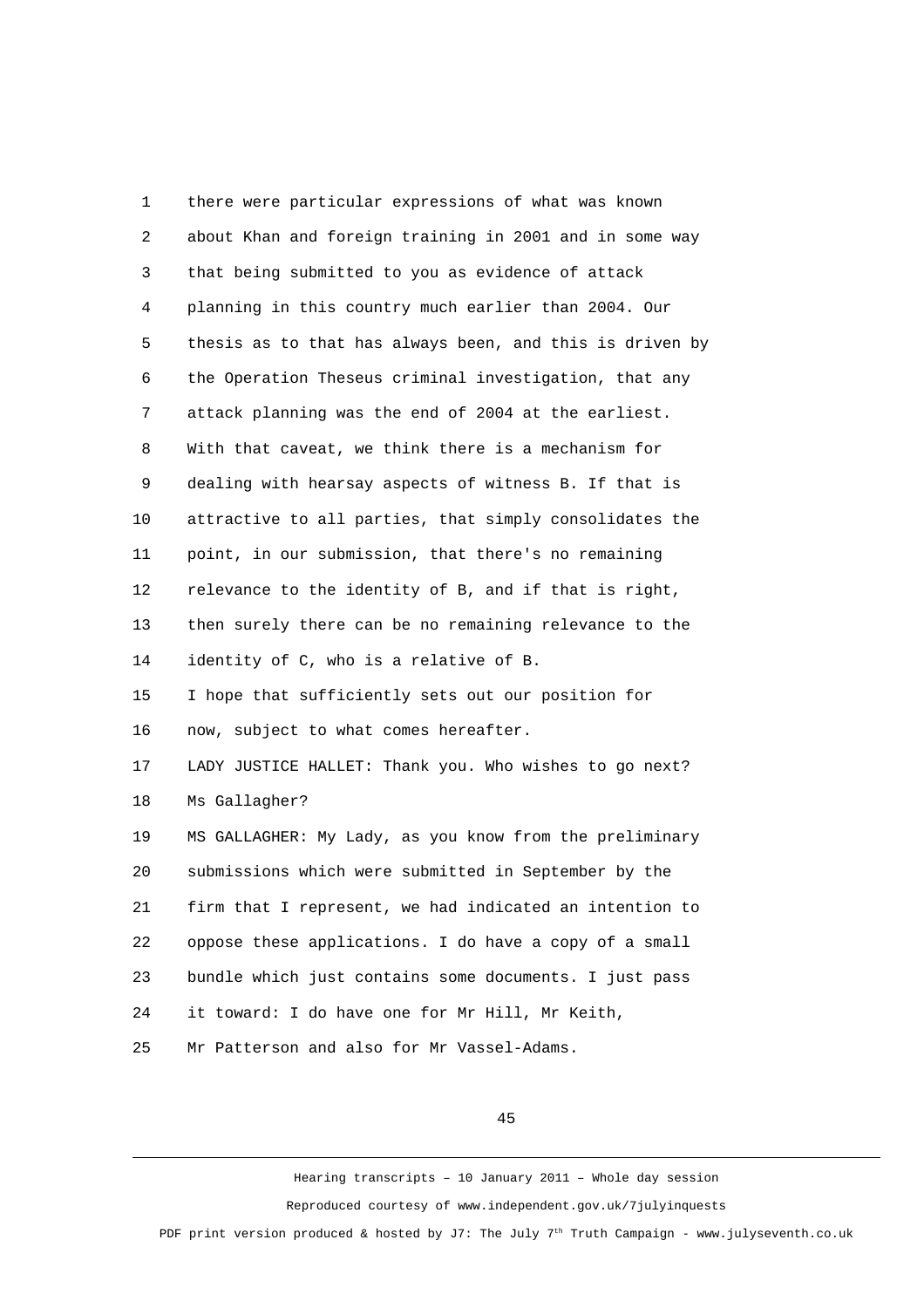1 My Lady, our September submissions are at tab 1 and 2 I have also provided a very brief document at tab 2. If 3 I could just turn to that now. That just summarises the 4 history, namely that the interested persons were 5 informed on 15th September about these three 6 applications, and asked to give an indication as to 7 whether or not they thought an oral hearing was 8 required, and if so, whether we were likely to oppose 9 the applications. We made written submissions within 10 the time-frame, 24th September, indicating that our 11 position on those two questions was yes to both. So 12 yes, an oral hearing was required. Yes, we were likely 13 to oppose. We also indicated we considered it 14 appropriate for the media to be put on notice of these 15 or any other anonymity applications. As Mr Keith has 16 said, that has now happened. 17 My Lady, there are two broad aspects of the question 18 which have been canvassed by both Mr Keith and Mr Hill. 19 Just before I go on to some specifics, could I just deal 20 with those? In (a) they have looked at the importance 21 of witness A to this inquest and in (b) they have looked 22 at the risk to her. Obviously Mr Hill has done that in 23 more detail than Mr Keith has opened it. 24 Just in terms of headline facts before I commence, 25 could I say that on (a), the importance of witness A to

46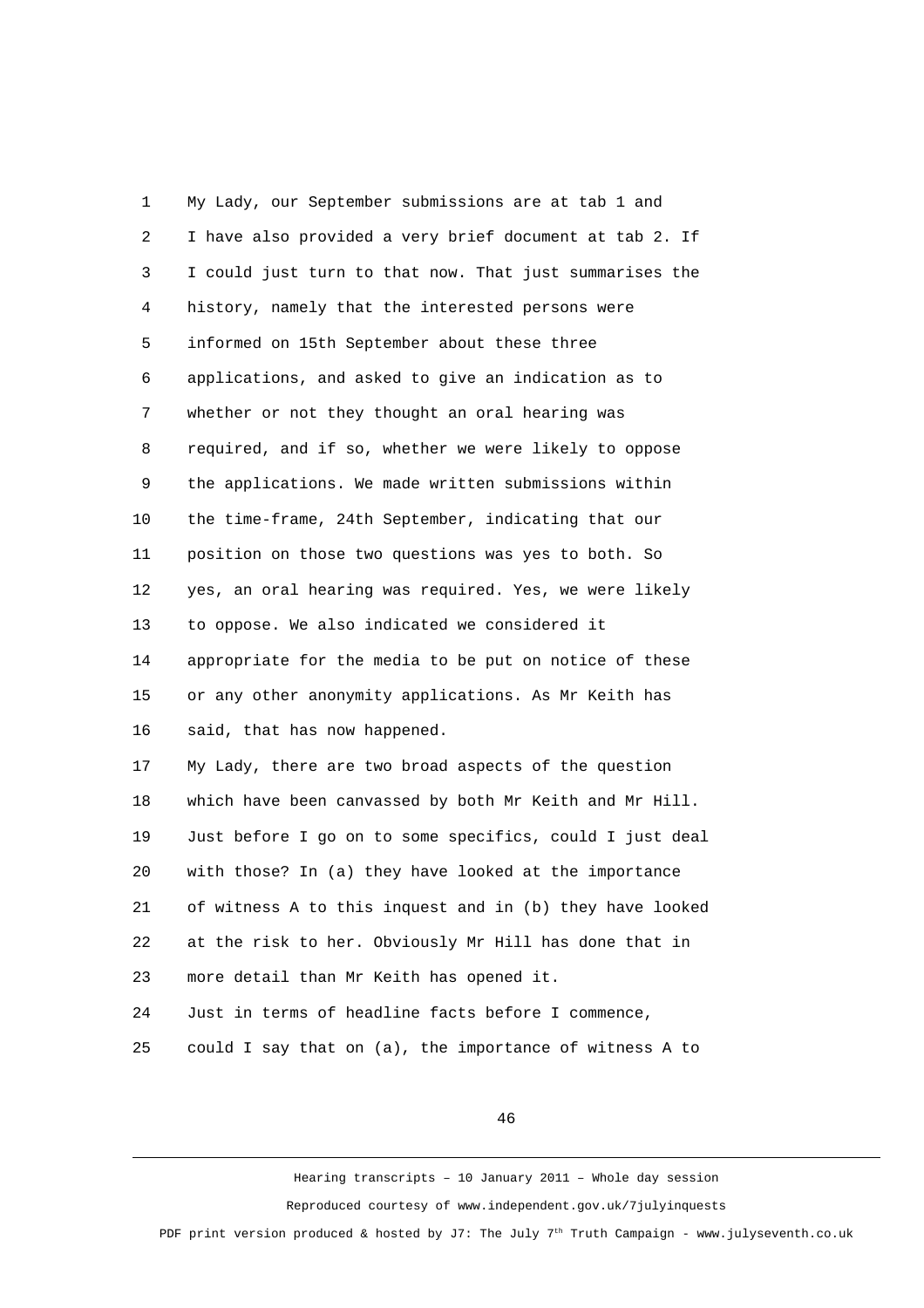1 the inquest, we agree with Mr Keith on the relevance of 2 her evidence. We agree with him that there is some 3 relevance to her having met Tanweer in the days before 4 the bombing, his manner, demeanour in those crucial days 5 and the level of deception which was involved. We do 6 also agree with what both Mr Keith and Mr Hill say about 7 the relatively limited importance of her in the context 8 of the inquest as a whole.

 9 So any comments which we make are subject to us 10 noting at the outset she is not a key and central 11 witness. We think her evidence is relevant and our 12 submissions which we put in in September and our 13 submissions which we make today are against a backdrop 14 of us having been informed in early September that the 15 inquest team and yourself, my Lady, were minded to call 16 her as an oral witness.

17 On the second issue regarding the risk to her, on 18 the material we have seen, my Lady, we disagree with the 19 outline that has been provided by Mr Hill, and you can 20 see that from our September submissions and I am going 21 to take you through it. The headline point is that from 22 the materials we have seen, it appears that this 23 witness's concerns are primarily reputation-based and 24 the risk which is referred to in the risk assessment of 25 potential risk of violence came about as something of

47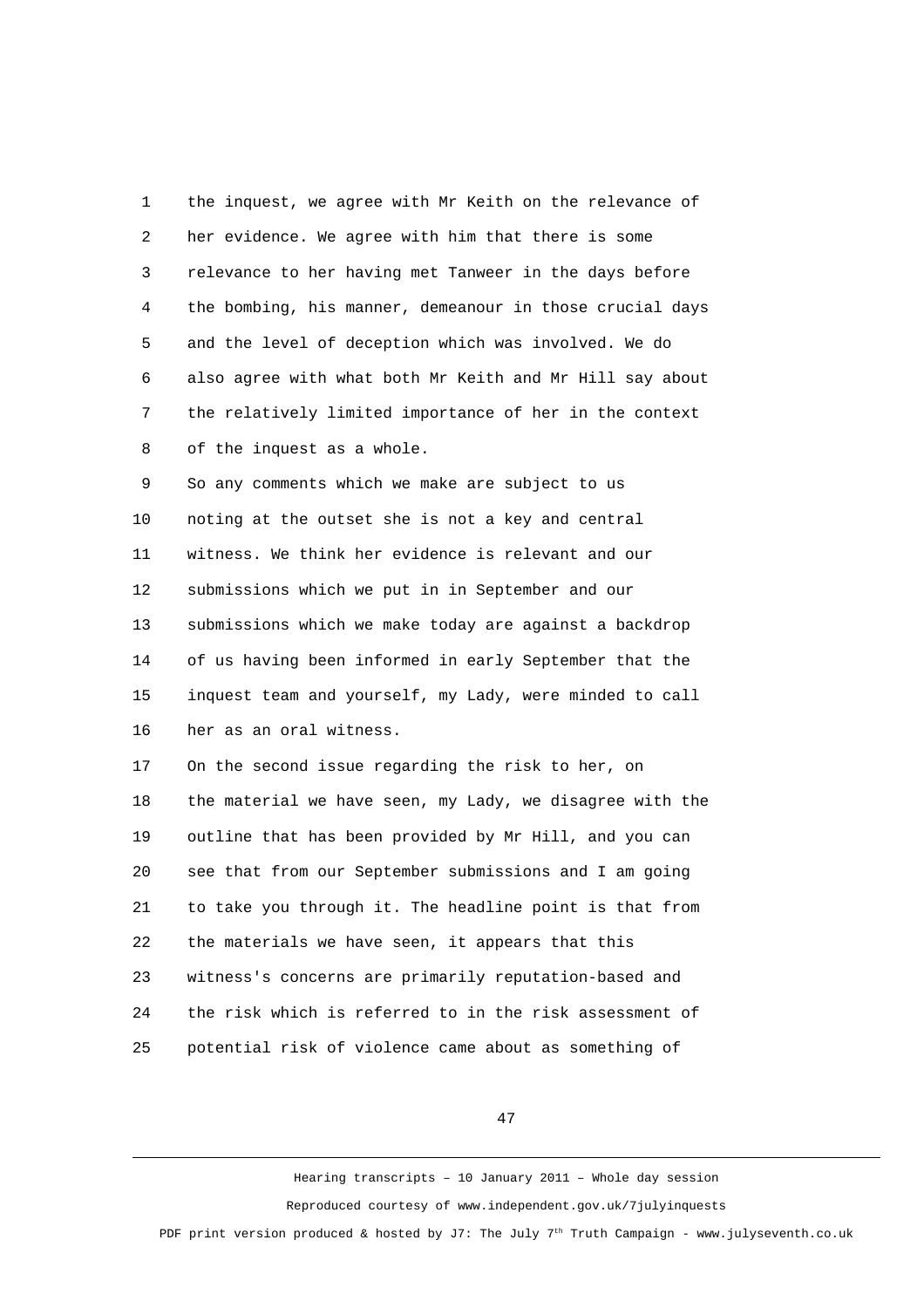1 an after-thought. It is not even referred to in her 2 first risk-based witness statement from the summary we 3 have seen. It is only referred to in the last witness 4 statement regarding risk. 5 My Lady, as regards witnesses B and C, it is now 6 apparent, as we thought in September, that witness C is 7 academic, given that there is no intention of witness C 8 being called or read. So I don't intend to address you 9 on witness C at all. 10 As regards witness B, Mr Hill has already touched on 11 this, it does seem on the current position that witness 12 B's application is also likely to be academic, given 13 that it is not currently intended to call or read 14 witness B. That's subject to any submissions which may 15 be made by Mr Patterson. Mr Patterson's team have taken 16 the lead amongst the bereaved families in respect of the 17 background of the bombers. So I will allow him to make 18 any submissions he wishes to on that. 19 Could I just say one thing on witness B? In the 20 unlikely event that witness B is to be examined, either 21 called or read, could I just direct you to 22 paragraph 2.11 of our September submissions in tab 1? 23 So in the unlikely event that witness B is not to be

24 dwelt with via a police officer as coroner's officer,

25 and if the statement is to be called or read, we would

48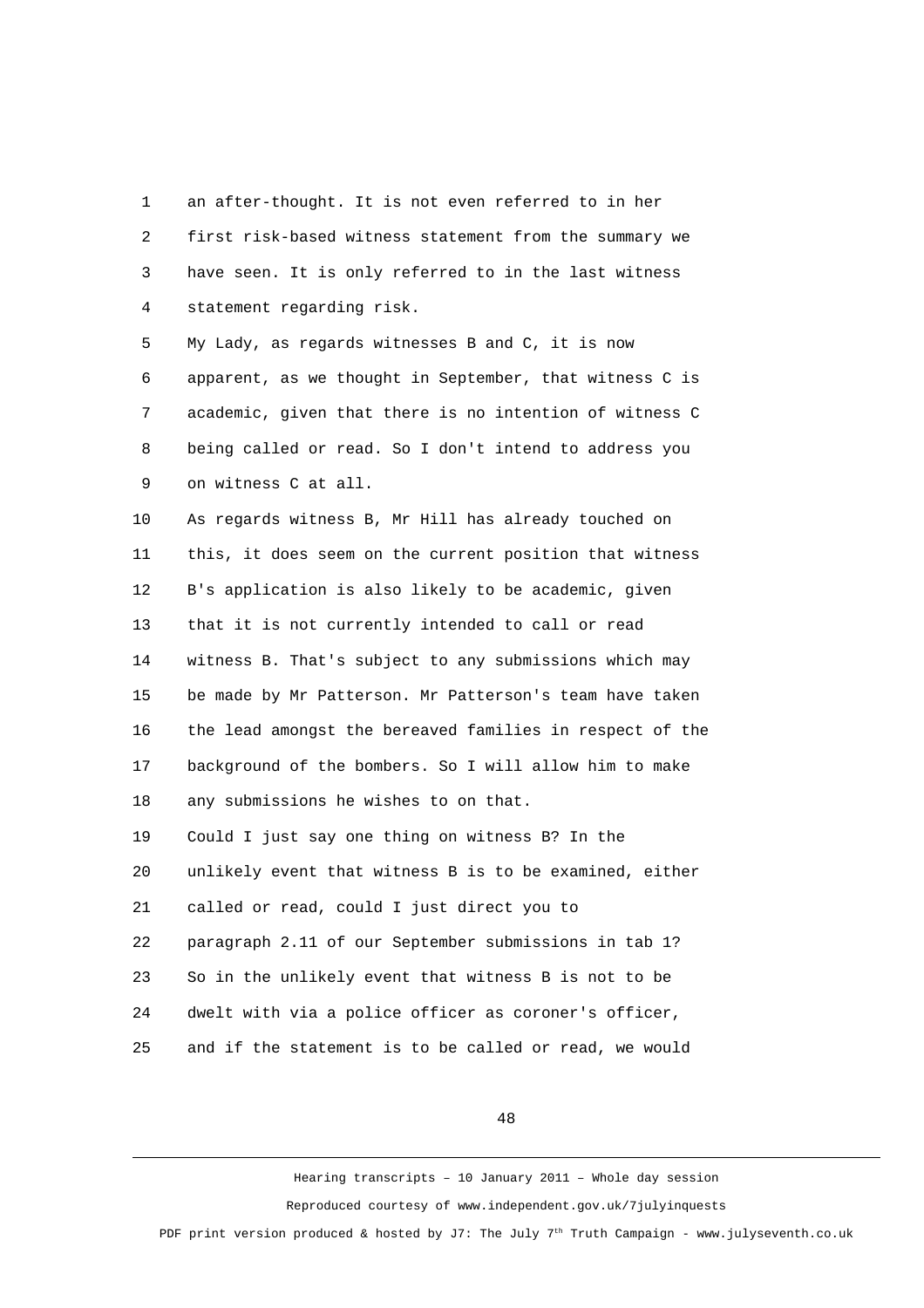1 not accept, my Lady, for the reasons set out in 2 paragraph 2.11, that the very high threshold for 3 anonymity is met. So while we have doubts about 4 relevance and we accept it is possible that there is 5 a compromise method of having her evidence in, if it is 6 to go in through reading, or through oral evidence, we 7 don't consider that the test is met. 8 Reference is made in Mr McKenna's statement and the 9 open version of the West Yorkshire Police risk 10 assessment to attention being drawn to her family, 11 possible risk to her family. Reference is made to 12 potential high media interest and the re-igniting 13 interest in those members of the community who have 14 assisted the police, and the clue is really in the word 15 "re-igniting". This witness, my Lady, is someone who 16 was well known previously, and those fears did not turn 17 out to be well-founded when, in fact, this witness gave 18 evidence publicly. 19 So we would say that the concerns which she raises 20 are speculative concerns with a thin evidential base, 21 and in any event if you look at the history, she is 22 someone who appears to have given evidence, from what we 23 can work out, at a previous trial without anonymity, and 24 at that time widespread media coverage followed. It 25 included her name and other identifying details. No

49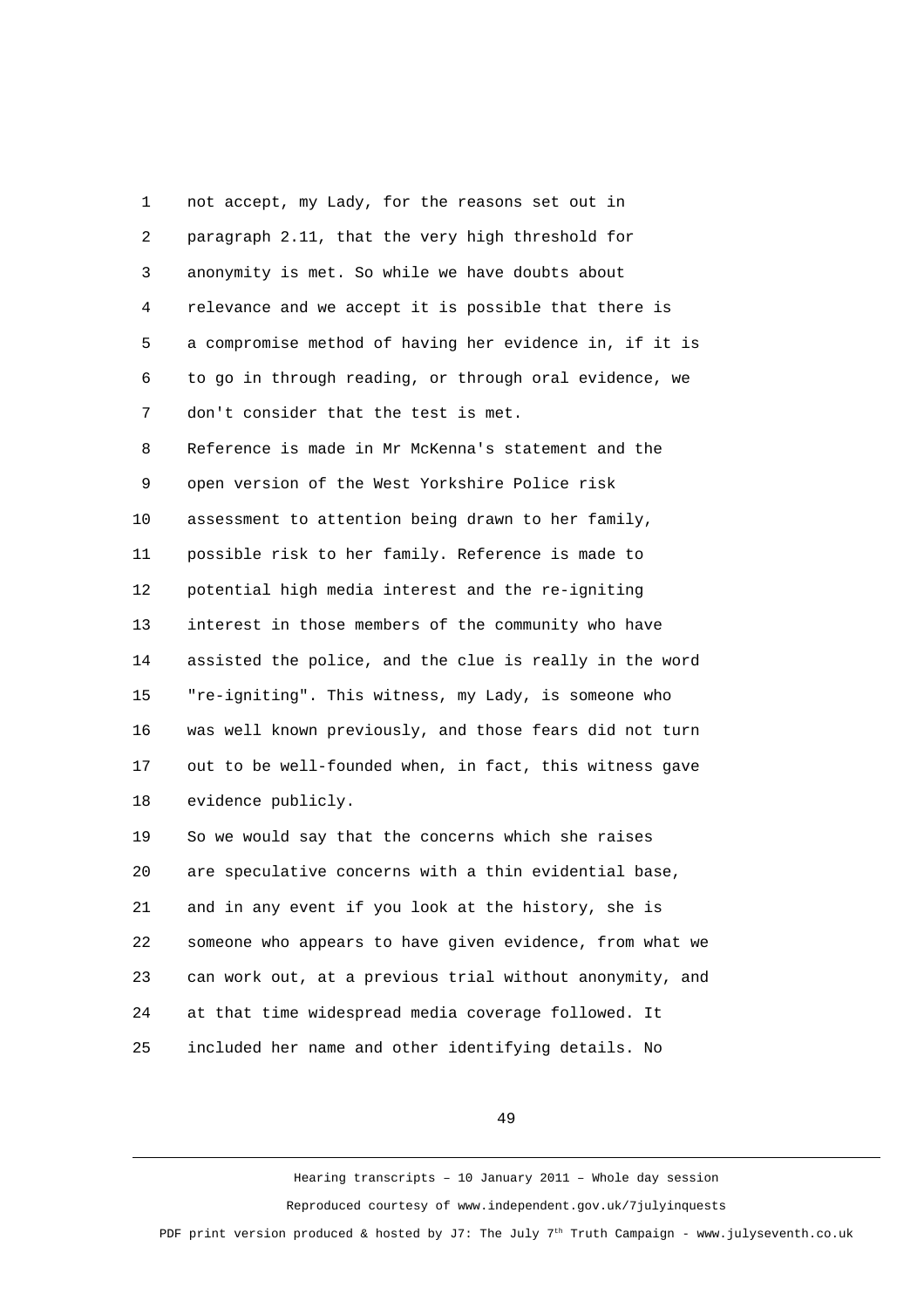1 retaliatory attacks appear to have followed. That's all 2 we wish to say on witness B.

 3 LADY JUSTICE HALLET: Sorry to interrupt you. Am I being 4 asked to proceed on the basis of assuming that if this 5 is the right person, the evidence was to the same 6 effect? 7 MS GALLAGHER: Yes. We haven't actually seen that

8 particular part of the transcript.

 9 LADY JUSTICE HALLET: I appreciate this is all assumptions. 10 MS GALLAGHER: We have not seen that particular part of the 11 transcript but we have seen quite widespread media 12 reports at the time, and it appears that that tallies 13 with the summaries that we have seen and the statements 14 that we have seen. While we accept it is unlikely you 15 are going to be considering the application in relation 16 to witness B at all -- that seems to be accepted, 17 subject to anything Mr Patterson may say -- if it is to 18 be considered, my Lady, paragraph 2.11 sets out our 19 position in respect of that. 20 MR HILL: I am sorry for interrupting. Can I try to help, 21 not that I am the best person, because I was not 22 instructed in Theseus, but Ms Humberstone, who is my 23 junior today, was. Our information is that witness B 24 did not give evidence at the Theseus trials nor, so far

25 as we can say, were her statements read in their

50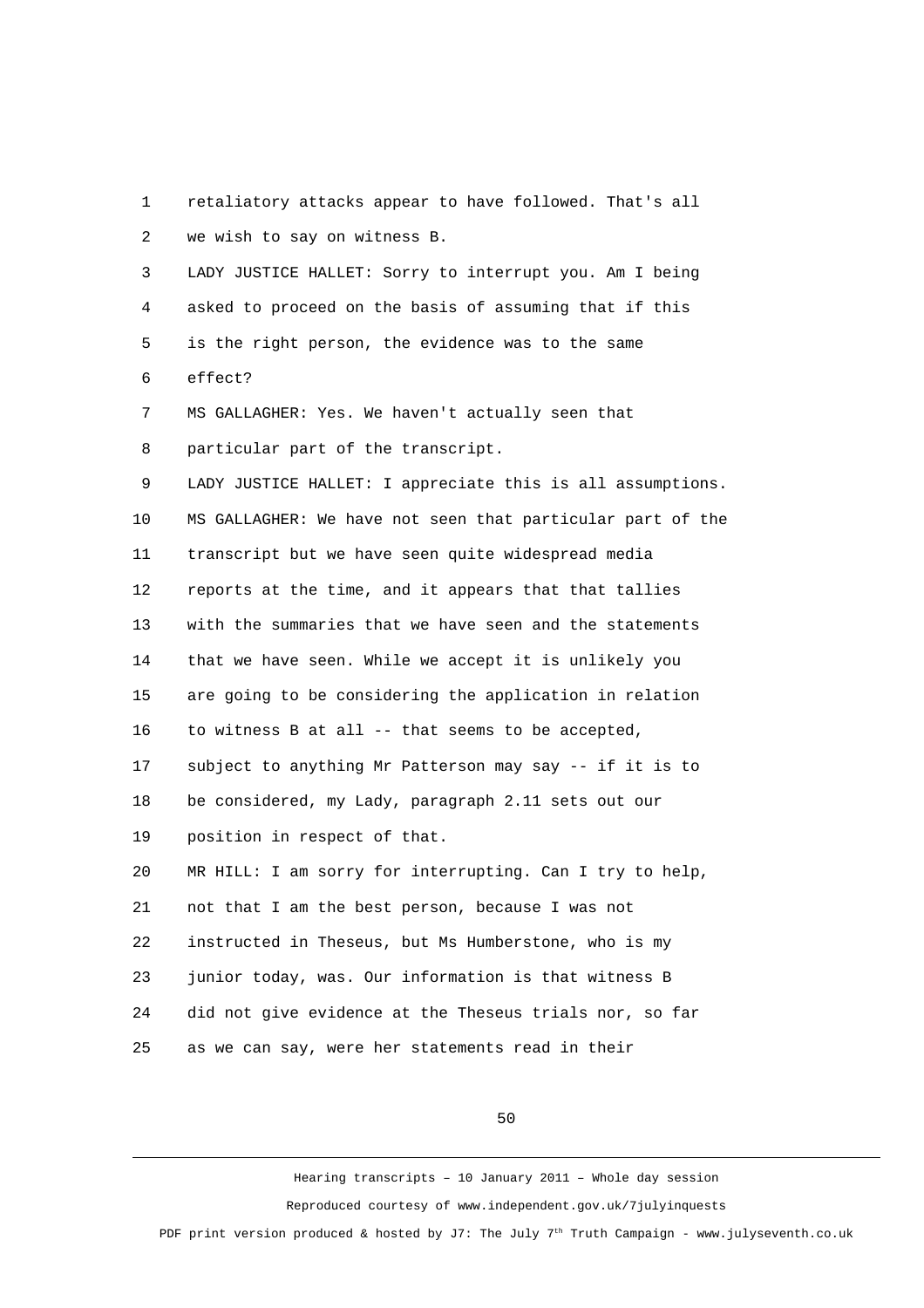1 entirety. There was in effect the reduction into a set 2 of admissions of part of the account that witness B gave 3 in the statements which we know were multiple 4 statements, but our recollection is that, for example, 5 the hearsay accounts which formed part of the 6 22 page statement, which may be actually what we are 7 arguing about today, did not form part of that 8 admission/limited reading. So if there is an igniting 9 of interest, it would be upon the basis of witness B's 10 hearsay account being introduced for the first time, 11 rather than a repetition of evidence given at the 12 Theseus trials. 13 LADY JUSTICE HALLET: So witness B's identity has not 14 previously been revealed or reported? 15 MR HILL: No. The identity of witness B was known. The 16 fact that there was a witness of that name who provided 17 some information was public at the time of the Theseus 18 trial. 19 LADY JUSTICE HALLET: Do you want to have a quick word with 20 Mr Vassel-Adams. I think there is conflicting ... 21 MR VASSEL-ADAMS: I was not intending -- I was nodding in 22 agreement. 23 LADY JUSTICE HALLET: Sorry. 24 MR HILL: Agreement, not contest. Name public but content 25 very substantially less than the full witness

51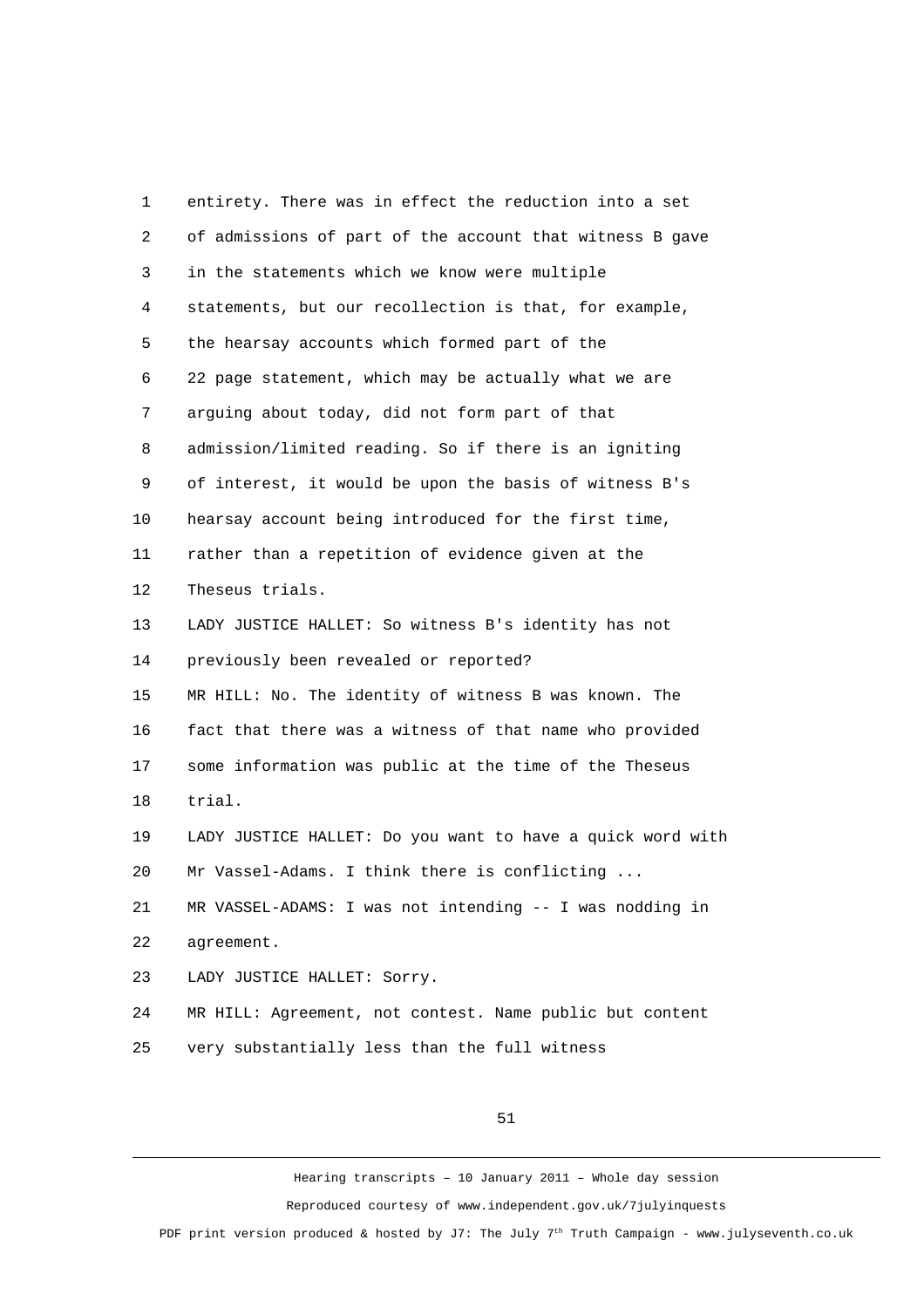1 statements, and in particular there are aspects which, 2 for example, Mr Patterson may be interested in or indeed 3 Ms Gallagher. That is evidence that has not been given 4 before.

 5 LADY JUSTICE HALLET: Right. I think by the sounds of it we 6 might be chasing hares. We don't know until I hear from 7 Mr Patterson whether these are running hares or not. 8 MS GALLAGHER: Yes, certainly. I just thought it was 9 sensible to direct you to paragraph 2.11 at this stage 10 rather than having to make further submissions at 11 a later stage.

12 My Lady, in respect of the legal framework, overall, 13 as we indicated in our September document, we were 14 concerned that there was a failure to make clear the 15 strong presumption at common law under the Human Rights 16 Act and rule 17 in favour of open justice. Plainly the 17 language of presumption doesn't apply when you are 18 considering a dispute between articles 8 and 10, but 19 overall that was a concern which we raised in our 20 September document, and in particular, my Lady, we were 21 concerned that in the outline provided by the 22 Metropolitan Police of the relevant case law, no mention 23 was made of what is now in our submission one of the 24 leading and most recent statements from the Supreme 25 Court, namely The Guardian case.

52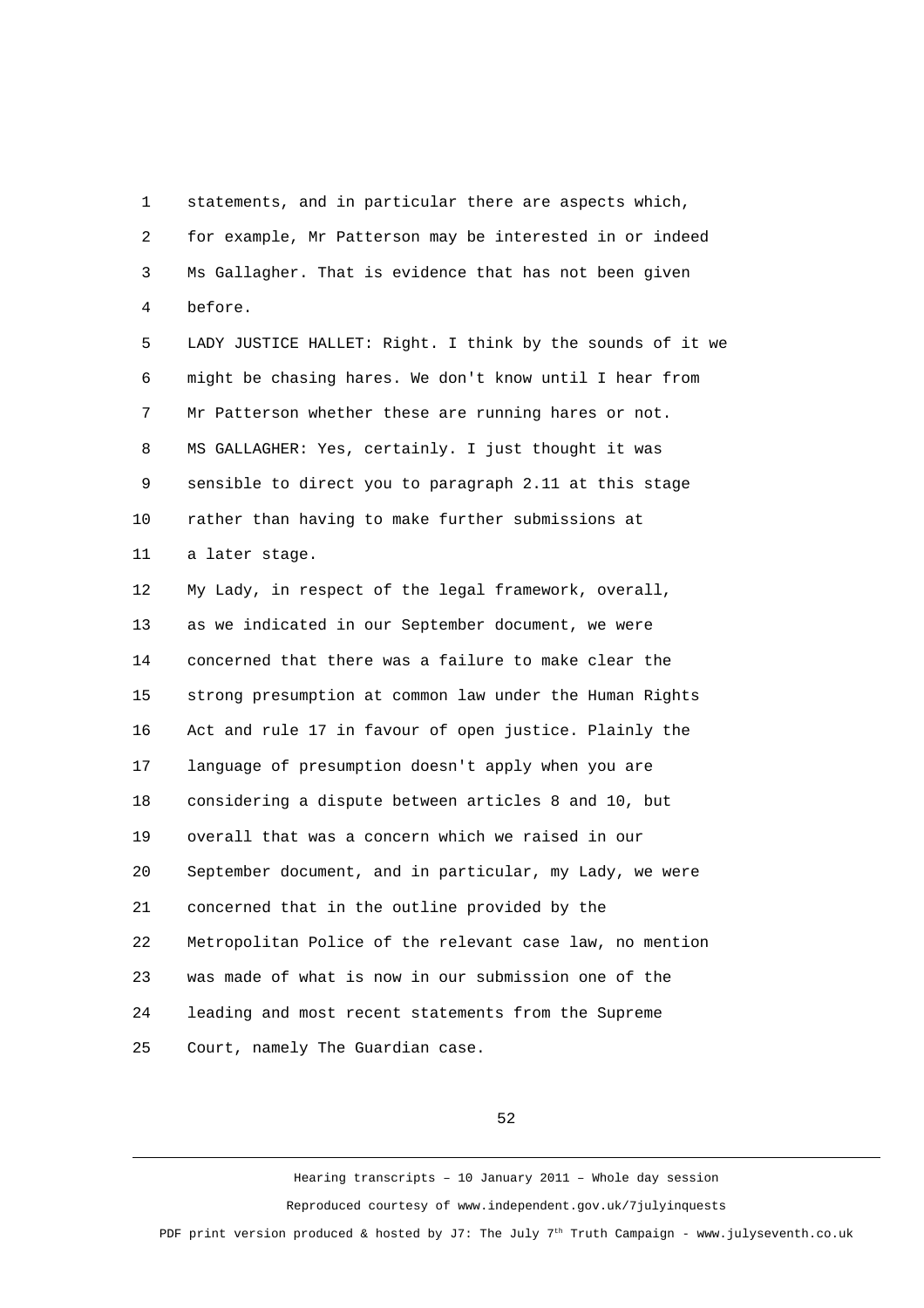1 I have provided that to you, my Lady, in the 2 bundle which I have given you. It is at tab 4. I won't 3 take you to it just now, but that's a very recent 4 statement from last year where the Supreme Court noted 5 and criticised what was described by Lord Rodger as the 6 widespread phenomenon of granting anonymity applications 7 which he said was deeply engrained, and anecdotally he 8 believed it had increased greatly in recent years. 9 While that case relates to a very particular context, 10 you can see particularly from the judgment of Lord 11 Rodger, he intended to deal with the phenomenon in 12 general. You can see that in particular from paragraphs 13 1 to 3 before he goes on to deal with the specific 14 applications in that case. 15 Can I just give you some references, my Lady, for 16 that judgment? Anonymity and article 8 are in dealt 17 with in some detail at paragraphs 26 to 32, article 10 18 at paragraphs 33 to 36 and paragraphs 43 to 57 deal in 19 detail with how courts should weigh competing claims 20 under articles 8 and 10, and I should say that in that 21 section, there's an echo of what the Metropolitan Police 22 Service say in their submissions at paragraph 23 about 23 the Re S case, 2005 1 Appeal Cases. 24 My Lady, I have also given up the reference -- it is

25 in tab 2 of the small bundle I have just given you on

53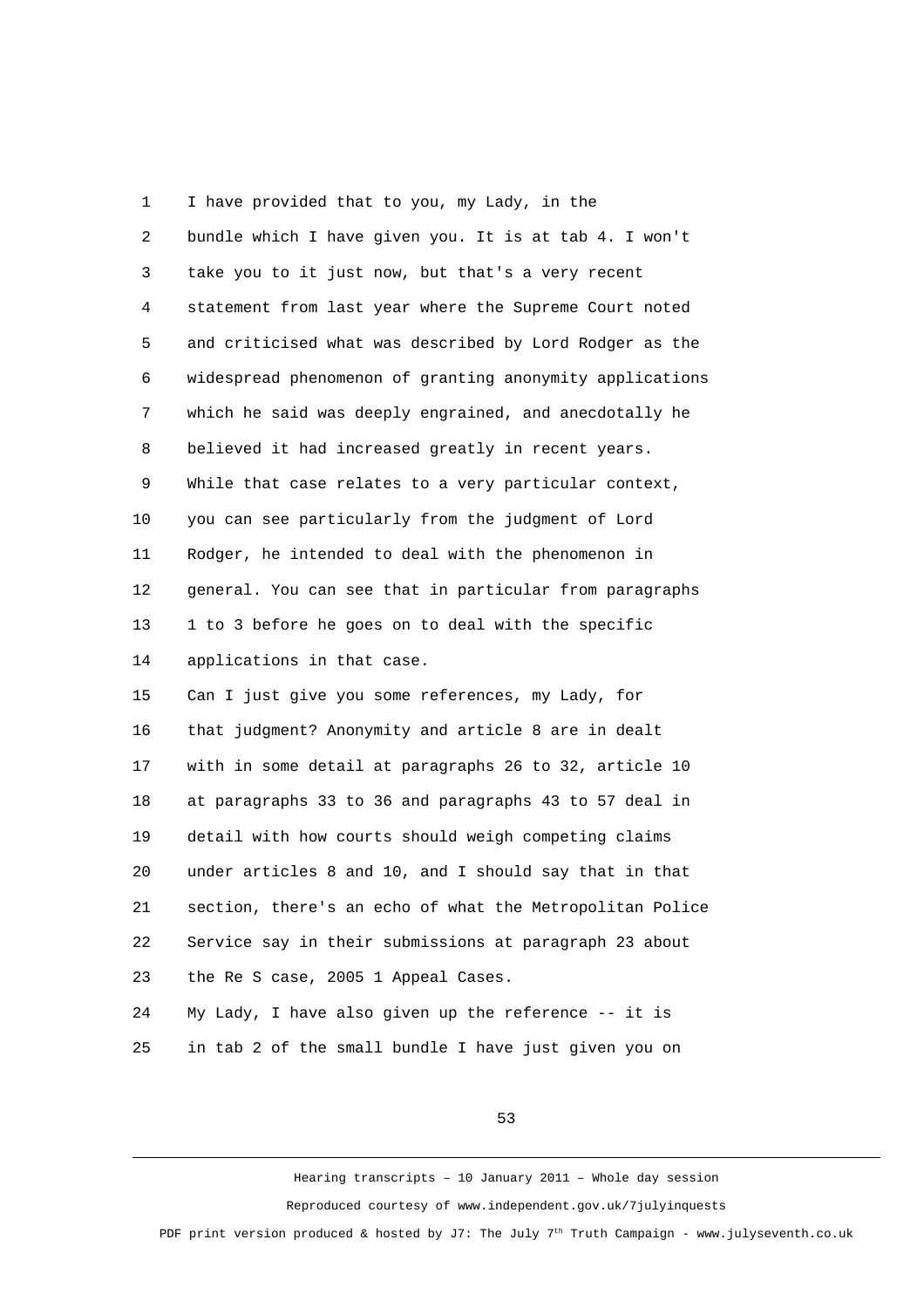1 the final page, paragraph 2.4 -- to a number of recent 2 case interests the Court of Appeal, of which you are 3 probably aware, different context, but very recent 4 references in the last number of months, from the Court 5 of Appeal in respect of anonymity. 6 Firstly, the Master of the Rolls handed down 7 guidance regarding anonymity in the Pink Floyd case, and 8 he said that it must be necessary in the interests of 9 justice, echoing Lord Woolf in the Kaim Todner case in 10 1999. Also there was the case of Donald v Natulli(?), 11 which was a privacy case with a super-injunction 12 element, so a very different context, but the relevant 13 paragraphs there are Lord Justice Maurice Kay, 14 paragraphs 50 to 56 in particular, and I have given you 15 that, my Lady, at tab 5 of the bundle. 16 I should also say, perhaps echoing what 17 Mr Vassel-Adams is likely to deal with in detail -- 18 I understand he is going to deal in some detail with the 19 common law position -- there is a very brief summary of 20 the common law position at paragraphs 47 onwards by Lord 21 Justice Maurice Kay in the Donald case, which may be of 22 some assistance. It just runs through Scott v Scott and 23 so on about the standard principle of open justice. 24 Ultimately, my Lady, where there is a conflict 25 between articles 8 and 10, it's a case-sensitive

54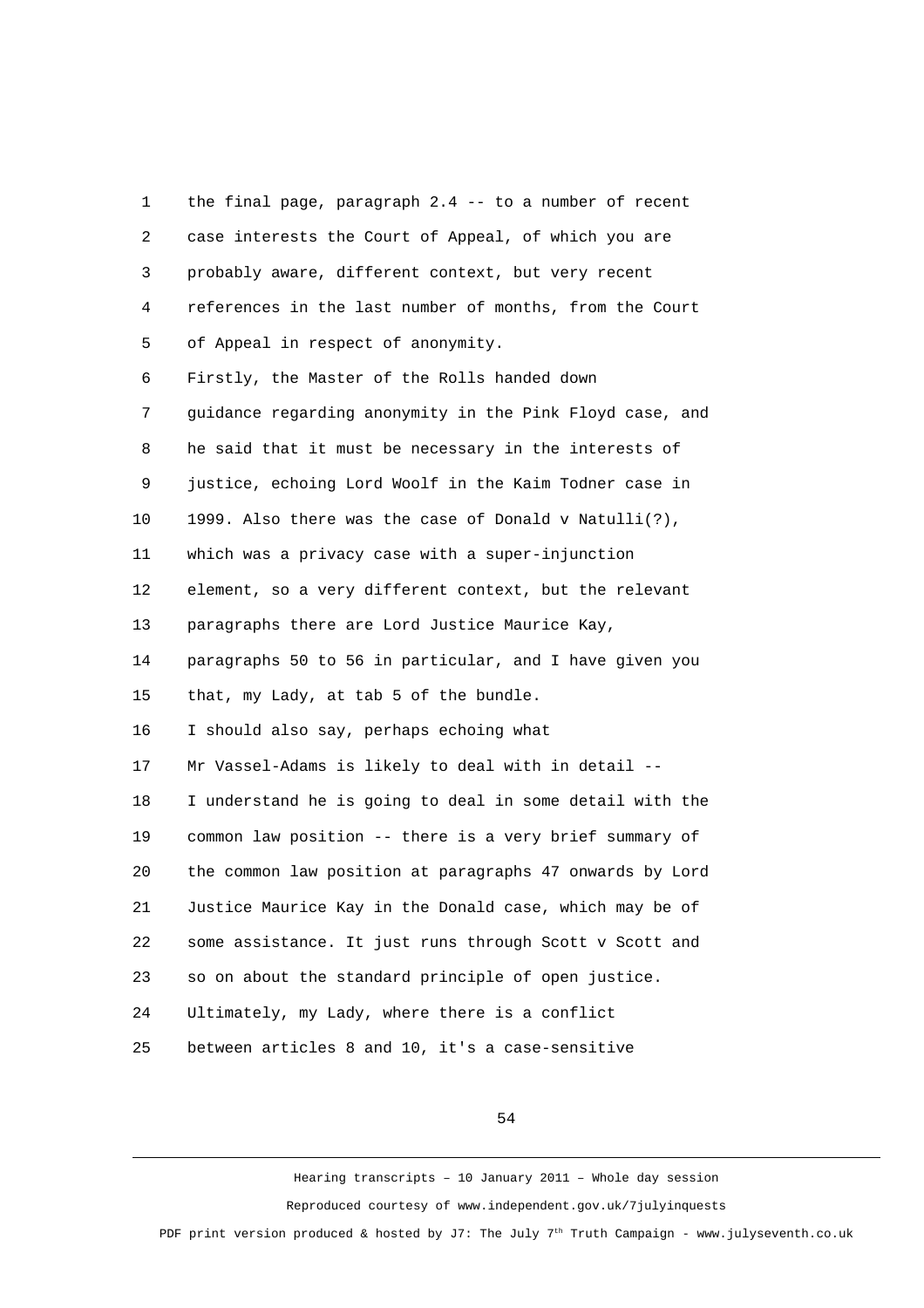1 question. So I think it is probably appropriate, rather 2 than dealing in any detail with the law beyond the 3 references I have given you, to turn to witness A and 4 the specific issues arising in respect of witness A now. 5 As regards the common law, my Lady, I understand 6 that Mr Vassel-Adams has detailed submissions on this. 7 I understand that there is a bundle -- we have not seen 8 it but I understand it has been provided to you. We are 9 quite content to wait and see what he has to say on the 10 common law position, and, if necessary, my Lady, we will 11 make supplementary submissions later, but hopefully that 12 shouldn't be necessary. 13 As regards witness A, my Lady, could I take you to 14 tab 1 of the small bundle at page 3? It is 15 paragraph 2.1. I just refer there to the four 16 statements from witness A, two of which are substantive 17 and two of which are risk based. Since then, as 18 Mr Keith indicated, we on behalf of the bereaved 19 families haven't seen any of those four statements. We 20 have received a summarised statement of witness A, INQ 21 10986, which is a one-page document, which summarises 22 the substantive evidence, but in respect of the 23 risk-based statements -- they are the statements of June 24 and August 2010 -- we still remain, as we were in 25 September, entirely reliant on the summary provided by

55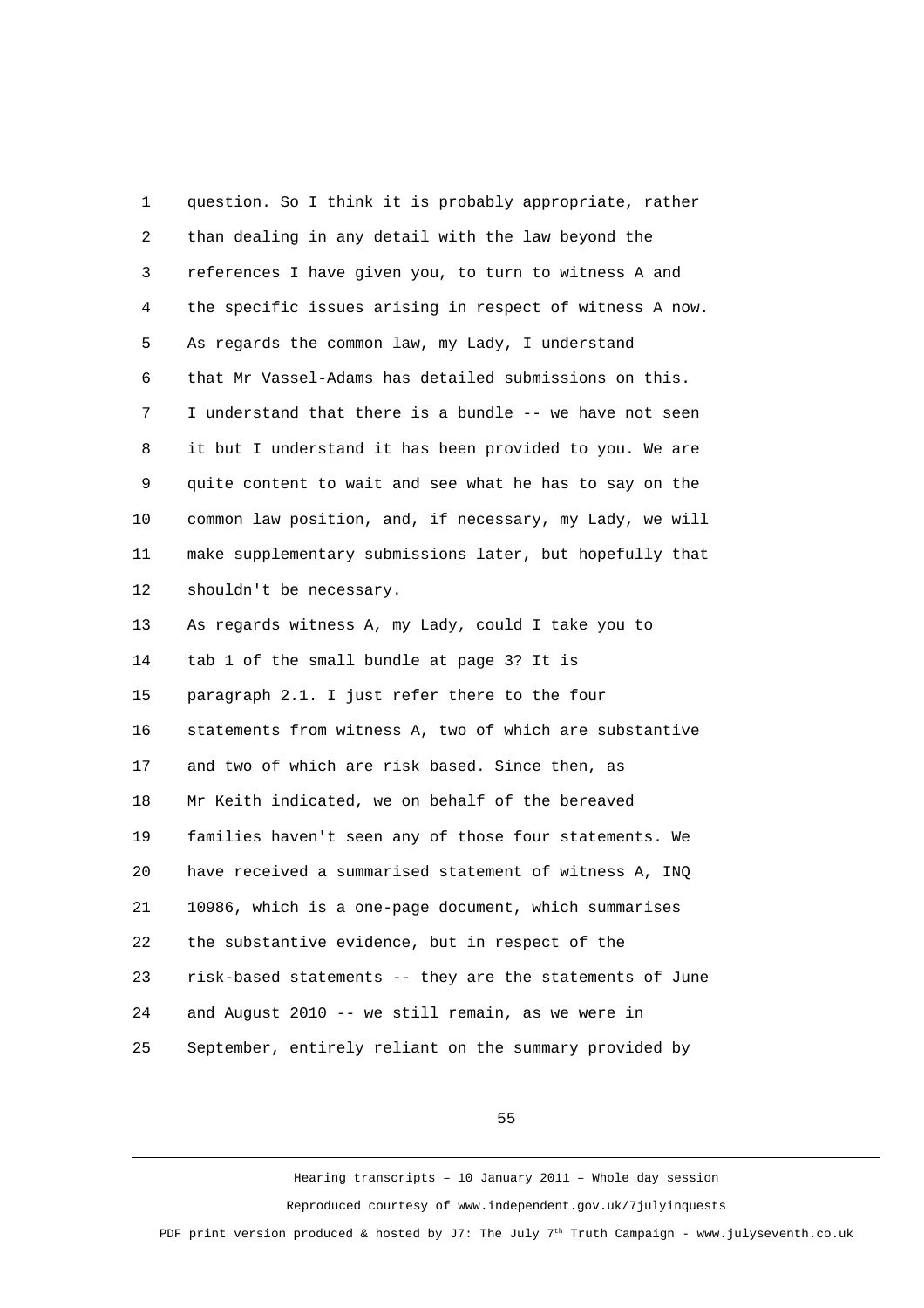1 DCS McKenna in his statement at paragraphs 4, 6 and 7. 2 You can see, my Lady, at paragraph 2.1 that we 3 raised a concern about the duty of confidentiality 4 issue, as this was put as being a duty to ensure -- 5 a duty on the part of MPS to ensure that she is not put 6 at risk by disclosure of the statements. It was 7 entirely unclear to us how disclosure of the statements 8 to the interested persons, in an anonymised form and 9 subject to the confidentiality undertaking already 10 signed, would potentially identify and therefore place 11 at risk that witness. That's something -- just 12 a comment we can make generally. You have seen the 13 material and we have not, but our concern remains. 14 If you could look, my Lady, at paragraph 2.3, which 15 is over the page, from DCS McKenna's statement and the 16 summary given in those short paragraphs 4, 6 and 7, it 17 appears to us that witness A's concern as summarised on 18 25th June 2010 in a witness statement was primarily 19 reputation based. There is no mention whatsoever in the 20 summary that we have got in paragraph 4 of a risk of 21 violence or other threats. It is a reputation-based 22 concern. It is both her reputation and the reputation 23 of her family. 24 Although it is difficult to say without the full

25 picture, in our submission, my Lady, it is unlikely that

56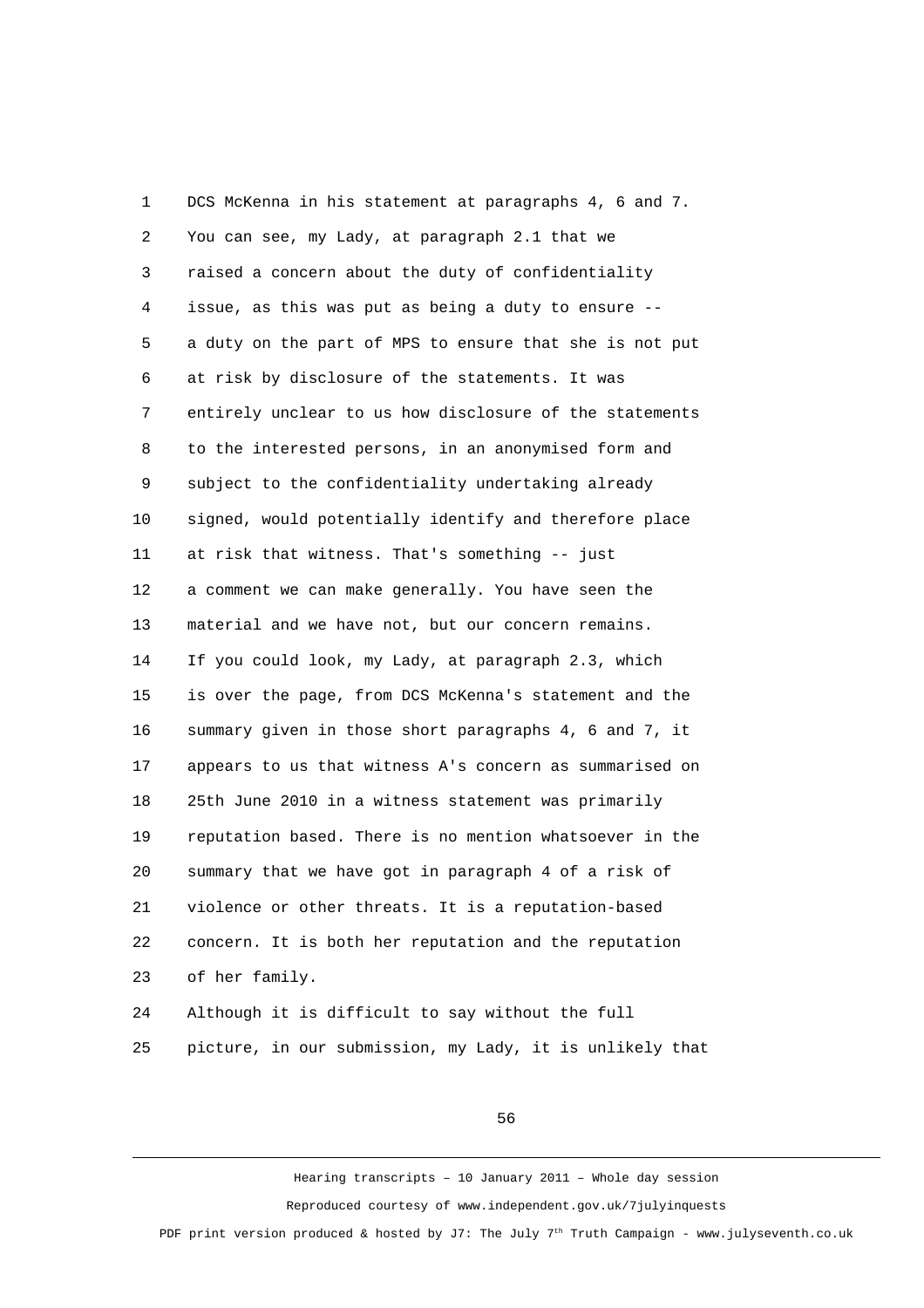1 such a reputation-based concern would justify the 2 exceptional measure of the grant of anonymity, and 3 indeed that such an argument was made by M in The 4 Guardian case and it was comprehensively rejected by the 5 Supreme Court. The relevant paragraphs there -- I have 6 given you the references, my Lady. I think it is useful 7 to look at paragraph 21, where the Supreme Court 8 summarised the basis of M's application and his concern 9 about the impact on his reputation, because it is 10 apparent that it has clear overlaps with the position of 11 witness A as summarised in the open documents we have 12 seen. 13 So M's position in that Supreme Court case was that 14 he lived in the same property as his ex-wife and five 15 children. He was involved with his children in the 16 community. He fears that if his designation as 17 a suspected terrorist is revealed, this may lead to 18 a loss of contact for himself and his children with the 19 local Muslim community who may fear to be associated 20 with him. Furthermore, the argument was the publication 21 of his name could cause serious damage to his reputation 22 in circumstances in which he hasn't been charged with or 23 convicted of any criminal offence, and so has no 24 opportunity to challenge the substance of the 25 allegations against him.

57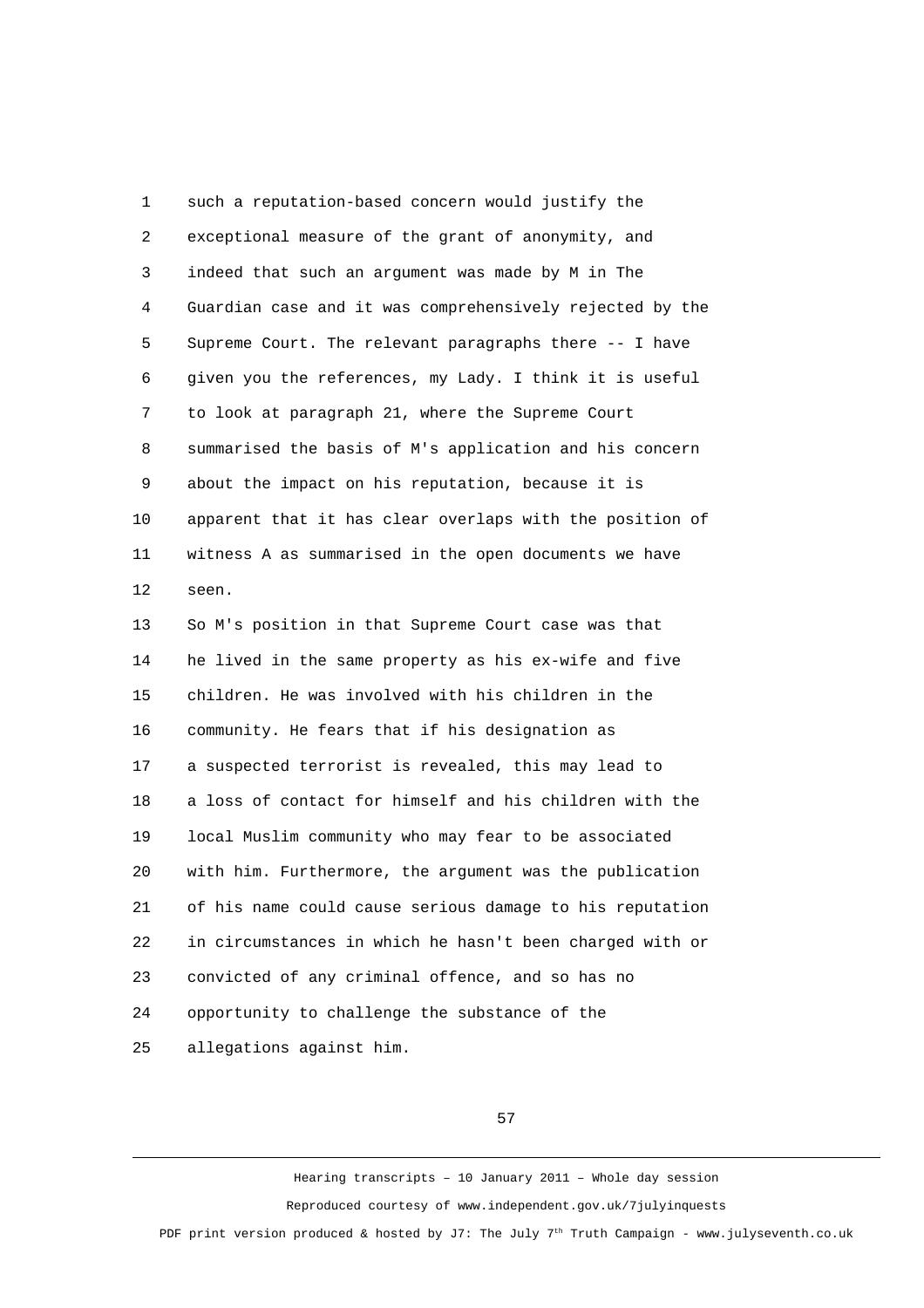1 That was the argument which was made. My Lady, as 2 you can see, paragraphs 58 to 60 and 72 to 74, the 3 Supreme Court rejects that as the basis for an anonymity 4 application.

 5 The other issue which is raised in the 25th June 6 2010 statement we think from the open material we have 7 seen is a concern regarding likely media interest and 8 press speculation, and again that echoes a concern which 9 was raised by M in the Supreme Court case. 10 Could I take you, my Lady, to paragraph 72 of the 11 Supreme Court judgment? So it is tab 4 of the small 12 bundle which you have, where the Supreme Court said: 13 "Of course allowing the press to identify M and the 14 other appellants would not be risk-free. It is 15 conceivable that some of the press coverage might be 16 outrageously hostile to M and the other appellants, even 17 though nothing particularly significant appears to have 18 been published when Mr Al Ghabra's identity was 19 revealed. The possibility of some sectors of the press 20 abusing their freedom to report cannot of itself be a 21 sufficient reason for curtailing that freedom for all 22 members of the press." 23 Then in the final sentence:

24 "Possibility of abuse is therefore simply one factor 25 to be taken into account when considering whether

58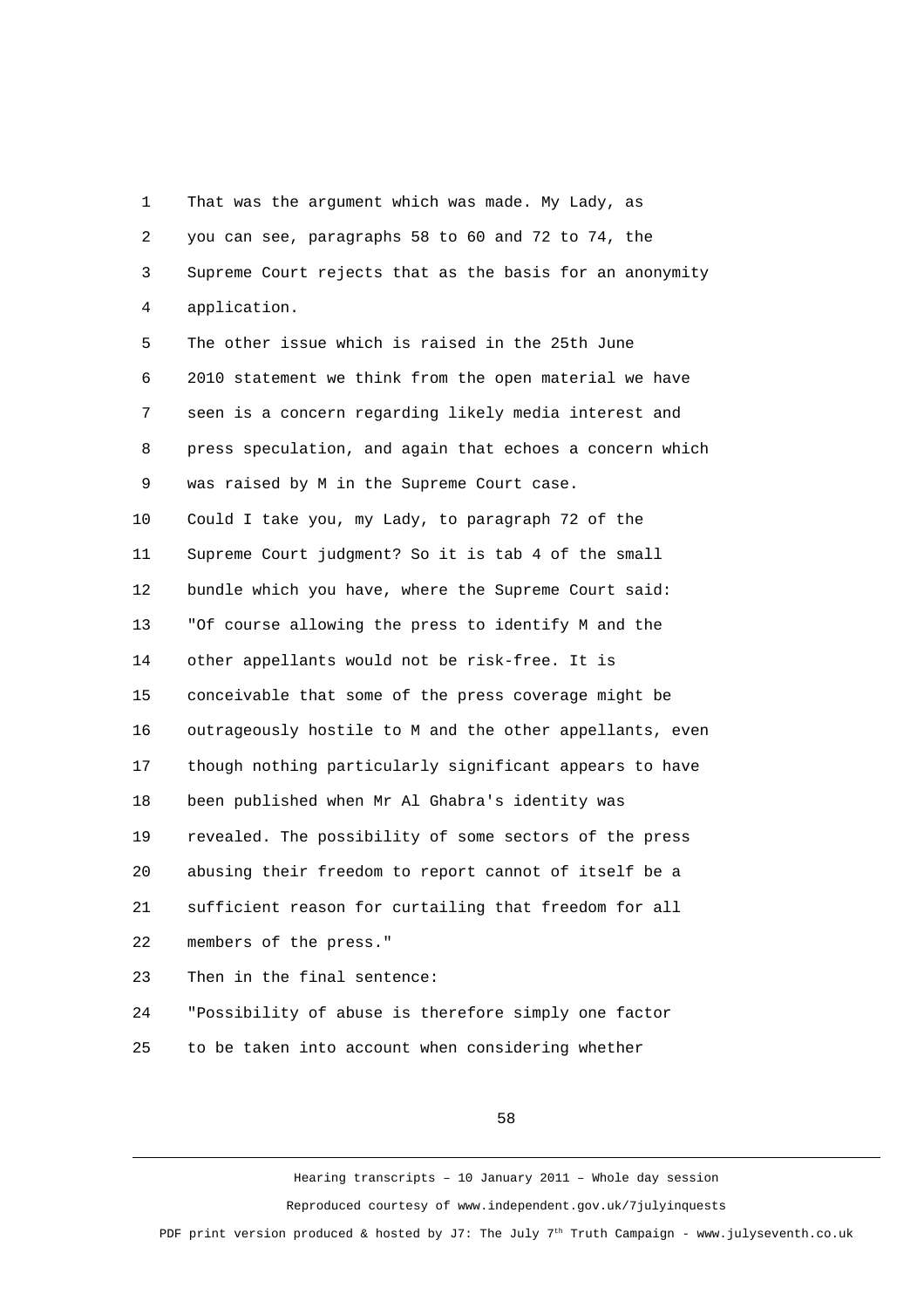1 an anonymity order is a proportionate restriction on 2 press freedom in this situation."

 3 From what we have seen, my Lady, that paragraph may 4 be of some relevance here. We accept, and this is dealt 5 with in paragraph 2.5 of the September submissions on 6 page 5, that reference is made in the later statement, 7 the 19th August 2010 statement, which is summarised by 8 DCS McKenna in his paragraphs 6 and 7, not only to 9 reputational damage but also to a fear of violence. We 10 think it is notable it was raised only at that stage and 11 not in the earlier statement, which focused on 12 reputation, my Lady.

13 Also, we note that that statement appears to have 14 raised the fear of possibly being disowned by her family 15 and so on, and the possibility of having to move home 16 and change jobs. We do note this appears to be not on 17 the basis of fear from the bomber's family but from 18 extremist members of the community.

19 My Lady, in the risk assessment document which we 20 have received, the open risk assessment document which 21 Mr Hill took you to earlier, the headline point which 22 has been made by both Mr Hill and Mr Keith is that on 23 page 3 of that document, the risk is assessed to witness 24 A as being high. There are a number of issues which put 25 that comment in context, my Lady.

59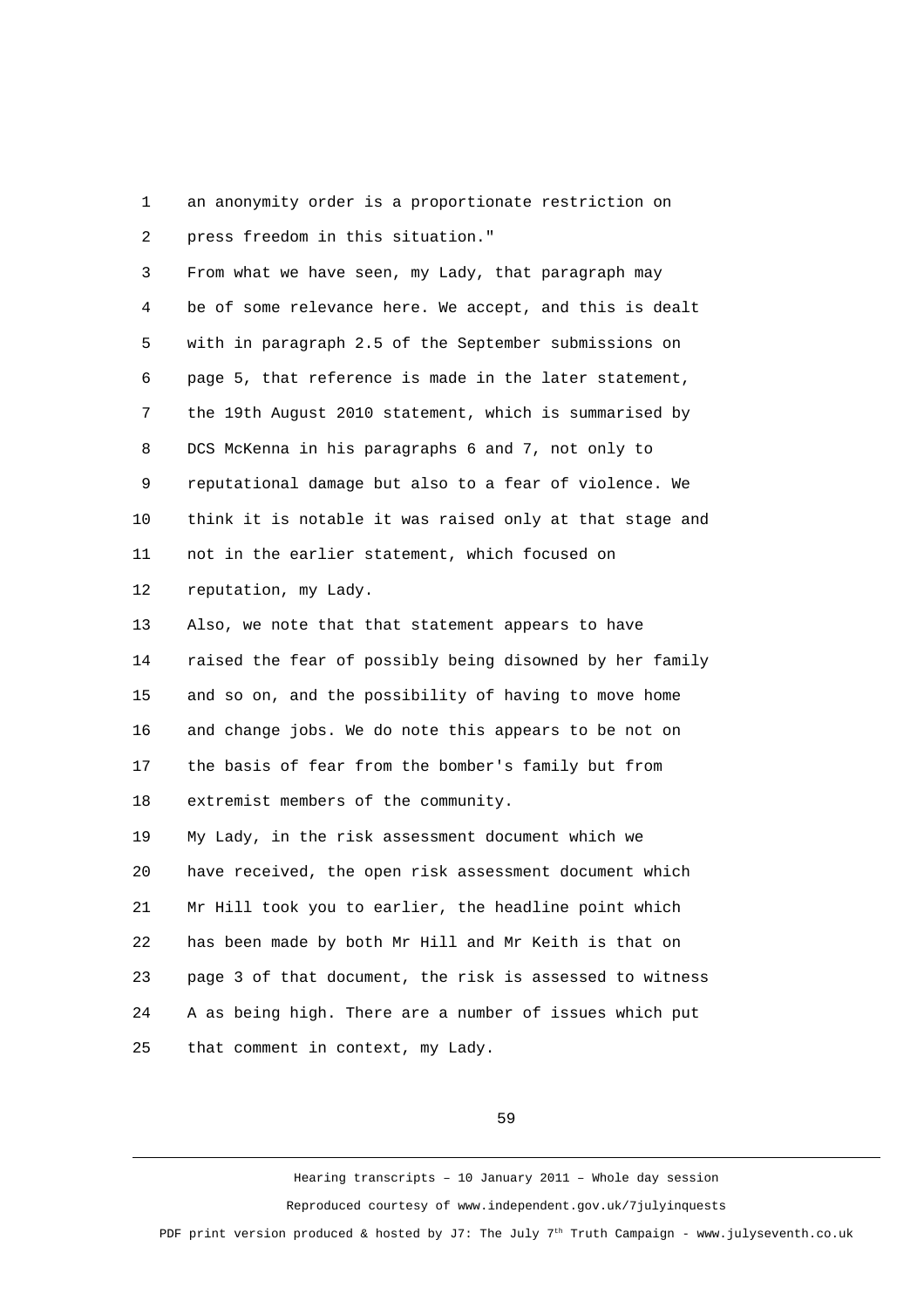1 Firstly, the reference to the high finding is in the 2 context of the risk assessment saying that they have 3 very limited information about the particular community 4 and also you will see that the reference to the risk 5 being high, the sentence starts with the word 6 "consequently", just following a discussion about 7 proportionality and how relevant this witness's evidence 8 is to the inquest as a whole.

 9 Also on page 2, my Lady, you can see that the only 10 specific incident which is reported is that one of the 11 individuals who may be a potential threat has a history 12 of making nuisance phone calls, but beyond that, my 13 Lady, the evidence is quite general and speculative. 14 LADY JUSTICE HALLET: What about beyond that you have here 15 a woman admitting a relationship with somebody who is 16 prepared to be a suicide bomber, that there might be 17 sadly out there people who would support what he did on 18 this occasion, and therefore to discover the identity of 19 a woman who was prepared to cooperate with the police in 20 describing the movements and relationship with a suicide 21 bomber might take against her somewhat in a rather 22 unpleasant fashion? 23 MS GALLAGHER: That's described at the bottom of page 2 of

24 the risk assessment, my Lady.

25 LADY JUSTICE HALLET: Do I need much more than what I know,

60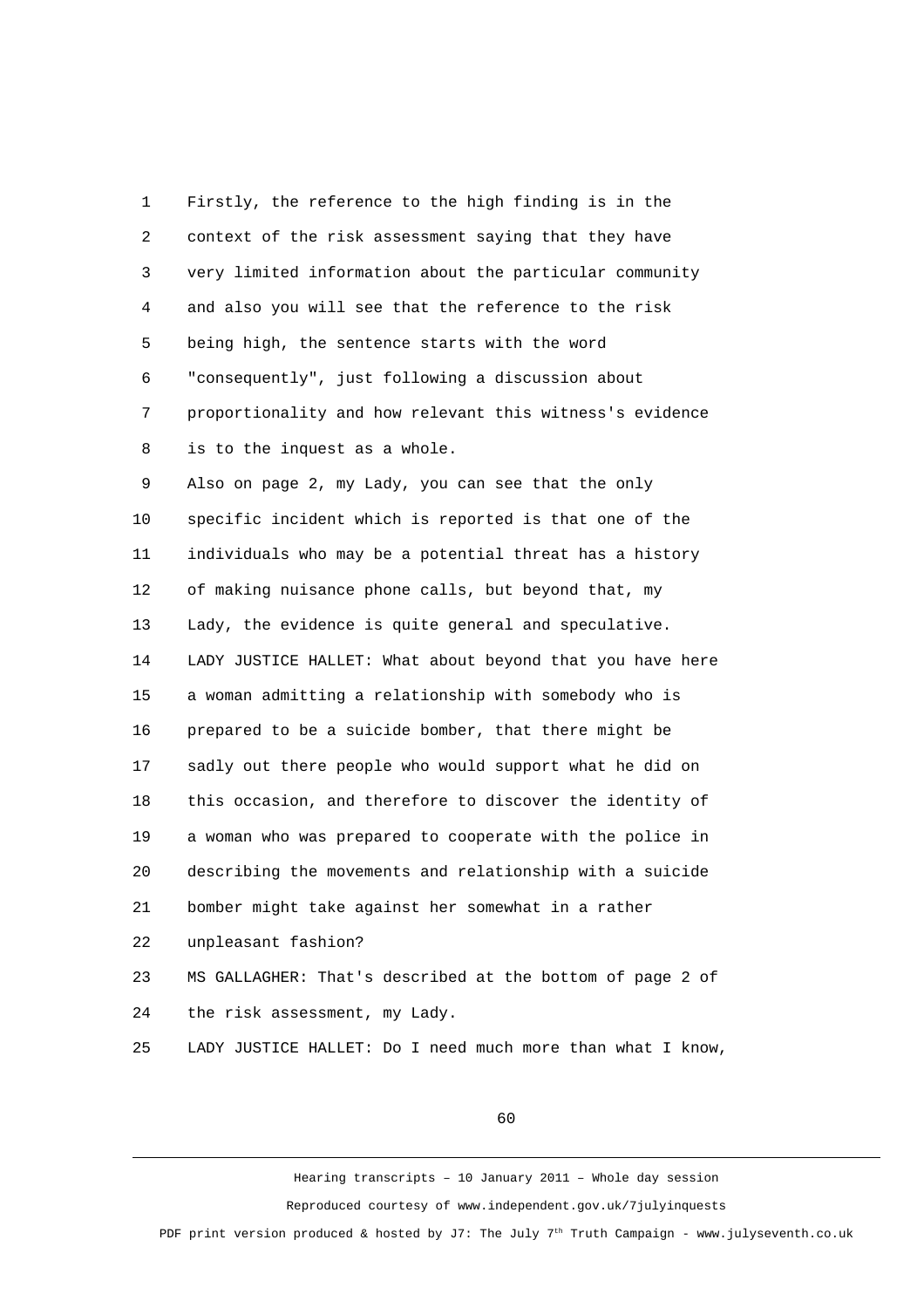1 sadly, of the instincts and activities of people who 2 might sympathise with Tanweer? 3 MS GALLAGHER: The indication in the risk assessment is 4 there is no specific evidence of a risk of that nature, 5 but it is accepted that some may sympathise with the 6 extreme ideology that Tanweer espoused. So.it is 7 speculative. I certainly agree, plainly the risk, if it 8 were to be realised, is very grave, but the likelihood 9 of the risk is -- 10 LADY JUSTICE HALLET: Forgive me for interrupting. It is 11 not speculative to say that sadly there are people out 12 there who sympathise with Tanweer's ideology, is it? 13 MS GALLAGHER: No. 14 LADY JUSTICE HALLET: That's a fact, sadly. So that's not 15 speculative. Is it speculative to say therefore there 16 may be people out there who would decide that this 17 witness, if her identity was revealed, should be 18 punished for what she had done? 19 MS GALLAGHER: In going to the police and engaging with the 20 police? Of course members of Tanweer's family and the 21 other bombers' families also engaged with the police. 22 Their identities are well-known. You could say 23 a similar logic would apply to them. There has not been 24 an attack of the kind that's anticipated here. Plainly, 25 my Lady, we are at a disadvantage, given we have limited

61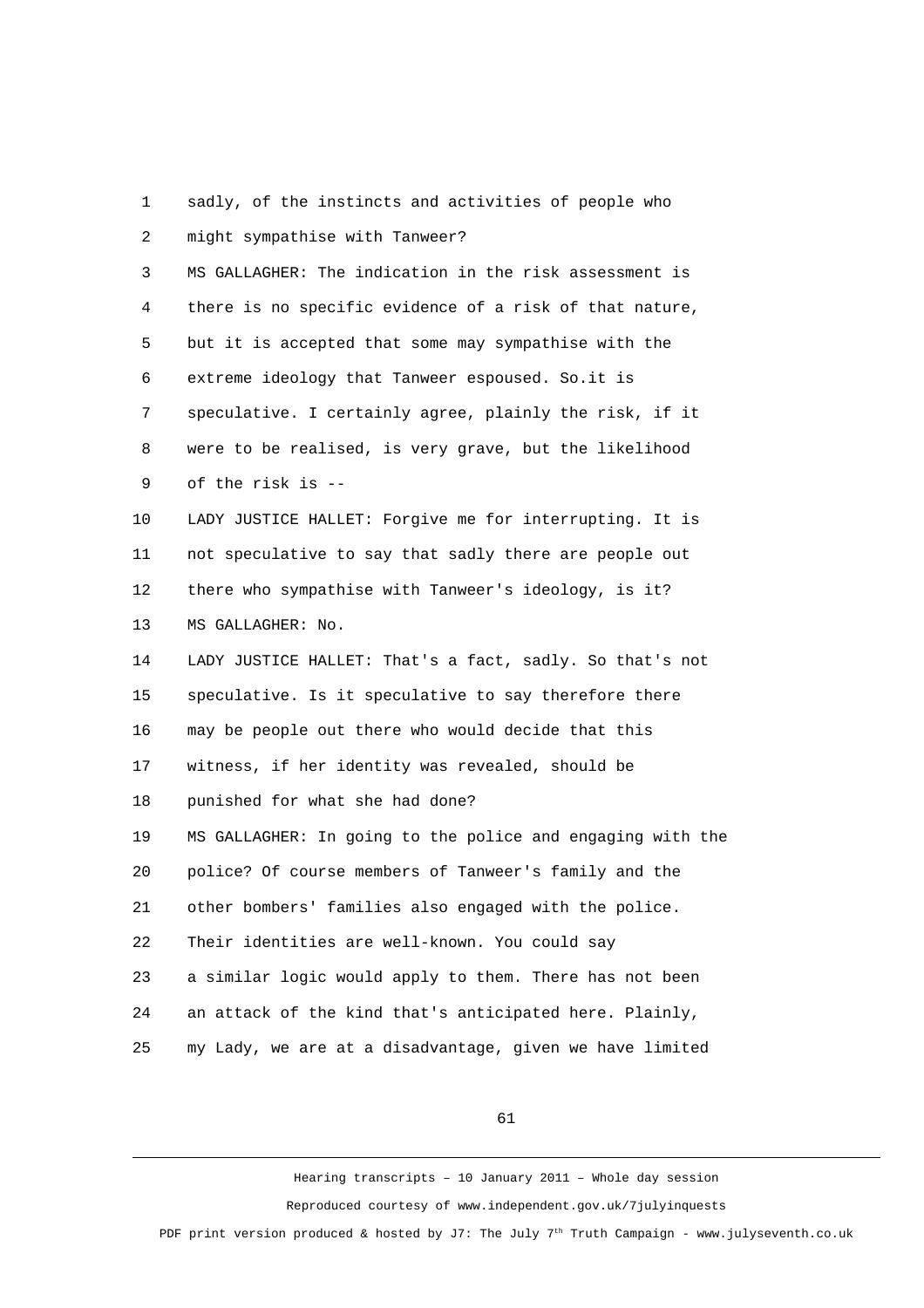1 material. It may be there is something in the closed 2 material which takes us beyond what we have seen. On 3 what we have seen, my Lady, there is nothing to indicate 4 that witness A is in any different position to uncles, 5 parents, other associates of the bombers who have 6 cooperated with the police, who were involved in the 7 previous trials, and whose identities are well known, 8 and about whom there has been some hysterical press 9 reporting, but it hasn't actually led to any kind of 10 retaliatory attacks. 11 LADY JUSTICE HALLET: The question depends on where the risk 12 is coming from, doesn't it? For example, in The 13 Guardian case, there it was alleged that M was the 14 person who presented a risk to people. It all depends 15 on where the risk is likely to come from, and the risk 16 to this witness is likely to come from those who 17 sympathise with Tanweer's ideology and what he did that 18 day, whereas members of Tanweer's family may be 19 considered by those who sympathise with Tanweer to be in 20 a slightly different category, might they not? 21 MS GALLAGHER: Possibly, but, my Lady, in relation -- I can 22 certainly see the distinction between M, where the risk 23 is from members of the non-terrorist community reacting 24 to someone who may be considered to be a terrorist. 25 LADY JUSTICE HALLET: Just, as it were, shunning him really

62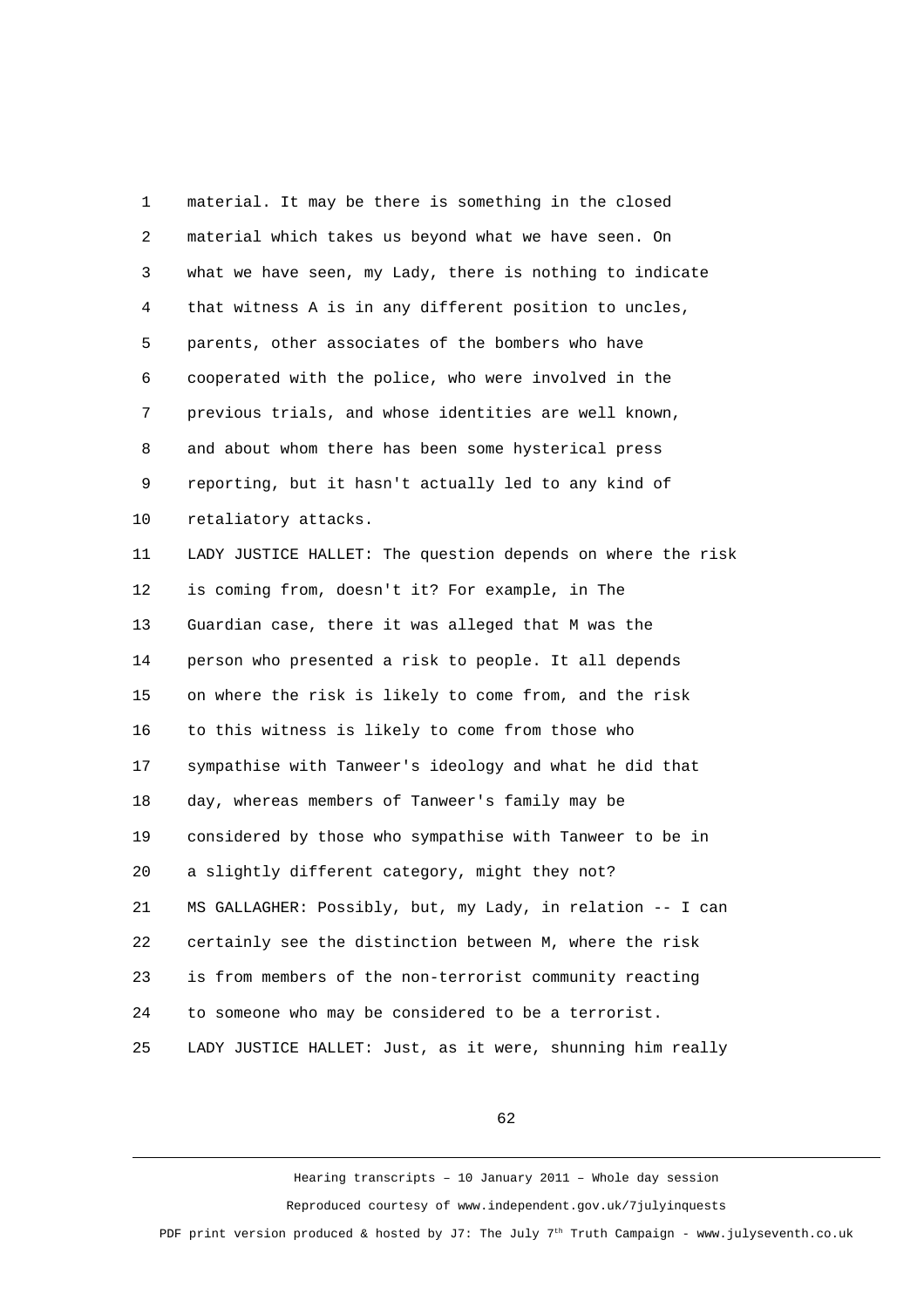1 rather than creating a risk to his life.

 2 MS GALLAGHER: Certainly, my Lady, quite apart from the 3 family members, there were other associates whose 4 involvement was known and even, for example, in respect 5 of witness B -- not a family member -- in respect of 6 witness B, the risk assessment, which is now not being 7 examined in any detail, the statement from DCS McKenna 8 and the associated risk assessment which we received in 9 September indicated that if her statement were to be 10 read, the risk would also be high and the same general 11 concern was raised about potential involvement from 12 members of the community who sympathised with Tanweer 13 and with the other bombers, but her identity was 14 previously known and her involvement with the police was 15 previously known, even if the precise content wasn't 16 previously known, and despite high press interest at 17 that time, there were not retaliatory attacks. 18 It is very difficult to say anything further than 19 this. I am conscious that the inquest team, Mr Hill and 20 yourself, will have far more material in closed which 21 may allow you to look at this in more detail. But from 22 what we've seen, my Lady, we simply say it is 23 speculative -- 24 LADY JUSTICE HALLET: Can you pause there again, otherwise

25 I might forget to say it: if you think I know more about

63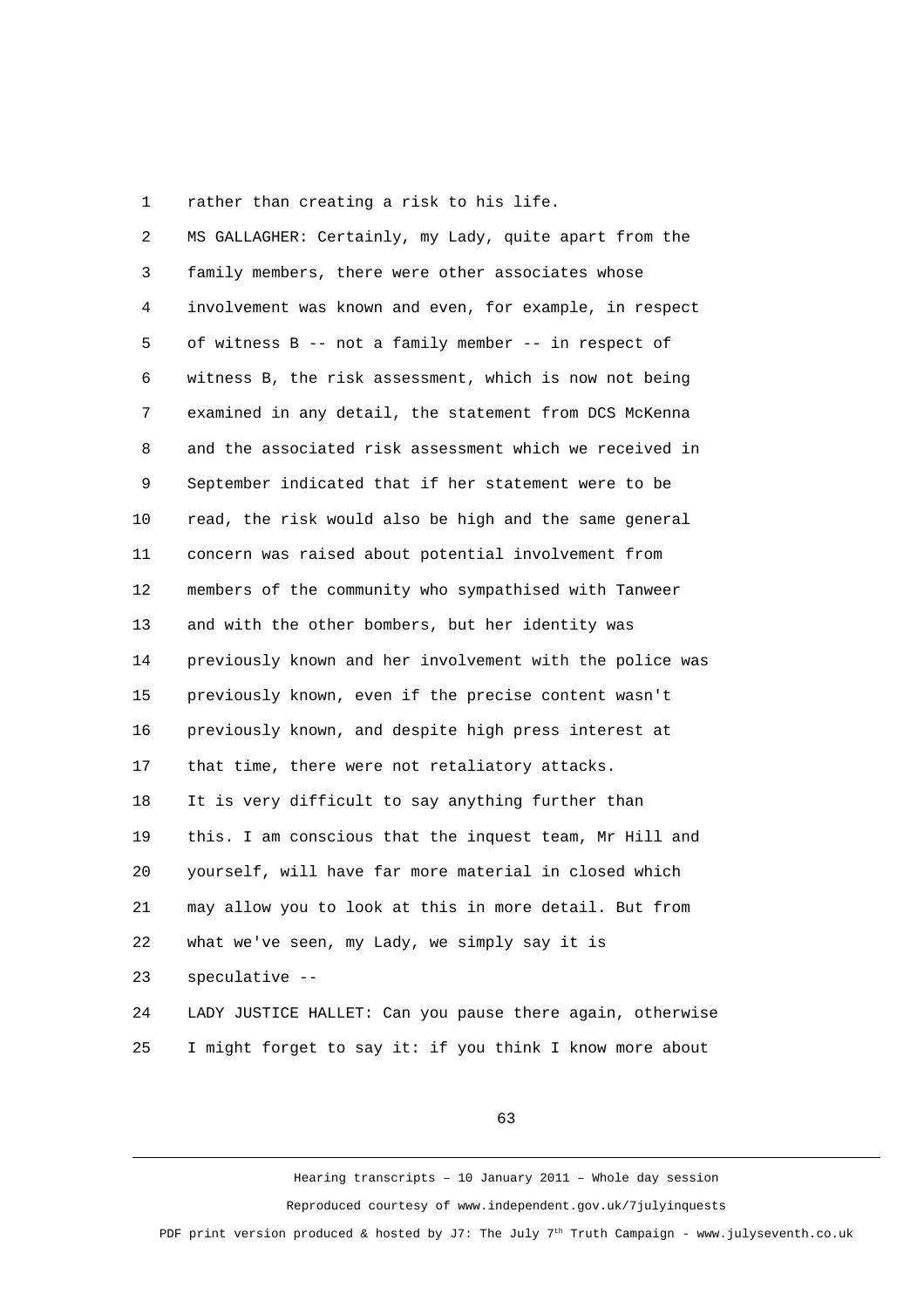1 any publicity about witness B than you do, I don't have 2 anything. I don't know what publicity there has been 3 about witness B, if any. I don't know if 4 Mr Vassel-Adams is going to be able to help me. I am 5 not better informed on that question than anybody else 6 in court. I may be worse informed for all I know. 7 MR KEITH: Can I assist on that? My Lady, I have taken 8 a moment or two to research this. Witness B's name was 9 definitely known in the press in April 2008 and her name 10 appeared in the written opening prepared by the 11 prosecution in the Theseus trial dated 7th April 2008. 12 LADY JUSTICE HALLET: Are we doing anything that might 13 threaten the witness's identity by going down this path? 14 MR KEITH: The difficulty is it is already a matter in the 15 public domain, because her name was then disclosed in 16 the public domain, and there was no application for 17 anonymity on her behalf. When the video was played, 18 there was again reference to how it had come to be in 19 the possession of the police, and the name of the 20 witness who handed it over was again mentioned, and 21 there are two or three pages of Google-related entries 22 dated 28th April, all referring to her name, but I think 23 that my learned friend was concerned with A in relation 24 to which my Lady, of course, does have the close 25 assessments which are denied to my learned friend.

64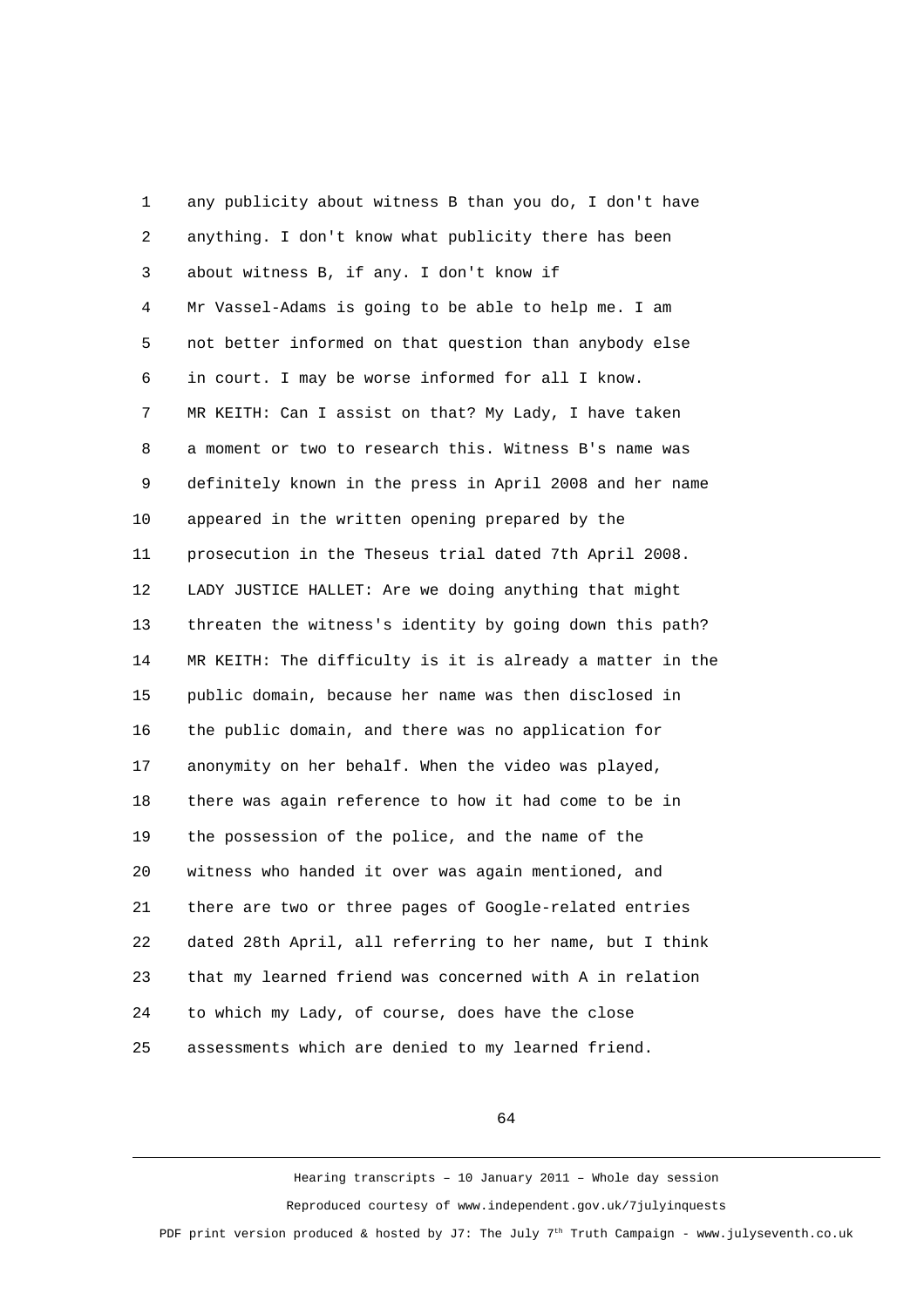1 In relation to B, I think we are all now singing 2 from the same him sheet. My learned friend Mr Hill was 3 correct in saying that B did not give evidence. That is 4 quite right. Not quite correct in saying it was limited 5 to admissions. The name was spoken of in the written 6 opening and may also have been referred to in the 7 opening in court. 8 MS GALLAGHER: It was a reference to witness A and to the 9 fact you have additional material in relation to witness 10 A. 11 LADY JUSTICE HALLET: I follow. Thank you. 12 MS GALLAGHER: Can I take you to paragraph 2.8 which 13 summarises our position. The first point is regarding 14 the importance of the witness and we indicated in 15 September that this had been recognised already by the 16 inquest team, and you, my Lady, given the intention to 17 call her. That's now subject to the caveat which 18 I outlined at the outset, which is we recognise the 19 concerns raised by both Mr Keith and Mr Hill as regards 20 her centrality. So while we still think she is 21 relevant, we accept that when you are conducting the 22 balancing exercise, my Lady, she is not a key witness, 23 even though she is relevant. 24 The second point was as regards her anonymity 25 application, we cannot sensibly comment without sight of

65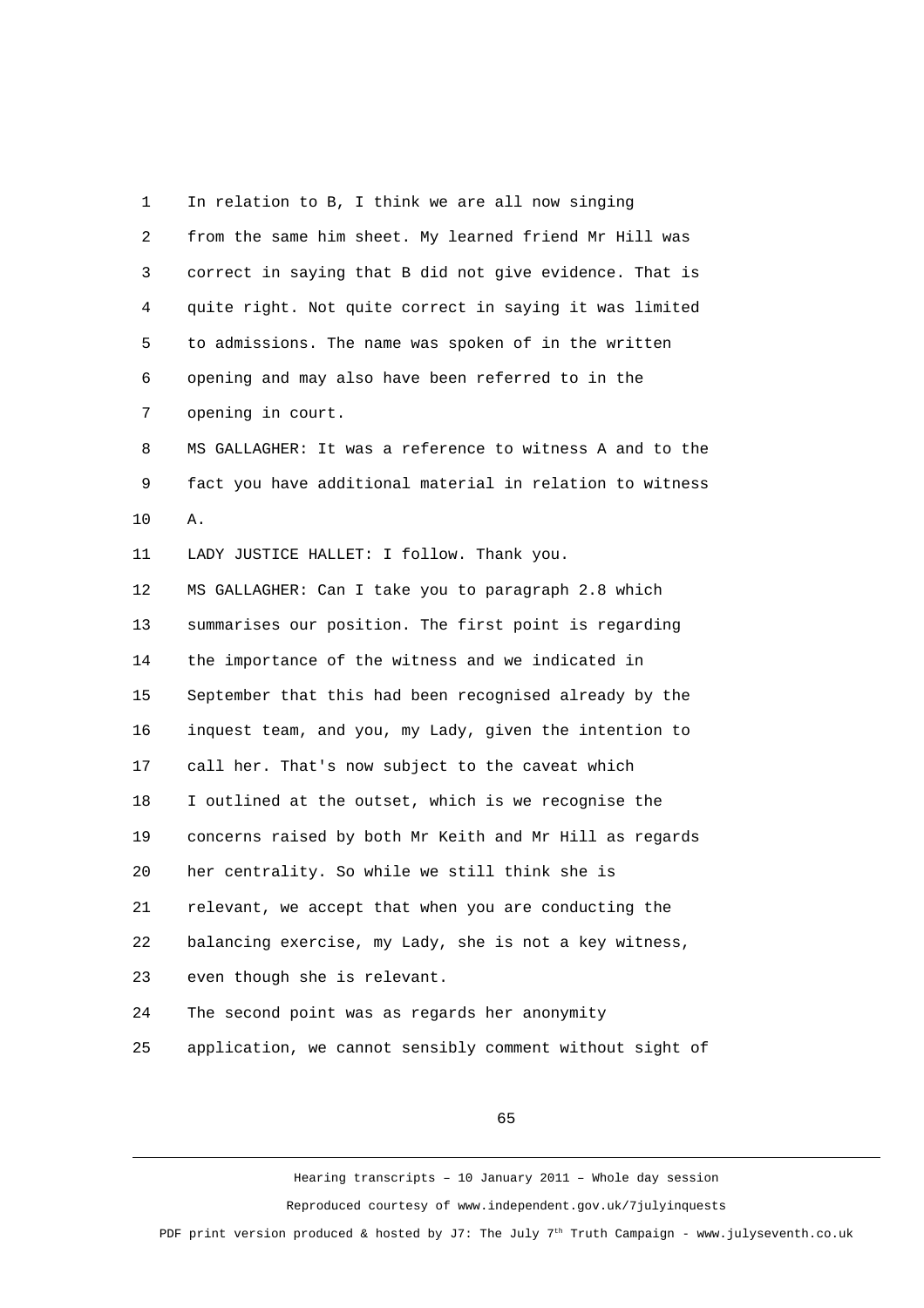1 the underpinning material and the opening statement 2 which we have received does not give us anything further 3 in respect of risk, which is why, my Lady, we have 4 simply been reduced to making general submissions based 5 on those three paragraphs of DCS McKenna's statement. 6 The third point we make is that from the DCS McKenna 7 statement, it appears to us, but it may be known 8 differently to the inquest team, that her concerns 9 primarily relate to her reputation and that of her 10 family, and with the other which is only being raised in 11 the second risk-based statement, they were not raised, 12 as far as we can see, in the June statement. They were 13 only raised later as an after thought. So when you are 14 looking at them, my Lady, when you are considering what 15 weight to give to that evidence, if they were not even 16 mentioned by the witness in the June statement, but only 17 mentioned in the second statement, that, of course, is 18 a relevant factor. 19 Finally, given the high threshold for obtaining 20 anonymity, we indicated that on what we have seen, we 21 consider it unlikely that her application will meet the 22 threshold. We can see it is a finely balanced case,

23 given that you have to weigh up both her importance as 24 a witness and the impact upon her if her identity is to 25 be known, and ultimately that's a fact-specific issue

66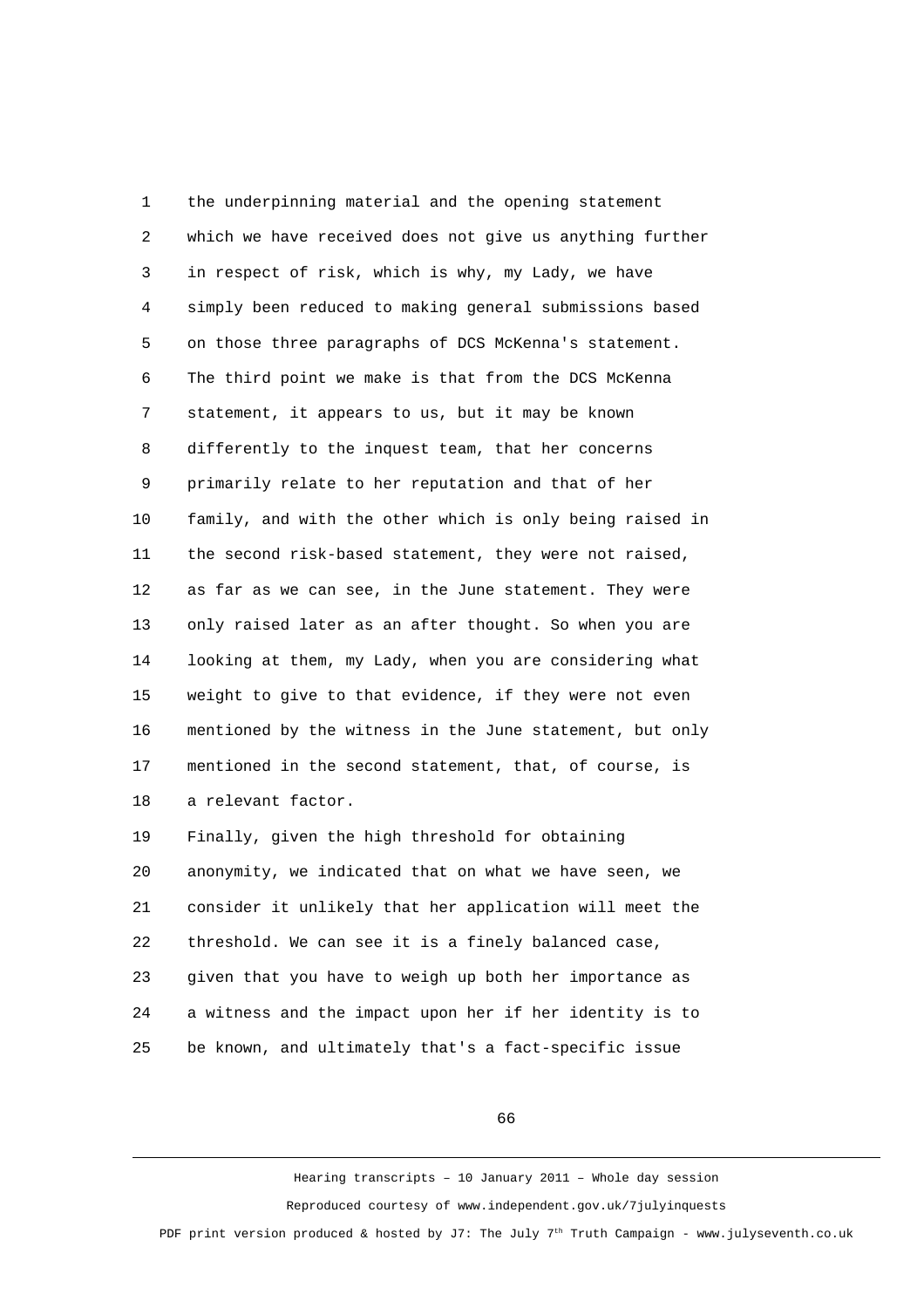1 which is going to rely quite heavily on material you 2 have seen in closed which we have not seen, but in 3 conducting that exercise, we suggest that The Guardian 4 case and also the Donald case are very relevant and they 5 must be taken into account.

 6 LADY JUSTICE HALLET: So apart from the general principles 7 of openness about which -- I am not suggesting you have 8 wrongly reminded me but I don't need any reminding, 9 because I have kept mention of them myself -- what is it 10 about witness A's identity that you say on behalf of the 11 bereaved families whom you represent you would wish to 12 pursue? What aspects do you say there would be any 13 enlightenment for me from the public knowing witness A's 14 identity.

15 MS GALLAGHER: My Lady, I have canvassed this matter. We 16 did provide these submissions to the other bereaved 17 family teams in advance of this hearing. I am conscious 18 Mr Patterson is obviously representing himself. Two of 19 the other teams out of the three indicated that they 20 were in broad agreement with the general approach which 21 we had adopted, which was in principle to raise 22 concerns, and to say we can't sensibly comment without 23 the underpinning material.

24 If you examine the summarised statement of witness 25 A, it is clear that her identity does not add much from

67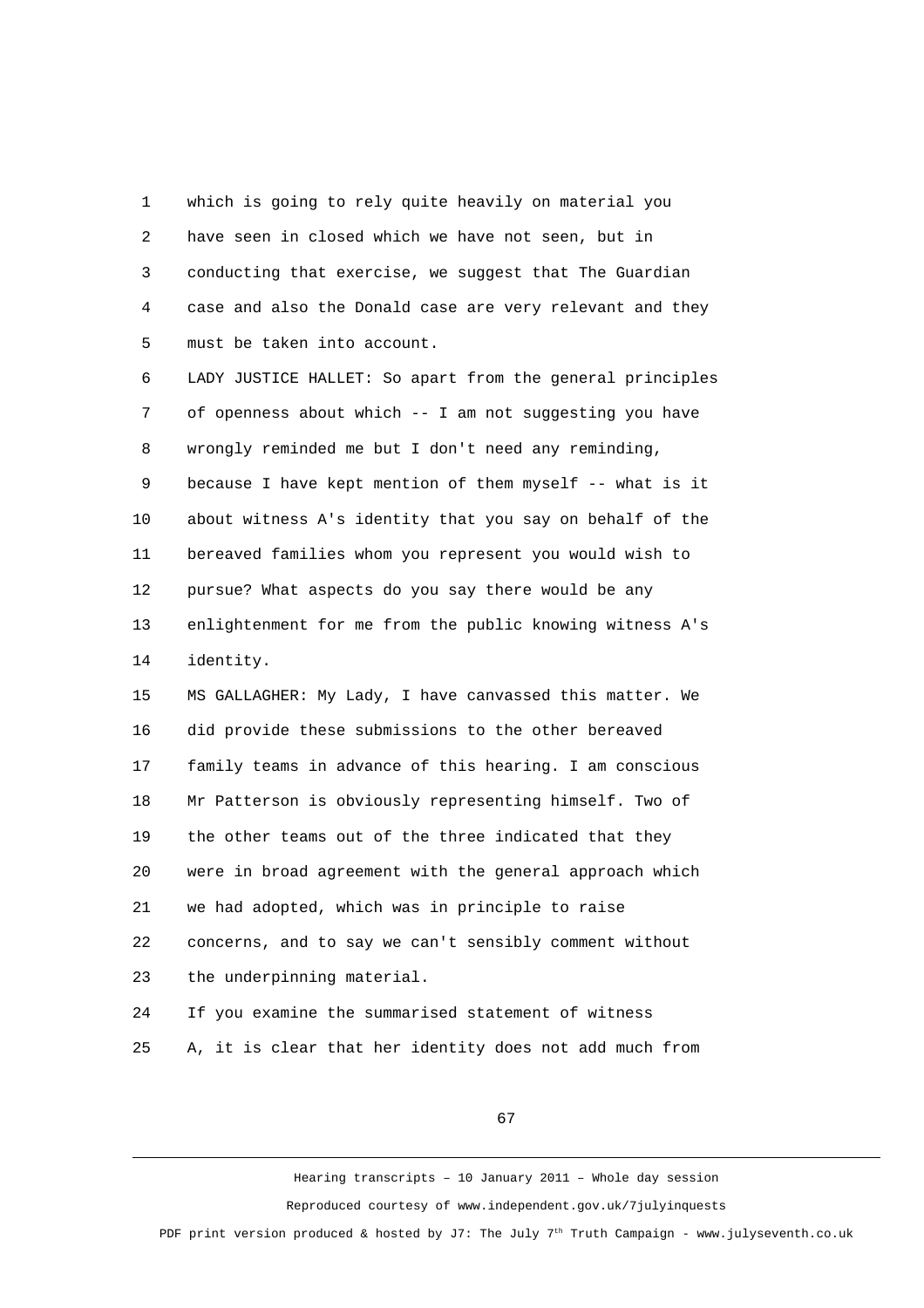1 our point of view, and really what we are relying on is 2 the importance of the principles and just the importance 3 of ensuring that when applying the legal framework, the 4 most relevant and recent cases are taken into account. 5 LADY JUSTICE HALLET: For example, in a completely different 6 jurisdiction in a criminal trial, the identity of the 7 witness may well be highly relevant, because the defence 8 will wish to pursue whether that witness has any motive 9 to lie or any axe to grind against the accused. 10 Here at the moment if I am satisfied that the 11 summarised statement of witness A is an accurate 12 reflection of the various statements, there is nothing 13 in it that you can see that you would need to pursue by 14 way of knowing witness A's identity, is there? 15 MS GALLAGHER: That's a correct summary, my Lady. There is 16 one sentence in the statement which refers to witness A, 17 the meeting very shortly before 7th July, not noticing 18 anything unusual about him. It may be -- again, we are 19 in highly speculative realms of extreme speculation -- 20 it may be that if her identity were known and any 21 further information became available, that we could cast 22 some doubt on that conclusion, but again, it is just 23 very difficult to say. I am in slightly Kafka-esque 24 territory, given how limited the information that we 25 have about witness A is.

68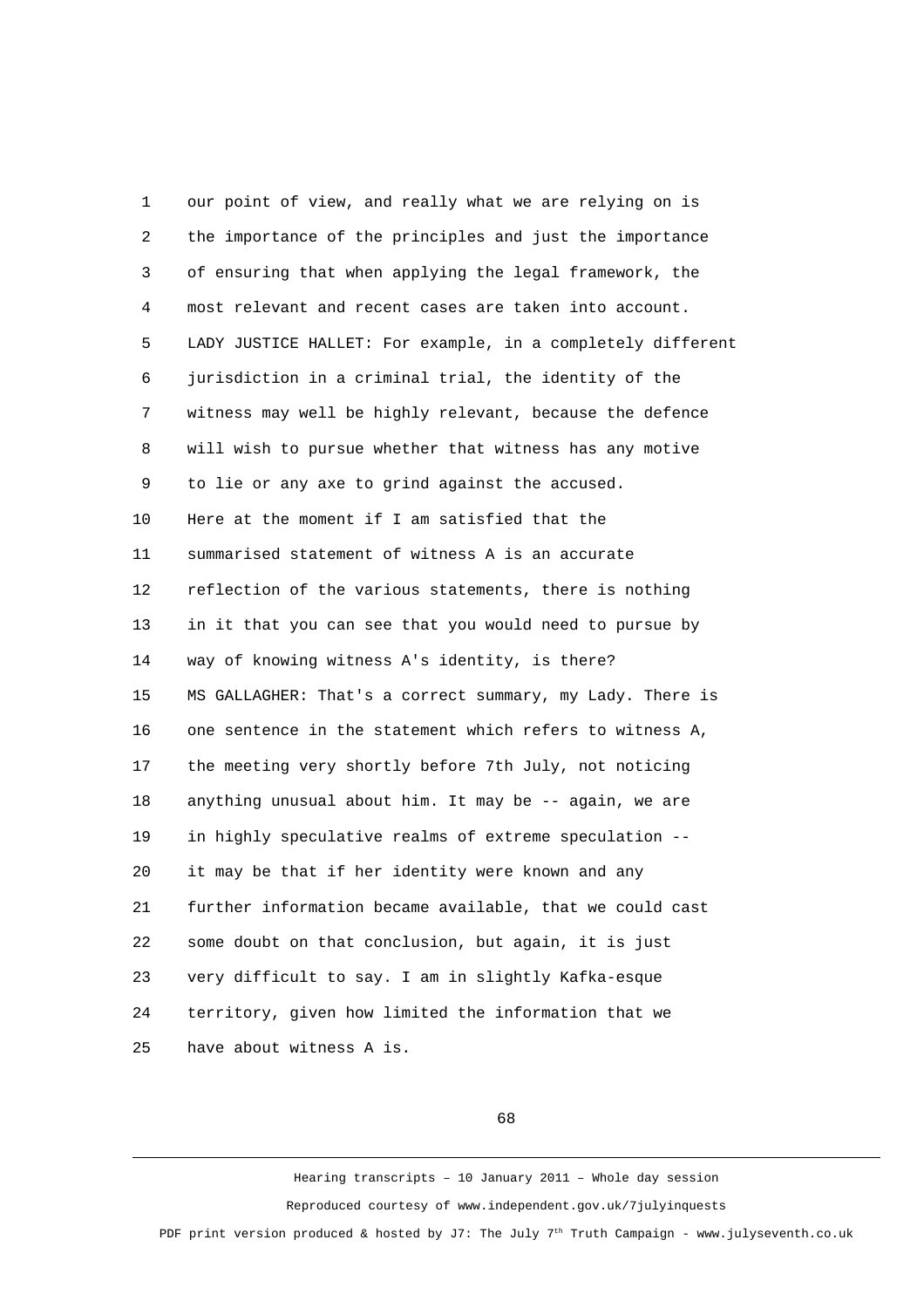1 LADY JUSTICE HALLET: I should say that there are a couple 2 of areas which I may wish to explore with counsel in 3 closed session that I think possibly I would like added 4 to this summarised statement. I don't think they affect 5 your submissions. It is just one or two minor details 6 that I think could usefully go in to be as open as 7 possible.

 8 MS GALLAGHER: It may be that if more information was 9 provided -- there is reference on a number of occasions 10 to the specific nature of her community, and knowing 11 nothing about her community or her background makes it 12 very difficult for us to assess how reliable it is when 13 she expresses conclusions on her views on how Tanweer 14 appeared. It may be there is some background 15 information which is relevant to that and could be 16 provided, continuing to be in an anonymised form, but 17 just expanding on the material we actually have in this 18 very short, three paragraph summarised statement. 19 LADY JUSTICE HALLET: What I had in mind when I made the 20 observation I just made was more that you should have as 21 much possible detail in relation particularly to the 22 meetings shortly before the bombings. I think there are 23 one or two items that could be added to that summary. 24 As I say, I don't think it affects your submissions, 25 because they are not hugely important, but I think they

69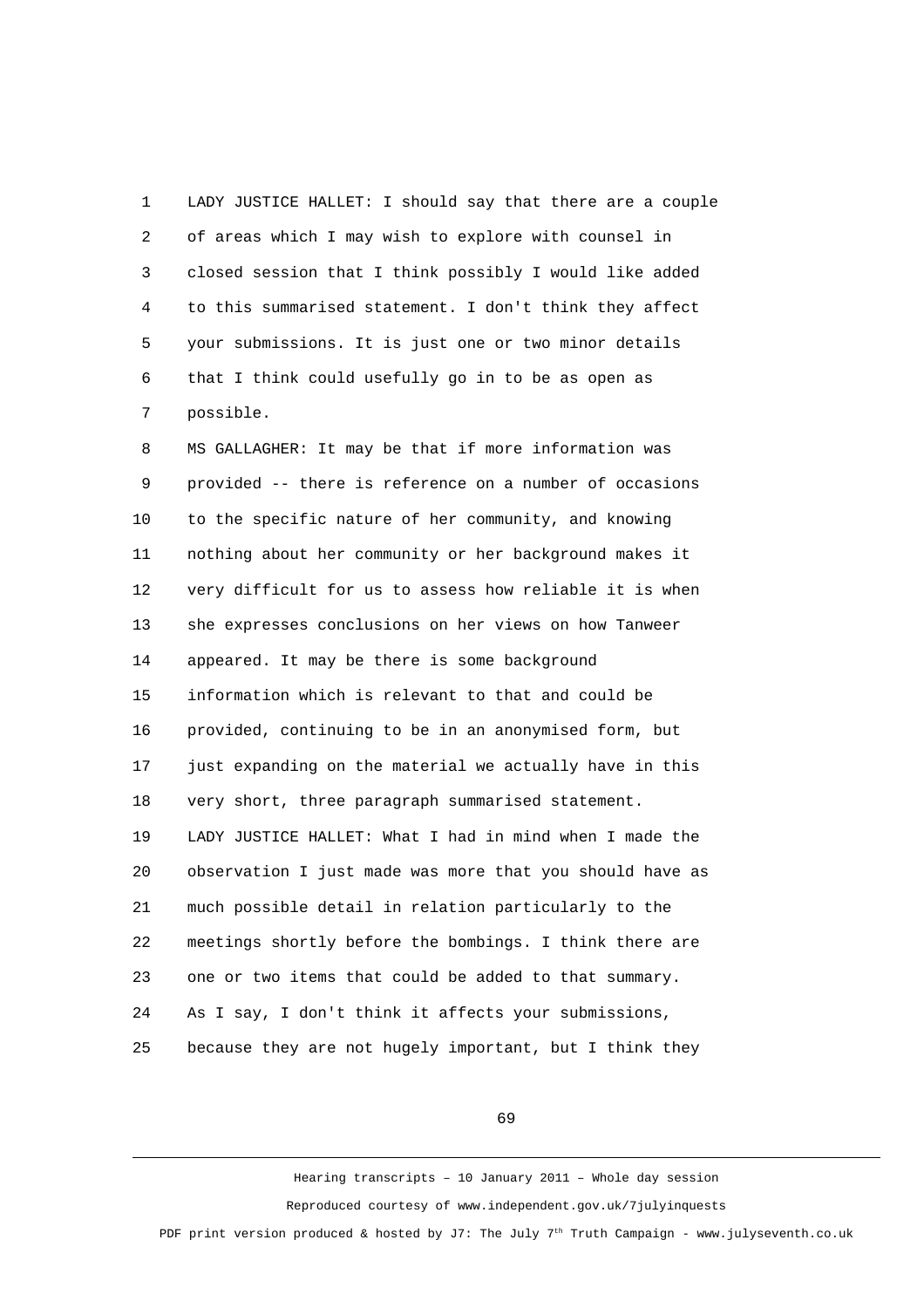1 are sufficiently important they could be added, but 2 other than -- even if you knew of those two matters that 3 I am at the moment thinking of, I am still not conscious 4 of any avenue I can think that you would need to explore 5 by knowing the witness's identity.

 6 MS GALLAGHER: My Lady, there is just one final point to 7 make, which is reference was made to fireman F earlier, 8 whose identity is very thinly veiled by that name, but, 9 of course, when that application was first brought to 10 our attention in late September, it was actually thought 11 by the inquest team that application might be more 12 straightforward than these three applications. That's 13 quoting directly from the material we received. In 14 fact, it was accompanied by a statement as supporting 15 the application and also indicating that the risk to 16 that individual was high.

17 So -- we now know, in fact, that that individual's 18 identity is well known, has been very widely reported 19 and, in fact, despite the short risk assessment which 20 concluded that the risk was high, it has not necessarily 21 led, my Lady, to difficulties and also it certainly 22 didn't persuade the Crown Court in respect of anonymity 23 for that person. We would also just note that as a more 24 general caveat as well as our concerns on the open 25 material we have seen regarding the basis for the high

70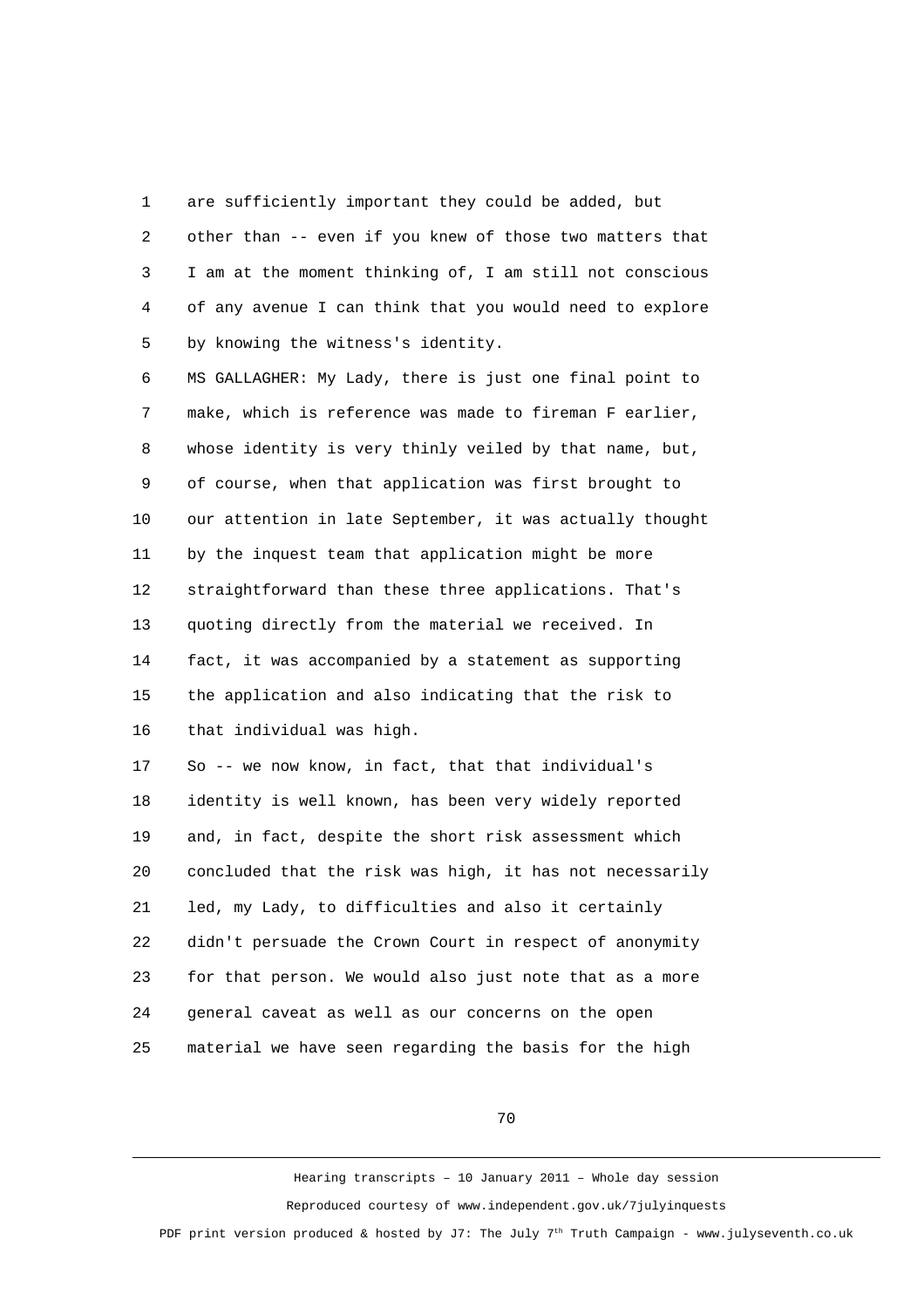1 risk assessment.

| 2  | LADY JUSTICE HALLET: Right. Thank you. Mr Patterson,     |
|----|----------------------------------------------------------|
| 3  | I think before I hear anybody else, it might help if we  |
| 4  | can just work out exactly what your position is, please. |
| 5  | MR PATTERSON: My Lady, I can be fairly brief, I hope, on |
| 6  | witness A. We lodged written submissions back in         |
| 7  | September and the position now in relation to witness A  |
| 8  | is we respectfully agree with Mr Keith's suggestion that |
| 9  | although the evidence is not central, that nevertheless  |
| 10 | this is a witness that should be called, and we would    |
| 11 | make the generalised observation that sometimes to read  |
| 12 | what appears a rather skeletal summary doesn't convey    |
| 13 | the full force of the evidence and sometimes the import  |
| 14 | can be lost.                                             |
| 15 | LADY JUSTICE HALLET: Did Mr Keith say that --            |
| 16 | MR PATTERSON: I think he said it was of some relevance.  |
| 17 | LADY JUSTICE HALLET: I think he sort of put a question   |
| 18 | mark.                                                    |
| 19 | MR PATTERSON: I am sure he can speak for himself. My     |
| 20 | understanding was that he submitted that it was          |
| 21 | relevant, but not of central relevance.                  |
| 22 | LADY JUSTICE HALLET: Not vital. Not central.             |
| 23 | MR PATTERSON: I didn't seek to argue otherwise.          |
| 24 | Ms Gallagher didn't seek to argue it was central. I      |
| 25 | respectfully agree with Mr Keith that it goes to his     |

71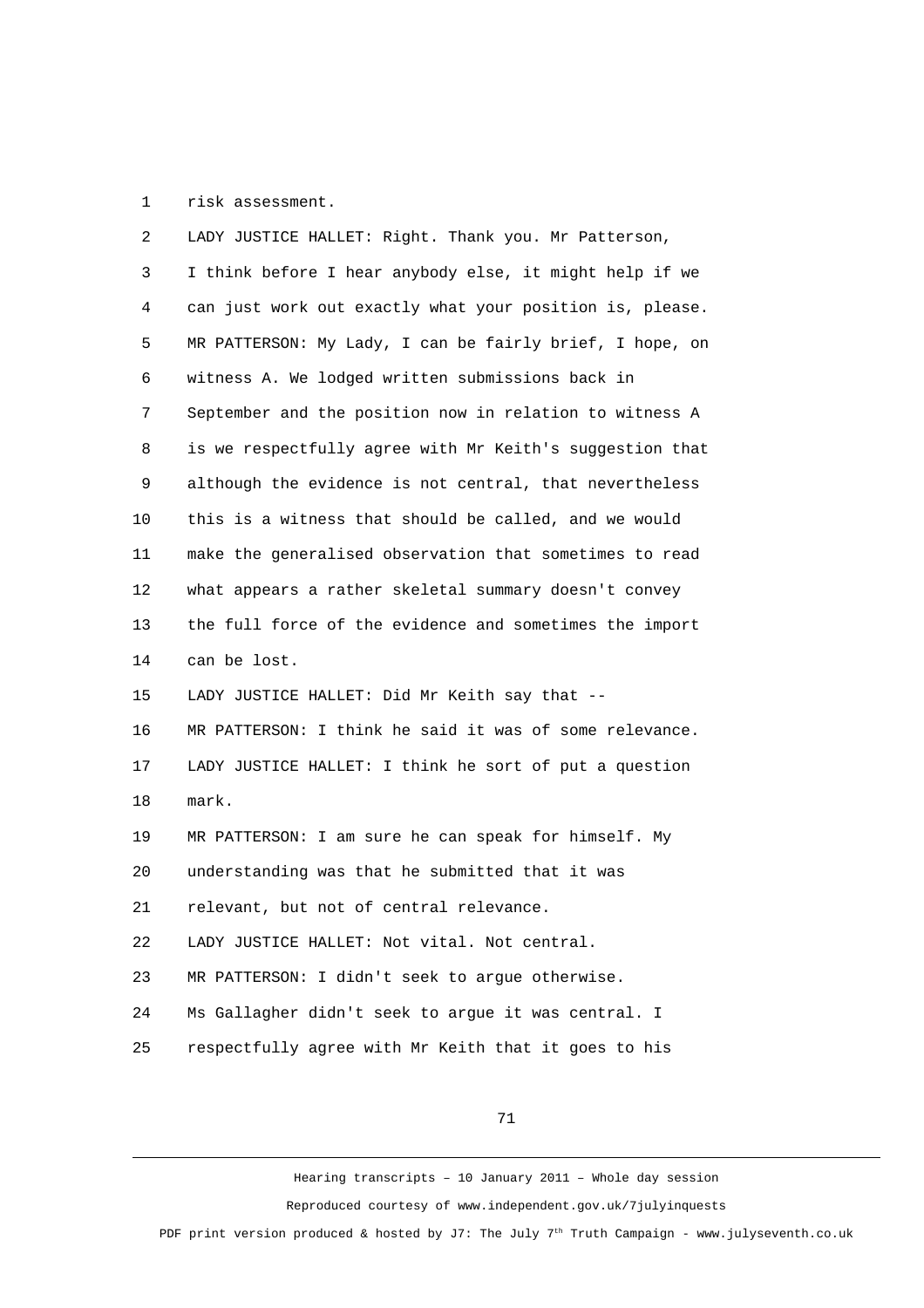1 determination. This is a woman who appears to have 2 spent the night with this bomber a few nights before 3 7th July. We would respectfully agree with the initial 4 decision to call the witness, and I note in last week's 5 revised witness list that still that witness is listed 6 as a witness to be called, and we would support that. 7 As to the application for anonymity, we don't oppose 8 the application. We clearly haven't seen all the 9 relevant material and therefore I leave it to 10 your Ladyship to consider the legal test in light of the 11 expressions of fears and so forth. 12 LADY JUSTICE HALLET: So you don't propose either the 13 application for anonymity or any application for special 14 measures? 15 MR PATTERSON: I don't, no. 16 LADY JUSTICE HALLET: Thank you. 17 MR PATTERSON: Obviously your Ladyship clearly has to be 18 satisfied that the appropriate test is made out, but I 19 have some sympathy with the submissions of Mr Hill about 20 a witness who assists the police in the aftermath of 21 this terrorist episode by coming forward and giving the 22 information that she did. 23 So, my Lady, that's what we say about witness A. We 24 would welcome any further expansion of this summary, if 25 that is possible. I am assuming it is not possible to

72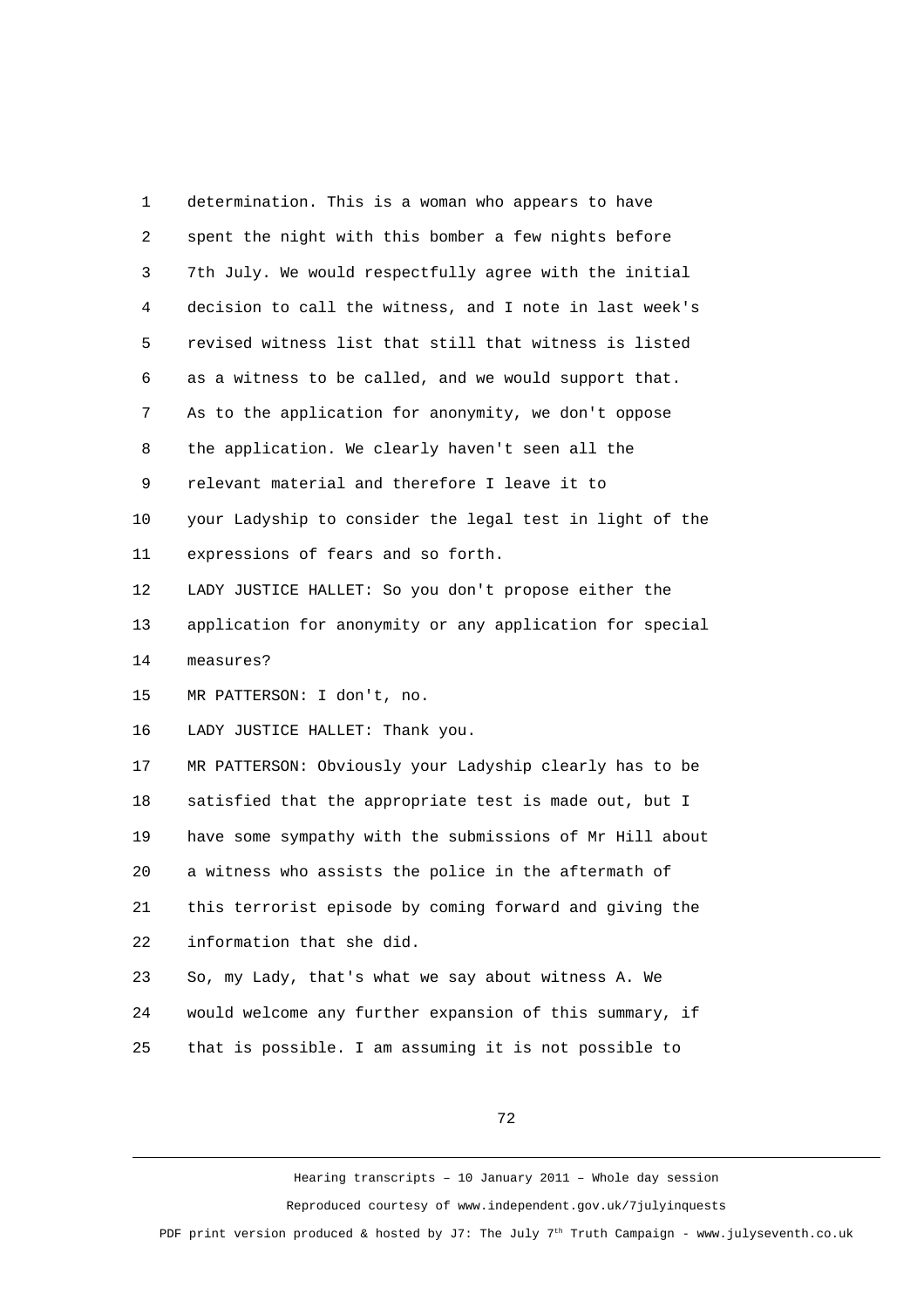1 have redacted copies of the statements.

| $\overline{2}$ | LADY JUSTICE HALLET: I will look at that, Mr Patterson, to |
|----------------|------------------------------------------------------------|
| 3              | see whether it is possible. I think most of it has not     |
| 4              | been -- because most of it, I think would lead to the      |
| 5              | witness's identification, but I will look at that to see   |
| 6              | if it is possible, to, as it were, give you a fuller but   |
| $\overline{7}$ | heavily redacted -- it would have to be heavily            |
| 8              | redacted, because if I do decide she remains anonymous,    |
| 9              | I am afraid a great deal of it is likely to identify       |
| 10             | her.                                                       |
| 11             | MR PATTERSON: Of course. For example, we note              |
| 12             | an inconsistency. One of the dates in the summary is       |
| 13             | different from the date in the Metropolitan Police scene   |
| 14             | report. It may it be needs to be looked at again, but      |
| 15             | in principle, you have our submissions that we say she     |
| 16             | should be called and we don't oppose anonymity.            |
| 17             | My Lady, as to witness B, I have had an opportunity        |
| 18             | this morning to discuss her evidence with Mr Keith.        |
| 19             | When we invited your Ladyship some months ago to adduce    |
| 20             | the evidence of witness B, we did so because of the        |
| 21             | light that we thought it might throw on the beliefs of     |
| 22             | MSK and his activities, relevant to the issue of his       |
| 23             | radicalisation. I emphasise the word, his                  |
| 24             | radicalisation. This is not an exploration of the          |
| 25             | radicalisation, if it be radicalisation, of his wife       |

73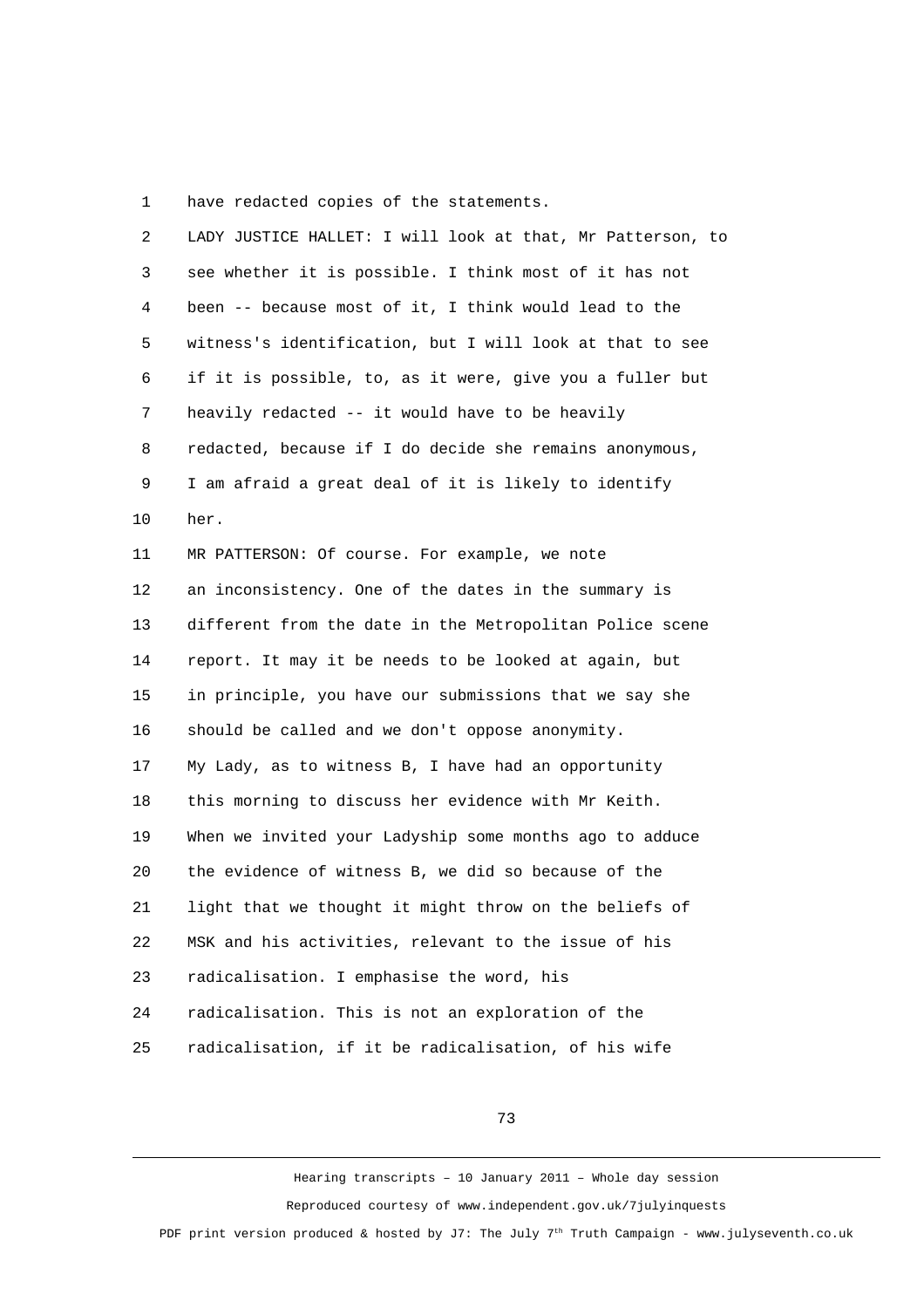1 Hasina Patel. We don't invite you to explore her 2 actions or her beliefs. No issue is taken to as to the 3 video's provenance. Your Ladyship raised that issue 4 this morning. We don't say it is necessary for witness 5 B to be called to deal with that. 6 We have recently seen her further statements, a 7 total of nine statements now, and in particular, 8 your Ladyship may have had an opportunity to read the 9 22 page statement, and in summary, this is a woman who 10 spent some time with MSK and was able to witness his 11 radicalisation and the development of his opinions and 12 saw something of his actions and what he was saying 13 about his actions. 14 We have now seen the revised witness list and the 15 suggestion that a coroner's officer, a senior 16 Metropolitan Police officer can be called to deal with 17 background issues. In principle, my Lady, we think 18 that's a sensible way to proceed. The discussion with 19 Mr Keith was that it may be possible in those 20 circumstances not for witness B to be called, but for 21 the relevant parts of that witness's evidence to be 22 adduced from the police officer, the Coroner's officer 23 who would give evidence as to those matters of relevance 24 that the police learnt from their investigation from 25 various sources, including witness B.

74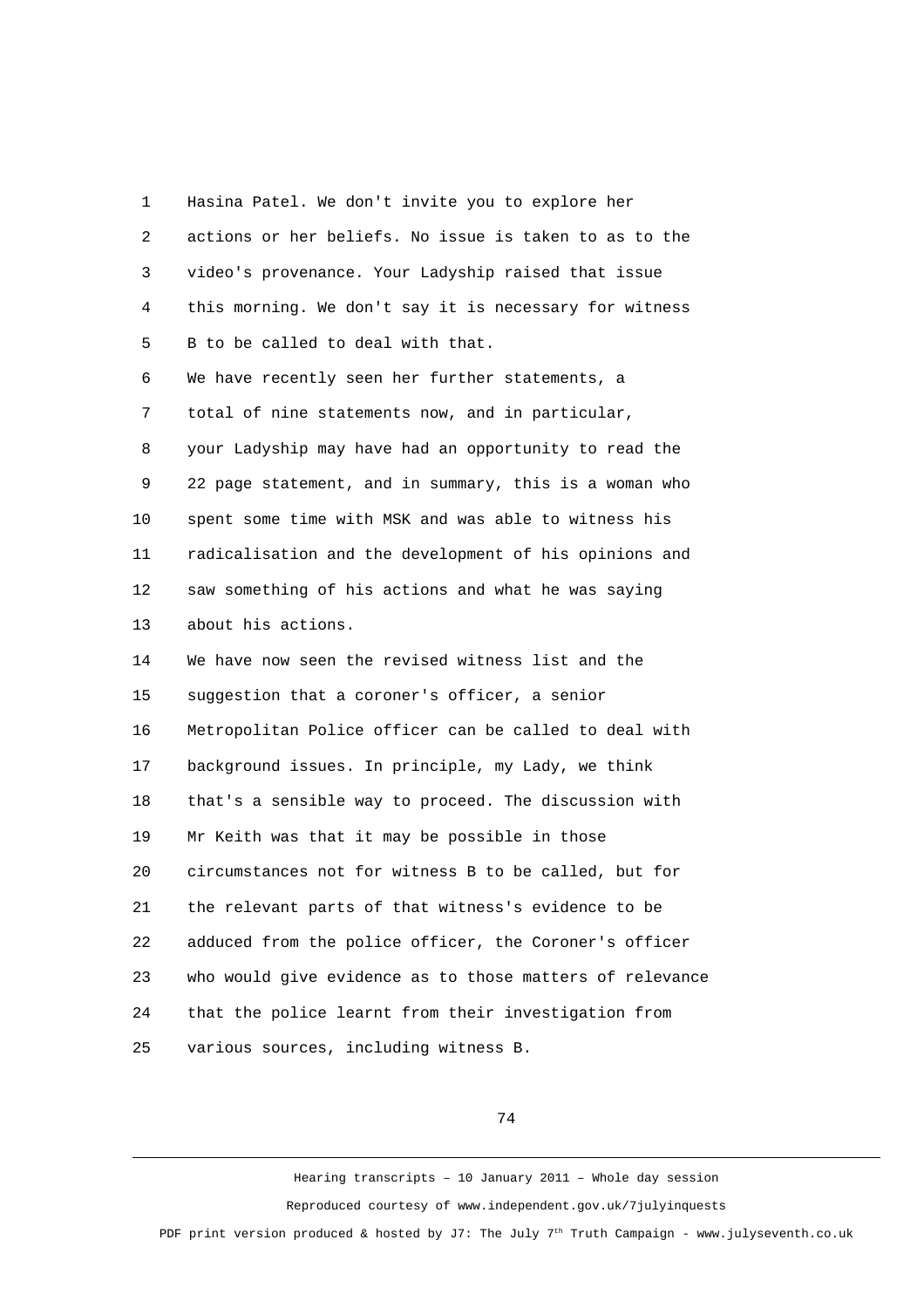1 Rather like the proposal for witness E that Mr Keith 2 touched upon earlier, the suggestion would be that the 3 relevant parts could be adduced in that way, so there 4 will be no need for her to be called or for her evidence 5 to be read either in whole or in part, and therefore the 6 anonymity application would not need to be pursued, 7 because certainly for my part, I wouldn't seek to adduce 8 her identity. We could simply adduce through the 9 officer relevant parts of what they unearthed in their 10 enquiries. 11 LADY JUSTICE HALLET: I am sorry to interrupt you, as 12 I interrupted Ms Gallagher: why do you say there is 13 a distinction to be drawn in the procedure I should 14 adopt for eliciting the evidence of witness A and 15 witness B. 16 MR PATTERSON: Witness A, I would submit that there is 17 relevant evidence to be given. Your Ladyship can have 18 evidence expanding over and above what's in the written 19 statements or the summary. 20 As for witness B, there are difficulties, and one 21 does not want to stray into exploring other issues that 22 are not within the scope of your inquest, and I have 23 very much in the forefront of my mind your list of 24 questions and also other areas which we do not want to 25 explore and issues as to possible actions or activities

75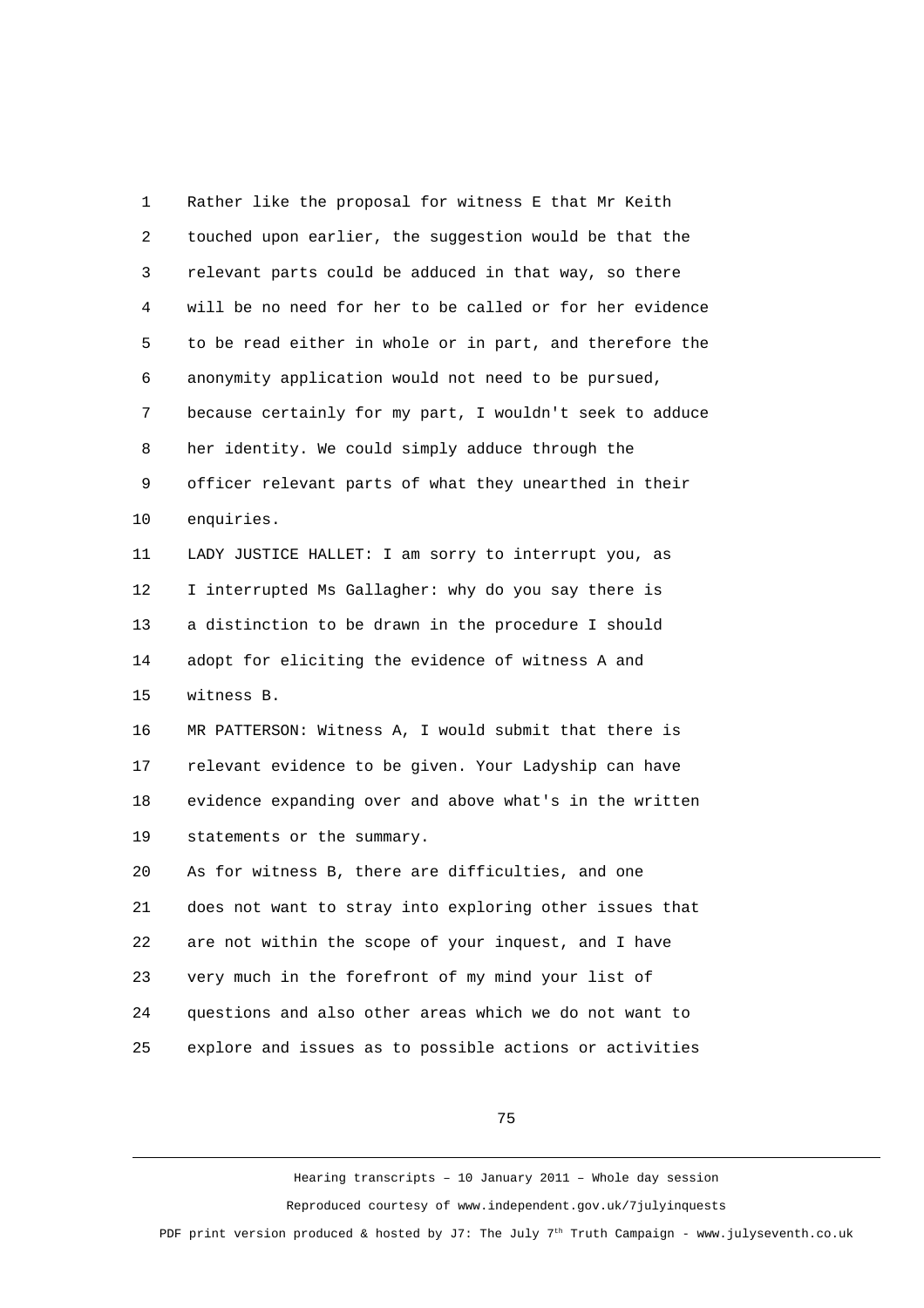1 of others, which are clearly not relevant in this 2 inquest.

 3 So our essential submission originally was that 4 witness B can assist you with radicalisation of 5 Mohammed Siddique Khan. I note that back in September 6 and indeed more recently, your conclusion has been that 7 witness B shouldn't be called. If you are minded to 8 call the witness, then I wouldn't oppose that, but if 9 you are not minded to call the witness, the relevant 10 parts could be dealt with in the way I have suggested. 11 My Lady, I don't want to take you through the 12 various paragraphs in the statement where the relevant 13 evidence is to be found. I am sure you have it well in 14 mind. Mr Keith touched upon some of the matters earlier 15 today, but there is relevant material touching upon the 16 radicalisation of MSK. 17 LADY JUSTICE HALLET: Sorry to press you. Could I go back 18 to witness A? Witness A, you say relevant evidence, 19 although not central. Therefore, the witness's evidence 20 should be elicited. Are there any lines of enquiry you 21 would wish to pursue with witness A if the summarised

22 statement of witness A properly reflects what she has

23 said in her statement.

24 MR PATTERSON: It may be ultimately it could be presented by 25 the evidence being read.

76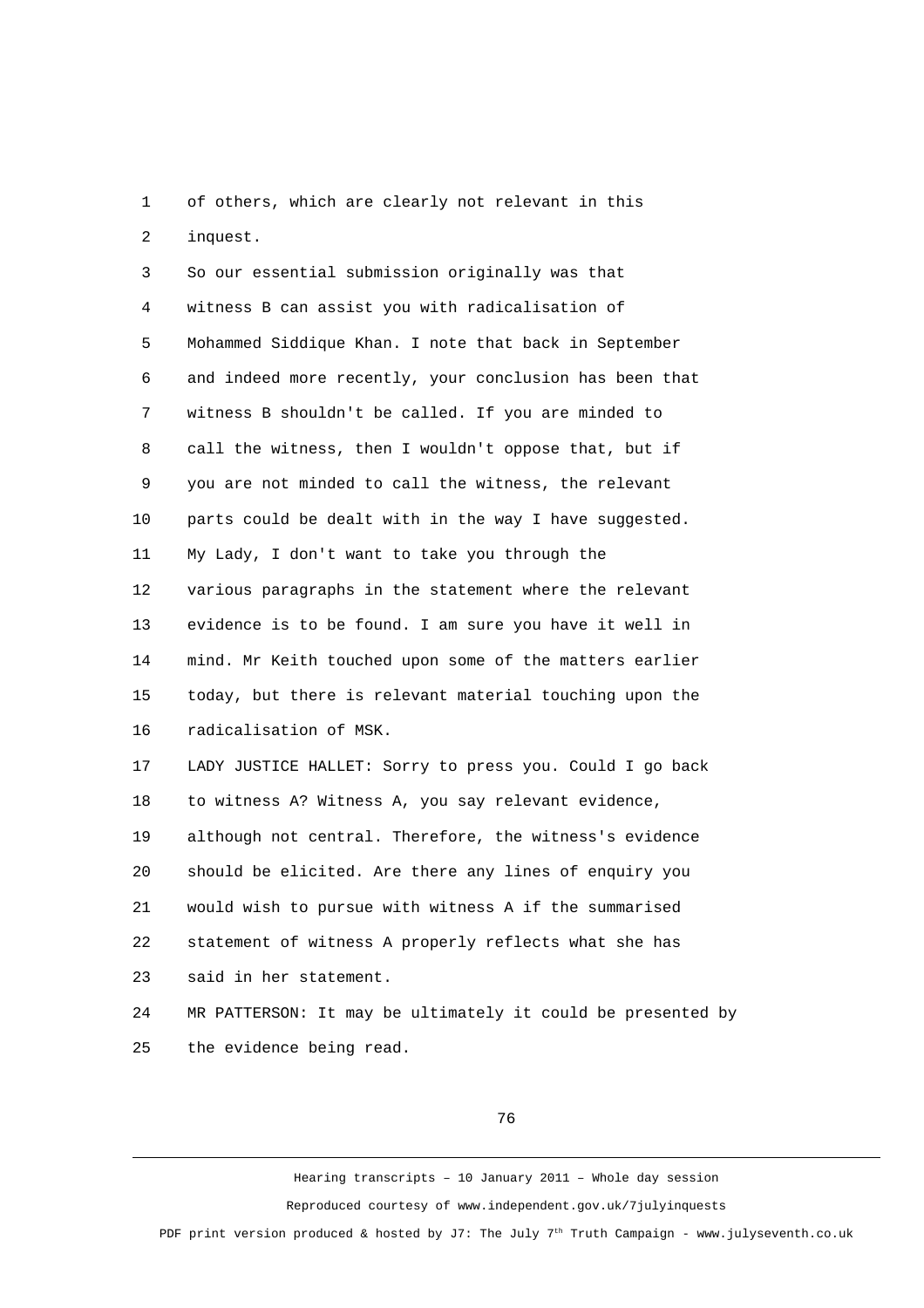1 LADY JUSTICE HALLET: That's what I was wondering.

| 2  | MR PATTERSON: Sometimes, as your Ladyship knows, when a   |
|----|-----------------------------------------------------------|
| 3  | statement is read, it can be rather bland and devoid of   |
| 4  | importance. That's one of the observations in the         |
| 5  | Supreme Court decision about the public interest and the  |
| 6  | media's importance in reporting accurately matters. The   |
| 7  | reason I don't suggest that it should be read is that at  |
| 8  | the moment, it may lose a little of its import if it is   |
| 9  | simply read in the short summary form that it presently   |
| 10 | stands in.                                                |
| 11 | LADY JUSTICE HALLET: Although having seen some of the     |
| 12 | reporting of some of the statements that have been read   |
| 13 | in the course of this inquest, they don't seem to have    |
| 14 | lost their impact. In fact, the press have been very      |
| 15 | alert to points of interest within statements that have   |
| 16 | been read and have publicised them properly.              |
| 17 | MR PATTERSON: I can't put my finger on any particular     |
| 18 | lines of questioning that leap out at me from the face    |
| 19 | of the summary. They would have been, I would have        |
| 20 | thought, rather obvious lines of questioning focusing on  |
| 21 | the two issues Mr Keith mentioned, namely his             |
| 22 | determination and the extent to which he is successfully  |
| 23 | manipulating or deceiving this young woman at a very      |
| 24 | crucial stage in his planning.                            |
| 25 | LADY JUSTICE HALLET: I am sorry, I am asking you, I could |

77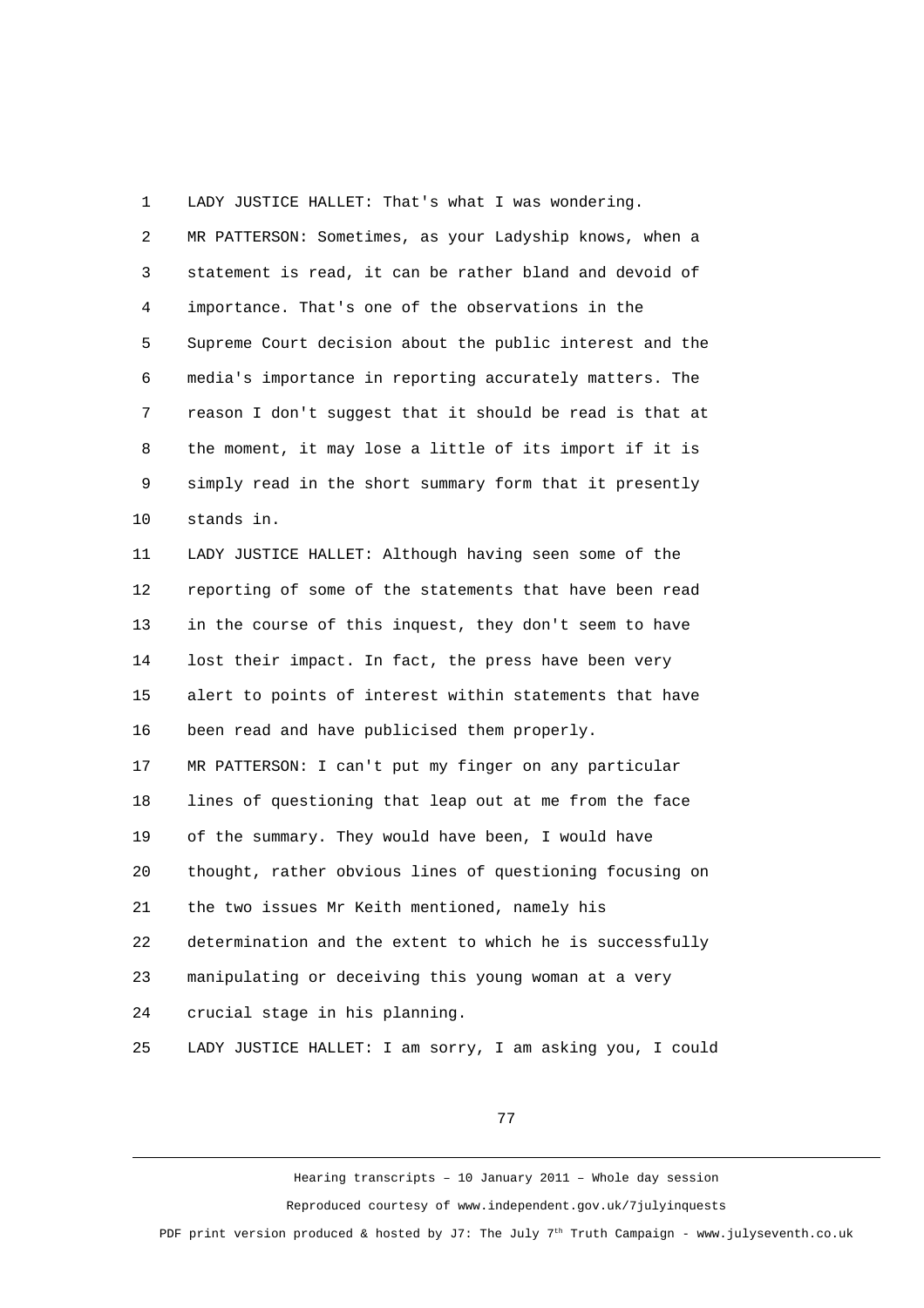1 easily have asked Ms Gallagher or Mr Hill. Actually 2 I can't ask you. You can't answer it without seeing the 3 full statements. I was going to ask whether we have any 4 reason to believe that this witness or either witness 5 has not given us a full and fair account. 6 Mr Hill, I take it from my reading -- I am sorry to 7 interrupt you, Mr Patterson -- from my reading of the 8 statements, there is no reason to suppose that certainly 9 witness A or B have either not given a full account or 10 have given a less than accurate account. 11 MR HILL: No reason. 12 LADY JUSTICE HALLET: On the contrary, they seem to be very 13 open accounts. 14 MR HILL: Yes. 15 LADY JUSTICE HALLET: Thank you. Right, Mr Patterson. 16 MR PATTERSON: My Lady, that was something that I raised in 17 case I was overlooking some other material that I may 18 not have seen, but on the assumption that both witnesses 19 appear to be telling the truth, we submit that the 20 evidence is relevant. We have made submissions as to 21 how we would suggest it should be adduced. 22 Unless I can assist further, those are my 23 submissions. 24 LADY JUSTICE HALLET: Thank you very much. Who wants to go 25 next? Yes, Mr Vassel-Adams? Just before you do,

78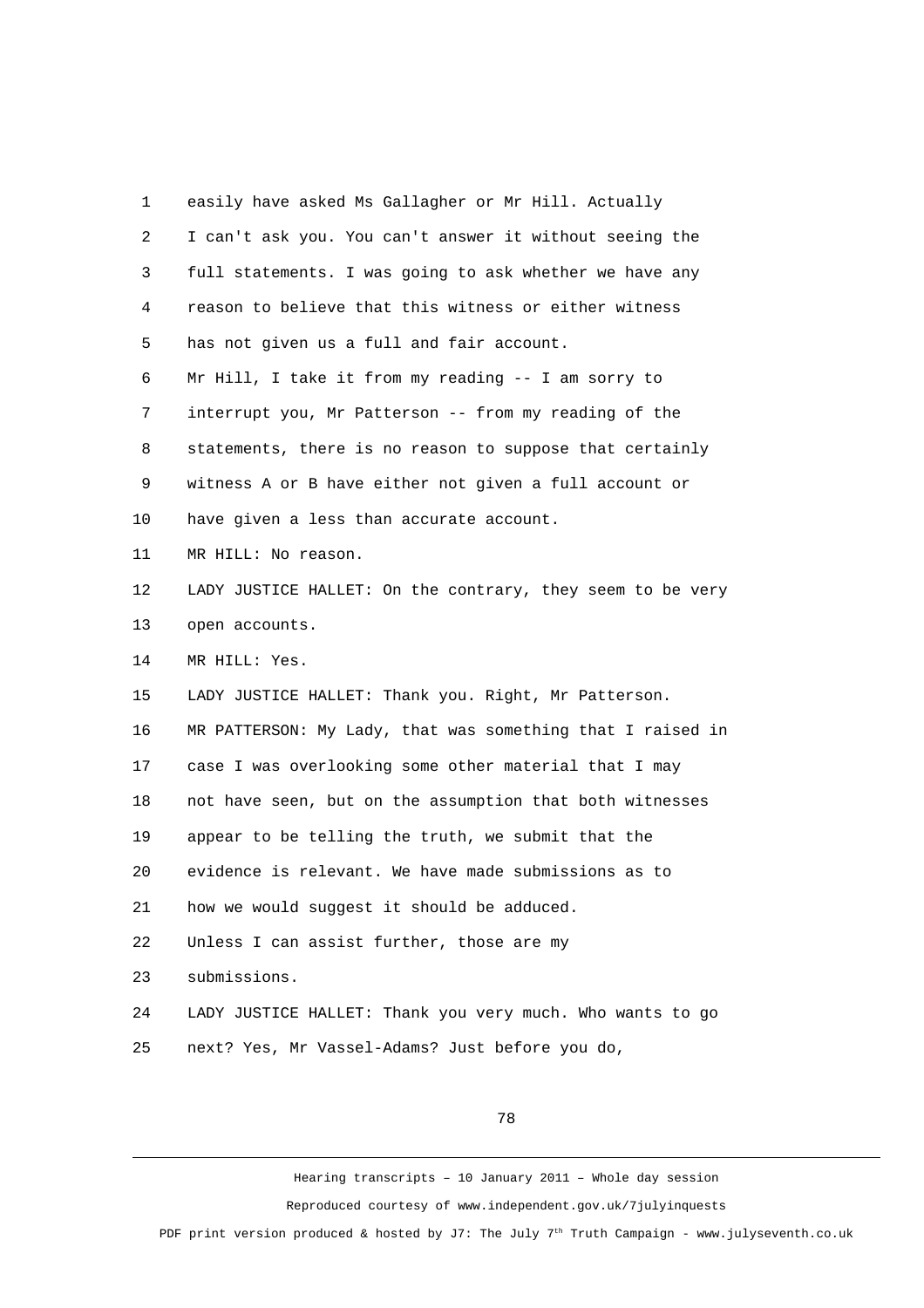| 1  | Mr Skelt, I don't know if you want to add anything         |
|----|------------------------------------------------------------|
| 2  | before Mr Vassel-Adams. Arguably, you should have come     |
| 3  | after Mr Hill, I suspect.                                  |
| 4  | MR SKELT: I have informed my learned friend Mr Hill that   |
| 5  | the position of West Yorkshire is that we support his      |
| 6  | application in full, but cannot materially add anything    |
| 7  | to it.                                                     |
| 8  | LADY JUSTICE HALLET: There we are. Have I seen these       |
| 9  | before, Mr Vassel-Adams?                                   |
| 10 | MR VASSEL-ADAMS: You may have seen some of them before, my |
| 11 | Lady. I would like to express the gratitude on behalf      |
| 12 | of my clients for being given the opportunity to make      |
| 13 | submissions today. I am representing the BBC,              |
| 14 | Associated Newspapers, Guardian News and Media, Times      |
| 15 | Newspapers Limited, BSkyB, Telegraph Media Group and       |
| 16 | ITN.                                                       |
| 17 | LADY JUSTICE HALLET: Is it quicker to tell me who you are  |
| 18 | not representing.                                          |
| 19 | MR VASSEL-ADAMS: A fairly broad section of the British     |
| 20 | press. I think that that represents their high degree      |
| 21 | of interest in these proceedings, and their wish to        |
| 22 | report them as fully and freely as possible. I hope        |
| 23 | my Lady will forgive me if some of the authorities to      |
| 24 | which I am about to refer your Ladyship are familiar,      |
| 25 | but in our respectful submission, it is terribly           |
|    |                                                            |

79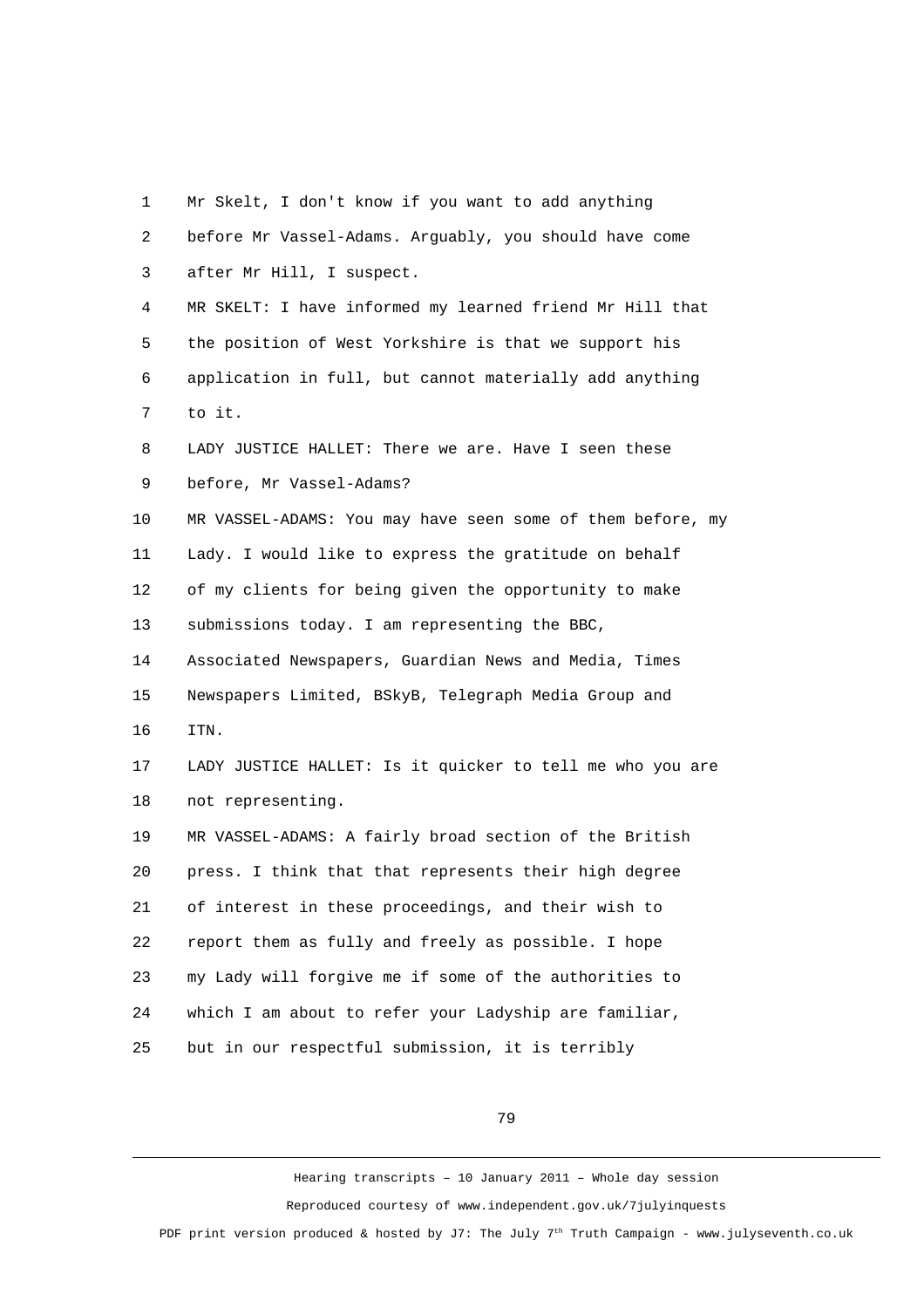1 important to approach these questions on the right legal 2 principles, and without wishing to have a side swipe at 3 Mr Hill's written legal submissions, they don't fully 4 reflect the law as it currently stands. 5 My Lady, the starting point is really section 11 of 6 the Contempt of Court Act, which is at tab 1 of 7 your Ladyship's bundle. That provides essentially that: 8 "In any case where a court, having a power to do so, 9 allows a name or other matter to be withheld from the 10 public in proceedings before the court, the court may 11 give directions prohibiting the publication of that name 12 or matter." 13 So effectively the power there is a power to make 14 an order affecting reporting by the media, but it 15 proceeds on the basis that the court has a pre-existing 16 power that it is properly exercising allowing that name 17 or other matter to be withheld. That power can be 18 a common law power or it can be a statutory power. 19 I would like to start, if I may, with the common law 20 power and the scope of that power. Your Ladyship will 21 be familiar with the case of Scott v Scott, but if I may 22 take your Ladyship to it briefly, it is at tab 2 of the 23 bundle. The observations on page 463 of Lord Atkinson 24 are quite apposite in our submission in this case. He 25 says:

80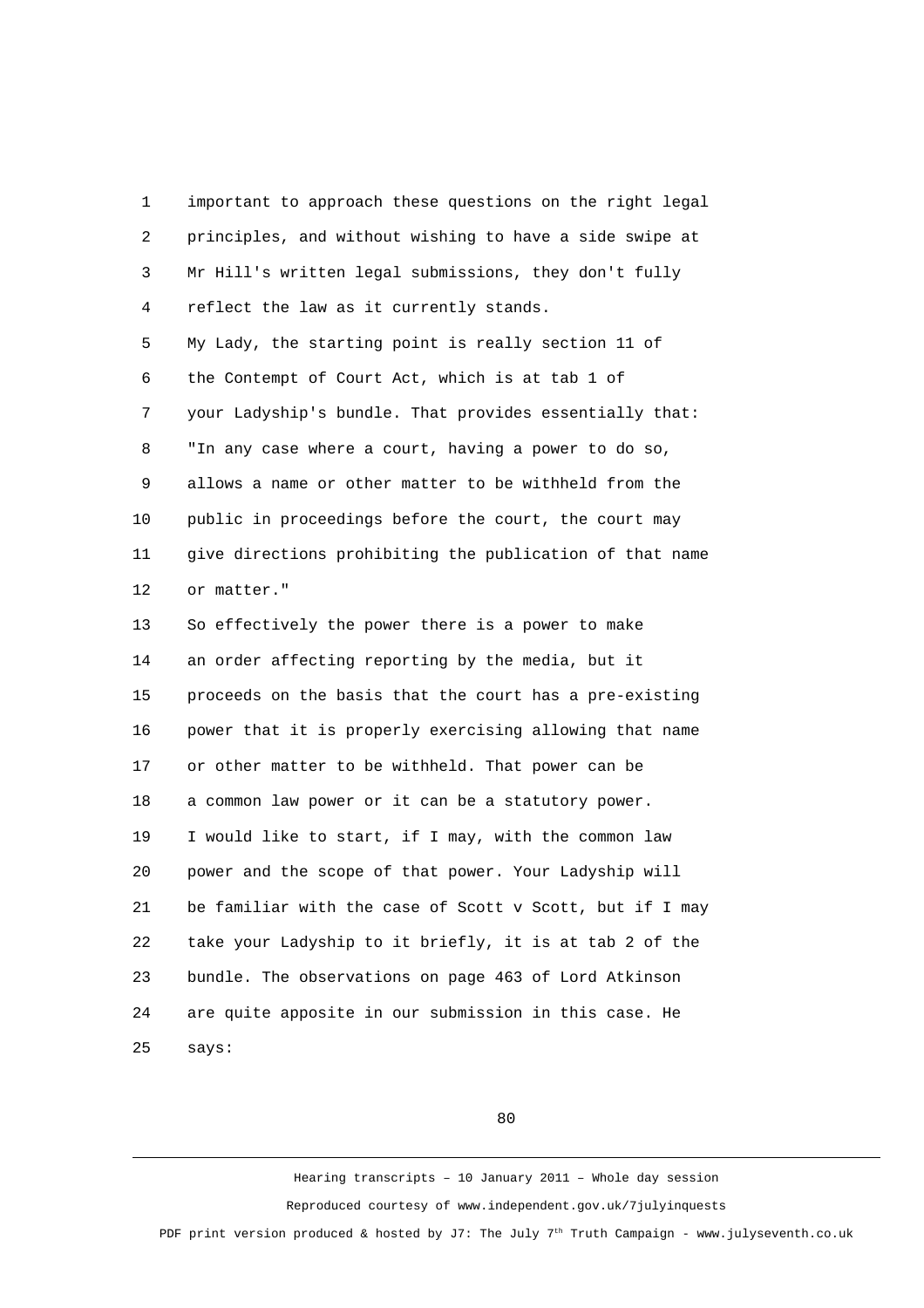1 "The hearing of a case in public may be, and often 2 is, no doubt, painful, humiliating or deterrent both to 3 parties and witnesses and in many cases, especially 4 those of a criminal nature, the details may be so 5 indecent as to tend to injure public morals, but all 6 this is tolerated and endured, because it is felt that 7 a public trial is to be found on the whole the best 8 security for the pure, impartial and efficient 9 administration of justice, and the best means for 10 winning for it public confidence and support." 11 The test at common law as to whether your Ladyship 12 has a power to allow a name or other matter to be 13 withheld is a test of necessity. Your Ladyship can see 14 that on page 437 of the judgment. Your Ladyship will 15 see that's the speech of Viscount Haldane. Halfway down 16 that page, he refers to the broad principle: 17 "The courts of this country must as between parties 18 administer justice in public." 19 He says that's subject to apparent exceptions. He 20 gives some examples of those exceptions at common law. 21 At the bottom of the page, he says: 22 "As the paramount object must always be to do 23 justice, the general rule as to publicity, after all 24 only the means to an end, must accordingly yield, but 25 the burden lies on those seeking to displace its

81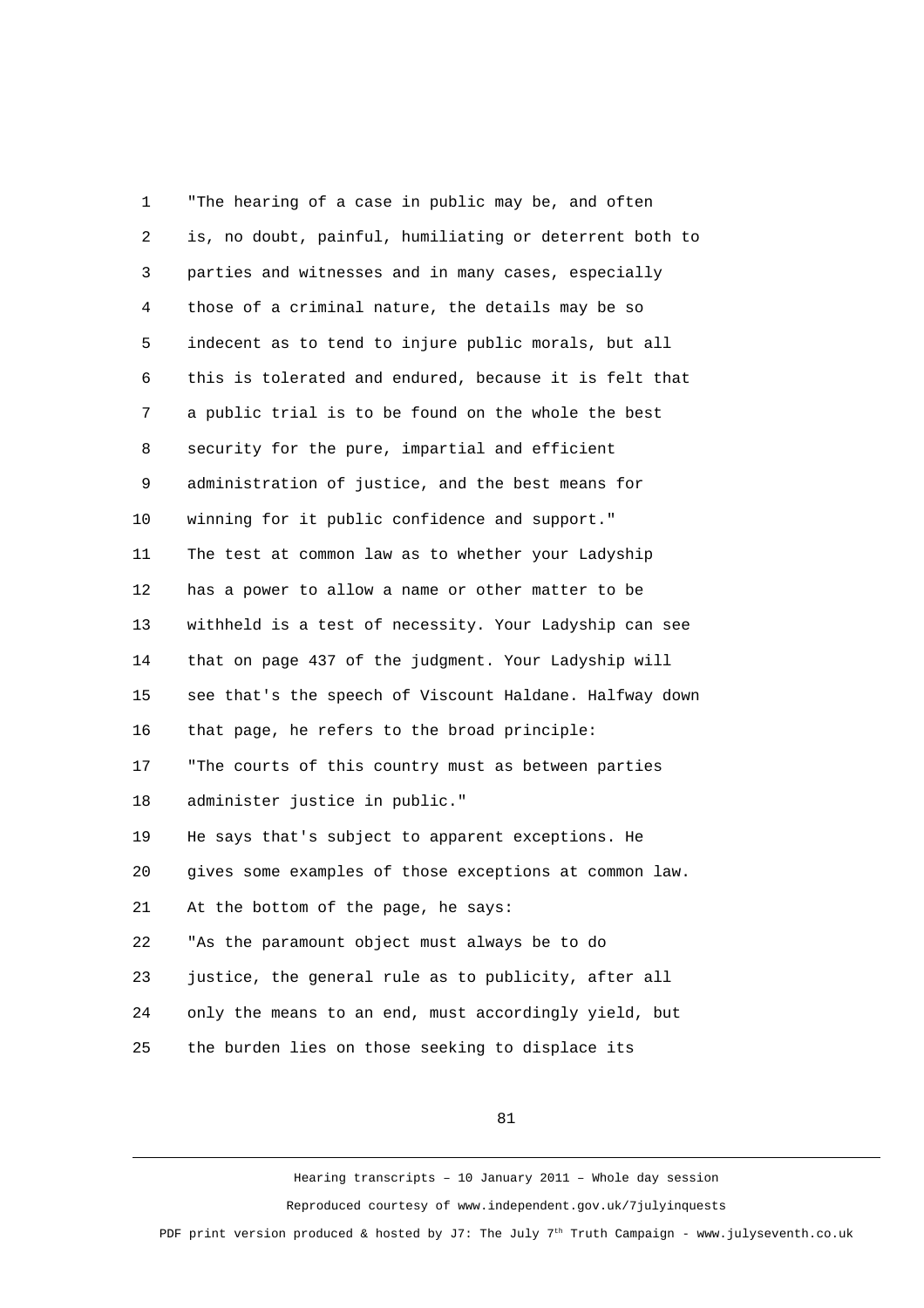1 application in the particular case to make out that the 2 ordinary rule must as of necessity be superseded by this 3 paramount consideration. The question is by no means 4 one which consistently with the spirit of our 5 jurisprudence can be dealt with by the judge as resting 6 in his mere discretion as to what is expedient. The 7 latter is treated as one of principle and as turning not 8 on convenience but on necessity." 9 My Lady, the test to be applied is set out on 10 page 439, which is opposite halfway down. He says: 11 "I think that to justify an order for hearing in 12 camera, it must be shown that the paramount object of 13 securing that justice is done would really be rendered 14 doubtful of attainment if the order were not made." 15 There he is referring to an order for a hearing in 16 camera, but the common law test is of general 17 application. That's clear from Attorney-General v 18 Leveller at tab 3. Taking your Ladyship to it very 19 briefly, the critical passage is at page 450. 20 Your Ladyship will see at the bottom of 449 at H, he 21 summarises the general rule of open justice, referring 22 to Scott v Scott. He then says at C: 23 "However, since the purpose of the general rule is 24 to serve the ends of justice, it may be necessary to 25 depart from it where the nature or circumstances of the

82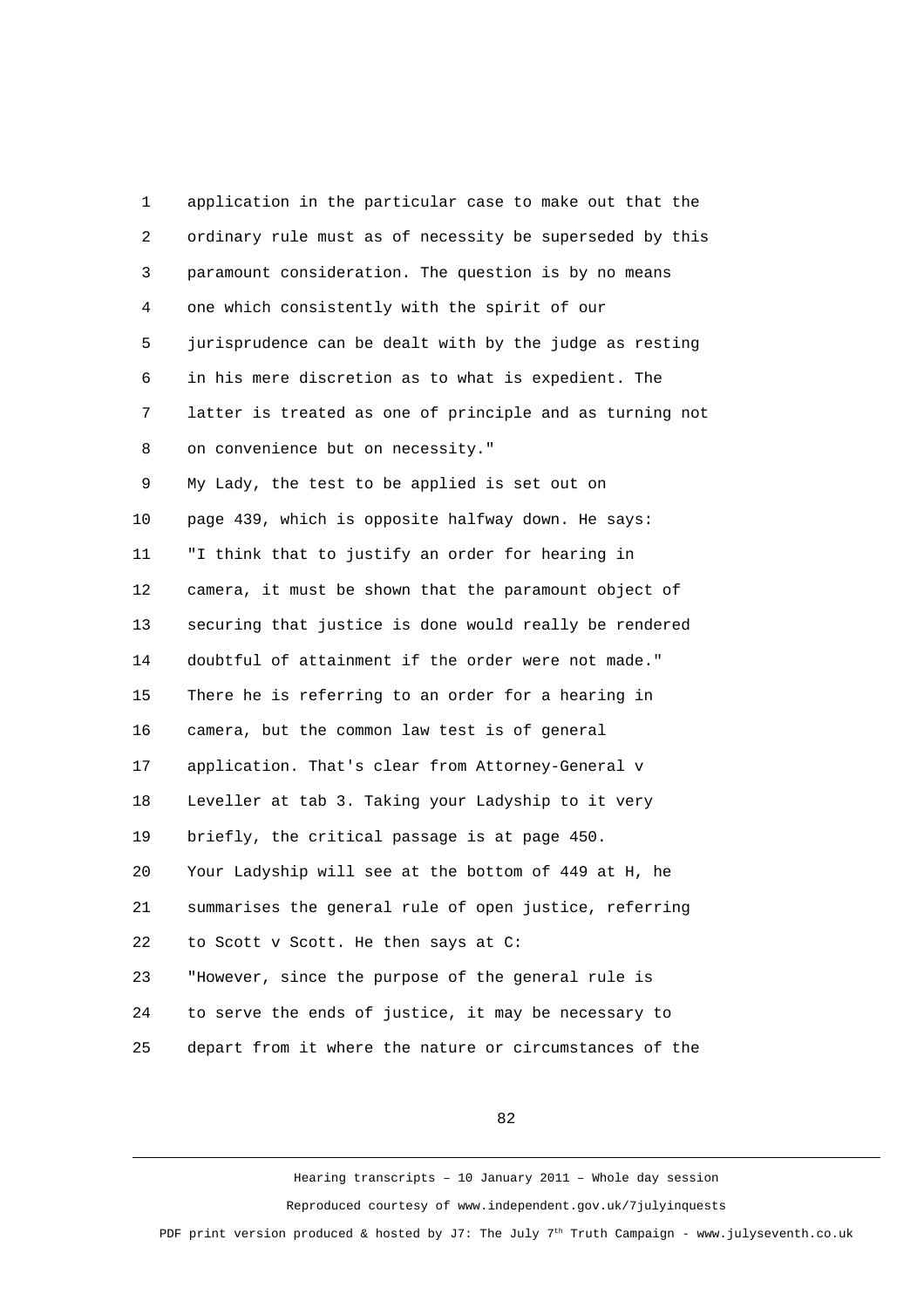1 particular proceeding are such that the application of 2 the general rule in its entirety would frustrate or 3 render impracticable the administration of justice or 4 would damage some other public interest for whose 5 protection Parliament has made some statutory derogation 6 from the rule." 7 Of course the Attorney-General v Leveller case was 8 not an in camera case. It was about effectively 9 an order for anonymity. It was a colonel, it was 10 a witness who was giving evidence in those proceedings. 11 So that common law test, the test as to whether it would 12 frustrate the administration of justice, is the apposite 13 test. It is the test that your Ladyship has to apply 14 under the common law. 15 At tab 4 of your Ladyship 's bundle is the case of 16 ex parte McDonagh. One can see from the headnote of 17 that case how it bears on the issues before your 18 Ladyship, because it was a defendant in this case who 19 was charged with driving a motor vehicle without an MOT 20 certificate. When he pleaded not guilty, he asked the 21 Justices not to reveal his address, and the Justices 22 permitted him to write his address on a piece of paper 23 and made an order under section 11 of the Contempt of 24 Court Act. The basis of that was that he had previously 25 been very seriously harassed by his ex-wife at his

83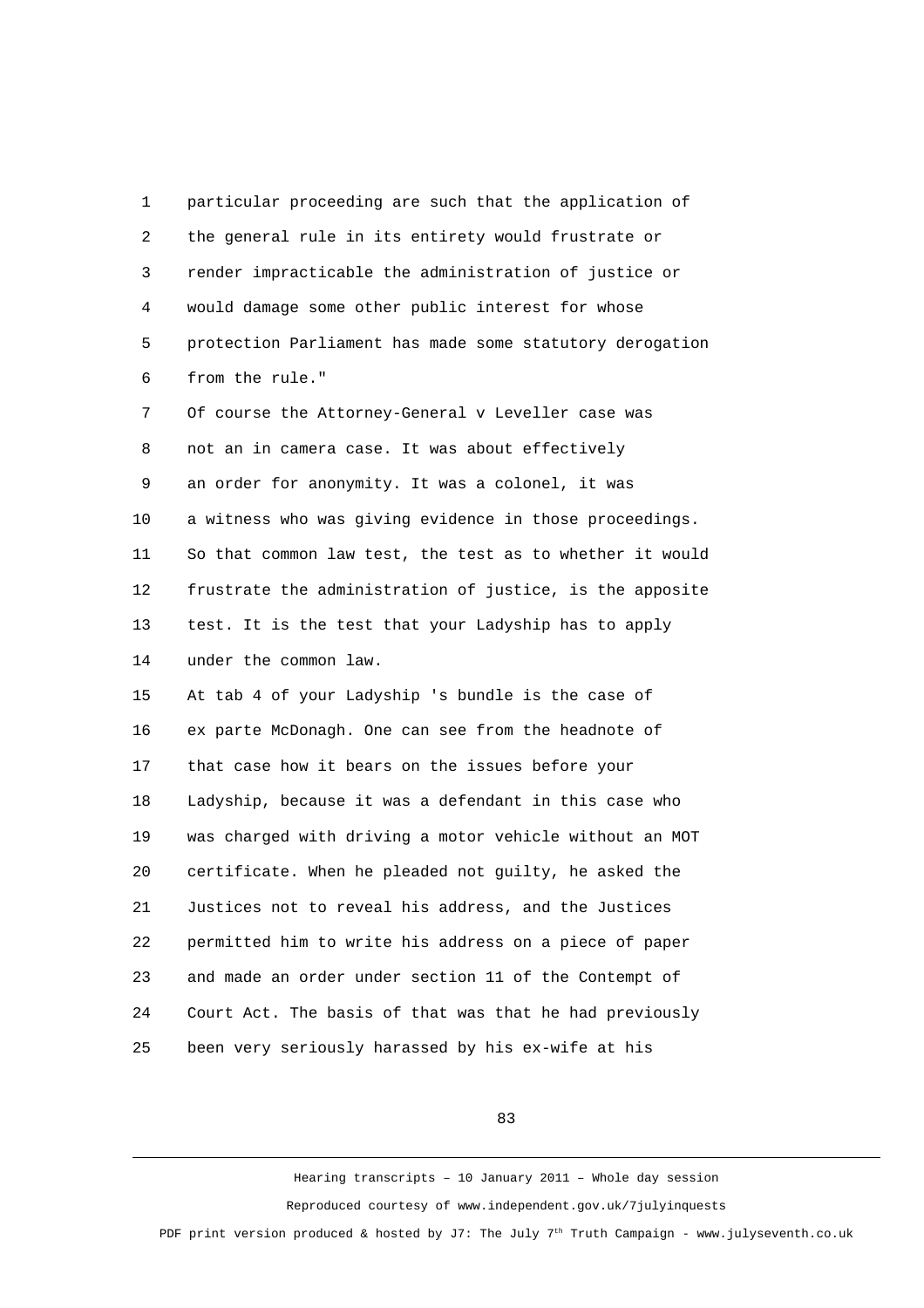1 previous address, and he had moved to a new address and 2 he didn't want her to know what it was. That order 3 under section 11 was judicially reviewed by a journalist 4 in the local newspaper and the holding, your Ladyship 5 can see. They allowed the application and essentially 6 they said: 7 "Such power was not to be exercised for the benefit 8 of a defendant's feelings and comfort. The order 9 preventing the publication of the defendant's address 10 had not been made on the basis that it was necessary for 11 the proper administration of justice and there are 12 therefore no grounds that warranted departure from the 13 general rule of the open justice principle." 14 Effectively, your Ladyship can see on page 557 the 15 basis on which Mr Hocking had asked for the order. At 16 the very top of 557, your Ladyship can see he explained 17 the reason why he wanted it: 18 "He said he had divorced from his wife and ever 19 since the divorce, he had been subject to such serious 20 harassment from her that he had been obliged to obtain a 21 High Court injunction restraining her from molesting 22 him. She had previously, when she did know where he 23 lived, damaged his motor vehicle and thrown things 24 through the windows of his home, and he feared that if 25 she became aware of his present address, there would be

84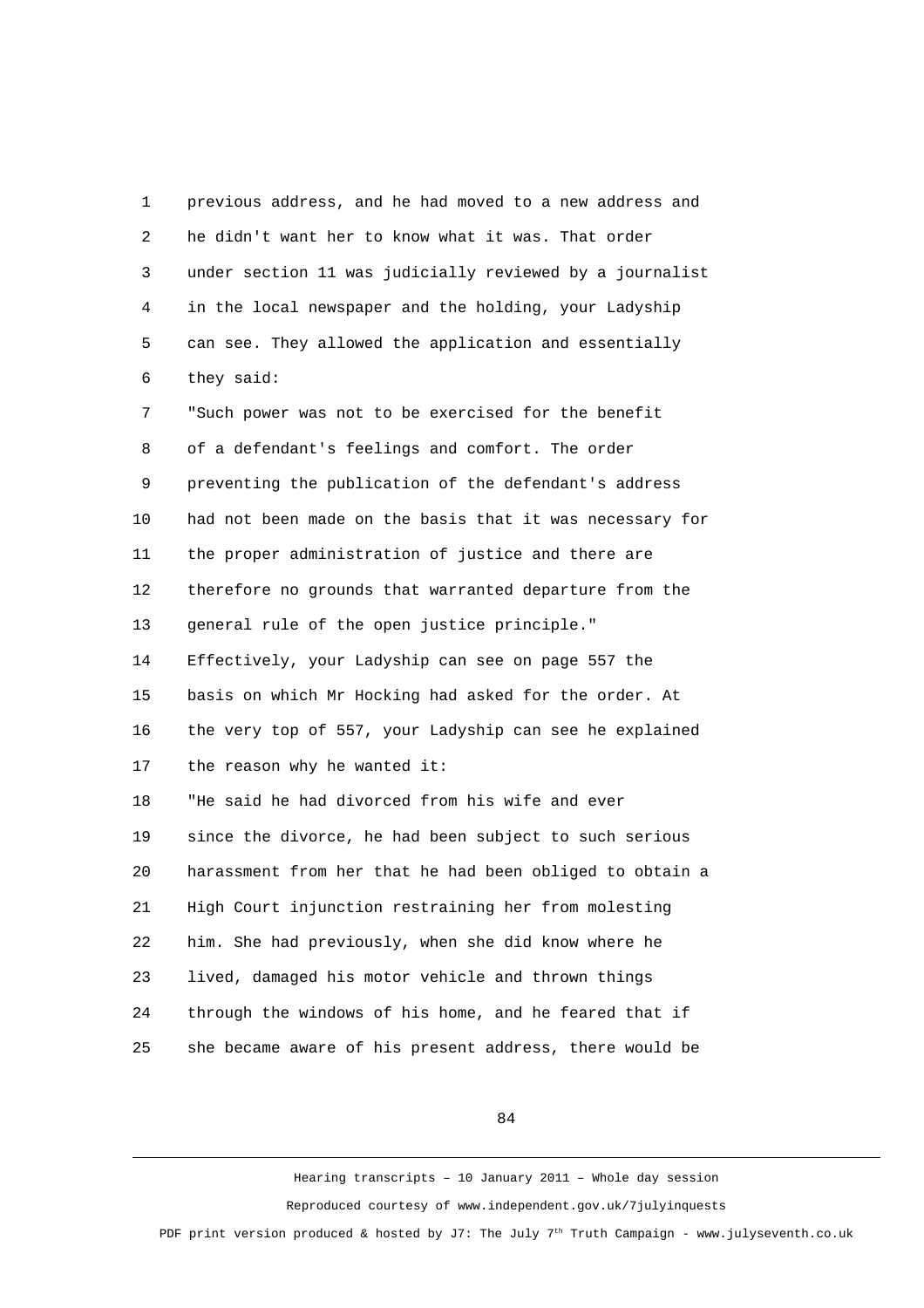1 a repetition of that behaviour."

| $\overline{2}$ | My Lady can see from C, the court clerk had drawn        |
|----------------|----------------------------------------------------------|
| 3              | the attention of the Justices to section 11 and          |
| 4              | effectively they made the order that was being sought by |
| 5              | Mr Hocking and refused to give out his home address.     |
| 6              | Once this matter came, my Lady, before the               |
| 7              | Divisional Court, Lord Justice Watkins made the          |
| 8              | following observations at the bottom of page 561. It is  |
| 9              | quite a long passage, and I propose to give              |
| 10             | your Ladyship an opportunity just to mark it and read    |
| 11             | it.                                                      |
| 12             | LADY JUSTICE HALLET: I have read it recently.            |
| 13             | MR VASSEL-ADAMS: Your Ladyship will be familiar with it. |
| 14             | Essentially the gist of it is this: that there is        |
| 15             | a distinction to be drawn between the administration of  |
| 16             | justice and the private welfare of people who are caught |
| 17             | up in the administration of justice, and even though     |
| 18             | Lord Justice Watkins was entirely satisfied that the     |
| 19             | application -- there had been evidence that Mr Hocking   |
| 20             | was likely -- might well be harassed by his former wife  |
| 21             | if his address was made public, he didn't feel that that |
| 22             | touched on the proper administration of justice.         |
| 23             | That point was also adopted by the Queen's Bench         |
| 24             | Division in Northern Ireland in the case at tab 5 of     |
| 25             | my Lady's bundle and in that case --                     |

85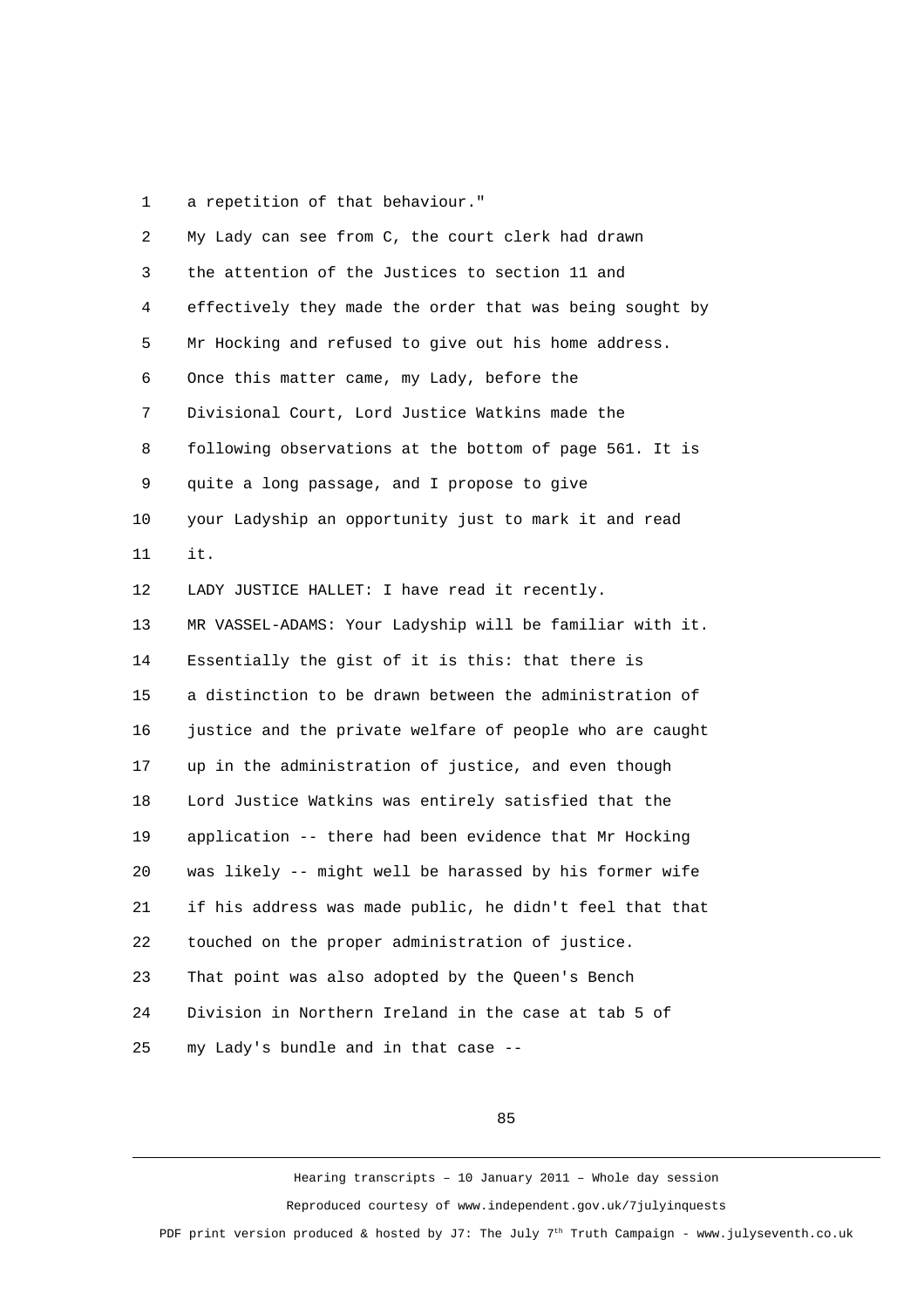2 News to be honest, Mr Vassel-Adams. 3 MR VASSEL-ADAMS: I will do. I will just draw your 4 attention to it very briefly. Page 447. It is a very 5 short judgment. It is from The Times law report so it 6 will not take a great deal of your Ladyship's time. 7 Lord Justice McCullum: 8 "A possible attack upon the defendant by 9 ill-intentioned persons could not be regarded as 10 a consequence of the publication of the proceedings of 11 the court which had influenced the court in its 12 deliberations, and the danger of its occurrence should 13 not cause the court to depart from well-established 14 principles. The concerns expressed by the Justice of 15 the Peace were not factors which touched upon or 16 endangered the due administration of justice in the way 17 that concept had been expounded by the House of Lords." 18 That was a young man who was appearing on a charge 19 of indecent assault. He effectively said that if his 20 name and address were made public, he would be subjected 21 to violent attacks. 22 The Guardian News and Media case has already been 23 drawn to your Ladyship's attention. In our submission 24 it is relevant for a number of factors, not the least of

25 which is that there are considerable similarities, as

1 LADY JUSTICE HALLET: I think we could go to The Guardian

86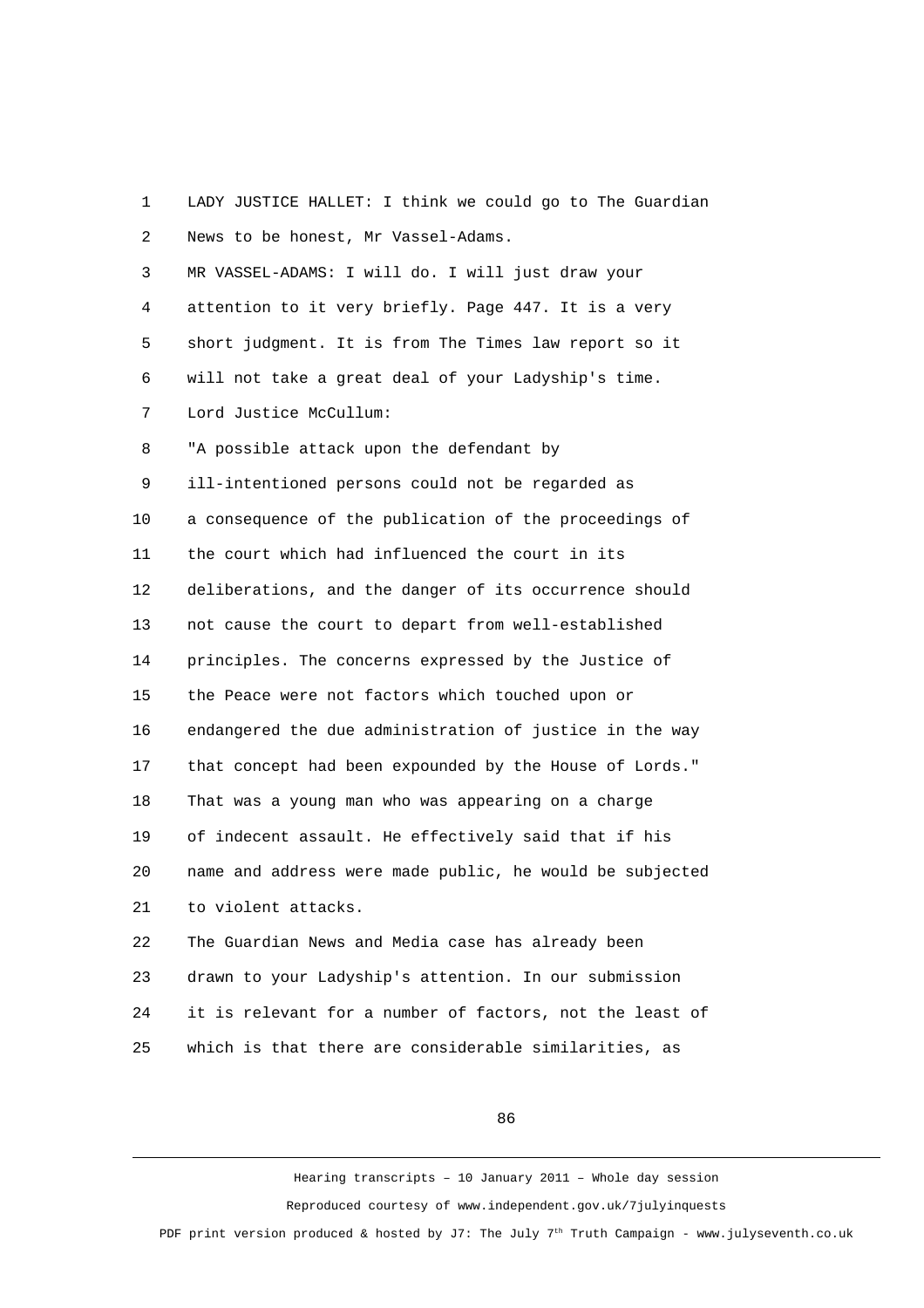1 Ms Gallagher has already pointed out, between the basis 2 of some of the concerns which are expressed in this 3 case, namely loss of contact and rejection within 4 a particular community, damage to reputation within 5 a community, which essentially formed the basis of the 6 application in that case. Those are set out at 7 paragraph 21 of the judgment, and I don't propose to 8 take your Ladyship to it again because your Ladyship has 9 already been taken to it. 10 I rely upon it -- and your Ladyship has already been 11 taken to paragraph 72, which I also rely upon. 12 The court made an important observation in this 13 case, and I do rely upon it in this context, and it is 14 at paragraph 63, and I take your Ladyship to it, if I 15 may, where the court was trying to weigh the article 10 16 argument as against the article 8 argument in terms of 17 whether an anonymity order in that case should be 18 upheld. 19 I invite your Ladyship to read paragraph 63 through. 20 LADY JUSTICE HALLET: I have done. 21 MR VASSEL-ADAMS: In summary, this is a recognition by the 22 Supreme Court that stories about particular individuals 23 are much more interesting, attractive for readers and 24 for the viewing public than anonymous stories and it is 25 entirely legitimate for the media to wish to be able to

87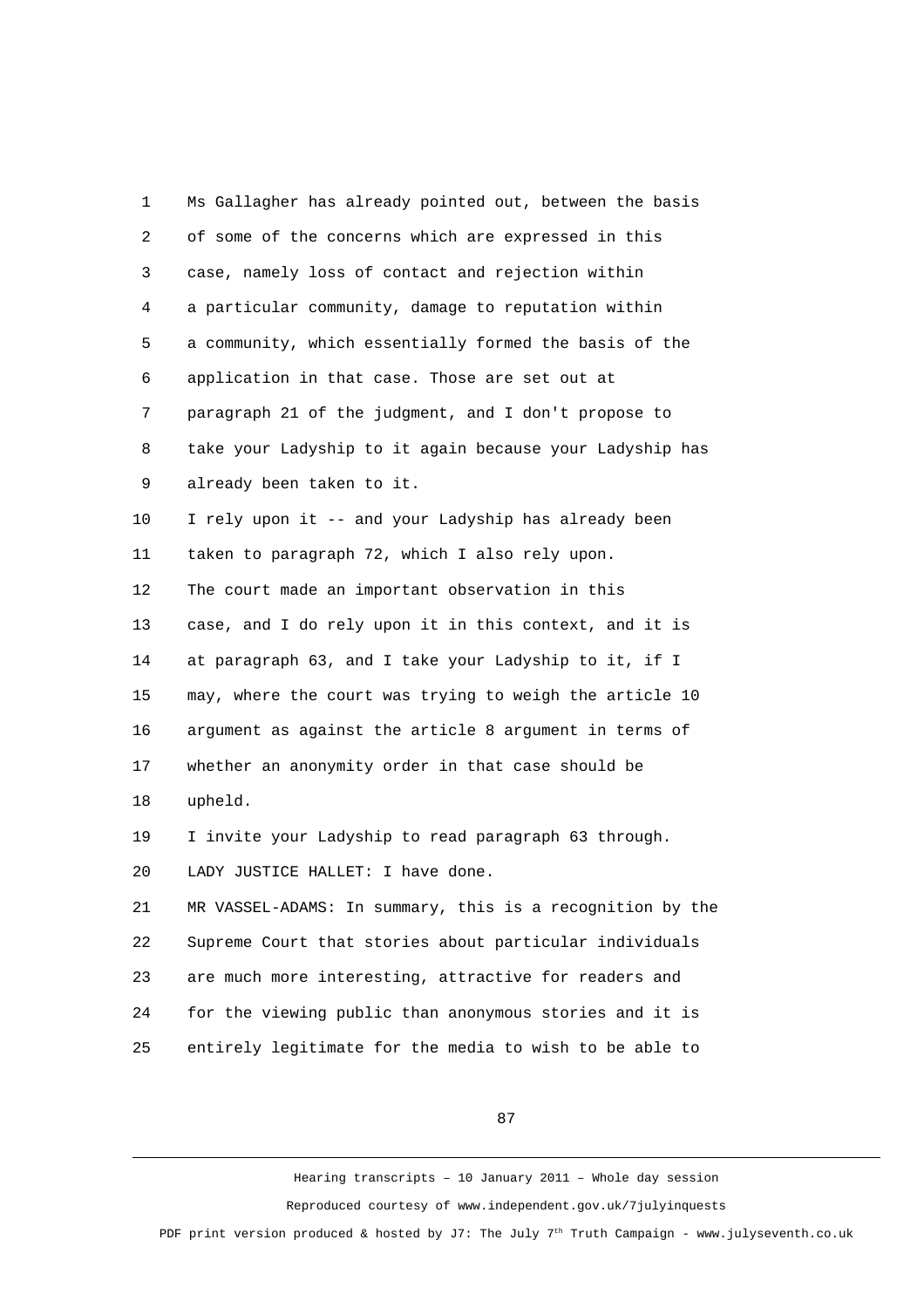1 name individuals who are involved in important court 2 proceedings, and it is for the media effectively as 3 opposed to judges to judge what's going to be of 4 interest to their viewers. That was one of the factors 5 that the court said the judges had to take into account 6 when carrying out those balancing exercises. 7 Effectively in our submission that's an important 8 point for this case. The evidential value of the 9 evidence of witness A is an important matter for your 10 Ladyship to rule upon in determining whether or not she 11 should be required to give evidence, but it's 12 a different consideration from the public interest 13 factors which may weigh in favour of reporting by the 14 media of the stories. In other words, the story may be 15 an important news story even if her evidence isn't very 16 important to the matters that the inquest has to 17 determine. 18 They are two discrete questions, and in my 19 submission it is self-evident that a young woman who has 20 been having a relationship with one of the central 21 people behind the 7th July bombings only days before the 22 bombing, that the circumstances of that are likely to be 23 of very considerable interest to readers and viewers 24 around this country. That is an important factor 25 your Ladyship must take into consideration when weighing

88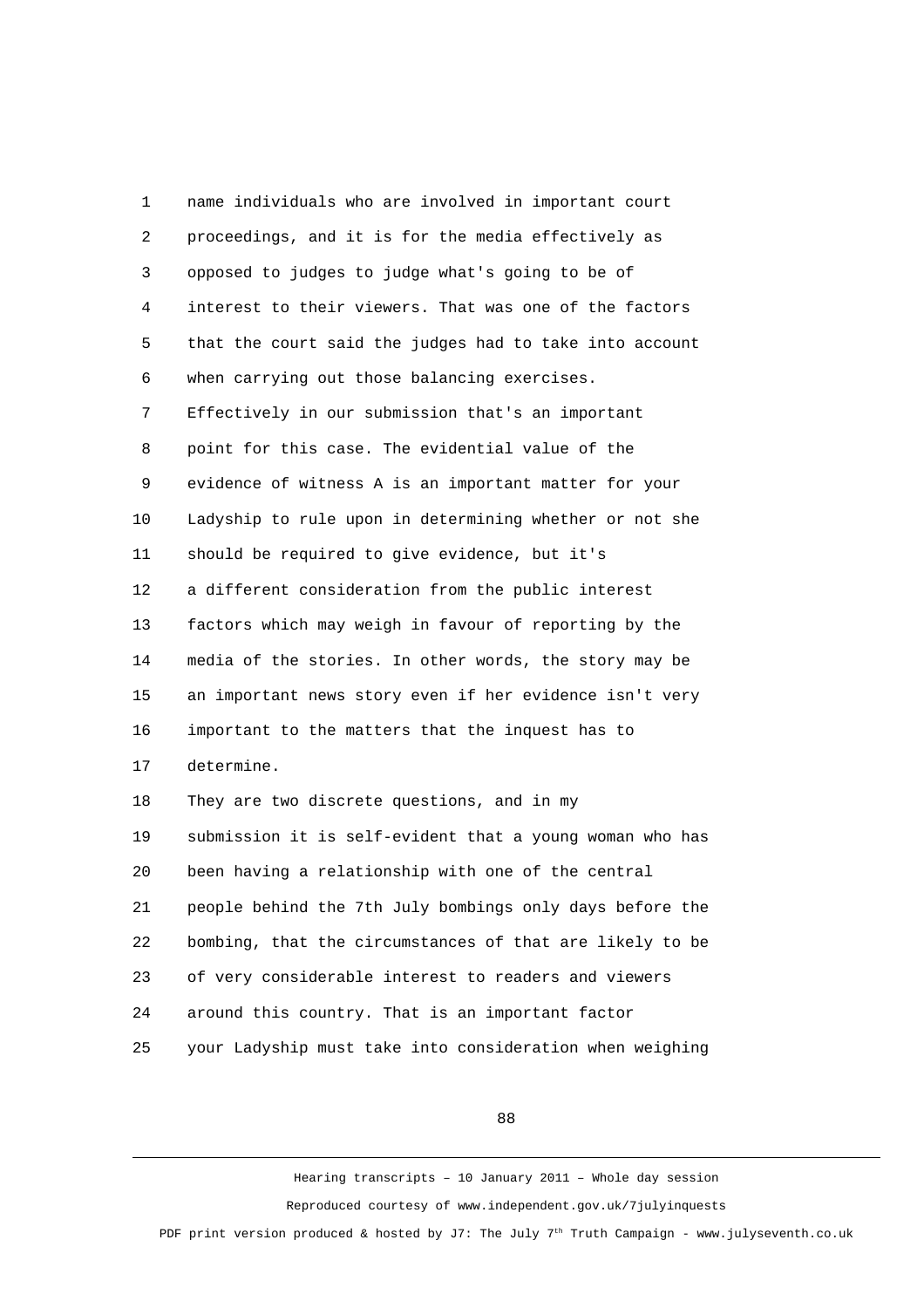1 the article 10 rights of the media, which are engaged in 2 an application of this kind, with the article 8 rights 3 of the young lady concerned.

 4 LADY JUSTICE HALLET: Well, let's just look at the 5 practicalities. I mean, this is all good stuff when it 6 comes to principles of law, Mr Vassel-Adams. I have 7 made it plain before that I totally accept the general 8 principles. I for one have never needed any persuading 9 of the importance of the freedom of the press to report 10 fully and fairly, but let's just look at the 11 circumstances of this particular witness if we may. 12 Just supposing, for the purposes of argument, witness A 13 is an entirely innocent young woman who has found 14 herself caught up with one of these bombers and who, 15 against her better judgment, decided to cooperate with 16 the police in telling them what she knew, because she 17 had seen the devastating effect of what Tanweer had 18 done, and just supposing that that woman's life would be 19 in turn devastated by revelation of her identity, how do 20 I balance that with the fact that giving her name will 21 add an added attraction to the press reporting, when the 22 interested parties tell me it does not, in fact, add 23 significantly to these proceedings and my enquiries, 24 because that's what I have to focus on. What is, in 25 fact, the balancing exercise here?

89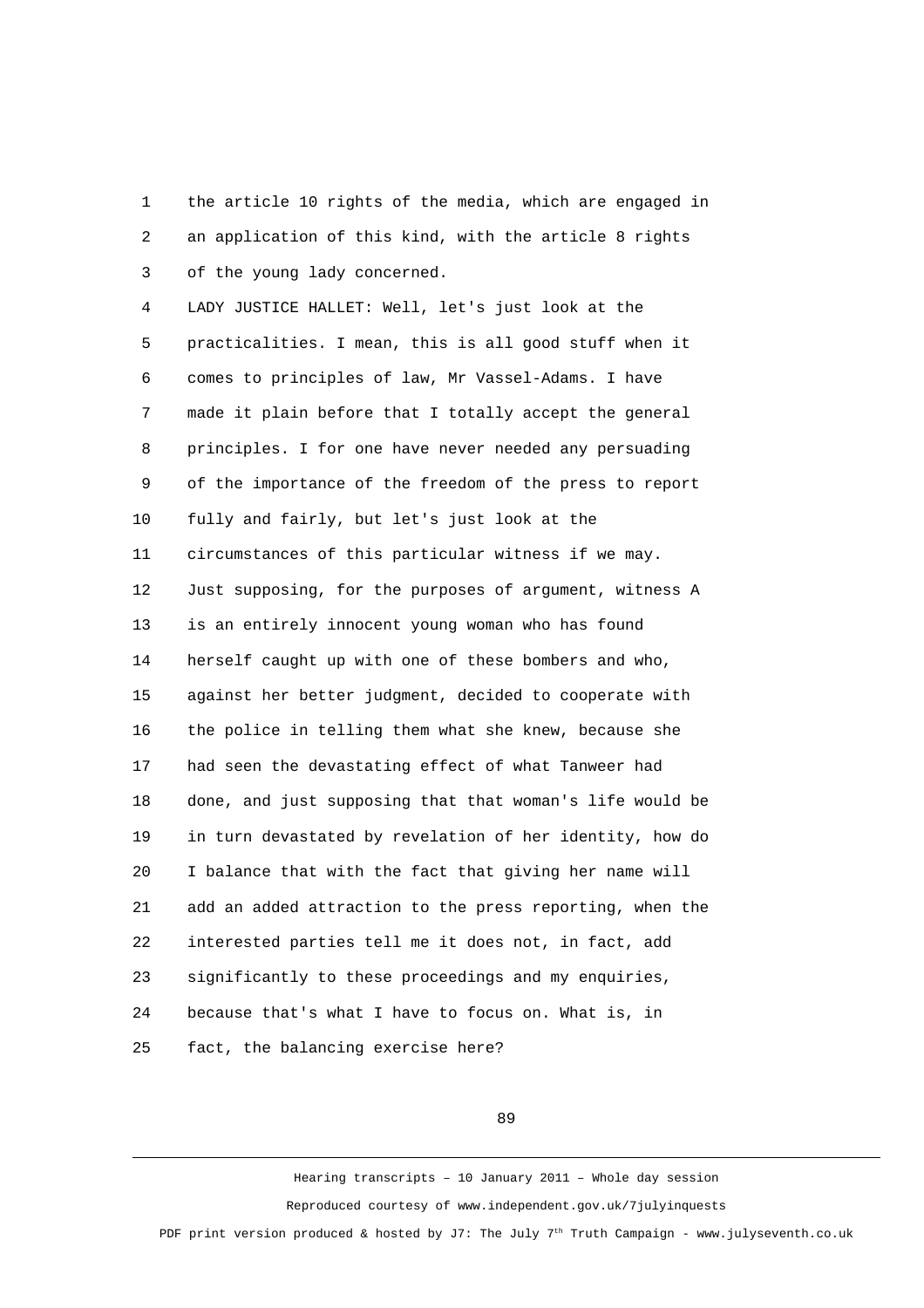1 MR VASSEL-ADAMS: I would accept that, my Lady. 2 Respectfully, that exercise has to be conducted in 3 relation to article 2, it has to be conducted in 4 relation to article 8 and it has to be conducted in 5 relation to the common law. Let's start with article 2 6 first. 7 Article 2, re Officer L, the threshold test is, is 8 there a real and immediate risk to life? That's the 9 threshold test for article 2 to be engaged. 10 LADY JUSTICE HALLET: Indeed. 11 MR VASSEL-ADAMS: It is not engaged in this case. There is 12 no evidence before this court, certainly none whatsoever 13 in the witness statement of the officer, to indicate 14 that this young lady's life would be at risk if her name 15 were to be published in connection with these 16 proceedings. 17 What evidence there is is effectively entirely 18 speculative, put on an entirely speculative basis, that 19 some members of the community she lives in may not be 20 happy about it if her name is -- if she is identified, 21 but respectfully, my Lady, this is an issue that comes 22 up in nearly -- in many of the major trials, as 23 your Ladyship will be aware, and a very good example of 24 it was given by the trial involving Mr Justice Gross, as 25 he then was, when various people -- terrorists were

90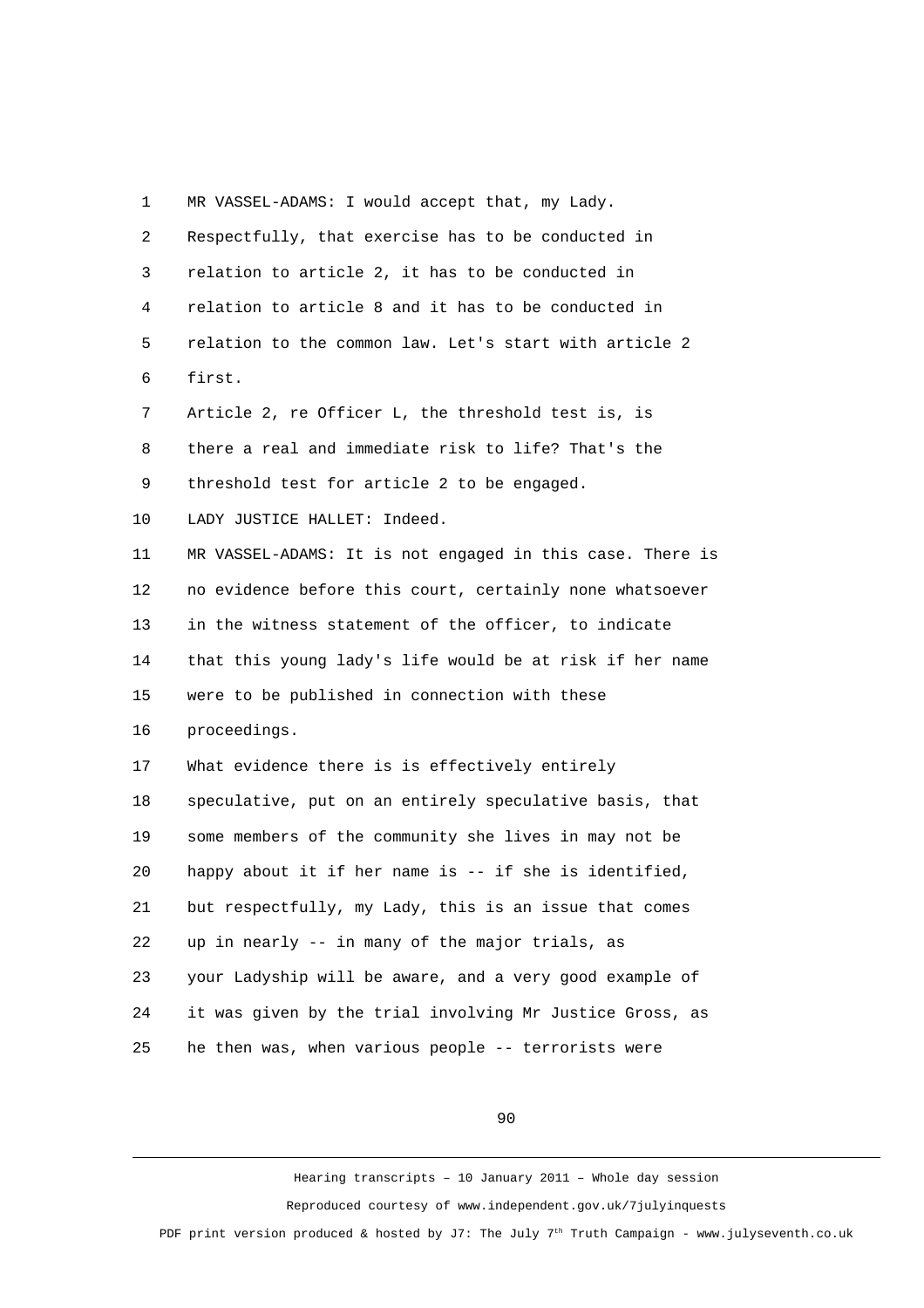1 being prosecuted, and it was suggested their addresses 2 shouldn't go into the public domain, because then there 3 could be attacks on their families. He said, "Can you 4 tell me of an example, please, of any attacks on the 5 families of people who have been prosecuted for 6 terrorism? Have there been any attacks on the families, 7 for example, of the people who were responsible for the 8 July 7th bombings?" 9 To which the answer was, "No, there have not been 10 any public attacks by the members of the public on the 11 families of those who were responsible for the 12 bombings." 13 Likewise, I am not aware of any evidence that 14 witnesses who have been cooperating with the police in 15 terrorism investigations have themselves been targeted 16 by other terrorists or people who are sympathetic with 17 them. If the Metropolitan Police has evidence that they 18 are able to adduce of that, then well and good, but it's 19 put on an entirely speculative basis that this may 20 happen, but the reality is there is not evidence to 21 substantiate it, and in a court of law it is evidence 22 that counts. That's my submission in relation to 23 article 2. It is simply not engaged. 24 In relation to the common law test, which is: would 25 disclosure of her name frustrate the administration of

91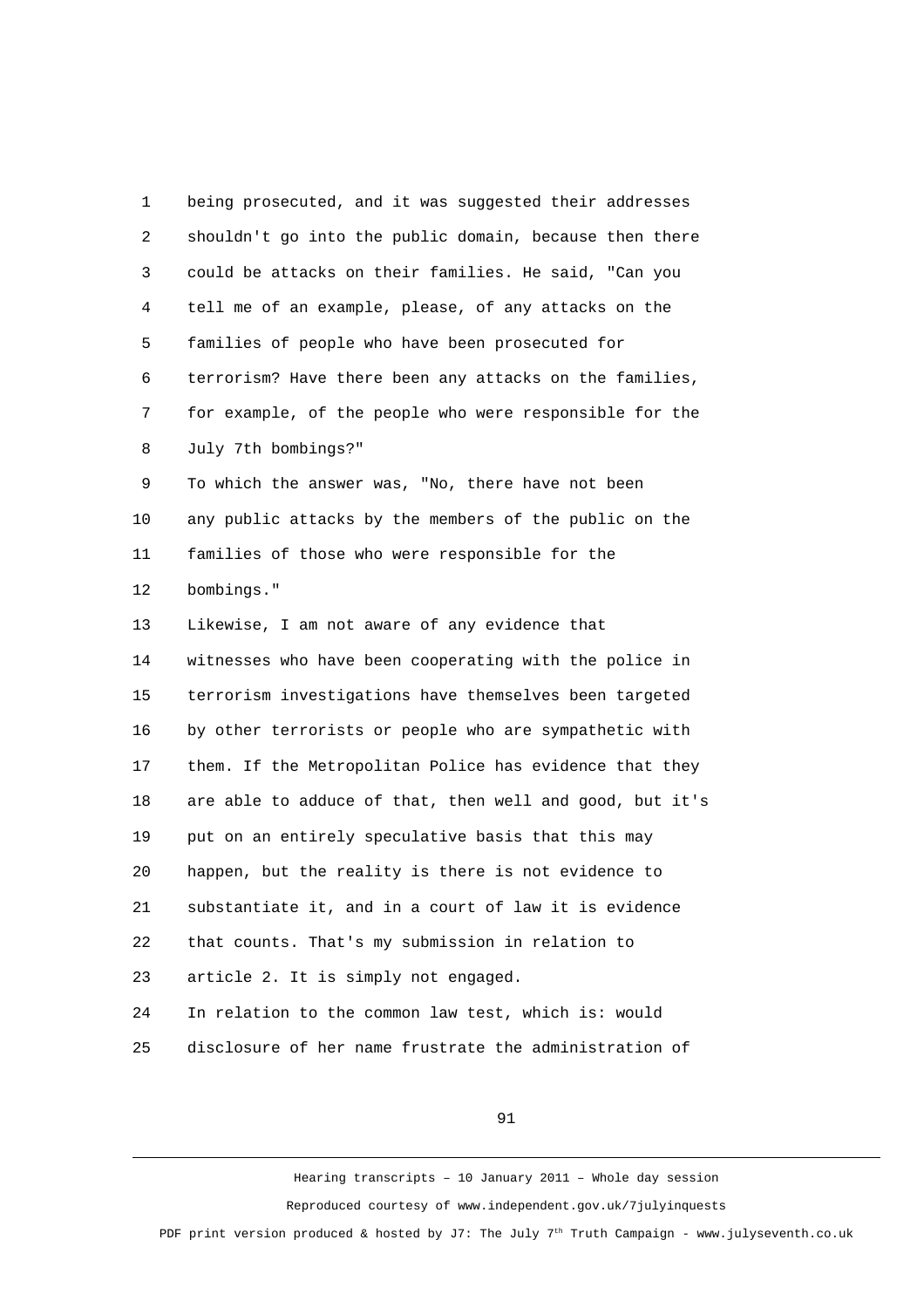1 justice in these or other proceedings, in my respectful 2 submission, it would not. This is a situation where we 3 are being asked to take into account the private welfare 4 of the person concerned, and rather than the public 5 administration of justice, as it has been understood and 6 interpreted by the House of Lords, and that's why those 7 two cases which I cited, ex parte McDonagh and the ex 8 parte Belfast Telegraph Group, are really very much on 9 point so far as the common law test goes. 10 In relation to article 8, I would accept that the 11 article 8 rights of the young lady are engaged, but 12 your Ladyship should be aware that the courts have been 13 extremely resistant to the suggestion that article 8 14 should be invoked so as to undermine the open justice 15 principle of common law. 16 The Guardian News case in your Ladyship's bundle is 17 only one of a whole string of recent examples of cases 18 before the Court of Appeal and the Supreme Court where 19 article 8 has been invoked unsuccessfully in relation to 20 open justice issues. 21 I will just give your Ladyship the names of those 22 cases. The first one, 2005, was in Re S. That was 23 a case where it was a murder trial and one of the 24 surviving siblings in that case applied for 25 an injunction based on article 8 preventing the

92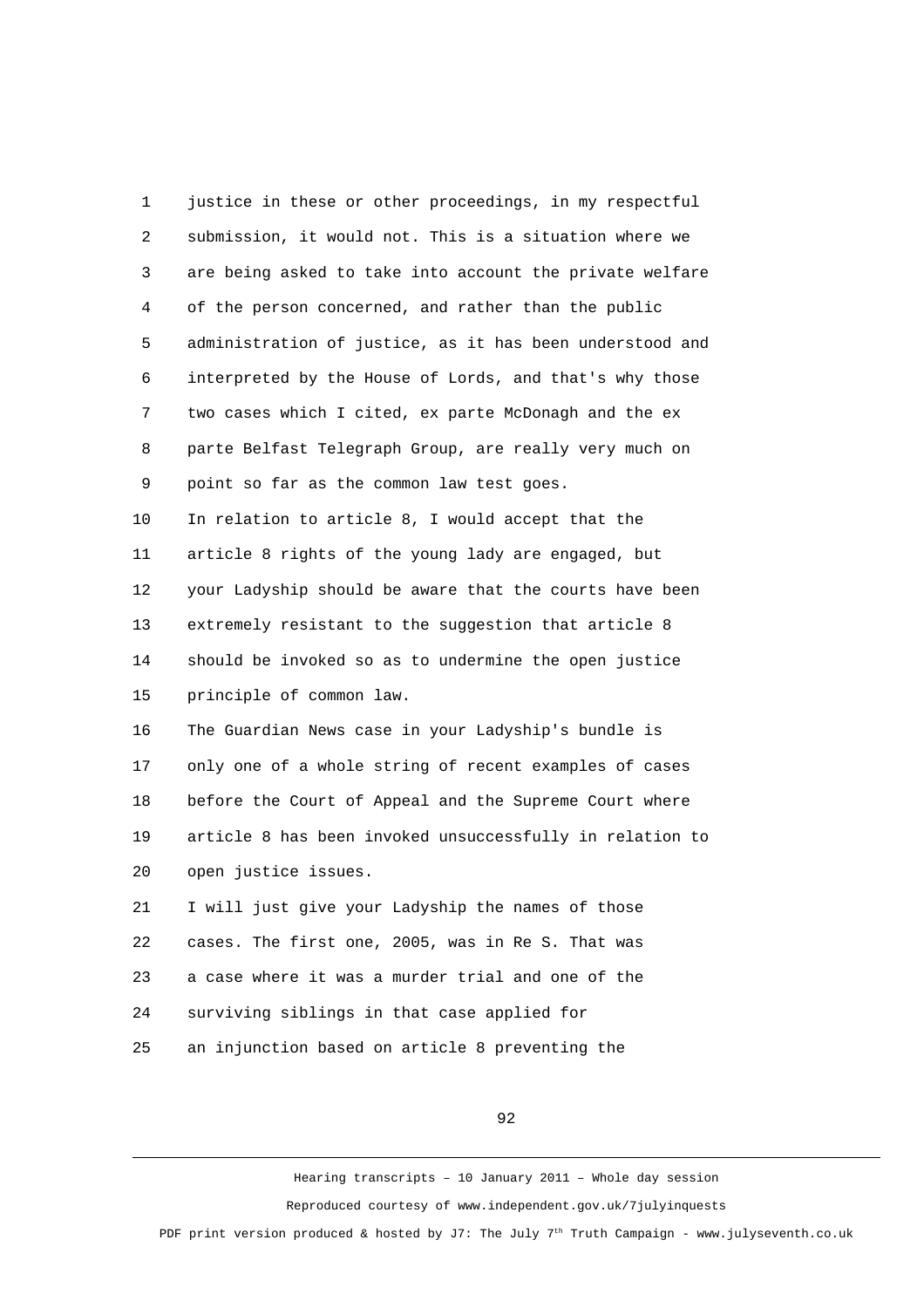1 identification of the defendant mother and the House of 2 Lords held, Lord Shillane(?) giving the leading 3 judgment, that the strong public interest in open 4 justice had to prevail. 5 The other is the Trinity Mirror case, with which 6 your Ladyship may be very familiar, but that was 7 a defendant in criminal proceedings, who argued that his 8 name should not be published, because it would put his 9 family in great difficulties and great embarrassment, 10 and interfere with their article 8 rights, and that was 11 rejected. 12 The next case is the Re Guardian case, which in 13 your Ladyship's bundle, followed by the Re BBC case, 14 which is also in your Ladyship's bundle, both cases 15 where article 8 was invoked in connection with legal 16 proceedings where people were seeking anonymity and the 17 Supreme Court said no. The reason the Supreme Court 18 said no, in my respectful submission, is that more than 19 any other country in the world, this country has adhered 20 to the open justice principle. 21 The reason that the open justice principle exists in 22 article 6 of the European Convention of Human Rights, 23 article 10 of the Universal Declaration of Human Rights, 24 the International Covenant of Civil and Political 25 Rights, is because it was a legacy of this country

93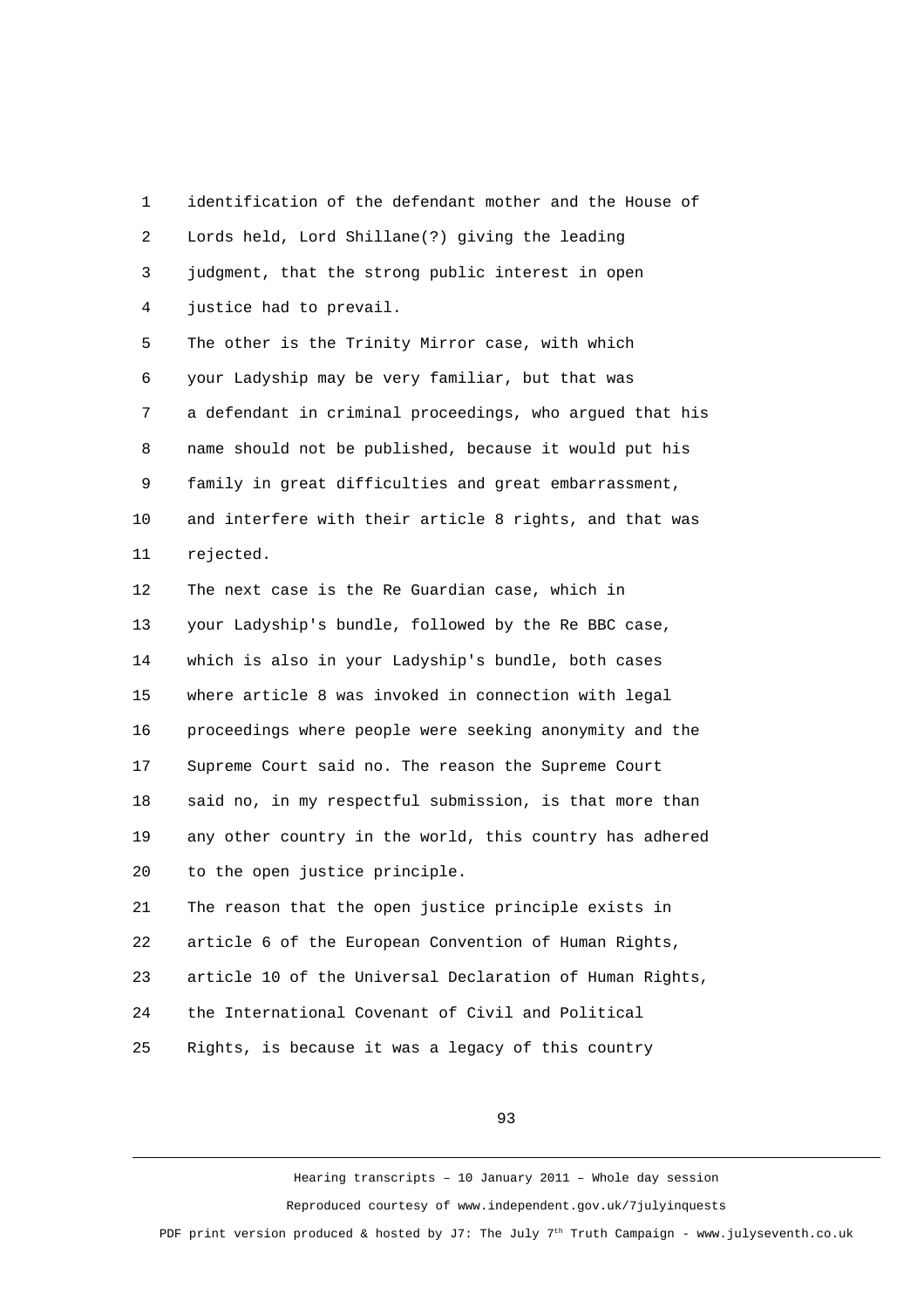1 through the common law to the rest of the world, and 2 unless there is really clear and compelling evidence 3 that meets the test, and there are only a limited number 4 of tests that apply then your Ladyship, in my respectful 5 submission, has to take a very -- it is not an easy 6 stance, but in our submission it's a principled stance, 7 and it's a stance that is based on where the law stands 8 at the present time.

 9 LADY JUSTICE HALLET: All right. Let's just focus then on 10 article 8. Just supposing I have within the closed 11 material ample evidence that the revelation of this 12 woman anticipates identity would have a devastating 13 impact on her life, how do you say I should consider the 14 balance between the right to freedom of expression under 15 article 10 and her rights under article 8. 16 MR VASSEL-ADAMS: I don't wish to cop out of this but I am 17 just about to. The reason is I have not seen the 18 materials. This is the first time I have ever been 19 engaged in an argument about article 8 where it is said 20 that the material is so sensitive that they can't be 21 disclosed on terms to counsel for the purpose of making 22 effective submissions, but that seems to be the 23 position. So I don't know what factors -- what she is 24 relying upon at all, and it puts me in an almost 25 impossible position. How can the proper balance be

94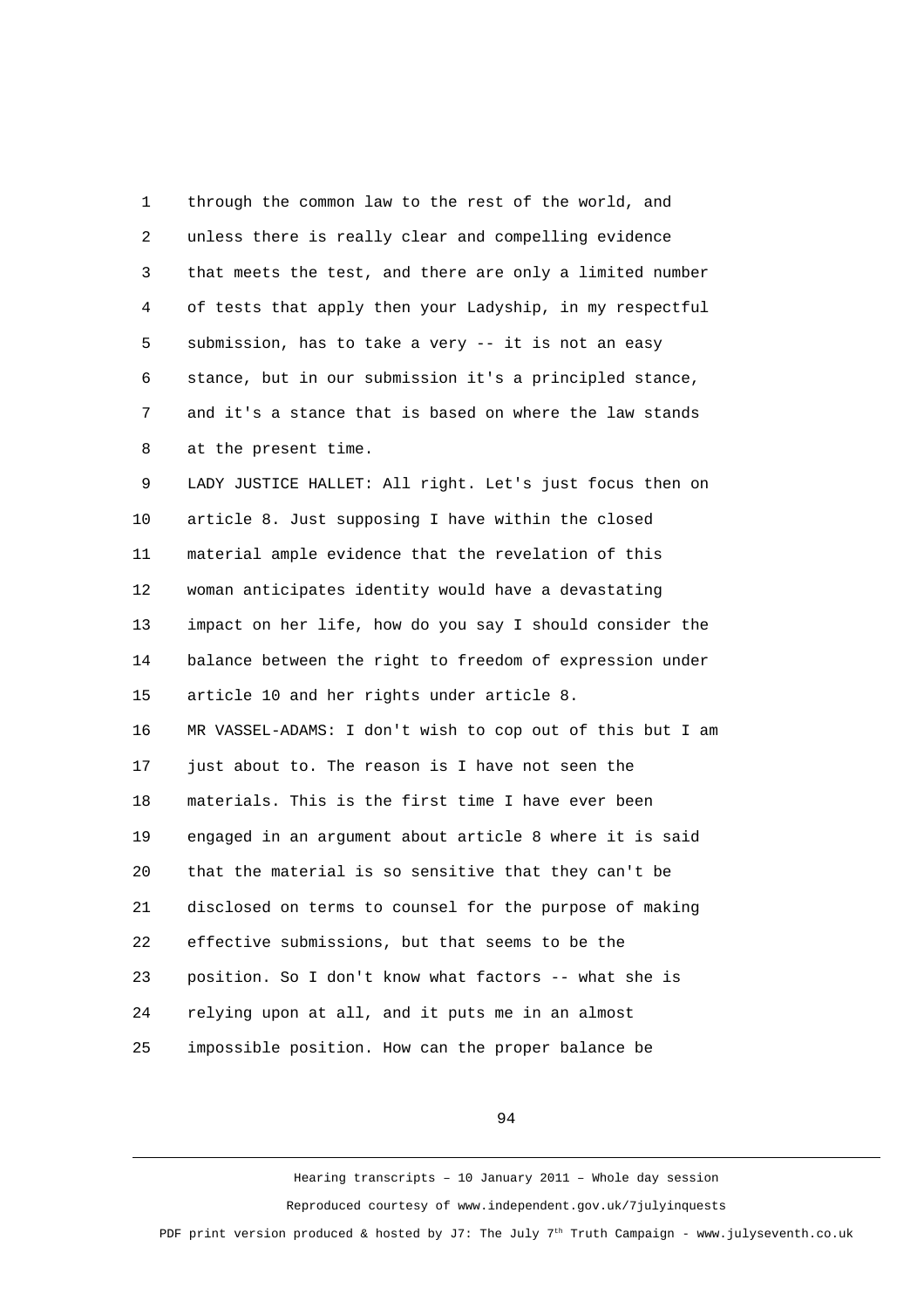1 weighed up if I can't really make submissions on the 2 actual evidence rather than in the abstract? 3 LADY JUSTICE HALLET: Do I correctly summarise your 4 arguments that your side of the balance, we have the 5 extremely important principle under article 10 about 6 which you have properly reminded me, and we have the 7 fact that it is important for the editors to decide what 8 should go into a news story to make an important story 9 more attractive to the reader. Those are the two 10 aspects going on your side of the balance? 11 MR VASSEL-ADAMS: No. That is not right. They are two of 12 the factors, but inevitably in any case one would wish 13 to argue about what the public interest is in the story 14 as a whole, and unfortunately one can only do that when 15 one has seen the evidence, because unless I know what 16 evidence she would actually give if she is called as 17 a witness, I can't really make submissions. 18 LADY JUSTICE HALLET: I am not going to allow her, even if 19 she were identified, I would not allow her to give 20 evidence that I consider irrelevant to these 21 proceedings. Therefore you can take it that, if called, 22 the evidence she can give is that she had a relationship 23 with Tanweer, that she had a meeting on -- well, you 24 have seen it in the summarised statement, because the 25 two matters that I would add don't affect these

95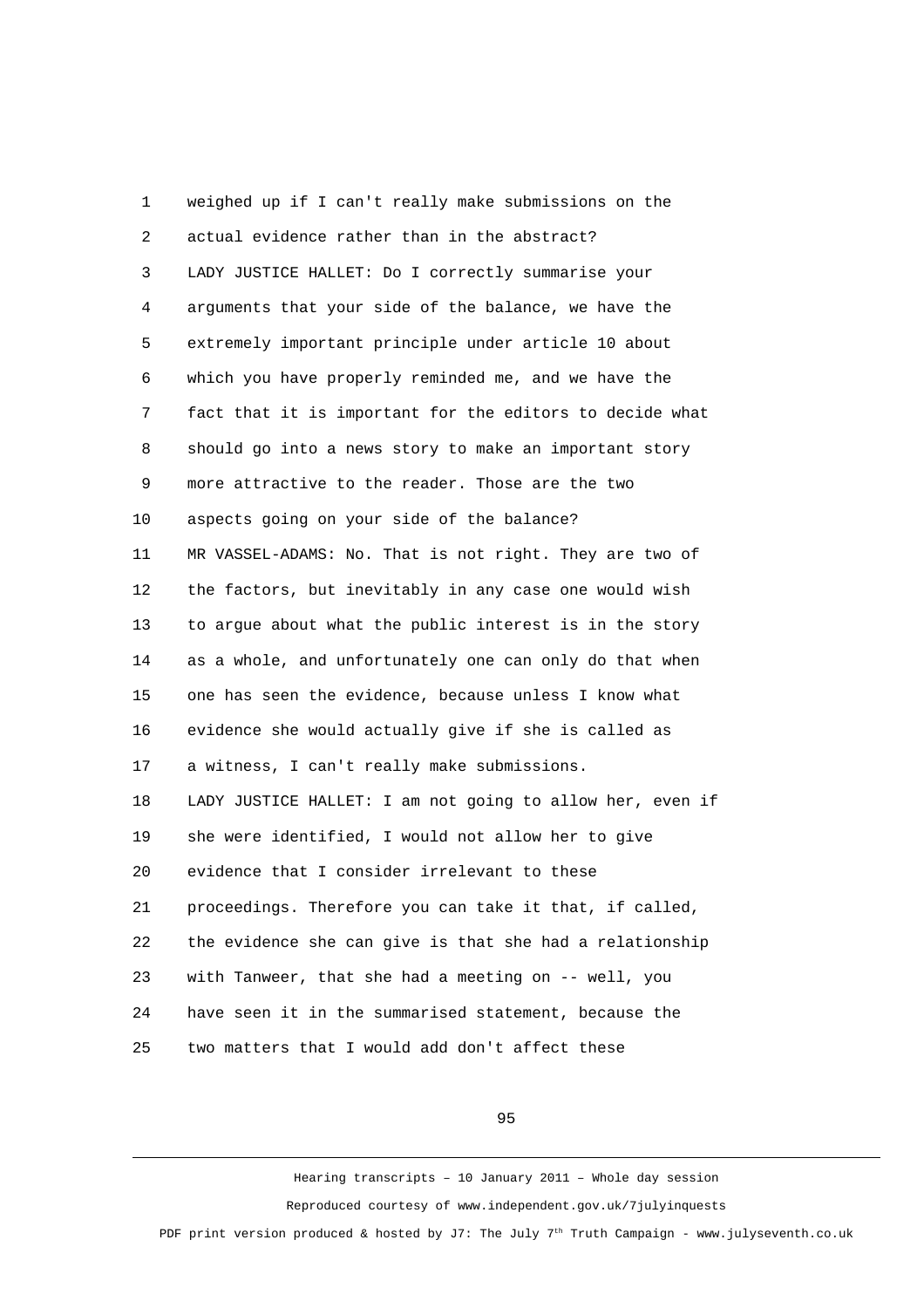1 submissions. So take it that this summarised statement 2 is the evidence she would give and I would not allow her 3 to be asked questions about anything else. 4 MR VASSEL-ADAMS: In my submission the -- it is an -- for 5 the public's interest in and engagement with these 6 terrible events, this is significant evidence. It is 7 significant evidence and it will be of great interest to 8 the reading public, and in my submission, there should 9 be an extremely compelling case to warrant 10 an exceptional departure from the open justice principle 11 so as to prevent her name from going into the public 12 domain. 13 LADY JUSTICE HALLET: Can I just interrupt there. I have 14 interrupted everybody else, so why not interrupt you? 15 "significant", you used the word, that her evidence 16 would be significant. All the people involved in these 17 proceedings have submitted to me that her evidence may 18 be relevant, but it is not central and it is not vital. 19 So I appreciate you have used the word "significant" 20 which I sometimes use in a judgment. You can use it to 21 have a number of different meanings, but significant in 22 what sense? It is not -- I could conduct these 23 proceedings without having witness A called, couldn't I? 24 MR VASSEL-ADAMS: I would have to say yes to that. I don't 25 wish to place too much weight on what shade of meaning

96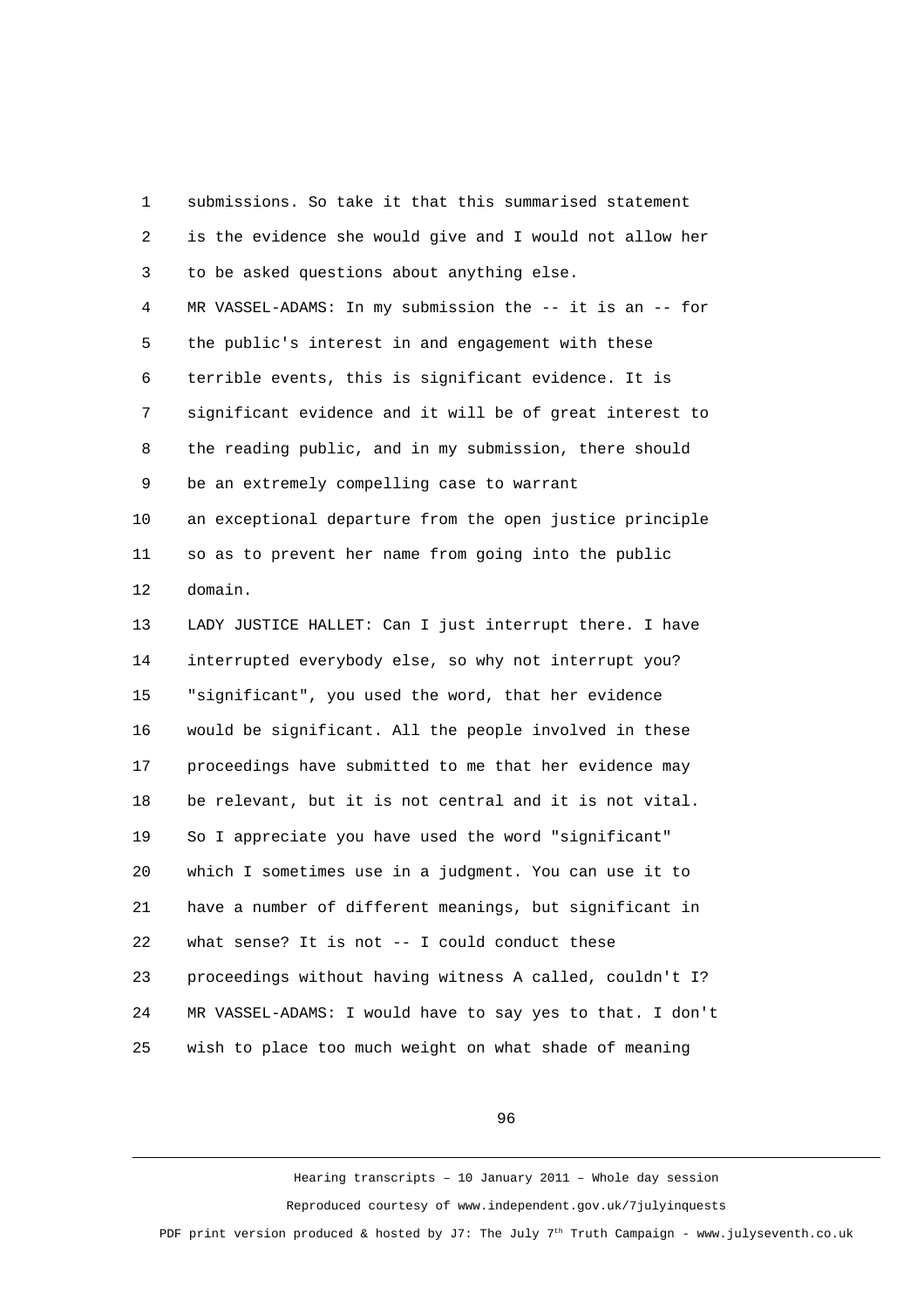1 "significance" has in this context, because it appears 2 that her evidence is of limited relevance in the context 3 of the issues that this tribunal has to decide, and 4 I don't wish to gainsay that in any way, shape or form. 5 I am sure your Ladyship will appreciate that as a news 6 story, it's a big news story. I don't need to go much 7 further than that, because it engages the open justice 8 principle. It engages the article 10 rights of the 9 media. There's a strong public interest in the 10 identification of those involved in legal proceedings, 11 and unless there are really, truly, and I am not in 12 a position to engage with what the exceptional 13 circumstances are in this case, but unless there are 14 truly exceptional circumstances in relation to her 15 privacy that go beyond the ordinary effect that one 16 might -- that can very often be the case with public 17 identification in legal proceedings. It is normally 18 distressing, embarrassing and difficult and it can 19 create difficulties in people's relationships and in 20 other aspects of their lives. That, as Scott v Scott 21 itself recognises, is unfortunately part of the public 22 administration of justice. It is not easy for those 23 involved. But we adhere to that principle, as 24 your Ladyship seeks to adhere to that principle, for 25 very good reasons, and that is my case.

97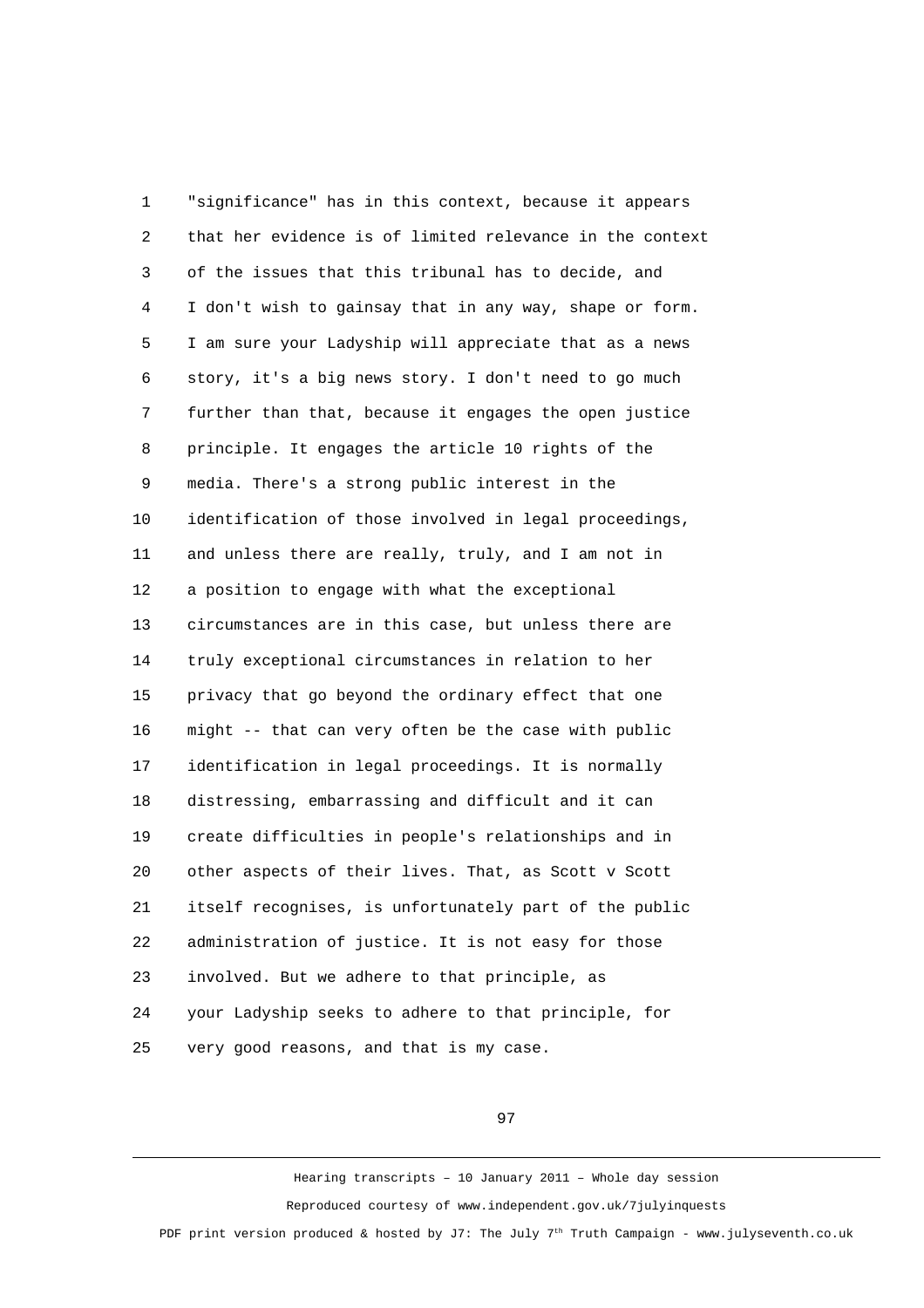| 1  | LADY JUSTICE HALLET: Thank you very much, Mr Vassel-Adams. |
|----|------------------------------------------------------------|
| 2  | Anybody wish to add anything? Mr Keith?                    |
| 3  | MR KEITH: My Lady, there are observations one can make in  |
| 4  | open without having to go into the closed issues which     |
| 5  | my Lady must also examine, because that's part of Mr       |
| 6  | Hill's application.                                        |
| 7  | Before I make one or two comments if I may, could          |
| 8  | I simply raise with you the outstanding PII                |
| 9  | applications.                                              |
| 10 | LADY JUSTICE HALLET: We have another closed hearing, do we |
| 11 | not?                                                       |
| 12 | MR KEITH: May I suggest this. Mr Hall has kindly indicated |
| 13 | he is available on Wednesday afternoon, as is his          |
| 14 | client. Looking at Wednesday's list of witnesses, we       |
| 15 | have, I think, four witnesses after the background         |
| 16 | material. It may well be we will finish by 3.15, 3.30,     |
| 17 | which would allow an hour for PII. I believe Mr Smith      |
| 18 | may have a difficulty. West Yorkshire Police are           |
| 19 | represented by Mr Skelt today and the West Yorkshire       |
| 20 | Police application is not likely to take more than         |
| 21 | ten minutes or so. So could I invite you to deal with      |
| 22 | that application today anyway? I have spoken to            |
| 23 | Mr Andrew O'Connor and Mr Hall and they don't believe      |
| 24 | that putting back the Secretary of State's PII             |
| 25 | application will have any practical consequences.          |

98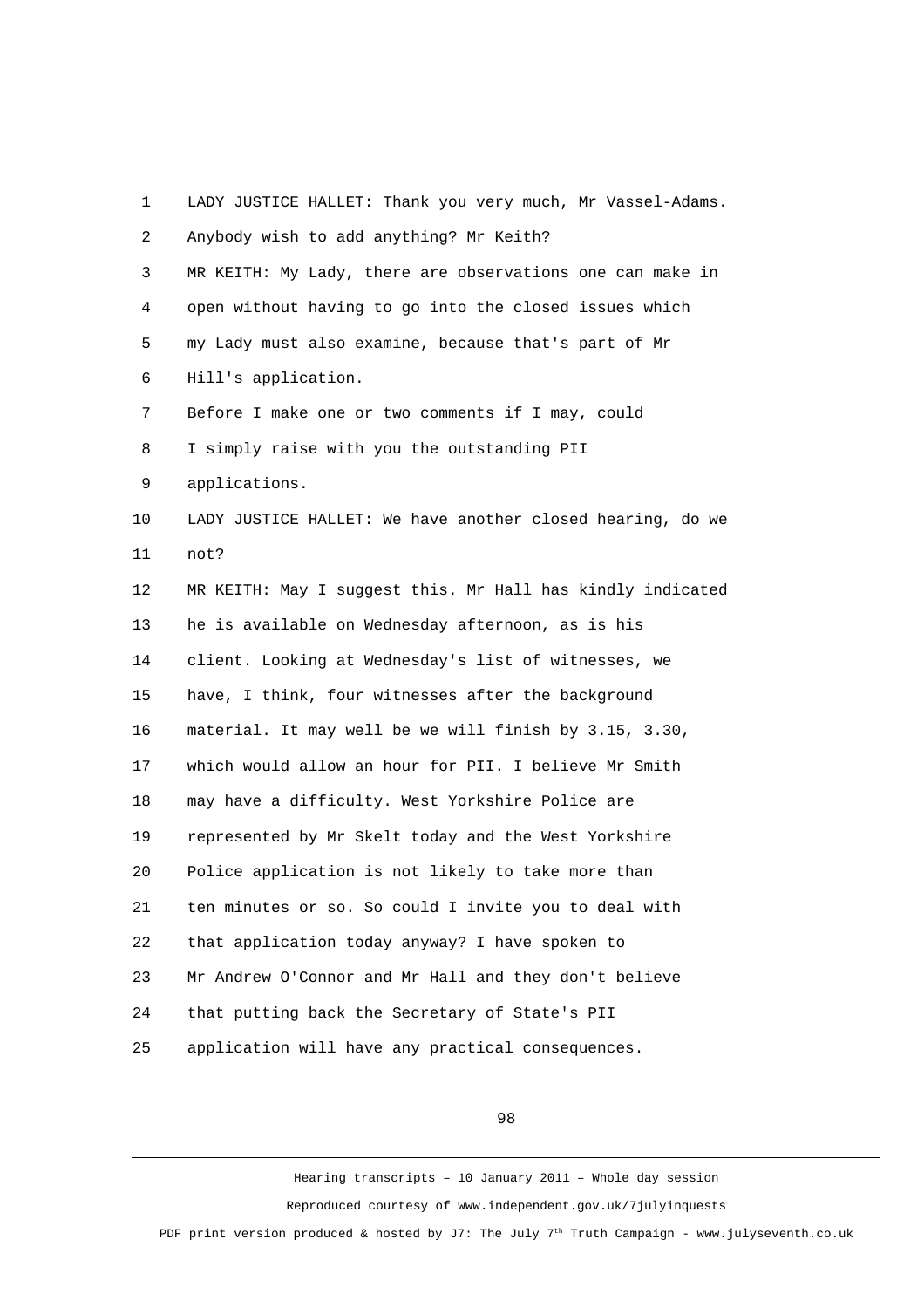1 LADY JUSTICE HALLET: You had better see what Mr Smith has 2 said.

 3 MR KEITH: I see Mr Smith's eyebrows have risen violently 4 over the last 20 seconds.

 5 We don't know whether there will be a transcriber 6 available on Wednesday, but in the hope there will be 7 a closed transcriber available, may I, subject to that 8 enquiry, invite you to put that over, because I don't 9 think that we will finish the PII application in less 10 than an hour, an hour and a quarter, and there is still 11 about another 20 minutes or so in relation to anonymity 12 because of Mr Hill's reliance on closed issues.

13 LADY JUSTICE HALLET: Mr Hall, I am sorry you have been 14 hanging around all day. Are you content if I say now we 15 will try to get back to you on Wednesday.

16 MR HALL: Yes.

17 LADY JUSTICE HALLET: Mr Skelt, does that mean -- no. You

18 are still interested in the anonymity and then we are

19 going to deal with your short point.

20 MR SKELT: Yes. Thank you.

21 LADY JUSTICE HALLET: Right. Yes, Mr Keith, unless Mr Smith 22 raised an eyebrow at me or not.

23 MR KEITH: I would never dream of raising an eyebrow at you,

24 my Lady, but I am in the direct line of fire.

25 LADY JUSTICE HALLET: This is about texting in court.

99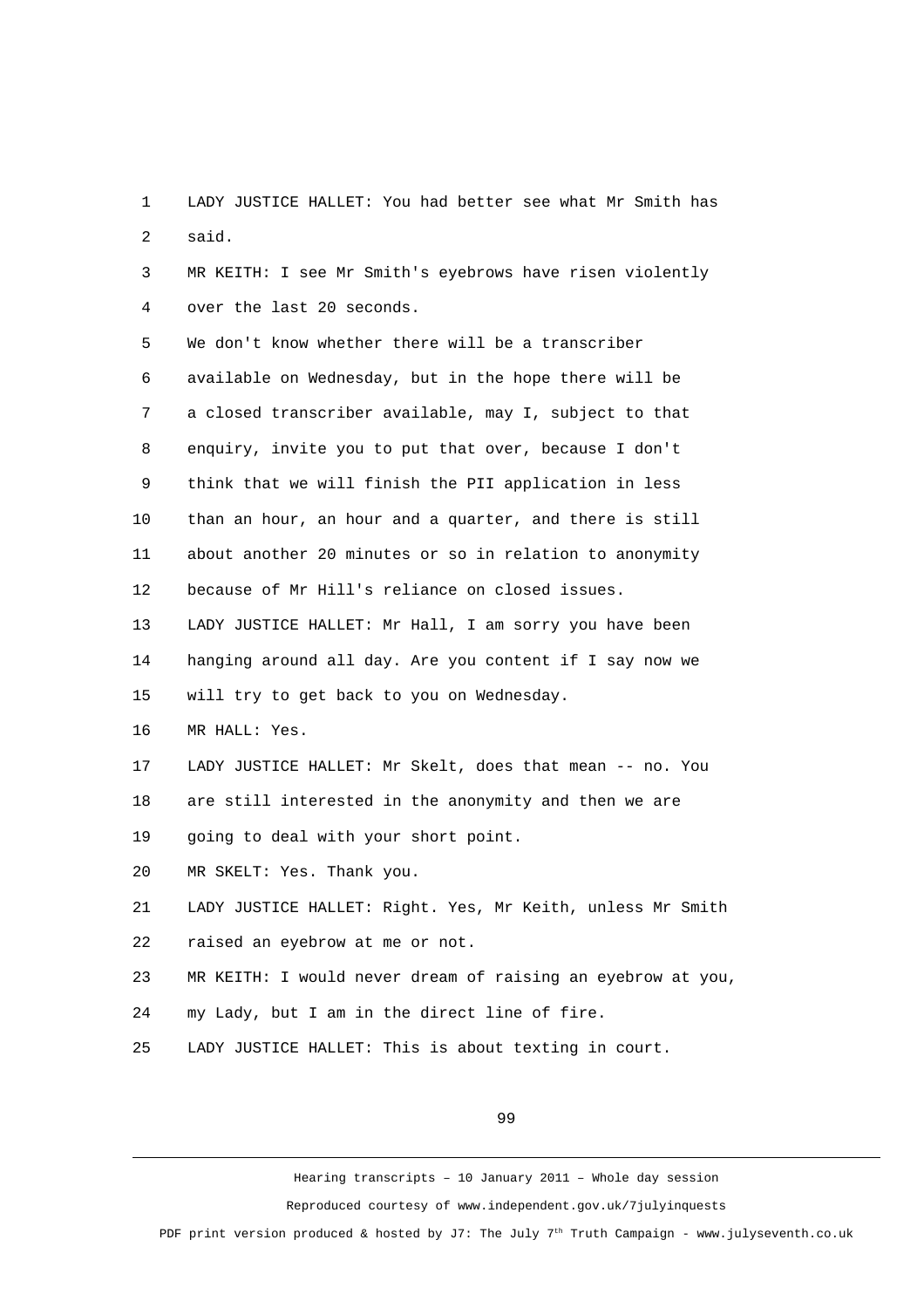1 Mr Smith has reminded me that certain rules were in 2 place before Christmas in the inquest and I am asked to 3 see if we can say something about it today. 4 Any member of the press anxious to start texting in 5 court this afternoon? 6 MEMBER OF THE PRESS: Not texting. It would be nice to know 7 whether we can access e-mails. 8 LADY JUSTICE HALLET: Indeed. Right. I need to just think 9 about this. Does that affect you at the moment? 10 MEMBER OF THE PRESS: Yes. I have been told I can't use my 11 mobile and I need to use it for that purpose. 12 MR KEITH: The Lord Chief Justice made a ruling. 13 LADY JUSTICE HALLET: He has. It is temporary guidance 14 which is as far as I can remember, handheld devices -- 15 you can probably remind me, I suspect. Live text-based 16 communications. The only reservation I had was we had 17 a problem, you recall, when one of the screens revealed 18 to the families or some of the bereaved families the 19 news of the Secretary of State's decision to appeal my 20 ruling. They saw it on a big screen. I am obviously 21 entirely content to operate the Lord Chief Justice's 22 guidance provided, please, that we don't have screens 23 that can be seen by any bereaved families, because 24 I wouldn't want to cause them any kind of distress. 25 I think they just suddenly saw the Google headline of

## 100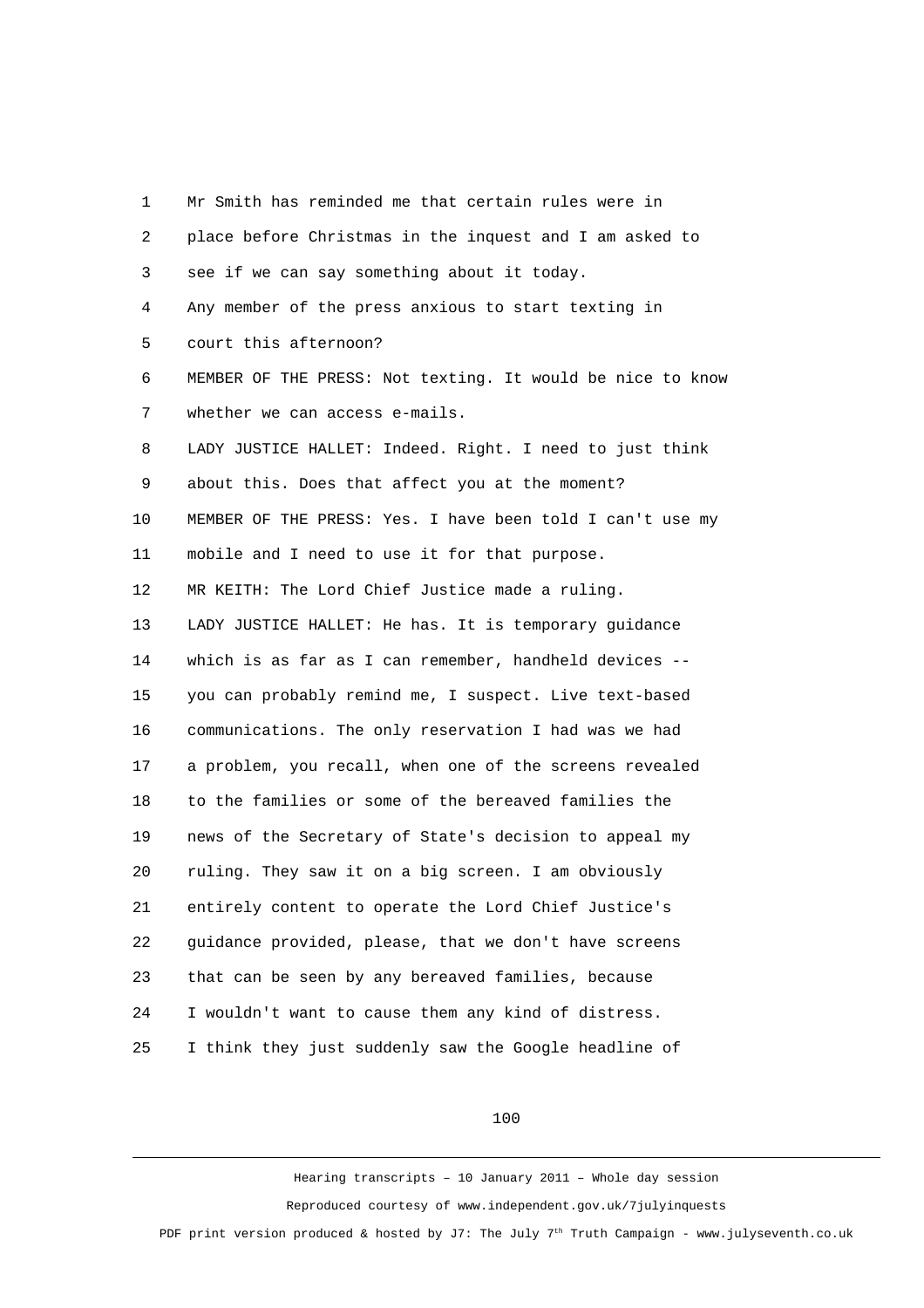1 the Secretary of State's decision, if you remember,

 2 because somebody had a laptop out there. 3 MR KEITH: My Lady is absolutely right. 4 LADY JUSTICE HALLET: Members of the media can take it I am 5 content to follow the Lord Chief Justice's guidance with 6 that reservation. Please make sure that your screens 7 can't be seen by anybody around you. 8 MEMBER OF THE PRESS: Does that extend to live Twittering, 9 Tweeting during the court, ie reporting to Twitter.com 10 when we return to the evidence on Wednesday and 11 thereafter? 12 LADY JUSTICE HALLET: As far as I am concerned -- I have to 13 go back to the Lord Chief Justice's guidance. As 14 I recall, it does deal with that, does it not? 15 MEMBER OF THE PRESS: Yes. Contemporaneous reporting. 16 LADY JUSTICE HALLET: Yes, but with the same reservation, 17 particularly when we get back to the evidence, because 18 of the families being around. I really don't want 19 members of the families to be able to see what people 20 are doing so. if you can use your discretion. If I find 21 that the families can see what's going on or they are in 22 any way distressed by what's happening, then I may have 23 to revisit it. But if you could all use your 24 discretion, I am entirely happy to follow the guidance 25 to the letter. Thank you.

#### 101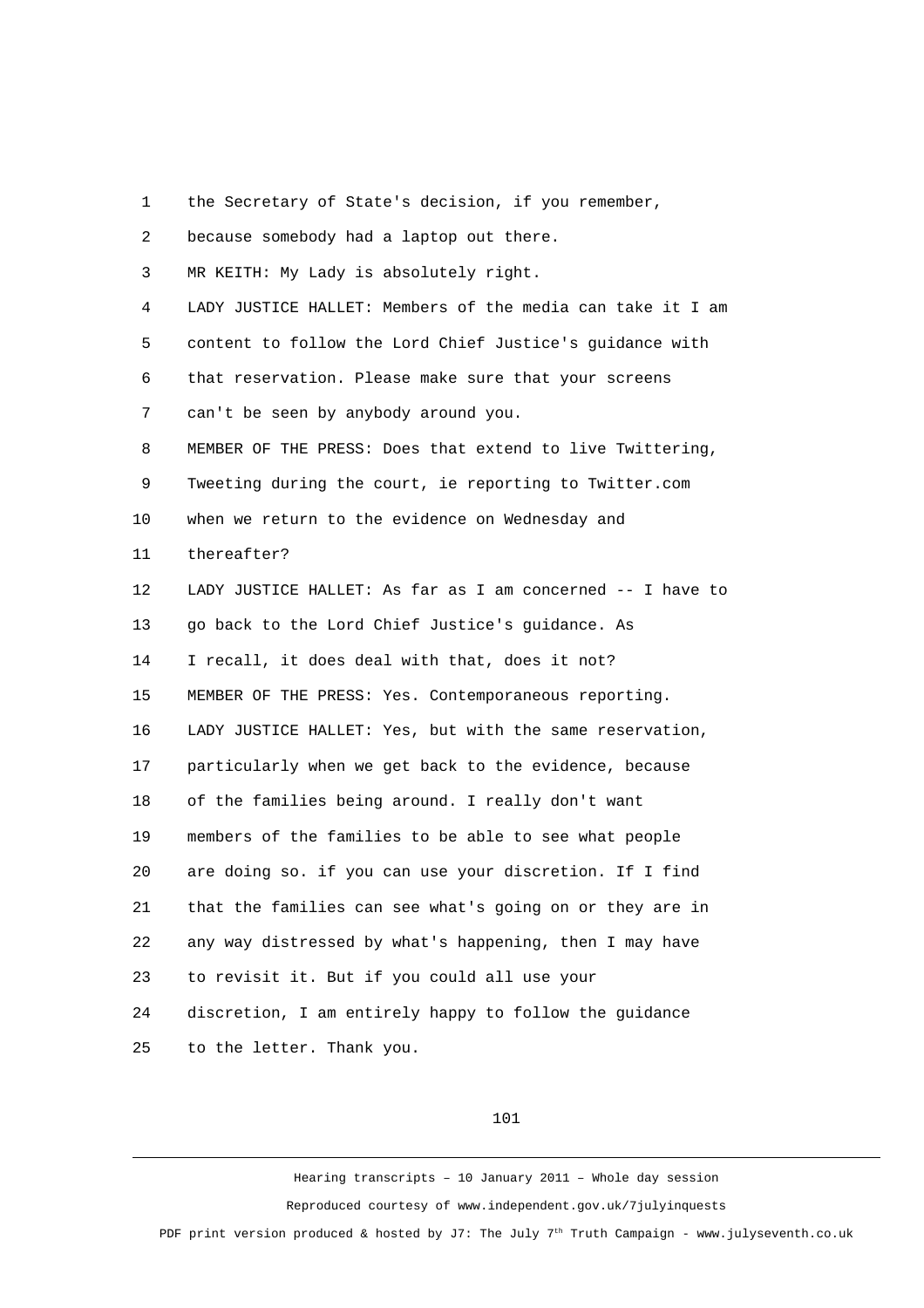# 1 Yes, Mr Keith.

| $\overline{c}$ | MR KEITH: My Lady, the first issue is, of course, whether |
|----------------|-----------------------------------------------------------|
| 3              | or not my Lady is to refer to the evidence of D or E or   |
| 4              | A at all, or merely to have their evidence summarised     |
| 5              | through the coronial officer or to read them or to        |
| 6              | invite them to be called to give oral evidence. This is   |
| 7              | an issue that has been raised by my learned friends       |
| 8              | Ms Gallagher and Mr Patterson.                            |
| 9              | It is a very fine judgment, because, of course,           |
| 10             | my Lady directed that one of the relevant issues is that  |
| 11             | of background, upbringing, radicalisation and             |
| 12             | association and so on. Against that, of course, we are    |
| 13             | not concerned here with the inquest into the bombers or   |
| 14             | into the activities of Hasina Patel. My Lady knows that   |
| 15             | many thousands of pages of background material have been  |
| 16             | reviewed over Christmas and hundreds of witness           |
| 17             | statements examined, and out of that, my Lady has         |
| 18             | directed provisionally, and there must be some limit,     |
| 19             | that these witnesses are worthy of exploration, but they  |
| 20             | are all, and I accept, tangential.                        |
| 21             | Witness D in relation to whom coincidentally there        |
| 22             | was no anonymity issue, because that application has      |
| 23             | been withdrawn, gives quite detailed references to        |
| 24             | shooting and Lindsay's intentions about taking some sort  |
| 25             | of retributive act in London. Therefore it is quite       |

102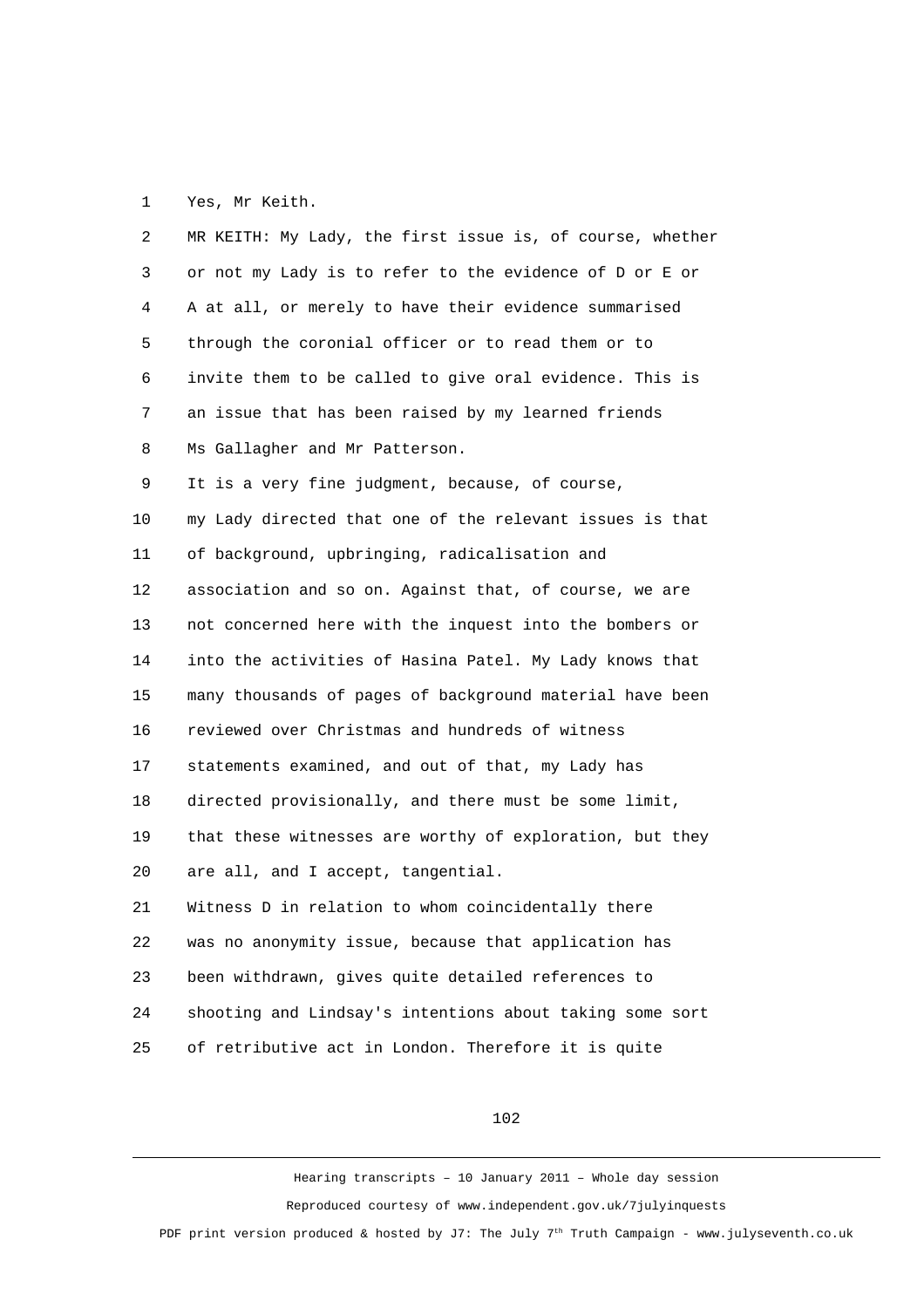1 detailed. There probably is a good argument that that 2 evidence is worthy to be called live. 3 Witness E, and witness E was a very much younger 4 witness at the time of the relevant events in question, 5 is much more tangential because all that witness can 6 talk about is the reference to "you are next". That is 7 why my Lady has directed that that evidence can be 8 summarised through the coronial officer. 9 Witness A is very much on the dividing line and more 10 tangential. As my Lady has observed, all that's really 11 relevant to witness A's statement is that which is 12 summarised in the gist. May I say in relation to the 13 gist, that gist is not the final position on what in her 14 evidence might become relevant. It was prepared by 15 Metropolitan Police to assist the interested persons, 16 because your inquest secretariat did not receive 17 permission from the Met to disclose the statements at 18 all to the IPs in advance of this anonymity application 19 being determined. 20 So my Lady is quite right that there may be certain 21 aspects of her statement which are otherwise relevant 22 which could be adduced in due course. We are not 23 limited to the gist. The gist was simply prepared for 24 the purposes of this application to assist the IPs. 25 My Lady, it is open to you to reflect further on

## 103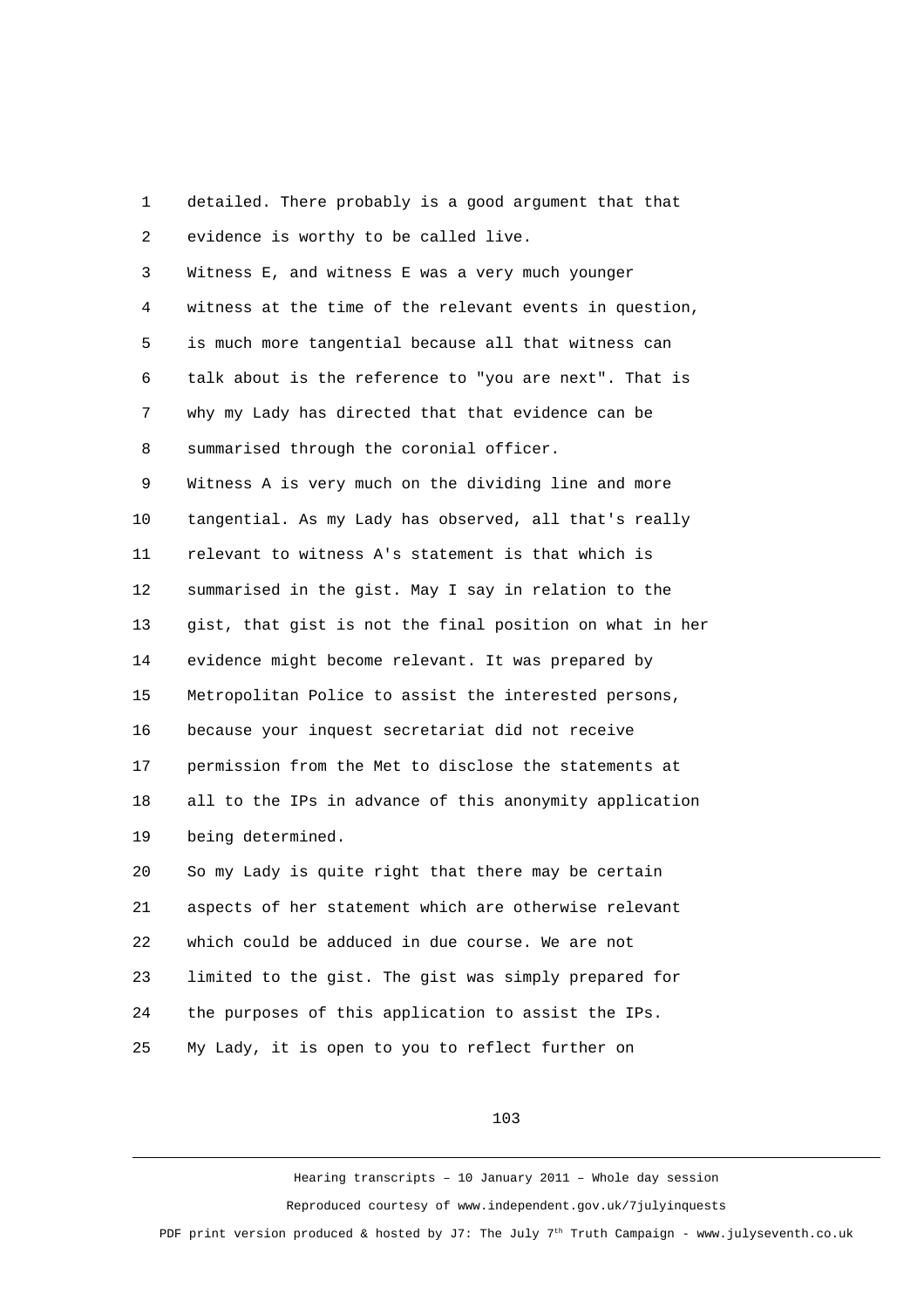1 whether or not all or none of these witnesses should be 2 called live as opposed to being referred to through the 3 hearsay evidence of the coronial officer, but we would 4 suggest that D and A probably do merit being called 5 live, but if my Lady takes the view that the 6 extraordinary distress that might be caused to A by the 7 very giving of evidence, even if her identity were not 8 to be disclosed, is such that, frankly, there is really 9 not much point in calling her, given the evidence could 10 be adduced through the alternative method of coronial 11 officer, then it is open to my Lady to so order. 12 Even, however -- and this is the second issue -- 13 my Lady determines that none of these witnesses should 14 give evidence live or alternatively can have their 15 evidence read or summarised through the hearsay officer, 16 that is no answer or no necessary answer to the issue of 17 whether or not their applications for anonymity should 18 be granted in relation to A and B. 19 My learned friend Mr Hill is not right to suggest 20 that the name can properly be withheld without further 21 ado if their evidence is adduced through the hearsay 22 route to the coronial officer. There must still be, 23 because of the primary obligation of open justice, some 24 proper justification for the withholding of their names 25 from the public domain, and therefore whichever route is

104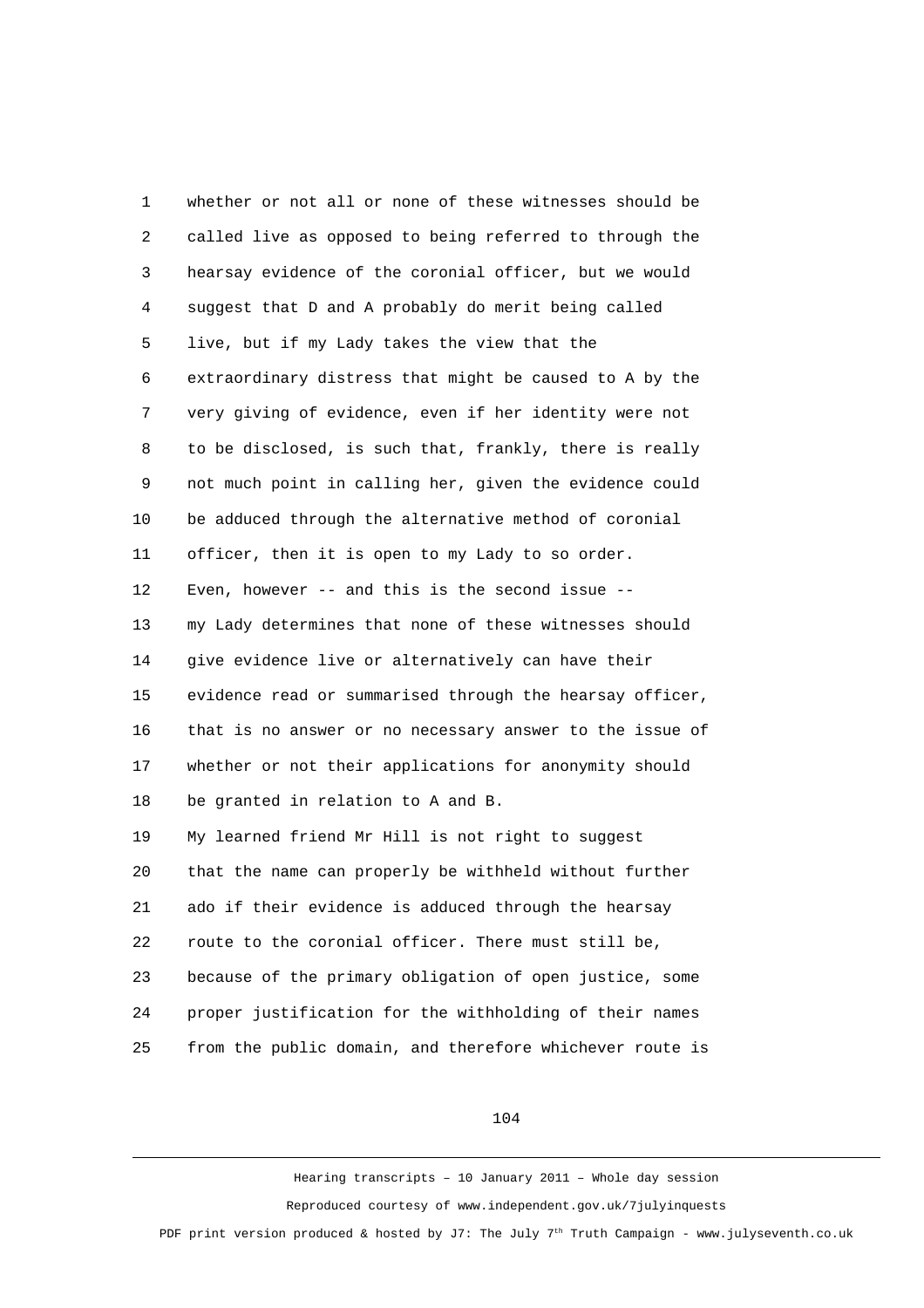1 adopted, there must be some consideration and an answer 2 to the issue of the anonymity applications. 3 All I would say in open is that there are two, in 4 our submission, important considerations, both of which 5 have been touched upon already. The open material does 6 suggest that the effect on A of having her identity 7 disclosed would be devastating. Against that, it is 8 undoubtedly the case that we are not concerned here with 9 the withholding of a name of a defendant or of 10 a prosecution witness, as my Lady has already observed. 11 We are concerned with my Lady's inquisitorial 12 proceedings into events of 7th July 2005 in relation to 13 witnesses A and B in particular in a very tangential 14 way. 15 All that, with the greatest respect to his 16 arguments, my learned friend Mr Vassel-Adams can seek to 17 rely upon is the general principle of open justice and 18 article 10, as my Lady has observed, and I would simply 19 draw to my Lady's attention that in The Guardian case, 20 which was the paradigm case concerning the weighing up 21 of article 8 and article 10 and the way in which these 22 competing considerations could be applied, Lord Rodger 23 particularly observed at paragraphs 67 to 69 that the 24 luxury of not disclosing the defendants' or rather the 25 applicants' names in that case was more than

## 105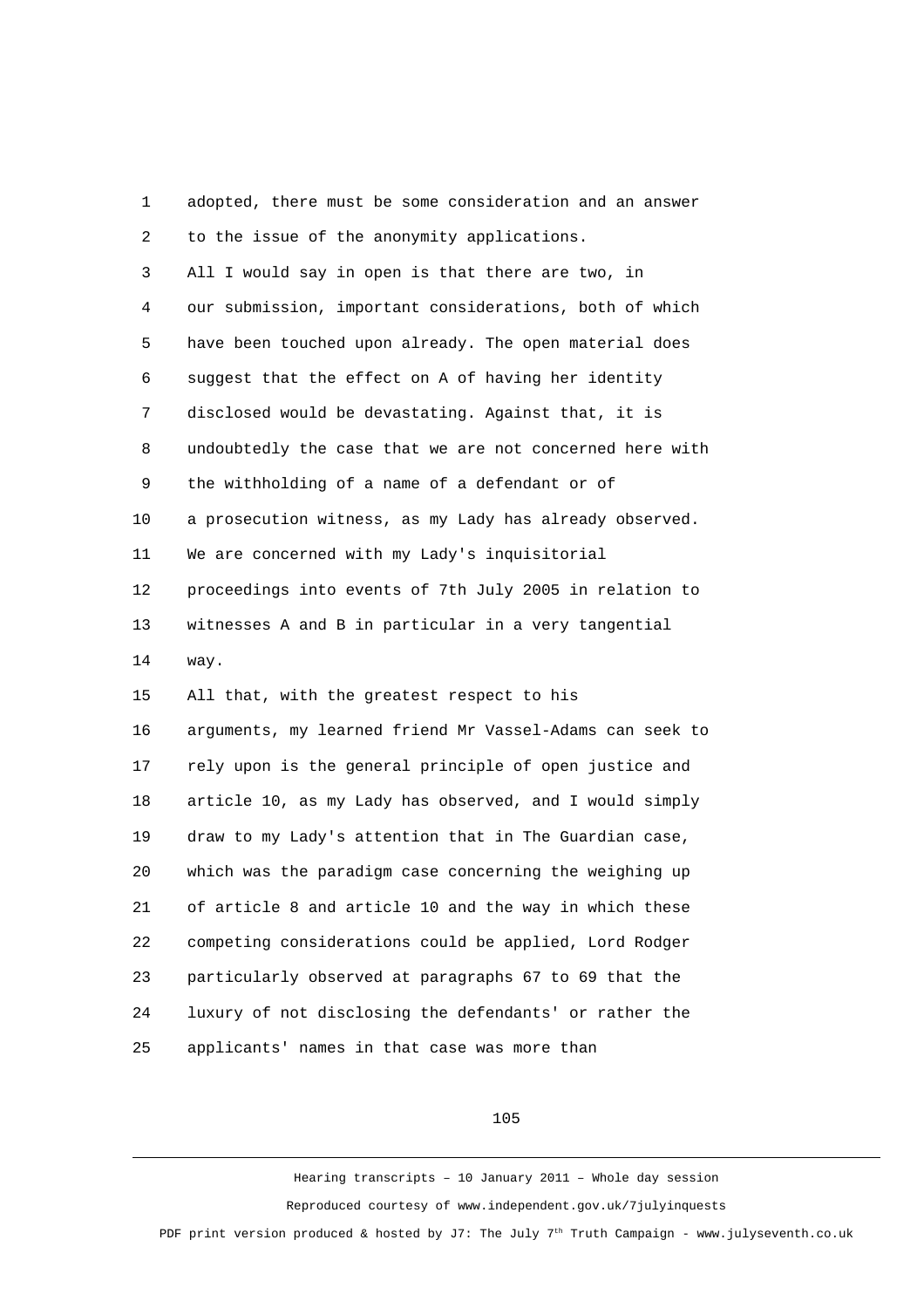1 counterbalanced by the fact that the defendant 2 applicants themselves were challenging the freezing 3 orders made against them and the whole structure of the 4 regime which was being applied against them. His 5 Lordship observed that there was a public interest in 6 knowing who was challenging the freezing orders. There 7 is no equivalent right, in our submission, to know the 8 name of an innocent witness who unknowingly entered into 9 a relationship with a man who turned out to be a mass 10 murderer. Her distinction -- her position is very 11 different to both the applicant defendants in The 12 Guardian case and Mr Hocking, who was similarly 13 a defendant in criminal proceedings in the Evesham 14 Justices case.

15 Therefore my Lady is entitled to reach the view that 16 even the open material upon which reliance is placed by 17 Mr Hill may be sufficient to meet or rather to justify 18 derogation from the principle of open justice, and to 19 justify the departure from the requirements of article 20 10, given the lack of relevancy of the name of the 21 witness, the lack of relevancy other than tangentially 22 in relation to the evidence that witness A is likely to 23 give and the role of that witness in these proceedings, 24 which are inquisitorial proceedings. 25 If my Lady is of that view, then the closed

#### 106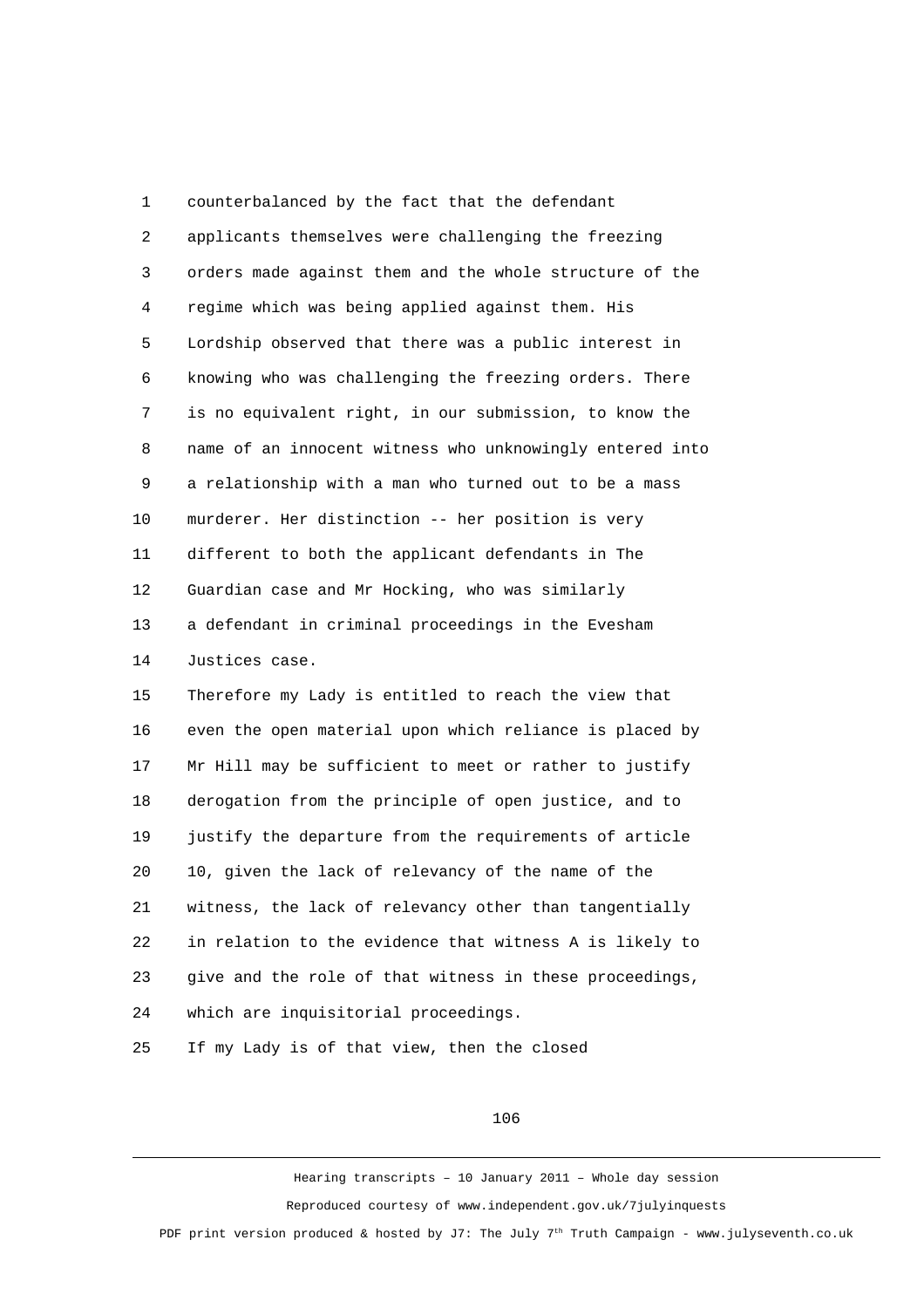| 1              | material, which I have to say is fairly broadly properly   |
|----------------|------------------------------------------------------------|
| $\overline{c}$ | reflected in the open assessment, may not be necessary     |
| 3              | for the purposes of Mr Hill's application.                 |
| 4              | LADY JUSTICE HALLET: Thank you. Anybody else have anything |
| 5              | else to add?                                               |
| 6              | I am satisfied on the basis of the material                |
| 7              | presently before me that both witnesses A and D should     |
| 8              | give evidence live, as it has been described, before me    |
| 9              | if at all possible. If I need to review that decision,     |
| 10             | I shall do so in the light of any further material that    |
| 11             | may or may not be put before me. Given that I have         |
| 12             | concluded that witnesses A and D should give evidence,     |
| 13             | I must now turn to whether or not there should be any      |
| 14             | revelation of the identities of witnesses A, B and C and   |
| 15             | E. Witness D no longer requires any anonymity -- any       |
| 16             | order of anonymity. I have now lost my Ds and my Es.       |
| 17             | MR KEITH: I am sorry to rise to my feet. My Lady is quite  |
| 18             | right in relation to D and E.                              |
| 19             | LADY JUSTICE HALLET: I only need to rule as far as the     |
| 20             | revelation of the identity of witnesses A, B and C are     |
| 21             | concerned.                                                 |
| 22             | The submissions before me have focused upon witness        |
| 23             | A, given that it is accepted that it would be helpful      |
| 24             | for witness A to be called before me. I am acutely         |
| 25             | conscious of the importance of being as open as possible   |

107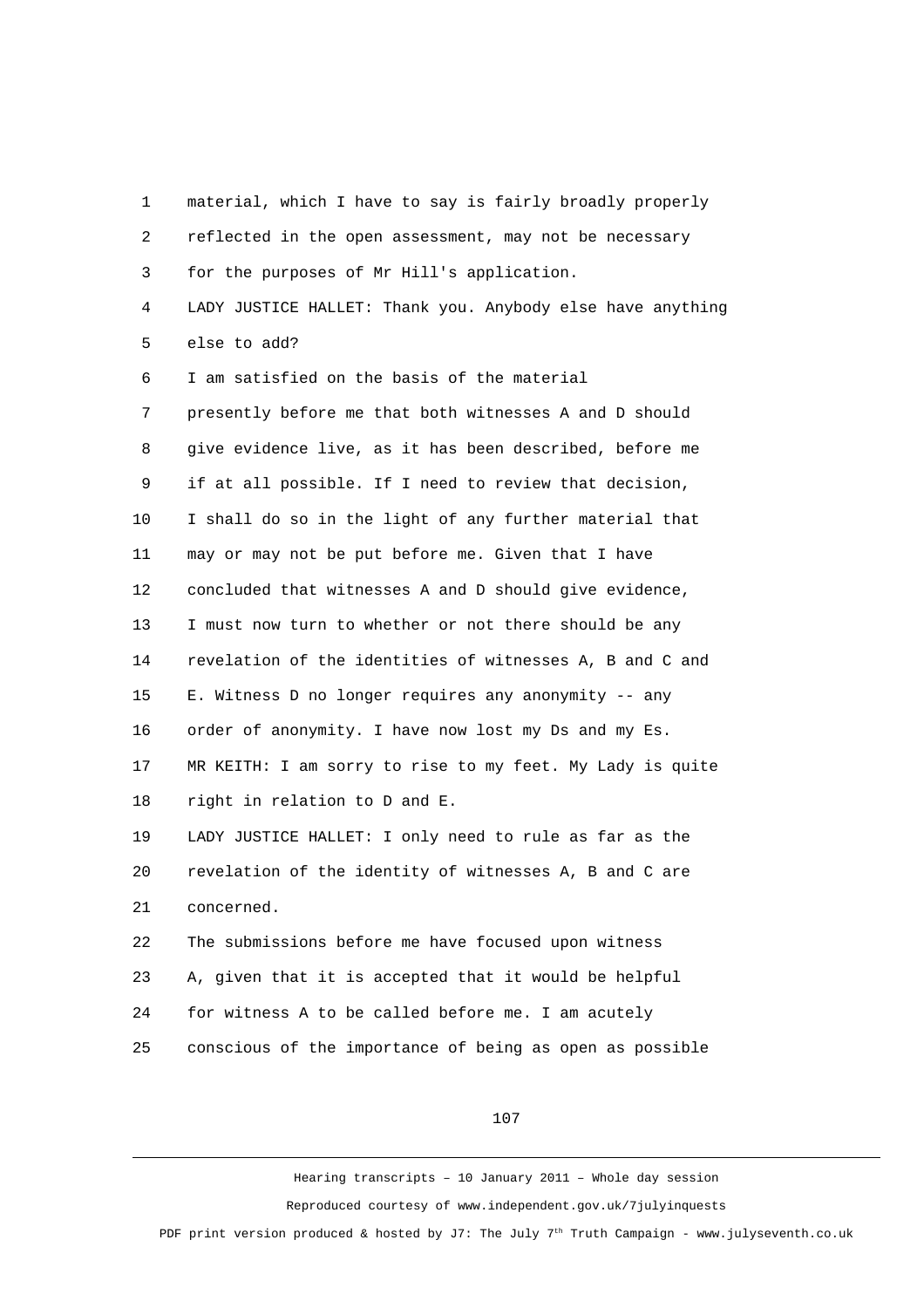1 in these proceedings, and I have repeatedly stated my 2 intention to make everything public that can possibly be 3 made public. I am anxious to ensure that these 4 proceedings are reported fully and fairly, as indeed 5 they have been to date. 6 However, I am also acutely conscious of the fact 7 that I have stated more than once that I do not intend 8 to do anything that would put people's lives at risk or 9 which would seriously damage their lives or, as Mr Hill 10 has added for the purposes of his submissions this 11 afternoon, would discourage people from cooperating 12 fully in investigations into horrific terrorist attacks 13 of this kind. 14 Mr Vassel-Adams, who has again represented the 15 media, or many aspects of the British media before me 16 today, has helpfully provided for me a bundle containing 17 a number of authorities, and he has rightly taken me 18 through the important principles under common law and 19 the European Convention on Human Rights which are set 20 out and emphasised in those authorities. Ms Gallagher 21 for her part placed a considerable emphasis, as indeed 22 Mr Vassel-Adams did, in a very recent decision of the 23 Supreme Court in Re Guardian News and Media Limited, now 24 reported 2 Appeal Cases 697.

25 As I have said before, and I said to Mr Vassel-Adams

#### 108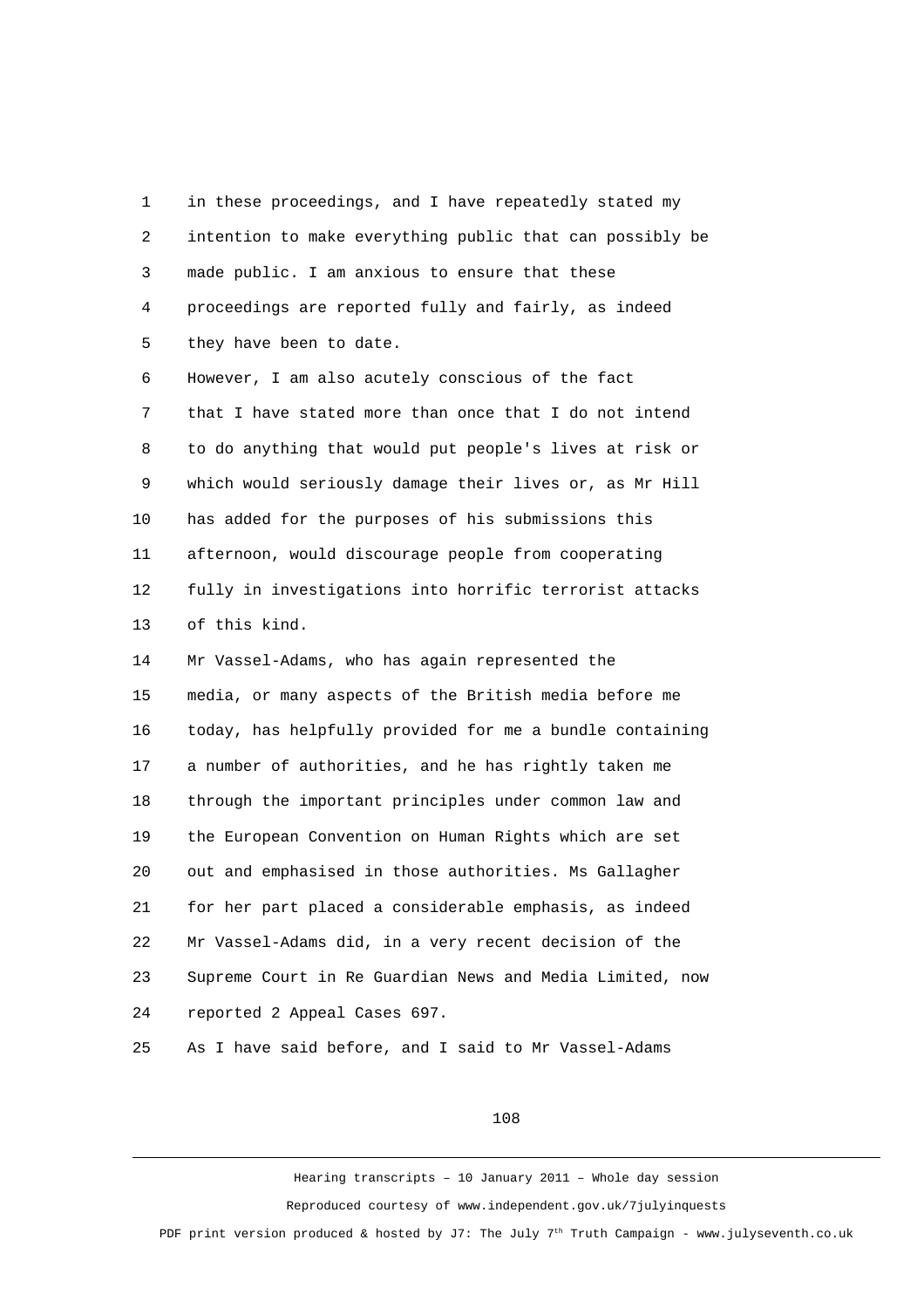1 during the course of argument, I need no reminding of 2 the vital importance of the rights to freedom of 3 expression under article 10, and I have paid due 4 attention to all the guidance provided by the Supreme 5 Court in the Guardian Newspaper case. 6 As far as witness A is concerned, she had 7 a relationship with Tanweer, and a summarised statement 8 has been provided of what she would say if called to 9 give evidence or what would remain of any statement if 10 read, once redacted. Essentially it comes to this: that 11 she can assist these proceedings with information about 12 Tanweer having gone to Pakistan some time before the 13 bombing, that he seems to have returned from Pakistan, 14 if what he told her was true, not long before she met 15 him in June 2005, and she can also describe meetings or 16 conversations with him in the days leading up to the 17 actual bombings. 18 The evidence that she can give has been accepted by 19 the interested parties as being relevant, and when I say 20 interested parties, this includes Mr Keith, counsel to 21 the inquest, as being relevant, but not vital or central 22 to the issues which I have set out. However, it may be 23 that her statement or her evidence can assist me on the 24 question of Tanweer's motivations and radicalisation. 25 I have the benefit, denied to Ms Gallagher,

109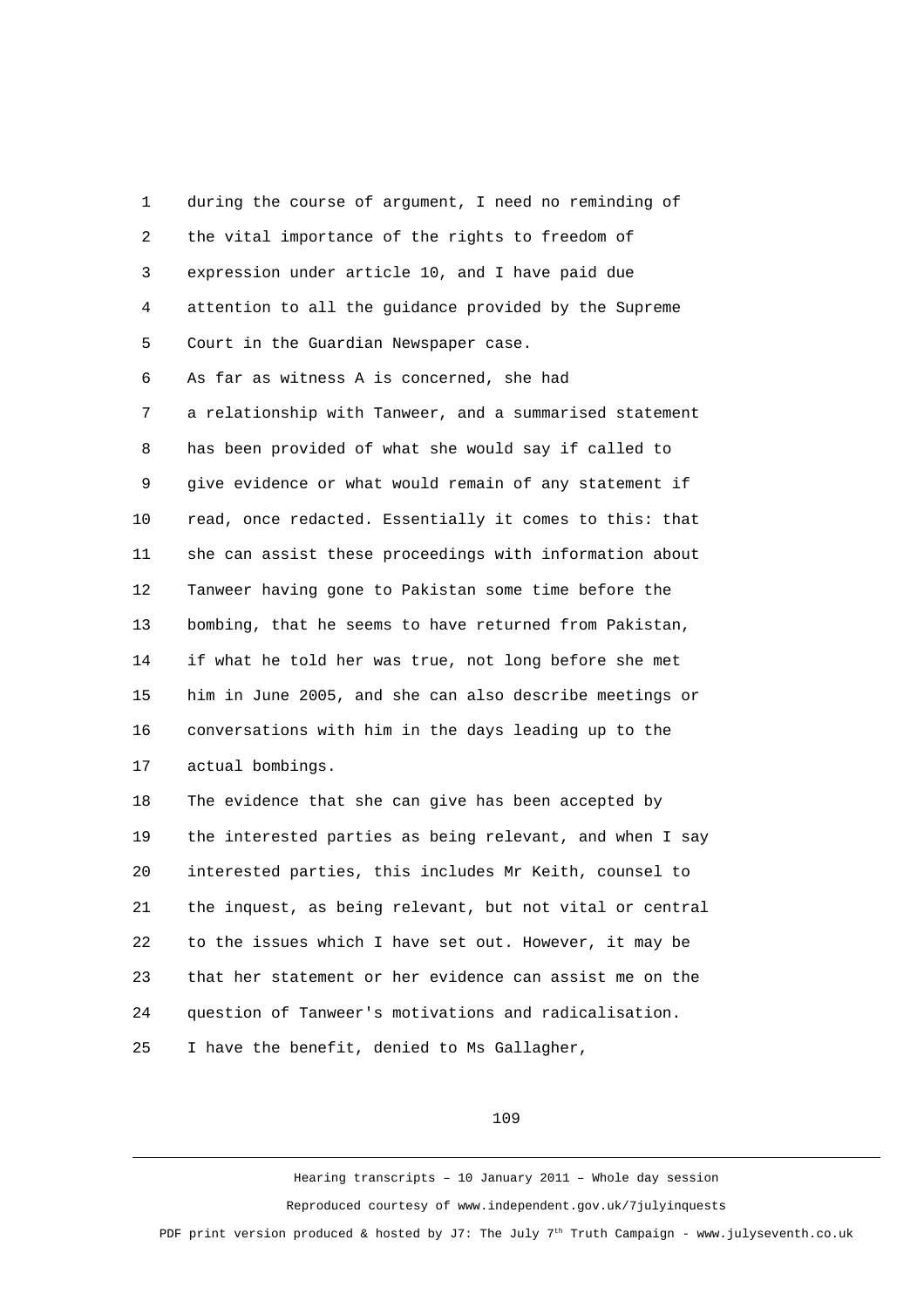1 Mr Patterson and Mr Vassel-Adams, of closed material 2 which sets out in some considerable detail the effect 3 upon witness A's life or possible effect upon her life 4 if her identity is revealed.

 5 I cannot reveal the extent of the consequences to 6 her of revelation of her identity without risking 7 revelation of her identity. Therefore, as Ms Gallagher 8 put it, this is a somewhat Kafka-esque judgment in that 9 people, I am afraid, must take it from me that I am 10 satisfied that there is sufficient material in the 11 closed material to indicate that the risk to witness A 12 of the revelation of her identity goes far further than, 13 as Mr Vassel-Adams and Ms Gallagher put it, a risk 14 simply to her reputation. I am satisfied the revelation 15 of her identity could have devastating impact upon her 16 life, her privacy and possibly upon her health. 17 For my part, I suspect that article 2 may possibly 18 be engaged, but even if I put article 2 to one side and 19 I balance her rights under article 8 and article 10, I 20 am entirely satisfied the balance comes down in favour 21 of not revealing her identity. In my judgment these 22 circumstances are exceptional.

23 The other side of the coin, as Mr Vassel-Adams has 24 mentioned, the important principles of open justice and 25 ensuring that important news stories are attractive to

110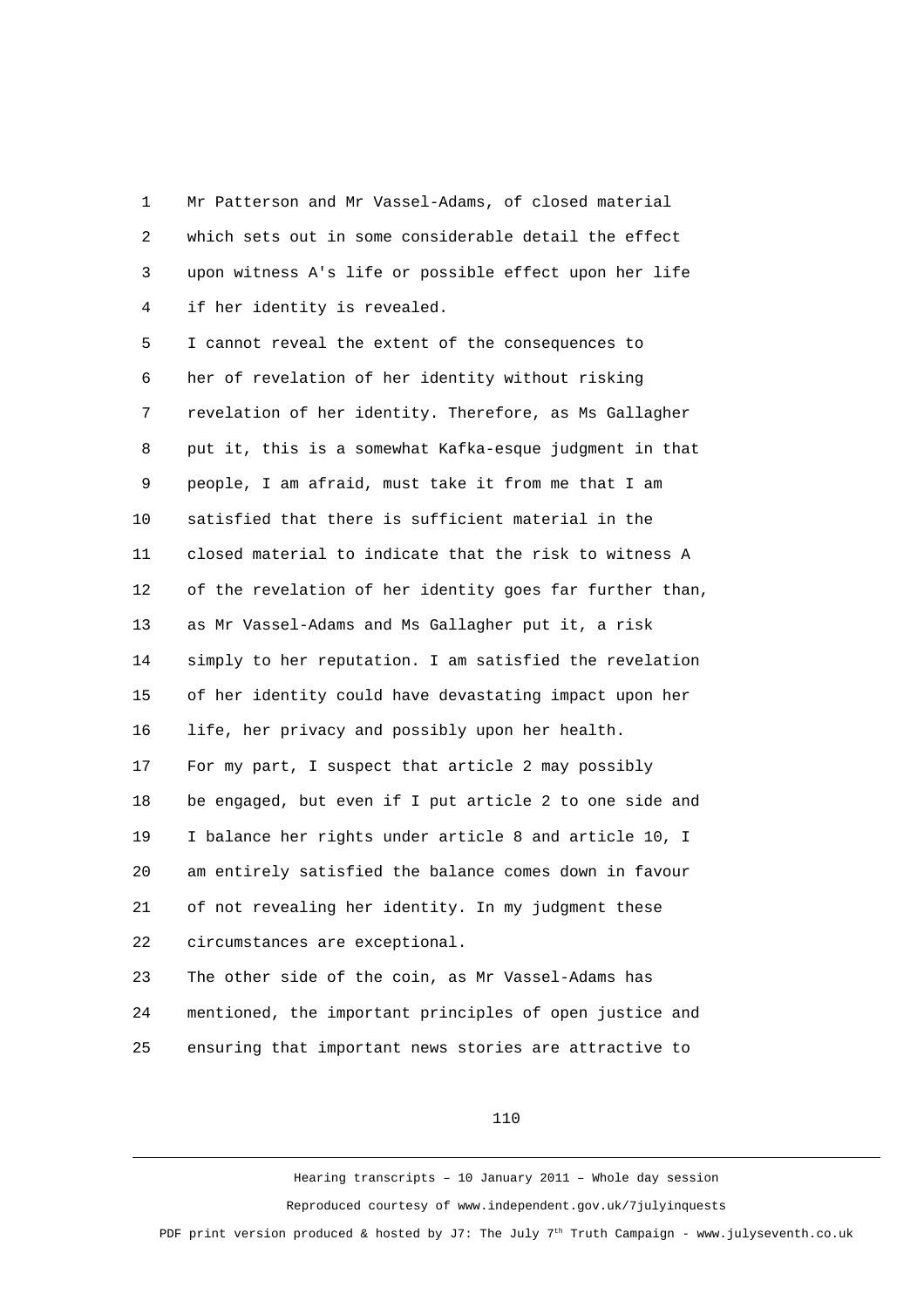1 the public, in my judgment are totally outweighed by the 2 impact upon the witness of her identity being known. It 3 would be simply disproportionate, I have concluded, in 4 these inquisitorial proceedings to reveal the identity 5 of a witness who provided this information in strict 6 confidence to the authorities, and I also bear in mind 7 Mr Hill's submissions that albeit it will not always be 8 a conclusive factor, that she has assisted the 9 authorities, when she did not need to do so, and 10 I wouldn't wish, as I have already indicated, to 11 discourage other people from doing the same, should the 12 sad occasion arise in the future. If I was simply 13 applying common law principles, I am satisfied that it 14 would not be in the interests of justice and the proper 15 administration of justice to reveal her identity. 16 As far as witness B is concerned, it may well that 17 be the witness's identity does not need to be revealed, 18 because any evidence the witness can give can be 19 summarised and admitted by way of a coronial officer 20 giving evidence before me. Mr Patterson, who leads for 21 the bereaved families on this particular aspect, accepts 22 that that would be possibly a perfectly proper course to 23 be adopted. Therefore this witness may not need 24 technically an anonymity order. 25 To my mind, the similar arguments and principles as

## 111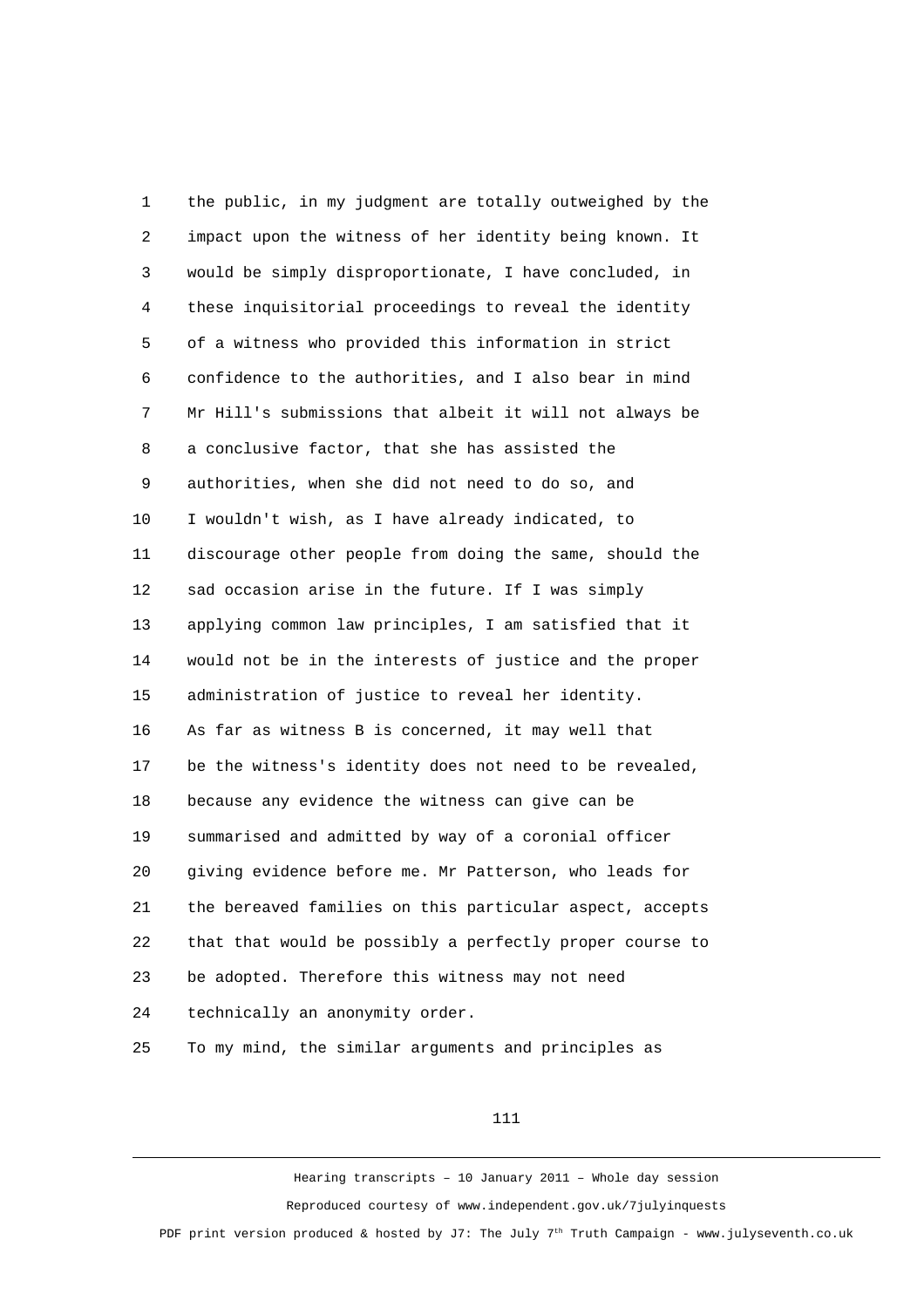1 far as witness A are concerned apply to witness B. I 2 have no doubt, given what I know about the witness's 3 cooperation with the authorities, that the revelation of 4 the witness's identity could have devastating impact 5 upon that witness's life as well. To my mind again it 6 would be simply disproportionate, for the purposes of 7 adding colour to an important story, to reveal the 8 source of this evidence. The important thing as far as 9 these proceedings are concerned is that the evidence 10 that the witness can give is revealed and that, I am 11 satisfied, can be done in such a way which does not 12 offend the interests of justice, does not offend the 13 European Convention and in particular article 10, but 14 does ensure that I can carry out a full and effective 15 hearing. 16 I also again bear in mind that I would not wish to 17 discourage the likes of witness B from providing this 18 kind of information. 19 I apologise to those who don't have the benefit of

20 the closed material, as I do. I can sadly say no more 21 other than what I have said.

22 Witness C I should add, the same principles will 23 apply, and in any event I doubt by the looks of it that 24 witness C is going to be particularly relevant, but for 25 the time being, I haven't, I confess, focused on witness

112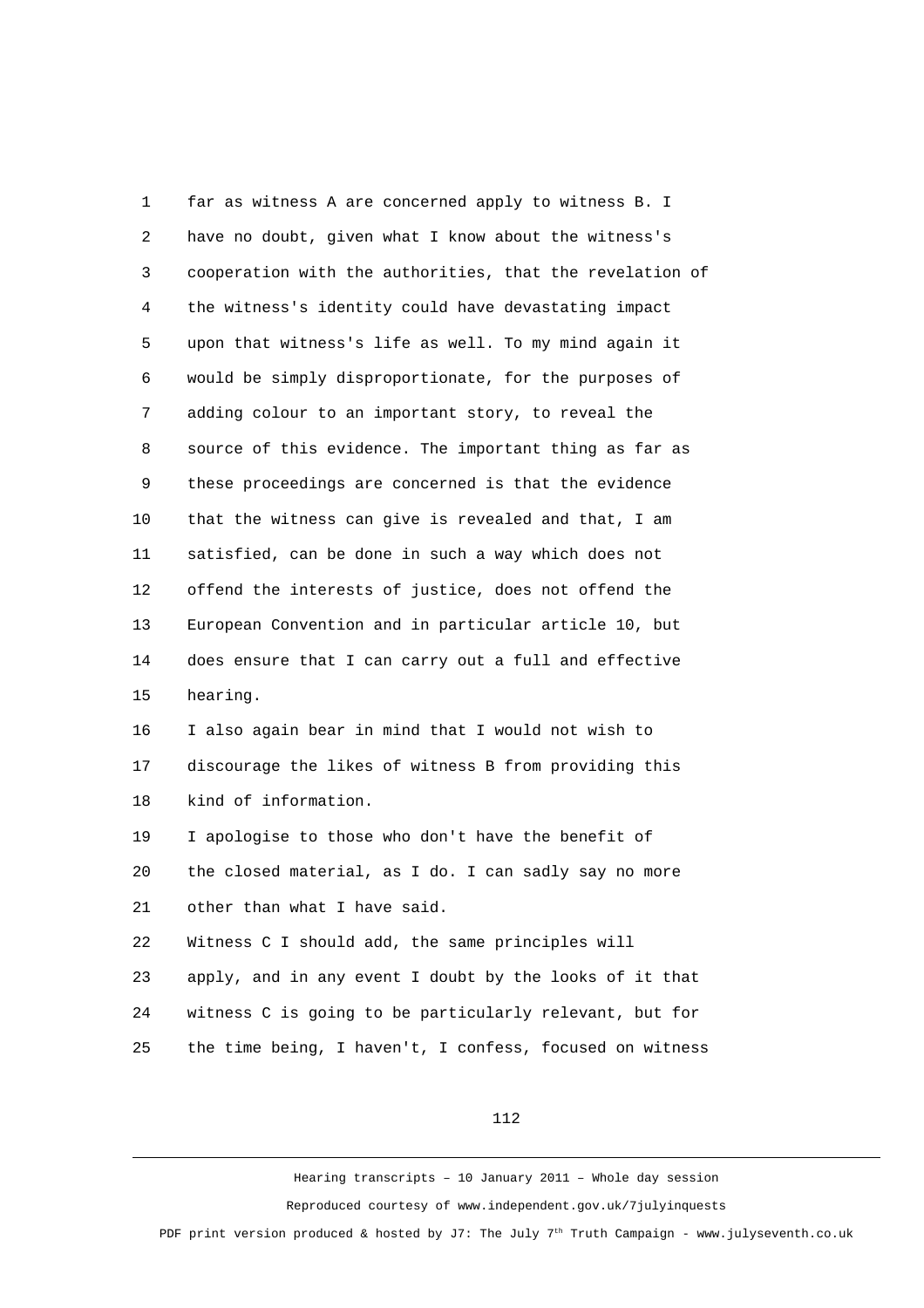1 C, but for the time being the same ruling will apply to 2 witnesses A, B and C. 3 MR KEITH: I am very grateful. Thank you very much, my 4 Lady. Mr Smith has just passed me a note. 5 LADY JUSTICE HALLET: I don't know if Mr Vassel-Adams wants 6 to say something before we go on. 7 MR VASSEL-ADAMS: May I just say something further? Some 8 care will need to be taken up over the drawing up of the 9 order relating to this, and I just mention that because 10 the way it is currently drafted would preclude the media 11 saying anything about any of these people, including not 12 connected with these proceedings at all. 13 LADY JUSTICE HALLET: Is this my very own super-injunction, 14 Mr Vassel-Adams? 15 MR VASSEL-ADAMS: It might turn out to be. 16 LADY JUSTICE HALLET: I can't have one of those. 17 MR VASSEL-ADAMS: If the form in which Mr Hill has drafted 18 it were to be adopted by this court. May I suggest, 19 rather than getting into wording now, that it is 20 circulated. I will make some proposals to Mr Hill. I 21 am sure they will meet with the court's approval. The 22 wording should be that the person is not identified as 23 being a witness in these proceedings and then it limits 24 it appropriately. Otherwise it is disproportionate, 25 particularly bearing in mind that in relation to witness

113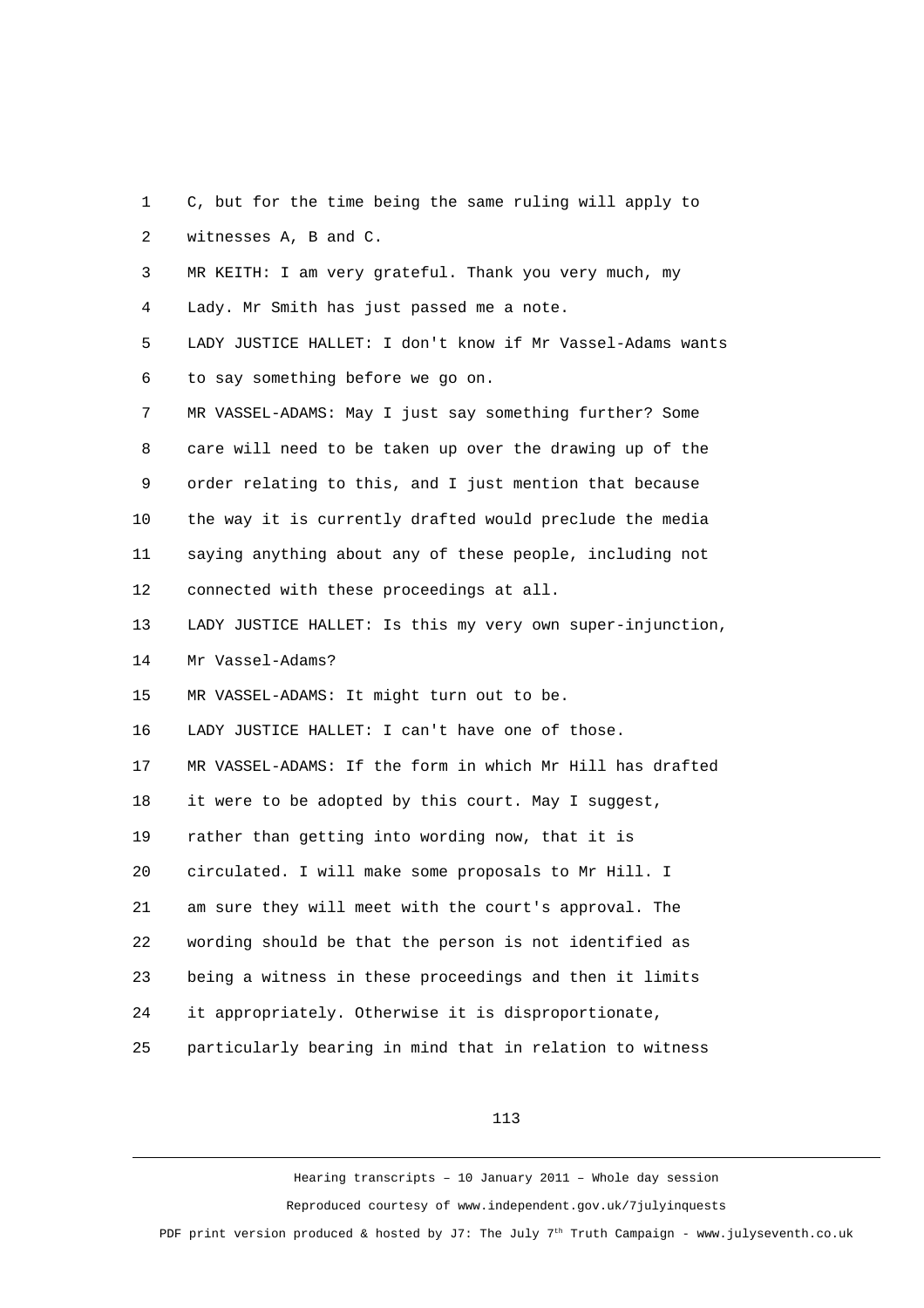1 B, there is a lot of information already in the public 2 domain.

 3 LADY JUSTICE HALLET: Absolutely. Please do make sure that 4 everyone knows exactly where they stand. I don't want 5 people being confused as to what they can and can't 6 report. I am merely ruling that nothing should be 7 published which would either identify or tend to 8 identify these witnesses. 9 MR VASSEL-ADAMS: Them as being witnesses in these 10 proceedings. 11 LADY JUSTICE HALLET: The usual order that I might make in 12 a different jurisdiction. Mr Keith. 13 MR KEITH: My Lady, returning to the public interest 14 immunity issues, Mr Smith kindly made some enquiries as 15 to whether or not a transcriber might be available on 16 Wednesday. The prospects of such a transcriber being 17 available can't be confirmed just yet. He correctly 18 points out even in the absence of a transcriber, it 19 would be open to you, my Lady, to have the hearing 20 recorded and transcribed later. On that basis, we are 21 content for my Lady to proceed if it leads to my Lady's 22 approval in the way that I have suggested. 23 Given the number of witnesses for Wednesday, there 24 is a possibility that we may finish a little before 25 3.30, so could I invite you to direct or invite Mr Hall

114